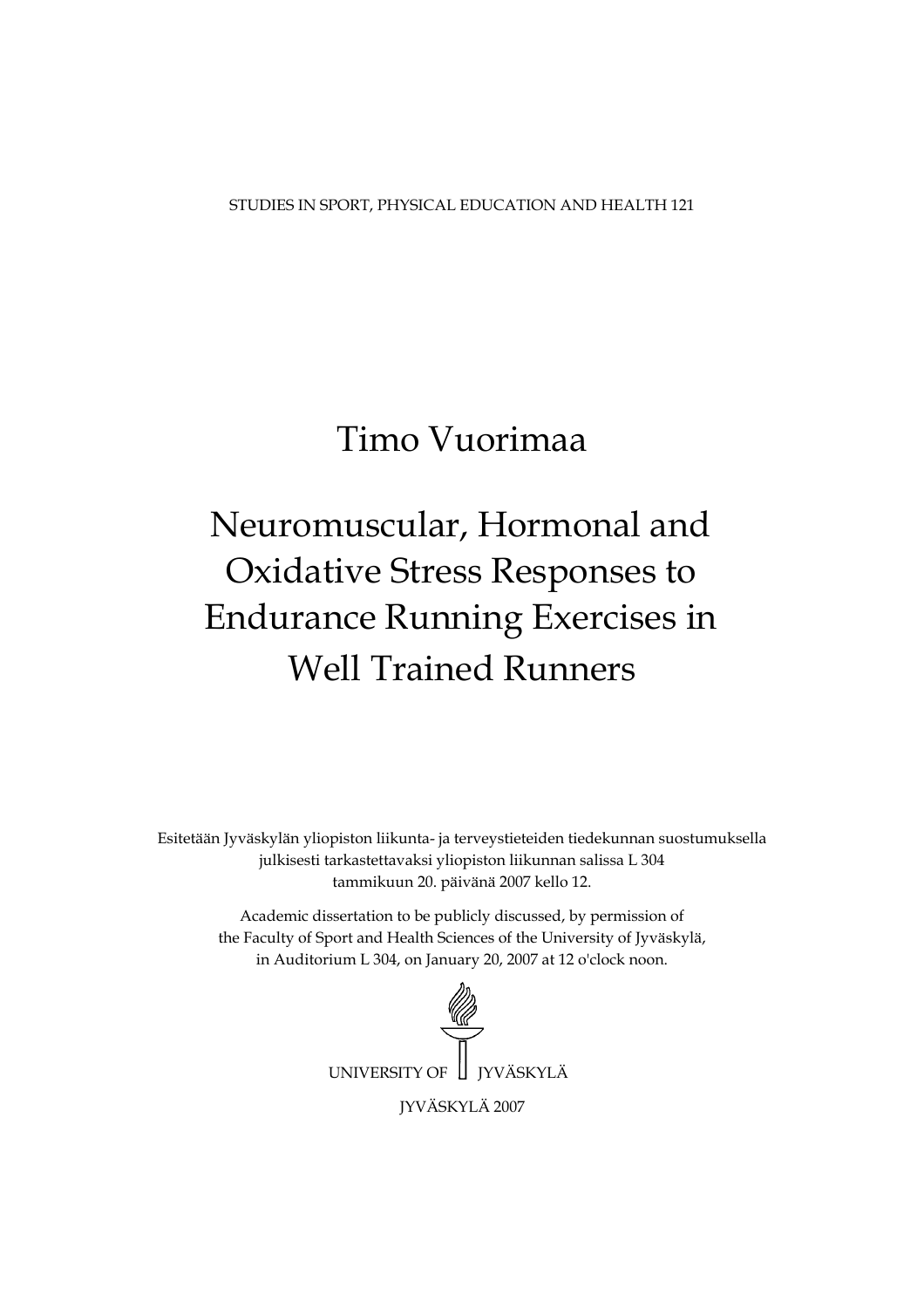# STUDIES IN SPORT, PHYSICAL EDUCATION AND HEALTH

 $121 -$ 

Timo Vuorimaa

# Neuromuscular, Hormonal and Oxidative Stress Responses to<br>Endurance Running Exercises<br>in Well-Trained Runners



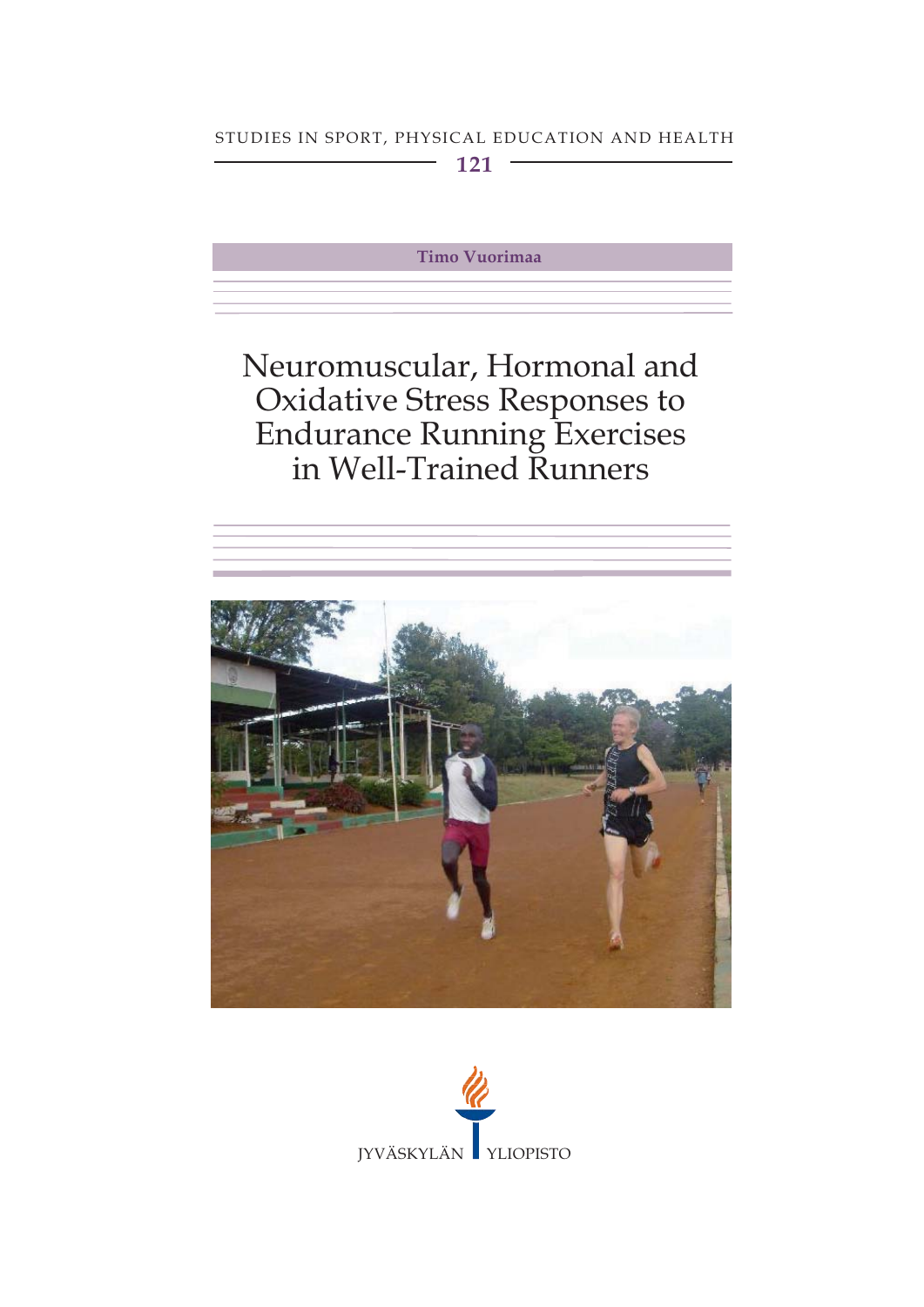Neuromuscular, Hormonal and Oxidative Stress Responses to **Endurance Running Exercises in Well Trained Runners**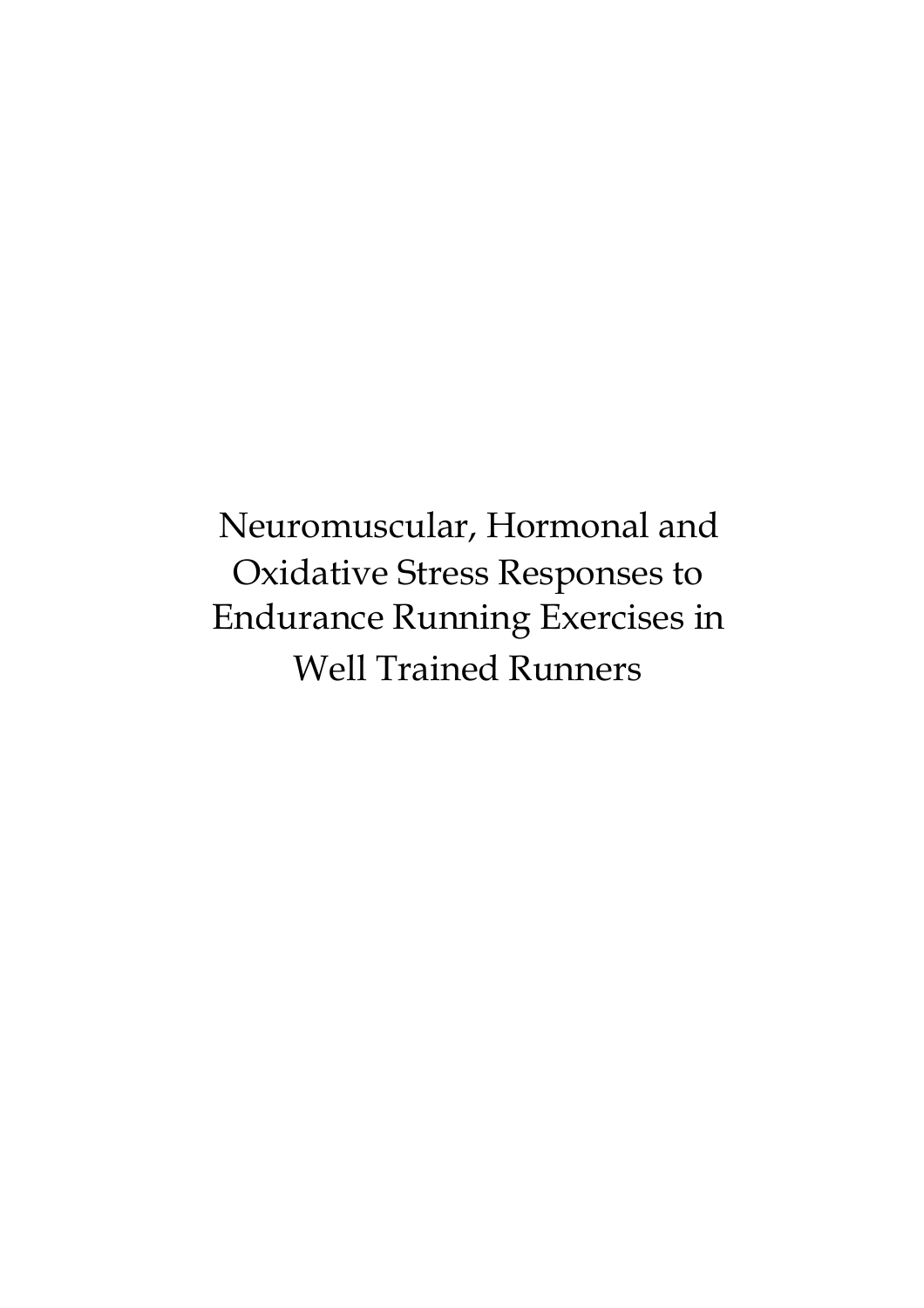STUDIES IN SPORT, PHYSICAL EDUCATION AND HEALTH 121

# Timo Vuorimaa

# Neuromuscular, Hormonal and **Oxidative Stress Responses to Endurance Running Exercises in Well Trained Runners**



**JYVÄSKYLÄ 2007**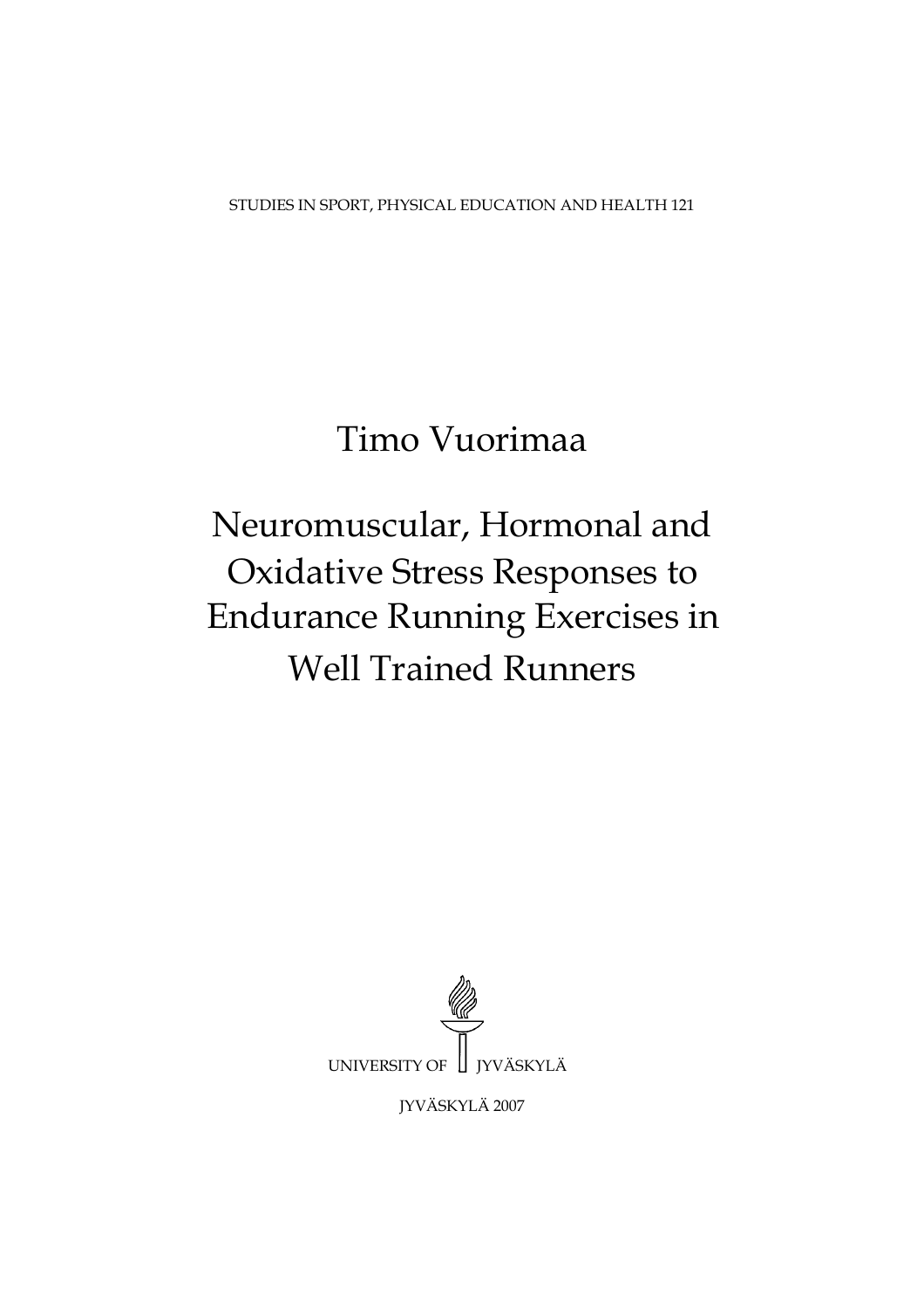Editors Harri Suominen Department of Health Sciences, University of Jyväskylä Irene Ylönen, Marja-Leena Tynkkynen Publishing Unit, University Library of Jyväskylä

Simo Vannas and William Kemboi running an interval<br>exercise at Eldoret, Kenya. Picure by Juha Hellsten.<br>URN:ISBN:9789513927592<br>ISBN 978-951-39-2759-2 (PDF)<br>ISBN 978-951-39-2740-0 (nid.)<br>ISSN 0356-1070<br>Copyright © 2007, by

URN:ISBN:9789513927592 ISBN 978-951-39-2759-2 (PDF)

ISBN 978-951-39-2740-0 (nid.) ISSN 0356-1070

Copyright © 2007, by University of Jyväskylä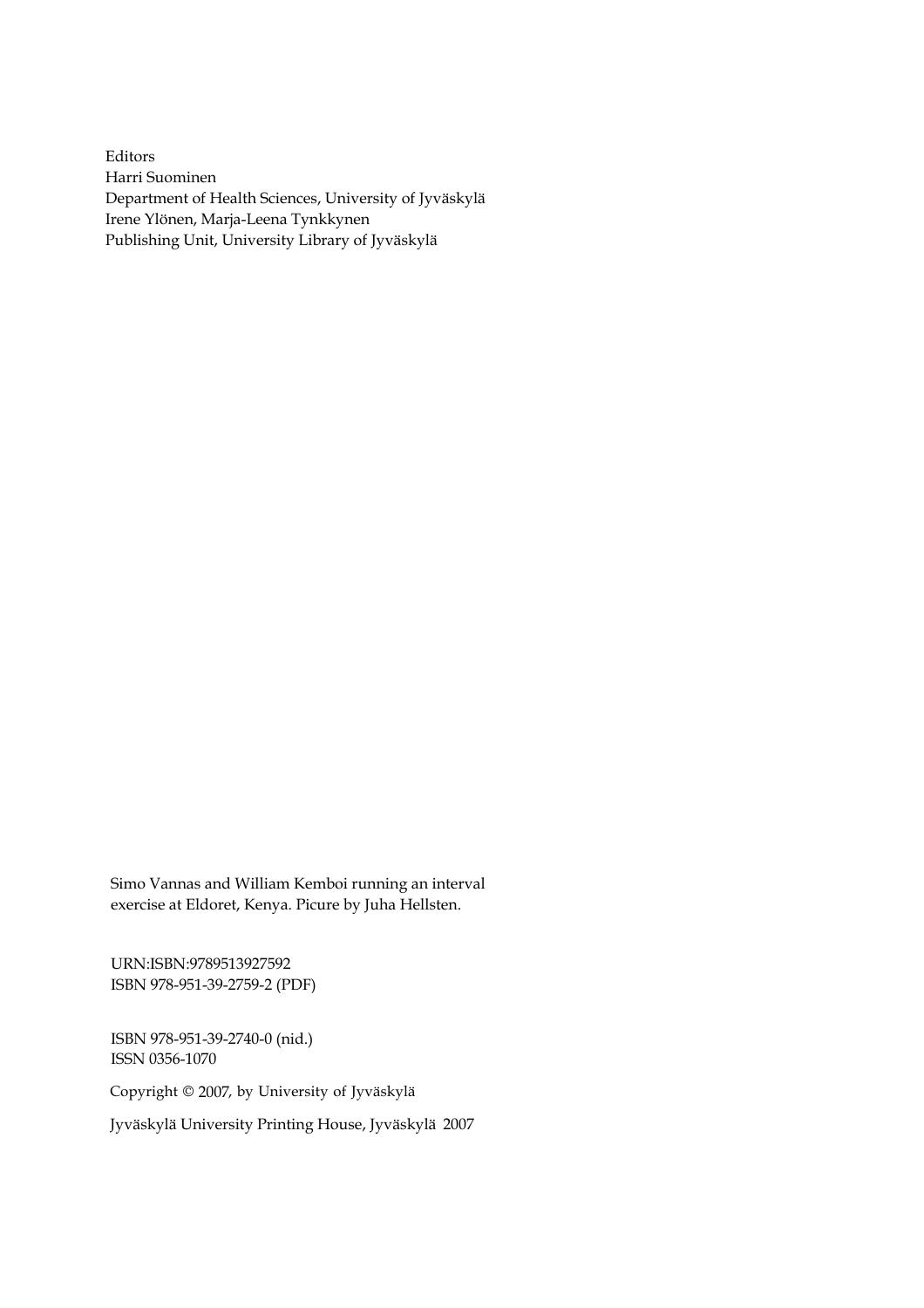# **ABSTRACT**

Vuorimaa, Timo Neuromuscular, hormonal and oxidative stress responses to endurance running exercises in well-trained runners Jyväskylä: University of Jyväskylä, 2007, 94 p. (Studies in Physical Education and Health, ISSN 0356-1070; 121) ISBN 978-951-39-2759-2 (PDF), 978-951-39-2740-0 (nid.) Diss.

The aim of this study was to investigate to which type of running exercises well trained endurance runners respond more favourably with regard to acute neuromuscular and endocrinological responses and exercise-induced oxidative stress. It was hypothesized that these responses depend on the type of running exercise and relate to the physical characteristics. Altogether nine different running exercises and a long walking exercise were performed by a total of 88 male athletes. An intermittent exercise consisting of progressive 20 s runs decreased vertical jump performance in middle distance runners (MID), but improved it in marathon runners (MAR). An 18 – 24 min exhaustive test run, a 40 min intermittent run (IR) and a 40 min tempo run (TR), led to significant acute improvements in the vertical jump and half squat performance, simultaneously with a decrease in activation of the knee extensor muscles in well-trained endurance runners. The TR – induced improvement in half squat power correlated positively with the velocity associated with maximal oxygen uptake  $(VO_{2max})$  while the corresponding correlation in the case of IR was negative. IR resulted in a higher acute serum testosterone response and TR in a higher serum cortisol response in MID compared to MAR. The TR - induced increase in the molar ratio of serum testosterone to cortisol was the greater the higher the runners<sup> $\gamma$ </sup> VO<sub>2max</sub>. Serum antioxidant capacity was shown to increase after three different endurance exercises of long duration in trained endurance athletes. An unexpected acute decrease in the moderately oxidized LDL was found after a low intensity 6h walking exercise but not after a 31-km intensive run or after a competitive marathon run. On the basis of the present results, it is likely that after intensive running the use of a different coordination strategy counteracts strength loss and even improves power in extension exercises performed vertically with both legs in well-trained endurance runners. It is also likely, that marathon runners respond more favourably to intensive continuous type of running with regard to acute leg extension power and hormonal changes while middle distance runners respond better to intermittent type of running. The present findings further suggest that, in welltrained endurance athletes, an acute exercise of long duration and low intensity may not increase oxidized LDL-cholesterol and thus not cause oxidative stress.

Key words: Endurance running exercises, well-trained runners, testosterone, cortisol, muscle power, muscle activation, oxidative stress, antioxidants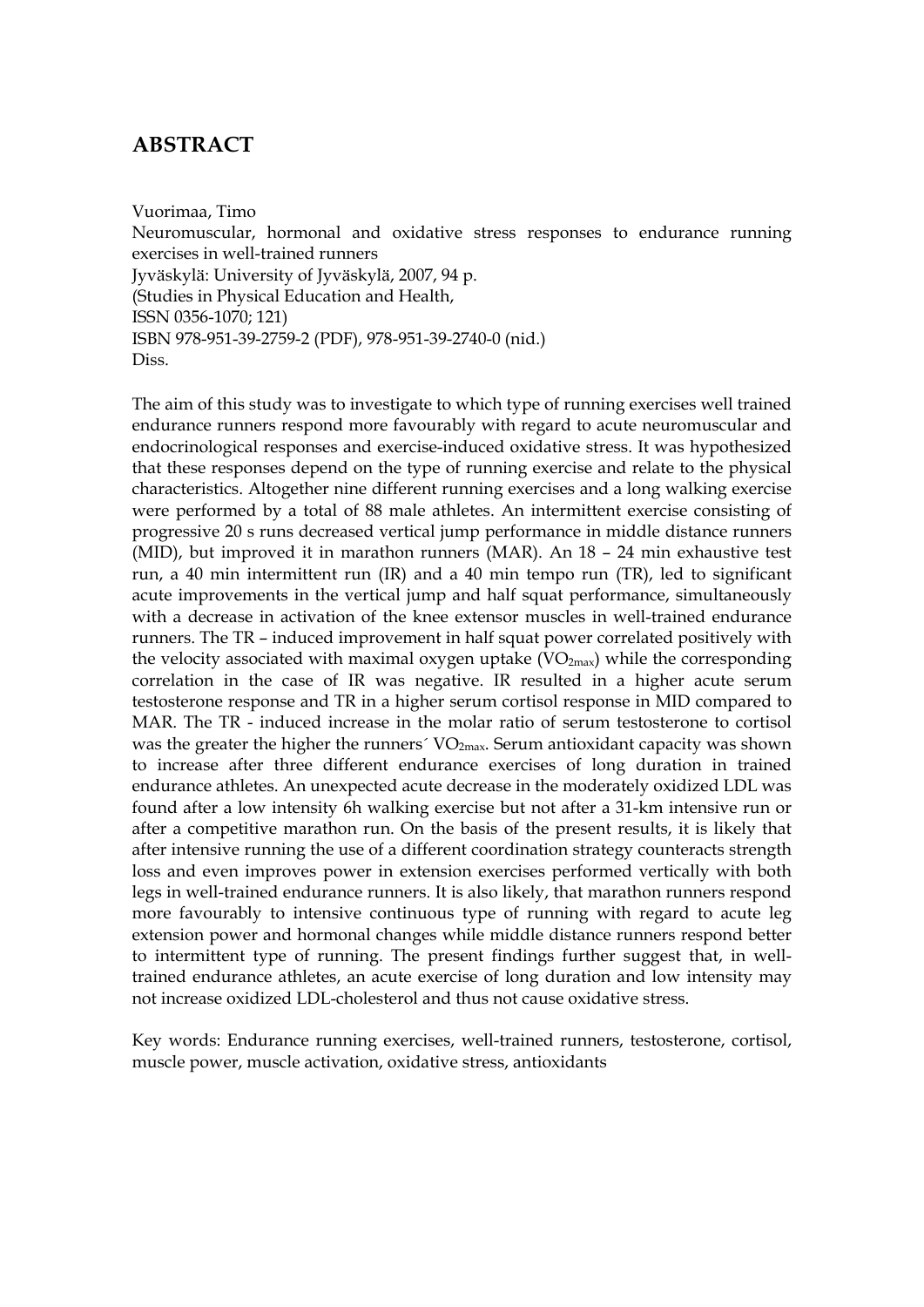| Author's address   | Timo Vuorimaa<br>Sport Institute of Finland<br>Kaskelantie 10<br>19120 Vierumäki, Finland                                                                                                                                    |
|--------------------|------------------------------------------------------------------------------------------------------------------------------------------------------------------------------------------------------------------------------|
| <b>Supervisors</b> | Professor Keijo Häkkinen<br>Department of Biology of Physical Activity<br>University of Jyväskylä, Jyväskylä, Finland                                                                                                        |
|                    | Professor Tommi Vasankari<br>Department of Health and Exercise &<br>Paavo Nurmi Center<br>University of Turku, Turku, Finland                                                                                                |
| <b>Reviewers</b>   | Professor Véronique Billat<br>Department of Applied Sport and Exercise Science<br>Université d'Evry Val d'Essonne, Paris<br>Professor Timothy D. Noakes<br>Department of Human Biology<br>Sports Science Institute of Africa |
| Opponent           | Director Esteban Gorostiaga, MD, PhD<br>Studies, Research and Sports Medicine Center<br>Covernment of Navarra, Pamplona, Spain                                                                                               |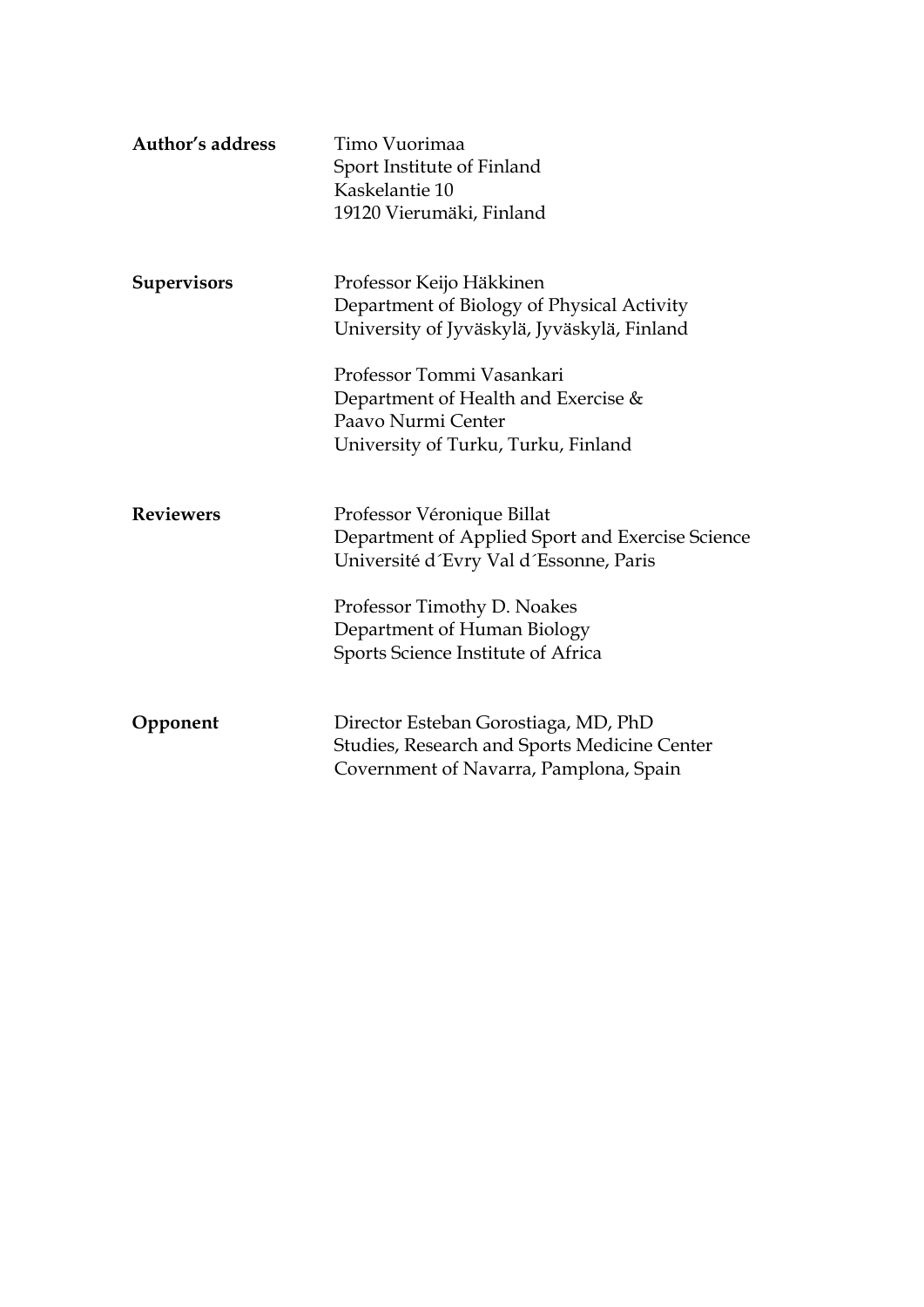## **ACKNOWLEDGEMENTS**

The work described in this dissertation was carried out by the author in the Department of Biology of Physical Activity at the University of Jyväskylä, Finland, in co-operation with the Department of Health and Exercise & Paavo Nurmi Center at the University of Turku, Finland. I would like to acknowledge all the people I have had a pleasure to collaborate with and who in different ways made this work possible.

First, my deepest gratitude is directed to my supervisors Professor Keijo Häkkinen, Ph.D., and Professor Tommi Vasankari, M.D., for providing me opportunity for doctoral studies. During all stages of the study they gave me great advice, criticism and support. I also express my warm thanks to Professor Heikki Rusko, Ph.D., for supporting and supervising me, especially during the early stages of this study.

I am grateful to the referees of my thesis, Professors Veronique Billat and Timothy D. Noakes, for their thorough review and valuable comments on the manuscript of this thesis.

I wish to address my sincere thanks to co-authors Markku Ahotupa, Kerttu Irjala, Pasi Kurkilahti, Urho Kujala, Tuula Vasankari, Rami Virlander and Pekka Vähäsöyrinki, for their contribution during the different stages of this work.

I would like to express my gratitude to all the colleagues, as well as laboratory and technical staff who work at the Sport Institute of Finland, Department of Clinical Chemistry at the University of Turku and at the Sports Medical Research Unit of the Paavo Nurmi Center, Turku, for fruitful collaboration. I owe my special thanks to Mrs. Maritsa Ilkka and Mr. Harri Virtanen for their contributions in helping the data collection.

I owe my special thanks to all the subjects who volunteered to participate in this study. Without their "endurance" and activity this work could not have been possible.

Finally, I owe my warmest gratitude to the persons closest to me, my wife Hanna and our daughters Anna, Heta and Helmi, for their "endurance", understanding and love during my studies over the years. I owe also my deepest thanks to my parents Veikko and Siiri, who have supported me by all possible ways during the years of my studies and who really showed "endurance" when waiting this day.

This study received financial support from Finnish Central Sport Federation, Finnish Amateur Athletic Association, Finnish Olympic Committee, the Ministry of Education, Finland, the National Technology Agency of Finland and the Juho Vainio Foundation, Finland.

Heinola, 04.01.2007

Timo Vuorimaa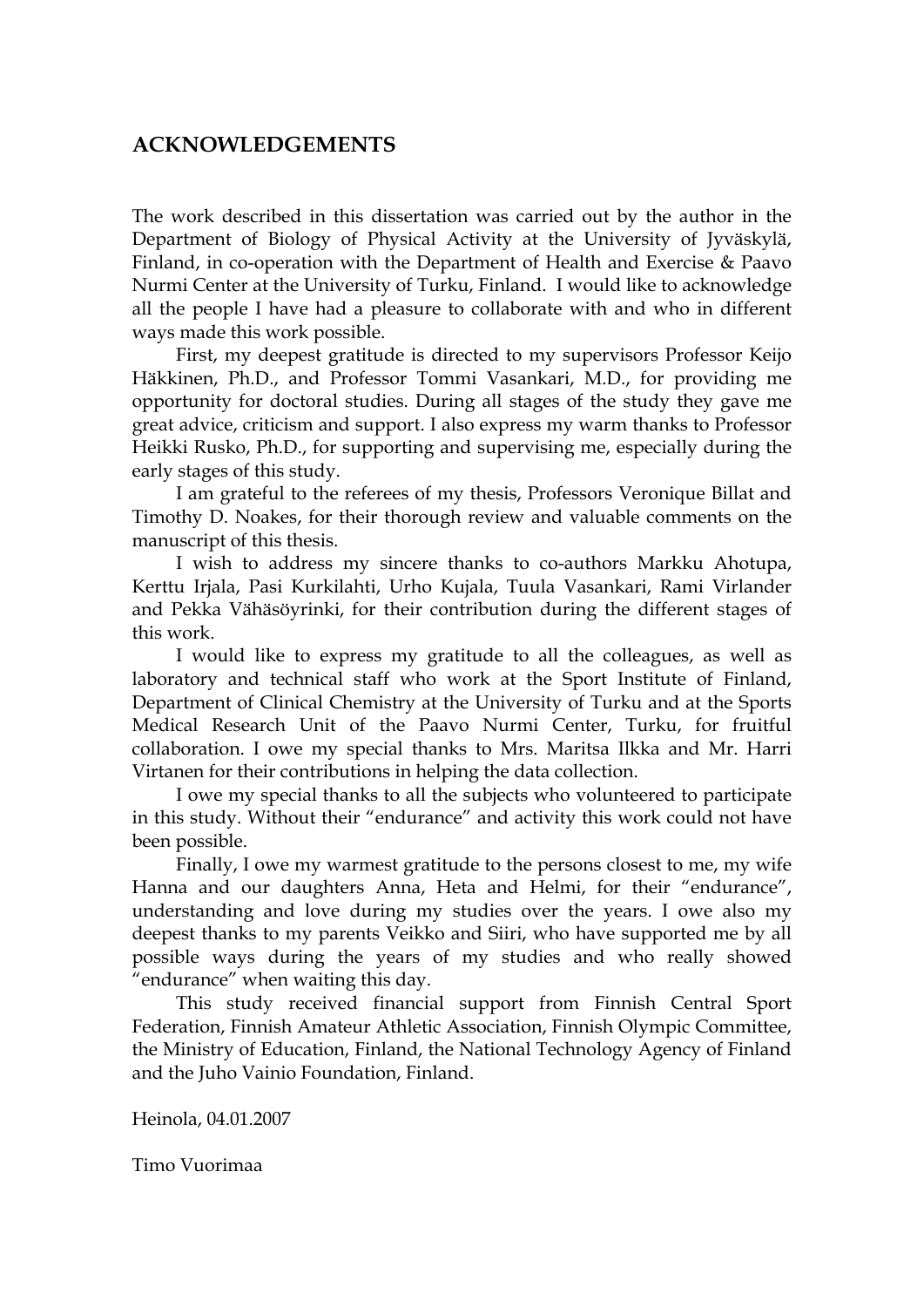# **LIST OF ORIGINAL ARTICLES**

The present study is based on the results presented in the following papers, which will be referred to by their Roman numerals:

I. Vuorimaa, T., Häkkinen, K., Vähäsöyrinki, P., Rusko, H. (1996) Comparison of three maximal anaerobic running test protocols in marathon runners, middle distance runners and sprinters. Int. J. Sports Med. 17 (suppl. 2):S109-S113.

II. Vuorimaa, T., Vasankari, T., and Rusko, H. (2000) Comparison of physiological strain and muscular performance of athletes during two intermittent running exercises at the velocity associated with  $VO<sub>2max</sub>$ . Int. J. Sports Med. 21:96-101.

III. Vuorimaa T. Virlander R. Kurkilahti P. Vasankari T. Häkkinen K. (2005) Acute Changes in muscle activation and leg extension performance after different running exercises in elite long distance runners. Eur. J. Appl. Physiol. 96:282-291.

IV. Vuorimaa T., Ahotupa M., Häkkinen K., Vasankari T. Hormonal response to continuous and intermittent running. (Submitted for publication)

V. Vasankari TJ., Kujala UM., Vasankari TM., Vuorimaa T., Ahotupa M. (1997) Effects of acute prolonged exercise on serum and LDL oxidation and antioxidant defences. Free Rad. Biol. Med. 22:509-13.

VI. Vuorimaa, T., Ahotupa, M., Irjala, K., Vasankari, T. (2005) Acute Prolonged exercise reduces moderately oxidized LDL in healthy men. Int. J. Sport Med. 26:420-425.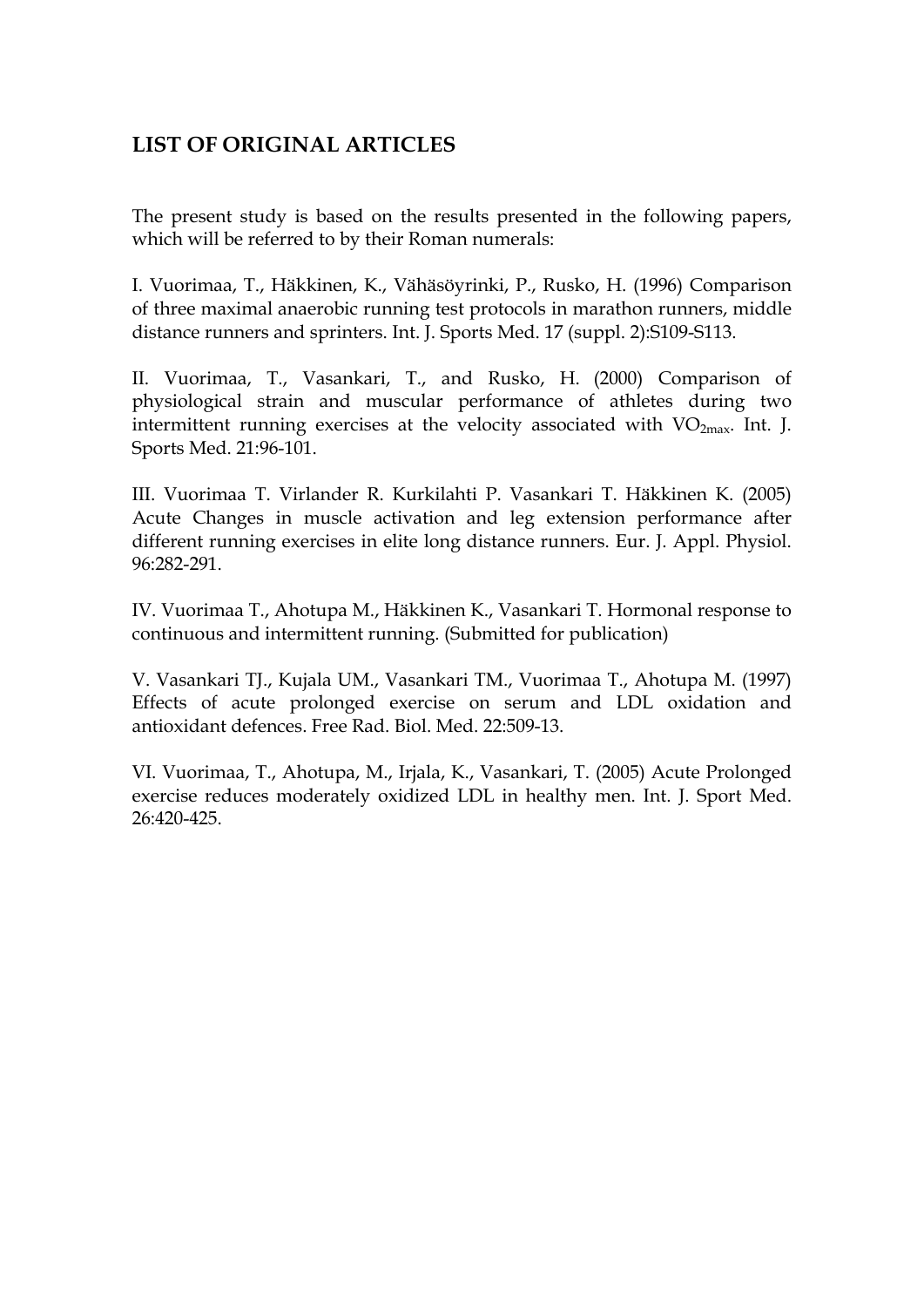# **ABBREVIATIONS AND DEFINITIONS**

| <b>AOD</b>          | accumulated oxygen deficit                                                                                                             |  |  |  |  |  |
|---------------------|----------------------------------------------------------------------------------------------------------------------------------------|--|--|--|--|--|
| ATP                 | adenosine triphosphate                                                                                                                 |  |  |  |  |  |
| <b>CMJ</b>          | counter movement jump                                                                                                                  |  |  |  |  |  |
| CMJmax              | maximal counter movement jump                                                                                                          |  |  |  |  |  |
| <b>EMG</b>          | electromyography                                                                                                                       |  |  |  |  |  |
| IR                  | an intermittent run                                                                                                                    |  |  |  |  |  |
| IR <sub>60</sub>    | an intermittent exercise consisted of 14 bouts of 60-<br>second runs at $vVO2max$ with 60-seconds rest between<br>the runs.            |  |  |  |  |  |
| IR <sub>120</sub>   | an intermittent exercise consisted of 7 bouts of 120-<br>second runs at vVO <sub>2max</sub> with 120-seconds rest between<br>the runs. |  |  |  |  |  |
| <b>LDL</b>          | low-density lipoproteins                                                                                                               |  |  |  |  |  |
| <b>MAR</b>          | marathon runners                                                                                                                       |  |  |  |  |  |
| <b>MART</b>         | maximal anaerobic running test                                                                                                         |  |  |  |  |  |
| MART1               | a modification of MART where n sets of $1 \times 20$ s runs<br>with 100 s recovery were performed progressively<br>until exhaustion    |  |  |  |  |  |
| MART3               | a modification of MART where n sets of $3 \times 20$ s runs<br>with 100 s recovery were performed progressively<br>until exhaustion    |  |  |  |  |  |
| MART <sub>5</sub>   | a modification of MART where n sets of $5 \times 20$ s runs<br>with 100 s recovery were performed progressively<br>until exhaustion    |  |  |  |  |  |
| <b>MID</b>          | middle distance runners                                                                                                                |  |  |  |  |  |
| <b>MR</b>           | $VO2max$ test run                                                                                                                      |  |  |  |  |  |
| $\mathbf{P}$        | mechanical power during a dynamic exercise and<br>expressed in watts (W)                                                               |  |  |  |  |  |
| <b>SD</b>           | standard deviation                                                                                                                     |  |  |  |  |  |
| TR                  | a tempo run = an intensive constant velocity run                                                                                       |  |  |  |  |  |
| <b>TRAP</b>         | total peroxyl radical trapping antioxidant potential                                                                                   |  |  |  |  |  |
| VO <sub>2max</sub>  | maximal oxygen uptake                                                                                                                  |  |  |  |  |  |
| vVO <sub>2max</sub> | velocity associated with maximal oxygen uptake (the<br>lowest velocity at which oxygen uptake reaches the                              |  |  |  |  |  |
|                     | highest individual level                                                                                                               |  |  |  |  |  |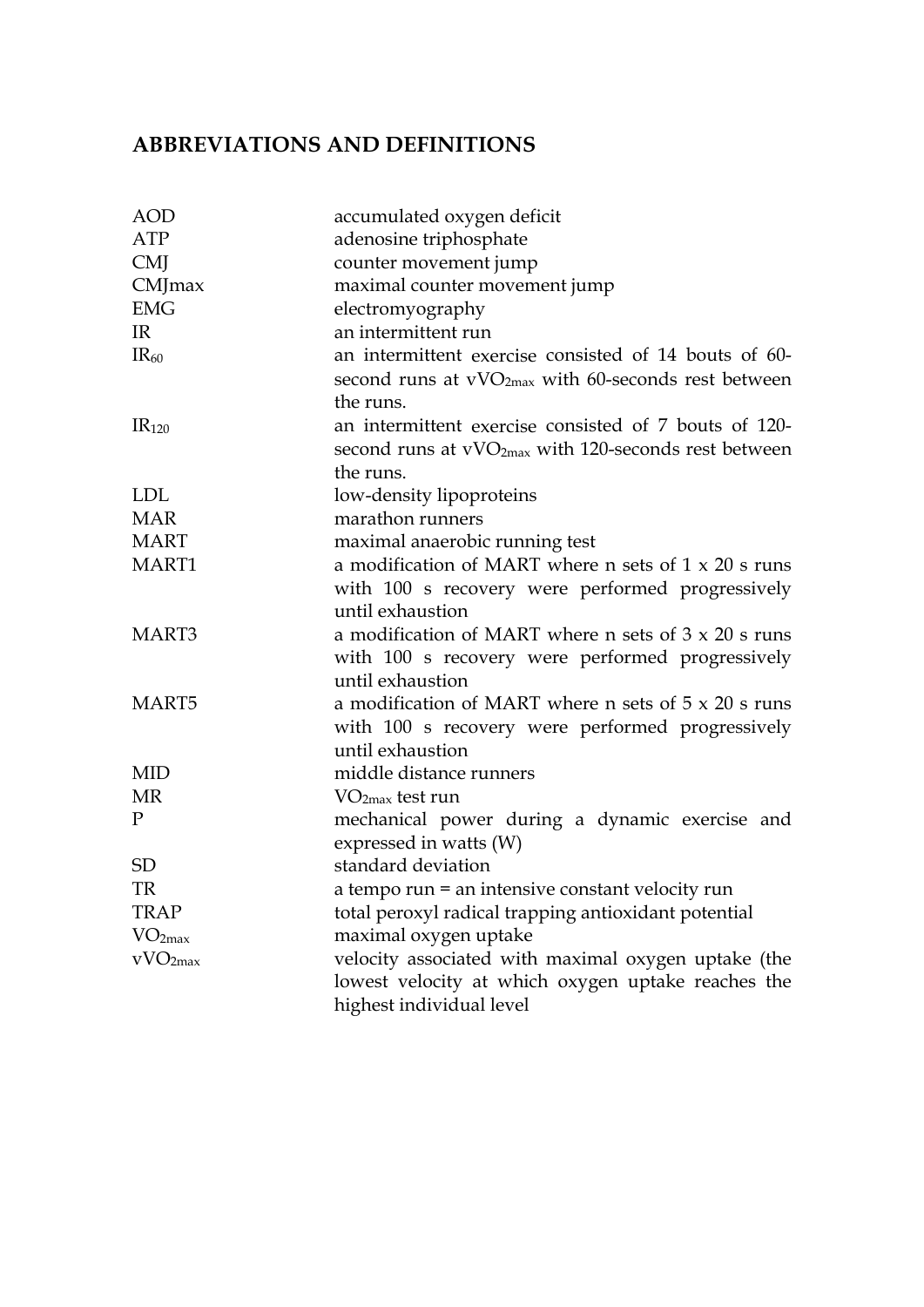# **CONTENTS**

## ABSTRACT ACKNOWLEDGEMENTS LIST OF ORIGINAL ARTICLES ABBREVIATIONS AND DEFINITIONS **CONTENTS**

| $\mathbf{1}$   |               |                                                                     |  |
|----------------|---------------|---------------------------------------------------------------------|--|
| $\overline{2}$ |               |                                                                     |  |
|                | 2.1           |                                                                     |  |
|                |               | 2.1.1 Energy delivery in middle and long distances is based on      |  |
|                |               |                                                                     |  |
|                |               | 2.1.2 VO <sub>2max</sub> and endurance running performance 17       |  |
|                |               |                                                                     |  |
|                | $2.2^{\circ}$ | Neuromuscular characteristics and muscle power in endurance         |  |
|                |               |                                                                     |  |
|                |               |                                                                     |  |
|                |               |                                                                     |  |
|                |               |                                                                     |  |
|                |               |                                                                     |  |
|                | 2.3           | Definition and characteristics of endurance running exercises 22    |  |
|                |               |                                                                     |  |
|                |               |                                                                     |  |
|                |               |                                                                     |  |
|                | 2.4           | Muscle activation and muscle performance responses to               |  |
|                |               |                                                                     |  |
|                |               |                                                                     |  |
|                |               | 2.4.2 Counteracting exercise-induced strength loss 25               |  |
|                | 2.5           | Effects of physical exercise on adrenal and testicular functions 26 |  |
|                |               | 2.5.1 Acute adrenal and testicular responses to different type of   |  |
|                |               |                                                                     |  |
|                |               | 2.5.2 Individual variation in adrenal and testicular responses 28   |  |
|                | 2.6           | Exercise induced acute oxidative stress and antioxidant defence 28  |  |
|                |               |                                                                     |  |
|                |               | 2.6.2 Methods of measuring exercise-induced oxidative stress        |  |
|                |               |                                                                     |  |
|                |               | 2.6.3 Oxidized LDL as an indicator of exercise-induced              |  |
|                |               |                                                                     |  |
|                |               |                                                                     |  |
| 3              |               |                                                                     |  |
| 4              |               |                                                                     |  |
|                |               |                                                                     |  |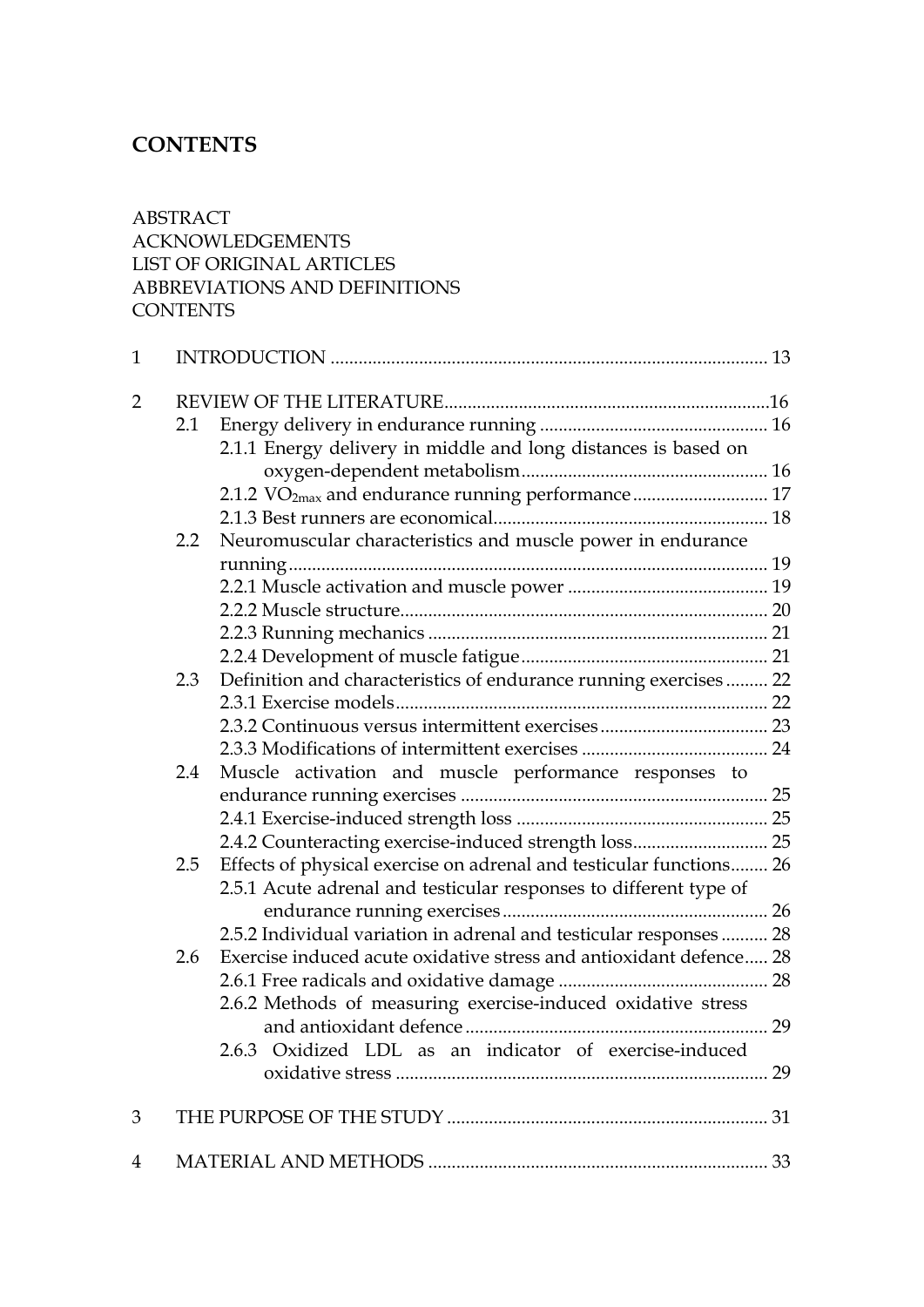|   | 4.1  |                                                                        |  |
|---|------|------------------------------------------------------------------------|--|
|   | 4.2  |                                                                        |  |
|   | 4.3  |                                                                        |  |
|   |      |                                                                        |  |
|   |      |                                                                        |  |
|   |      | 4.3.3 Determining accumulated oxygen deficit (II) 40                   |  |
|   |      |                                                                        |  |
|   |      | 4.3.5 Mechanical power and EMG in half squats (III)  40                |  |
|   |      |                                                                        |  |
|   |      | 4.3.7 Maximal and submaximal 1000m running performance                 |  |
|   |      |                                                                        |  |
|   |      |                                                                        |  |
|   | 4.4  |                                                                        |  |
| 5 |      |                                                                        |  |
|   |      | 5.1 Blood lactate accumulation and oxygen uptake in endurance          |  |
|   |      |                                                                        |  |
|   |      | 5.1.1 Blood lactate responses to intermittent and continuous           |  |
|   |      |                                                                        |  |
|   |      | $5.1.2 \text{ VO}_2$ responses to intermittent running at the velocity |  |
|   |      |                                                                        |  |
|   | 5.2  | Effects of maximal and submaximal running exercises on                 |  |
|   |      |                                                                        |  |
|   |      | 5.2.1 Exercise-induced acute changes in maximal vertical               |  |
|   |      |                                                                        |  |
|   |      | 5.2.2 Effects of intermittent and continuous runs on muscle            |  |
|   |      | activation nd mechanical power in half squats (III) 48                 |  |
|   |      | anaerobic running power in different<br>5.2.3 Maximal                  |  |
|   |      |                                                                        |  |
|   |      | 5.2.4 Acute effects of 6 h low intensity exercising on                 |  |
|   |      | submaximal and maximal 1000 m running (VI) 52                          |  |
|   | 5.3  | Acute serum hormone responses to intermittent and continuous           |  |
|   |      |                                                                        |  |
|   |      | 5.3.1 Differences in cortisol and testosterone responses between       |  |
|   |      |                                                                        |  |
|   |      | 5.3.2 Time course in exercise-induced serum cortisol and               |  |
|   |      |                                                                        |  |
|   | 5.4  | Lipid and lipoprotein responses to prolonged exercise (V, VI) 54       |  |
|   |      |                                                                        |  |
| 6 |      |                                                                        |  |
|   | 6.1  |                                                                        |  |
|   | 6.2  | Muscle power and muscle activation responses to intermittent           |  |
|   |      |                                                                        |  |
|   | 6.3. | Acute effects of running exercises on maximal vertical jumping 60      |  |
|   | 6.4  | Factors relating with running-induced acute changes in power           |  |
|   |      |                                                                        |  |
|   |      |                                                                        |  |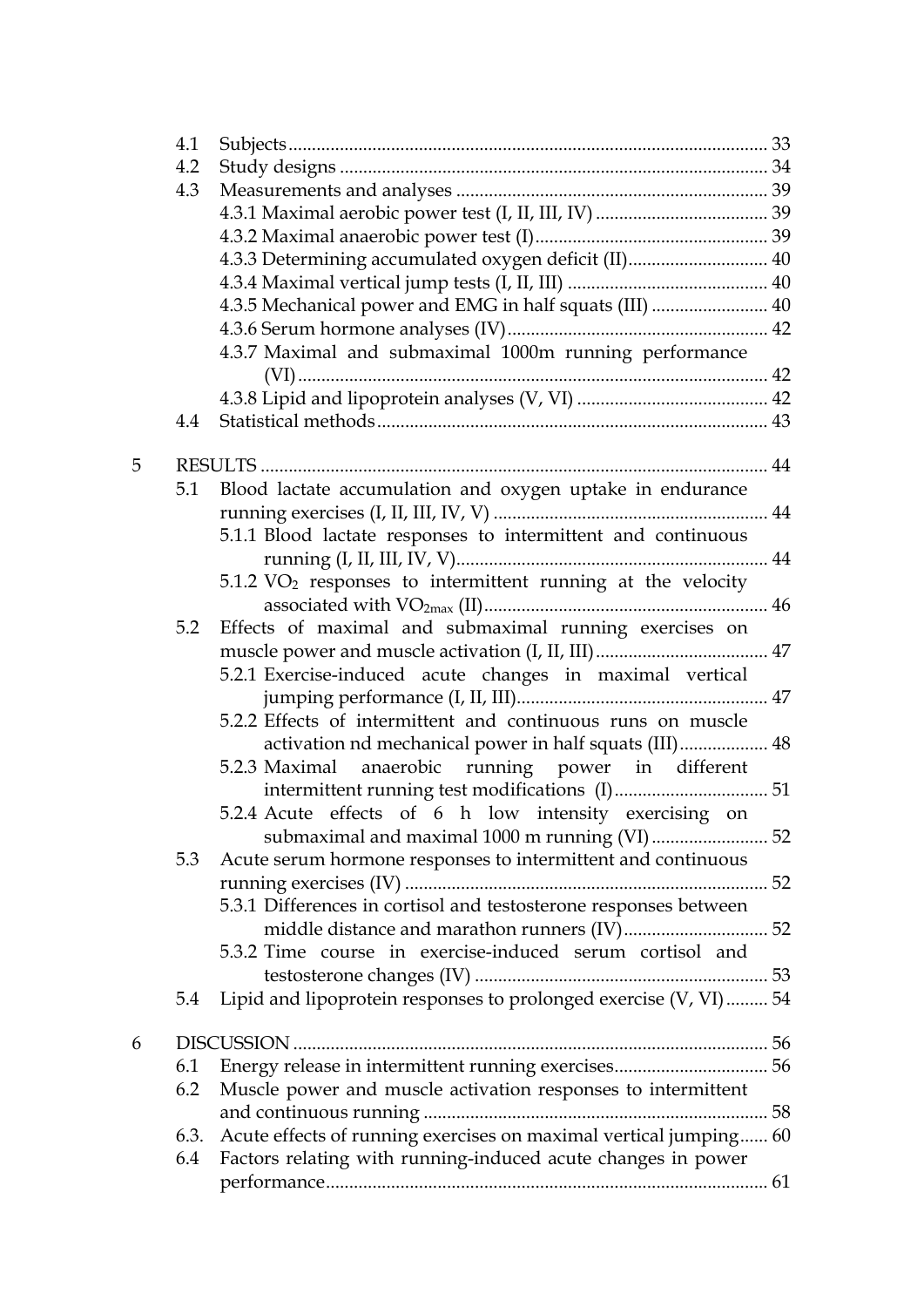|                        |  | 6.5 Factors underlying running power in maximal anaerobic                                                                  |  |
|------------------------|--|----------------------------------------------------------------------------------------------------------------------------|--|
|                        |  | 6.6 Different adrenal and testicular responses to continuous and<br>intermittent runs between marathon and middle distance |  |
|                        |  |                                                                                                                            |  |
|                        |  | 6.7 Acute lipid and lipoprotein responses to prolonged exercise  68                                                        |  |
|                        |  |                                                                                                                            |  |
|                        |  |                                                                                                                            |  |
|                        |  |                                                                                                                            |  |
| <b>ORIGINAL PAPERS</b> |  |                                                                                                                            |  |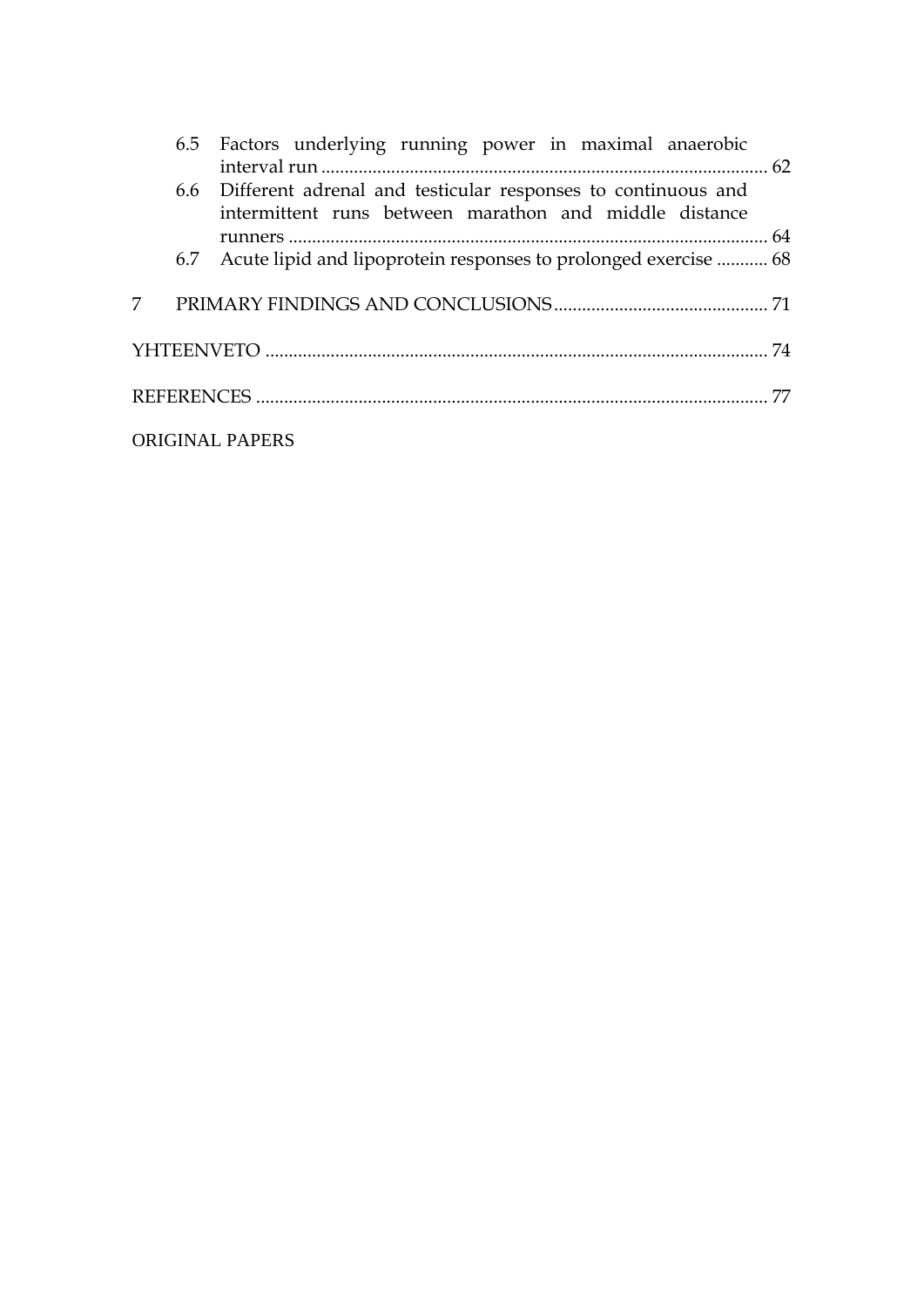# **1 INTRODUCTION**

In endurance running technique does not limit performance to the same extent as in many other sports and high intensity can be maintained over long distances without obvious changes in technique. Therefore, physiological and biomechanical responses to endurance running exercises, to running induced fatigue, and to running training have inspired sport scientists, and have been studied extensively during the past decades. Most of the early studies concentrated on the behavior of the circulatory and respiratory systems (e.g. Hill and Lupton 1923) and on the limitations of energy production processes during different types of running exercises (e.g. Åstrand et al. 1960a,b and Christensen et al. 1960). Later, considerable attention has also been paid to changes in the neuromuscular system during and after running performances (e.g. Nicol et al. 1991a,b, Paavolainen et al. 1999b,c) and training (e.g. Paavolainen et al. 1999a). It has been shown, that especially in middle distance running, both central factors related to oxygen uptake, and muscle power factors related to various neuromuscular and anaerobic characteristics, limit the performance in well-trained athletes (Noakes et al. 1990, Rusko et al. 1993, Paavolainen et al. 1999c).

In order to improve the quality and specificity of training methods, it is important to understand both the responses to acute exercises and to training in a particular sport. It is well known that training programs of elite endurance runners usually consist of an early "aerobic base" component, complemented by high-intensity interval training sessions nearer to the competitive season (Laursen and Jenkins 2002). "Aerobic base" and marathon type of running performance have traditionally been trained mostly using continuous type submaximal running exercises, while high-intensity interval exercises have mostly been used to sharpen the performance of runners specialized for middle distances (Hawley et al. 1997). Since the early studies of Åstrand et al. (1960a,b) and Christensen et al. (1960), it is known that by working intermittently the target distance can be run faster than when compared to working continuously. This is associated with the use of myoglobin oxygen and phosphocreatine stores and their rapid recharging during the recovery periods (Åstrand 1992). On the other hand, running the same distance continuously is more strenuous but, at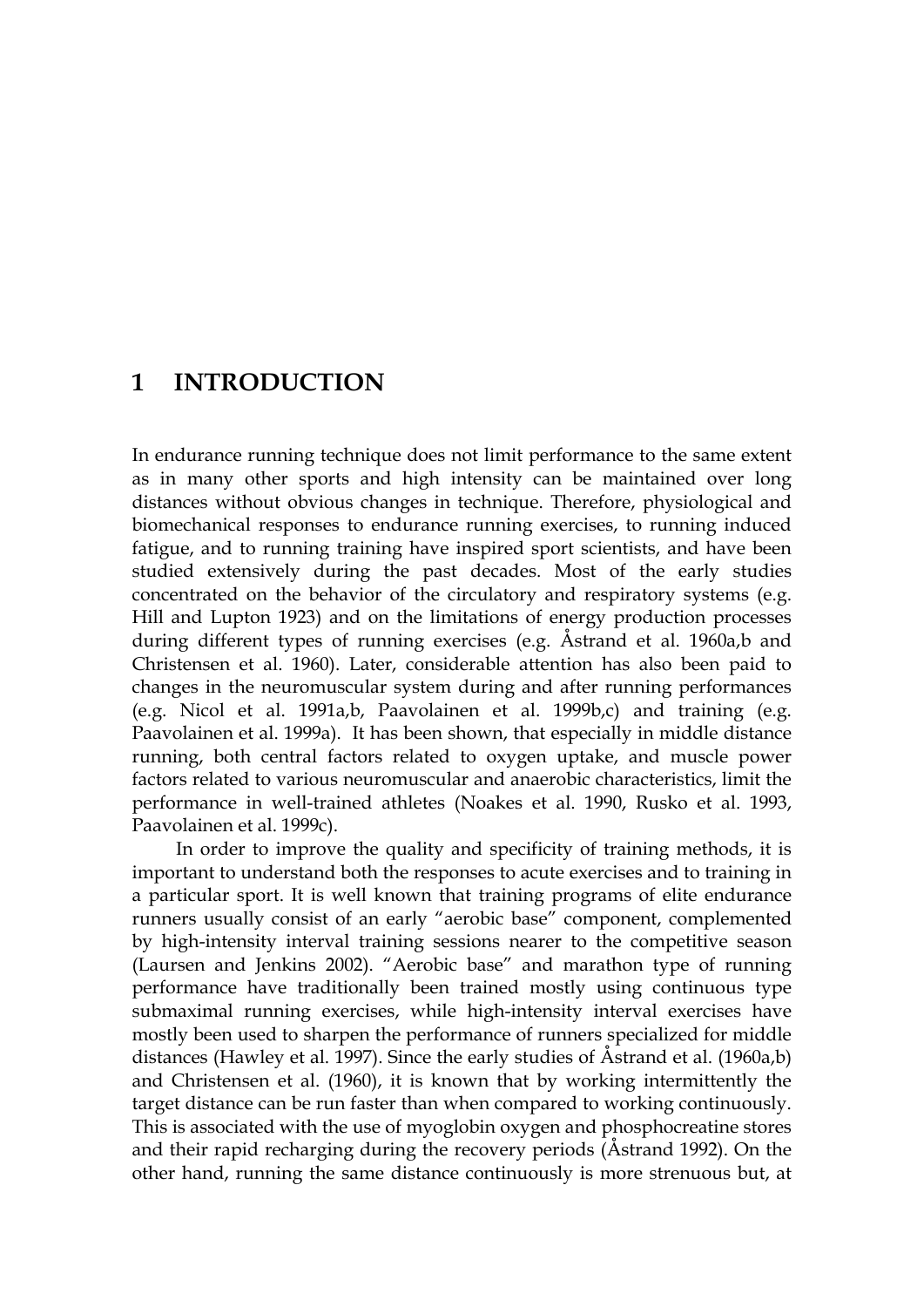the same, may be a greater training stimulus than running it intermittently. It has been suggested that during fast continuous running greater physiological strain associates with the inability of the circulatory and respiratory systems to provide oxygen sufficiently fast to fuel energy production in the active muscles concomitantly with the increased rate of lactate production (Åstrand 1992). Recently, this "cardiovascular / anaerobic model" has, however, been questioned and changes in prolonged running performance has been explained by regulative changes at the central nervous system level ("central governor model") or changes in the muscle contractile functions ("muscle power model") (Noakes 2001). However, by using intermittent running it is possible to run longer at the target power output, e.g. at the velocity associated with  $VO_{2max}$ (Billat et al.2000).

A meta-analysis completed by Londeree (1997) has shown that continuous type of training may fail to elicit further performance improvements in already highly trained athletes and that some trained athletes tend to respond better to high-intensity interval type of training. Therefore, exercise scientists have recently paid special attention to examining the physiological mechanisms behind high-intensity interval training sessions (e.g. James and Doust 1998, 1999, Billat et al. 1999b). It is well known that a single endurance running session could lead to a favourable performance development, if it sufficiently loads the respiratory and oxygen transport system concomitantly with acute positive physiological and neuromuscular responses. Exercise-induced acute anabolic activity and / or a shift to a more anabolic hormone environment have been considered as an example of a positive physiological response (e.g. Schwarz and Kinderman 1990, Häkkinen and Pakarinen 1993). It has been shown that after high intensity running remarkable exercise induced increases in serum concentrations of both testosterone (e.g. Kuoppasalmi et al 1976, 1980, Slowinska-Lisowska and Majda 2002) and cortisol (Kuoppasalmi et al 1976, 1980, Kargotich et al. 1997) may take place and that they depend on the nature of the performed exercise (Galbo 1981).

Although high rates of oxygen delivery to fuel energy production in the active muscle mass may be considered necessary in developing endurance running performance it may, at least in some circumstances, also cause unfavourable physiological changes. There is strong evidence, that when large amounts of oxygen are inhaled into the human body, increased release of prooxidants may cause oxidative stress (Davies et al. 1982, Jenkins 1988) and harm various biological structures (Del Maestro 1980, Davies et al. 1982). The magnitude of this damage is suspected to relate to the intensity and duration of the exercise and the capacity of the antioxidant defence system of the athlete (Davies et al. 1982, Halliwell 1994, Haramäki and Packer 1994, Kujala et al. 1996).

Endurance running exercises also produce acute changes in muscular performance. The magnitude of these changes, usually a decrease in performance, related with muscle fatigue, has been shown to depend on the type of exercise performed (Viitasalo et al. 1982, Häkkinen 1993, Lepers et al.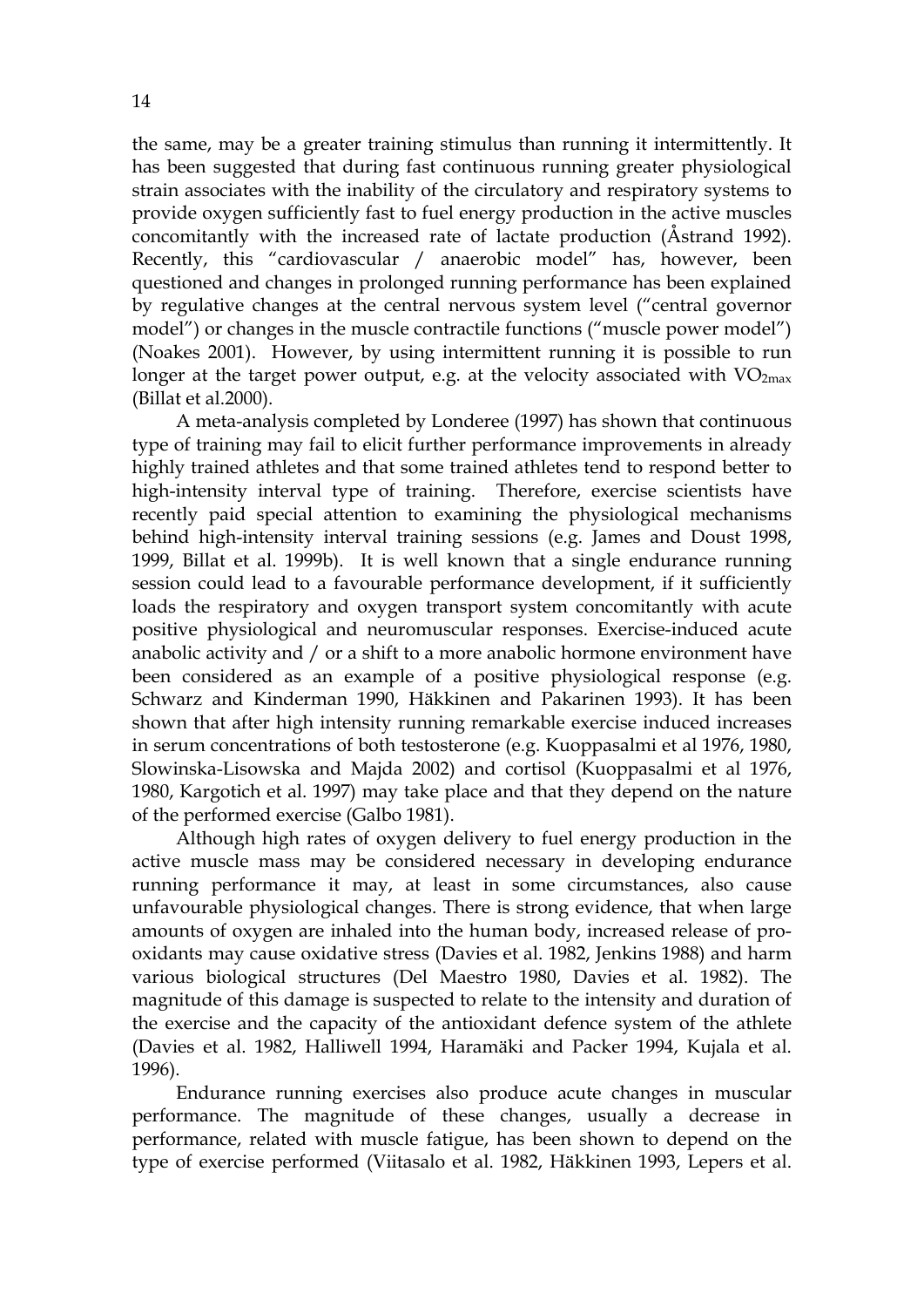2000a, Millet and Lepers 2004). A dramatic strength loss in the leg muscles has been demonstrated during running exercise of long duration (e.g. Nicol et al 1991a). However, under some circumstances, e.g. after warming up and after short intense repetitions, intra-and inter-muscular factors like muscle twitch potentiation (Rassier and McIntosch 2000) and coactivation of synergist muscles (Gandevia 2001) may effect muscle strength output in the opposite direction. There is also some evidence that the acute effects of a running exercise on the performance of leg muscles depends on the physical characteristics and training history of the athlete. Lower and higher calibre male distance runners have differences in their muscular responses to a 10 km time trial (Paavolainen et al. 1999b) and different muscular performance responses to intensive intermittent exercise have been documented between long distance and short distance runners (Paavolainen et al. 1994).

Although much specific scientific data are available about the running exercise-induced changes in oxygen dependent metabolism, endocrinology, neuromuscular functions and oxidative stress, there is a lack of studies where all these parameters have been taken into consideration. The aim of the present series of studies was to examine the benefits of different types of endurance running exercises from an endocrine, neuromuscular and oxidative stress response view point, in well-trained marathon and middle-distance runners. It was hypothesized that the acute exercise-induced changes in muscular and physiological functions are related to the type of running exercise and to the physical characteristics and / or training background of an athlete.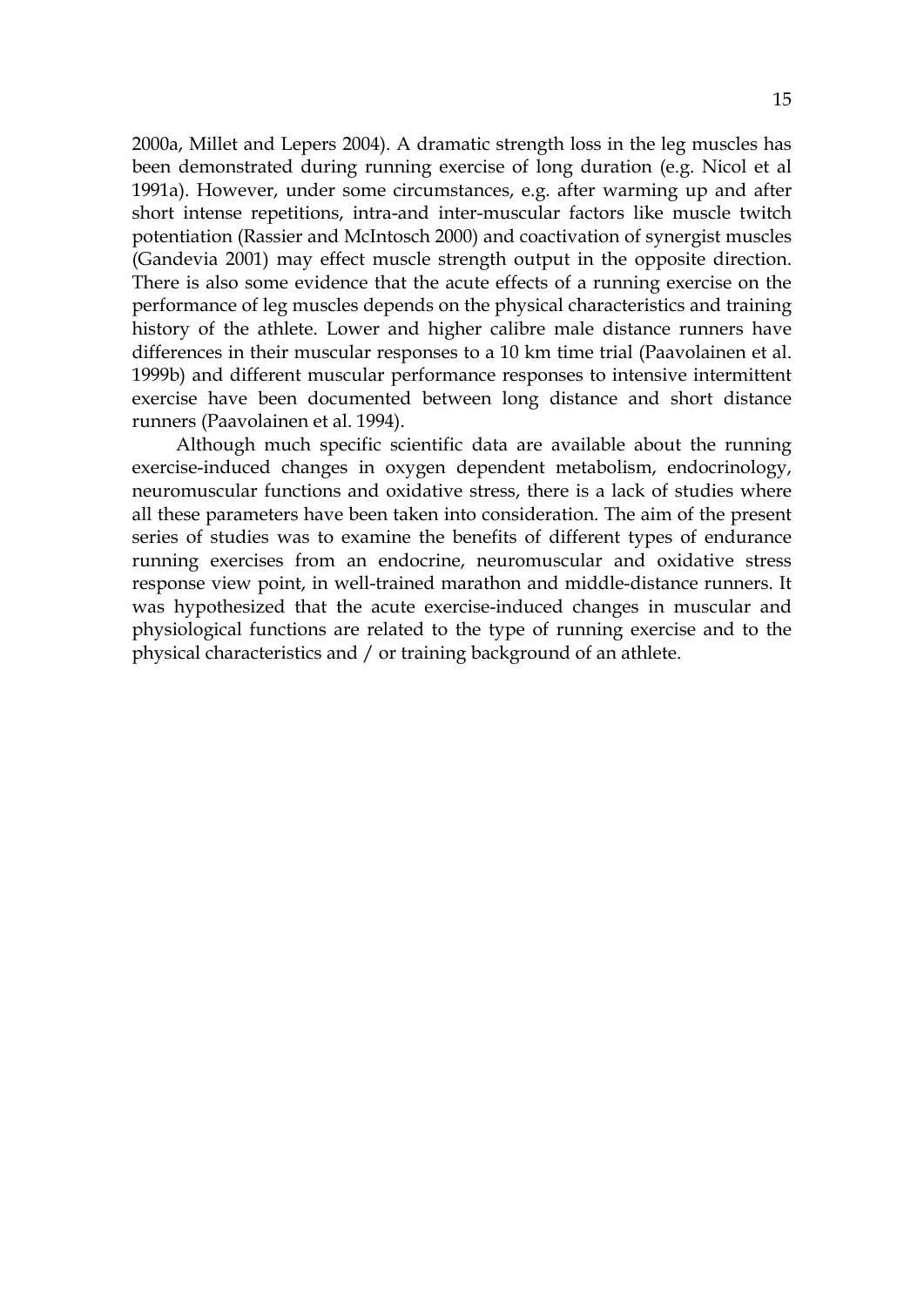# **2 REVIEW OF THE LITERATURE**

#### **2.1 Energy delivery in endurance running**

#### **2.1.1 Energy delivery in middle and long distances is based on oxygendependent metabolism**

According to the "Cardiovascular / Anaerobic model", named and criticized by Noakes (2001), the performance capacity of human muscles is dependent on the continuous delivery of energy in the form of ATP. The utilization and production of ATP are delicately balanced, although in athletic performances the energy needs of the working muscles may increase dramatically, e.g. during middle distance running over 1000-fold in a couple of seconds (Newsholme 1978, Bangsbo et al. 1990).

The most important biochemical processes producing ATP in human cells are oxygen independent glycolysis of carbohydrates and the aerobic metabolic pathways for the metabolism of carbohydrates and free fatty acids (the citric acid cycle, beta-oxidation and the respiratory chain). The relative importance of these processes differs from tissue to tissue and depends on the functional and nutritional state of the body. The choice of fuel (carbohydrates vs. free fatty acids) and the amount needed depend on the type and duration of muscle work (Newsholme 1976, Bangsbo et al. 1990).

It is well known that in prolonged athletic performances such as middle and long distance running ATP is produced mostly by oxygen-dependent metabolism in the mitochondria and that the performance is related to a great extent on the oxygen supply to these organs (e.g. Bassett and Howley 1997). On the basis of the early findings of Hill and Lupton (1923), it was long accepted that oxygen consumption rises as an exponential function of running speed and that anaerobic metabolism begins after the athlete achieves either the absolute  $VO<sub>2max</sub>$  or an individual  $VO<sub>2</sub>$  plateau at a certain running speed. Later, the role of oxygen-depended metabolism in prolonged exercises has been more critically discussed (e.g. Noakes 2001). On one hand, it is well documented that hypoxia develops in active muscles during an intensive exercise and causes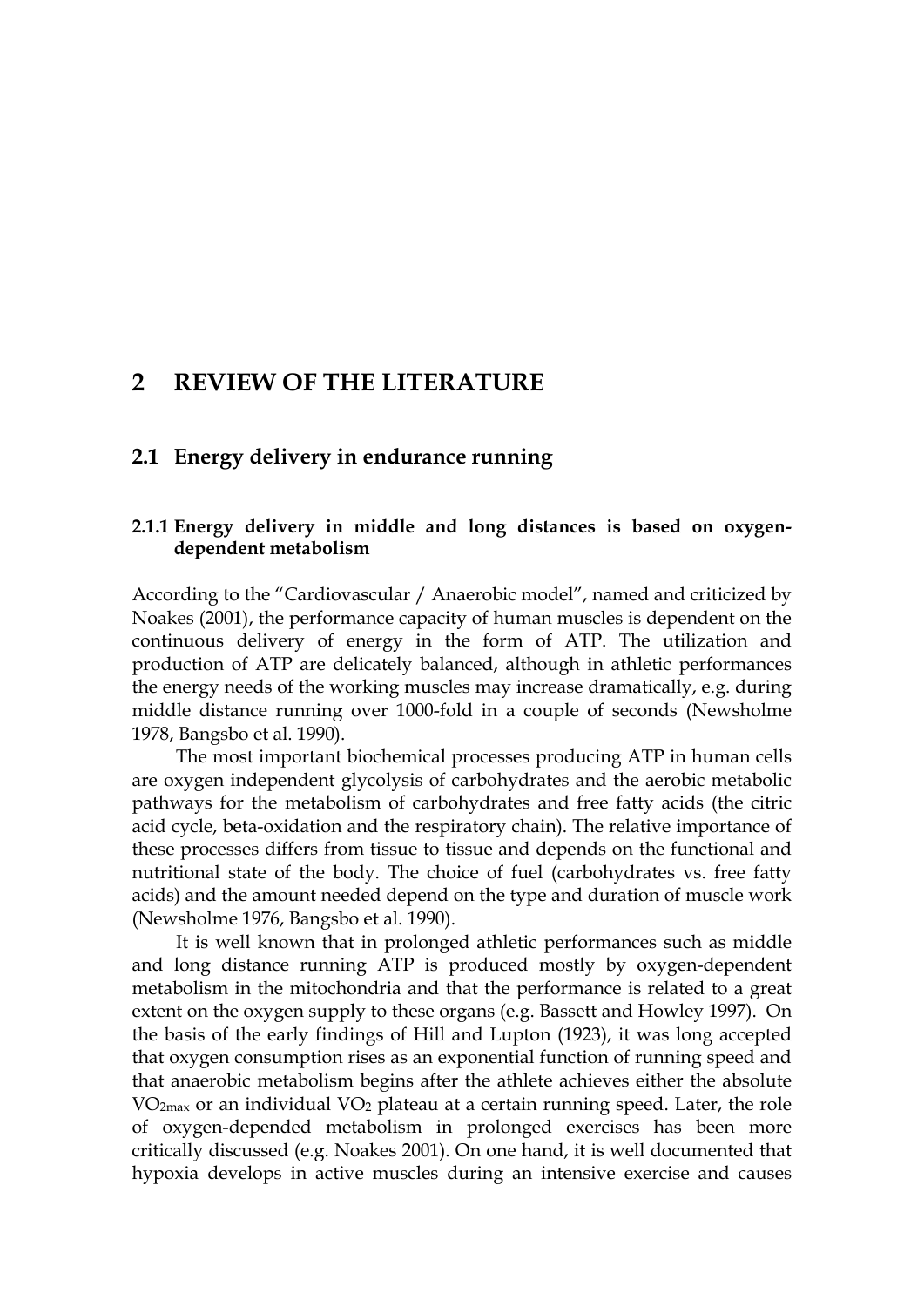fatigue. Based on that, and agreeing with Hill and Lupton (1923), many scientists have suggested that it is the  $VO_{2max}$ , which mainly limits the performance in prolonged muscle work as endurance running (Costill et al. 1973, Foster et al. 1978, Davies and Thomson 1979, Joyner 1991, Basset and Howley 1997). On the other hand, and especially in the case of endurance running, it is suggested that the maximum achieved work rate rather than the VO2max is the best predictor of running potential (Scrimgeour et al. 1986, Lacour et al. 1990, Padilla et al. 1992, Yoshida et al. 1993, Grant et al. 1997). Recently, it has been shown that the lowest velocity by which  $VO<sub>2max</sub>$  can be achieved (the velocity associated with  $VO<sub>2max</sub>$ ) and further the time to exhaustion at this velocity are good predictors of performance in elite long distance runners (Billat et al. 1994, 1996, 1999). Especially on longer distances and in athletes with similar VO<sub>2max</sub> values, the fractional utilization of VO<sub>2max</sub> (%VO<sub>2max</sub>) and/or the lactate or respiratory compensation (ventilatory) thresholds measured in the laboratory (Costill et al. 1973, Farrell et al. 1979, Aunola and Rusko 1986), are suggested to relate with prolonged running performance (Costill et al. 1973, Farrell et al. 1979, Kumagai et al. 1982, Tanaka and Matsuura 1984, Noakes et al. 1990). Further, factors related with running economy have been linked to endurance running performance (Conley and Krahenbuhl 1980, Morgan et al. 1989a) especially in high level runners and with similar  $VO<sub>2max</sub>$  values.

#### **2.1.2 VO2max and endurance running performance**

Based on the facts that oxygen-dependent metabolism delivers most of the needed energy in endurance running and that  $VO<sub>2max</sub>$ , measured in the laboratory, is a good indicator of aerobic work capacity, many running studies have propagated the idea that  $VO<sub>2max</sub>$  can predict how well any endurance runner will perform on the road or track (e.g. Costill 1967, Costill et al. 1973, Davies and Thompson 1979, Foster 1983, Bassett and Howley 1997, 2000). However, all these studies have looked at groups of athletes with quite different abilities, including the high level and the low level runners. Such an approach will, according to Noakes (2001), deliver only predictable results – slow runners achieve low  $VO_{2max}$  values and fast runners higher  $VO_{2max}$  values. In a homogeneous group of well-trained endurance runners, only low correlations between VO2max and endurance running performance are documented (Daniels et al. 1978, Conley and Krahenbuhl 1980, Noakes 1988, Morgan et al. 1989, Noakes et al. 1990). Therefore, VO<sub>2max</sub> seems not to be a sensitive predictor of endurance running performance when groups of athletes with similar endurance running results are studied (Costill and Winrow 1970a,b, Pollock 1977, Conley and Krahenbuhl 1980, Noakes et al. 1990, Abe et al. 1998).

Even the whole idea that intensive running exercises will cause hypoxia and that this hypoxia leads to fatigue and therefore limits endurance running performance has been questioned (Noakes 1988, 1998, 2001). The evidence for this criticism is based on the fact, that the plateau phenomenon and oxygen transport, as a limiting factor for  $VO<sub>2max</sub>$  (Hill and Lupton 1923, Basset and Howley 1997), have never really been proved (Noakes 1988, 1998). Recently, it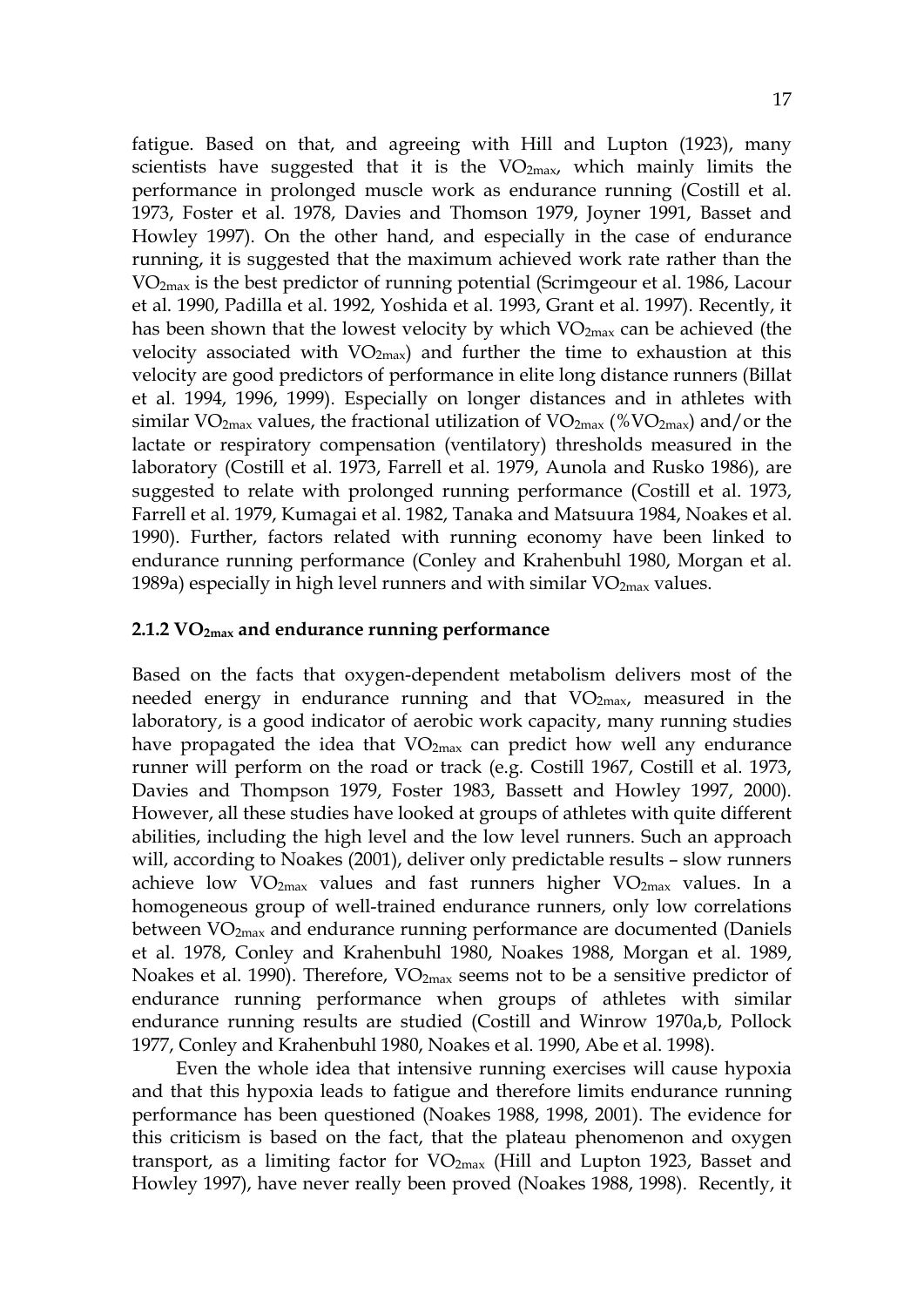has been more intensively suggested that neural activation have an important role as a determinant of endurance performance and  $VO<sub>2max</sub>$ . (Paavolainen et al. 1999c, Noakes 2001). This hypothesis is based on the idea that an inability to properly activate the appropriate muscles or a failure in some excitationcontraction process within the recruited fibers could limit running performance and thus prevent a runner to reach a high  $VO<sub>2</sub>$  level (Noakes 2001). According to some earlier studies (e.g. Mainwood and Renaud 1985, Green and Patla 1992) an increased H+ ion concentration could be the factor which may impair the contractile properties of the muscles during intensive exercising. Noakes (1988) presents that endurance running performance may not only be limited by central factors related to oxygen uptake, but also by a so called muscle power factor. Muscle power in this regard is linked to neuromuscular characteristics but not fully defined (Rusko et al. 1993, Rusko and Nummela 1996, Paavolainen et al. 1999c).

It is hypothesized that a combination of heart and skeletal muscle factors, other than only the central cardiovascular and respiratory factors related to oxygen transport and utilization and/or factors regulating oxygen use by the active muscles alone, determine athletic potential in endurance running (Green and Patla 1992, Liefeldt et al. 1992, Noakes 1998, 1997). This suggestion is based on the fact that skeletal muscle function during intensive endurance exercise appears to be regulated and limited by different preventive reasons (Noakes 1997). First, to prevent the development of muscle ATP depletion, which may cause irreversible skeletal muscle rigor (Lewis and Haller 1986, Spriet et al. 1987). Second, to prevent cerebral hypoxia during exercise at altitude (Green et al. 1989, Kayser et al. 1994). Third, to prevent a catastrophic fall in blood pressure (Rowell et al. 1986), which could reduce perfusion of the diseased coronary arteries in chronic heart failure.

#### **2.1.3 Best runners are economical**

It is well known that there may be differences in the amount of oxygen athletes actually require when running at the same speeds and that these differences in running economy could be an important factor explaining differences in running performance in athletes with similar  $VO<sub>2max</sub>$  values (Costill and Winrow 1970b, Daniels 1974, Noakes 1988). It has been reported that in trained athletes running economy (VO<sub>2</sub> at same submaximal running velocity) can differ by as much as 30% (Sjodin and Svedenhag 1985, Daniels and Daniels 1992), which usually is far more than the documented difference in their best running results (Costill and Windrow 1970a, Daniels and Daniels 1992).

It is documented that some of the very best athletes consume the least oxygen at the same submaximal running velocities near to the competition velocity, and thus seem to be the most economical endurance runners (Noakes 1988, 2001). This finding is supported e.g. by Conley and Krahenbuhl (1980). They studied endurance runners whose best 10-km times were between 30,5 and 33,5 min, and found that the runners who used the least oxygen at submaximal running speeds (14.5, 16.1 and 17.7  $km \cdot h^{-1}$ ), and were therefore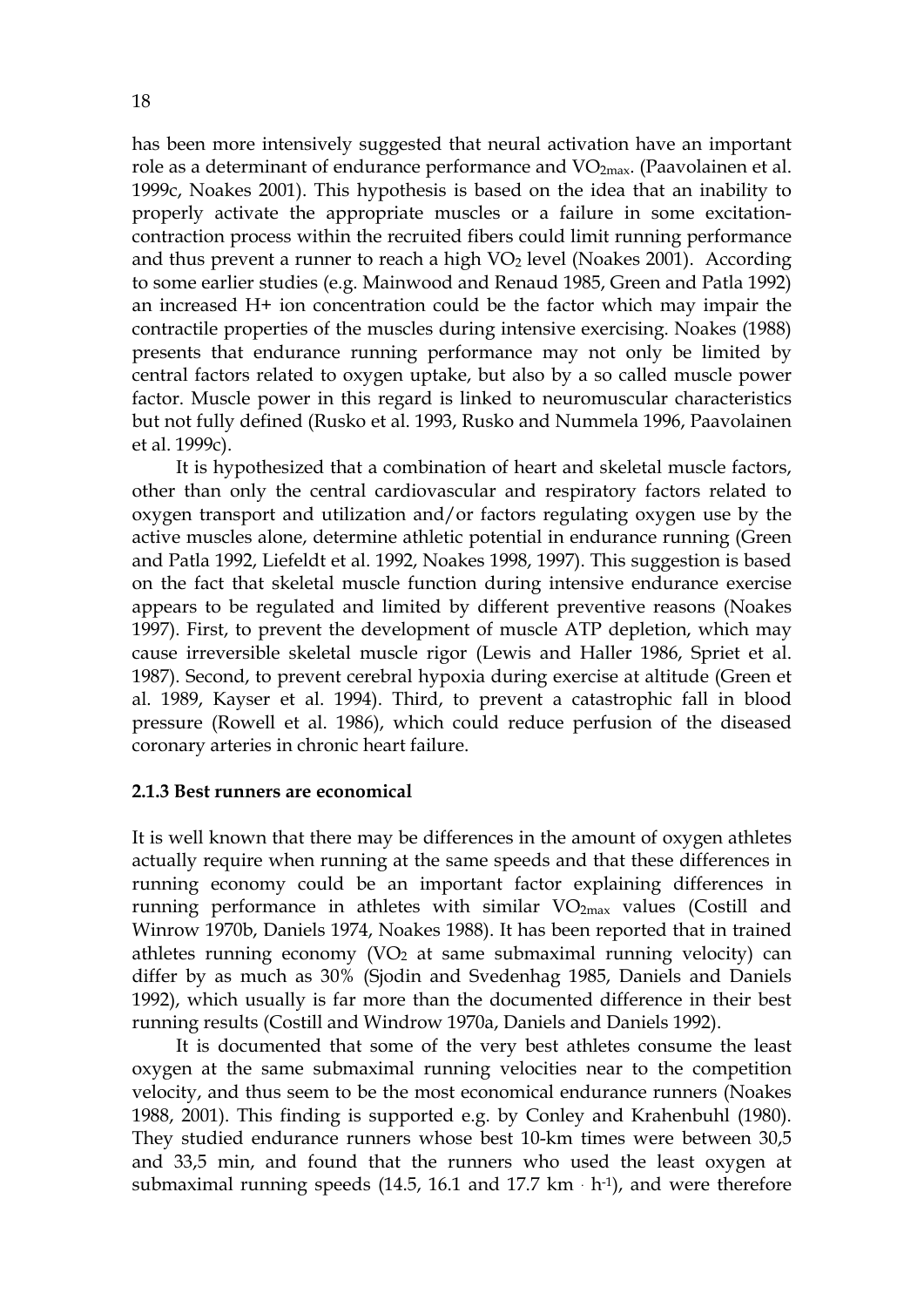the most economical, had the fastest 10-km times. The high  $VO<sub>2max</sub>$  (above 67 ml  $k_{\rm g}$ - kg<sup>-1.</sup> min<sup>-1</sup>) only seemed to be a factor, which helped them to reach the high level performances not the factor controlling success in the 10-km race. This kind of finding may also be interpreted in a somewhat different way. To join the elite group of runners, the athlete needs a superior and efficient heart, which is able to achieve a high cardiac output at the maximum test to exhaustion (Noakes 2001). The high work rate demands a high rate of oxygen consumption that is interpreted as high  $VO_{2max}$ . But, the exact  $VO_{2max}$  value, that each athlete achieves (whether in laboratory or during racing), will be determined by his or her running economy, and it is independent of the exact peak work rate that is achieved (Noakes 1988). At the same maximal work rate, uneconomical runners (e.g. when the runner gets older) will have higher VO2max values, and economical runners will have lower values. Therefore, it could be concluded that the real predictor of performance is actually the achieved maximal work rate (running speed), and not the  $VO<sub>2max</sub>$  measured at that work rate (Noakes 2001).

## **2.2 Neuromuscular characteristics and muscle power in endurance running**

#### **2.2.1 Muscle activation and muscle power**

In middle distance running and during the final sprint in longer distances the running power exceeds maximal aerobic running velocity (Billat et al. 1995) and, in addition to loading aerobic pathways maximally, a large amount of energy is produced by anaerobic metabolism (e.g. Di Prampero et al. 1993). Especially in these situations, running performance may be limited by the neuromuscular characteristics and changes in neuromuscular functions (Noakes 1988, Green and Patla 1992). Inside the muscle fibers, disturbances in functions of sarcolemma and sarcoplasmic reticulum as well as regulatory and contractile proteins could theoretically regulate maximal endurance running performance (Green and Patla 1992). It has been shown that an exercise-induced inability to sustain calcium release from the sarcoplasmic reticulum would lead to lower activation levels and consequently to less force production. In addition, a prolongation of time required to remove the calcium from the cytosol would prolong the dissociation of the actin and myosin and result in a delay in the relaxation of the muscle during the recovery phase (Tate et al. 1991, Allen et al. 1992, Green and Patla 1992, Green 1997).

It is well known, that the force output of muscle contraction depends on muscular, neural and mechanical factors (Komi 1986, Enoka 1988a, Green 1997). The myofibril cross-section area is related to maximal muscle strength so that larger muscles, as a result of an increase in fiber size, are able to produce greater force output than muscles with a small cross-sectional area (e.g. Sale et al. 1987).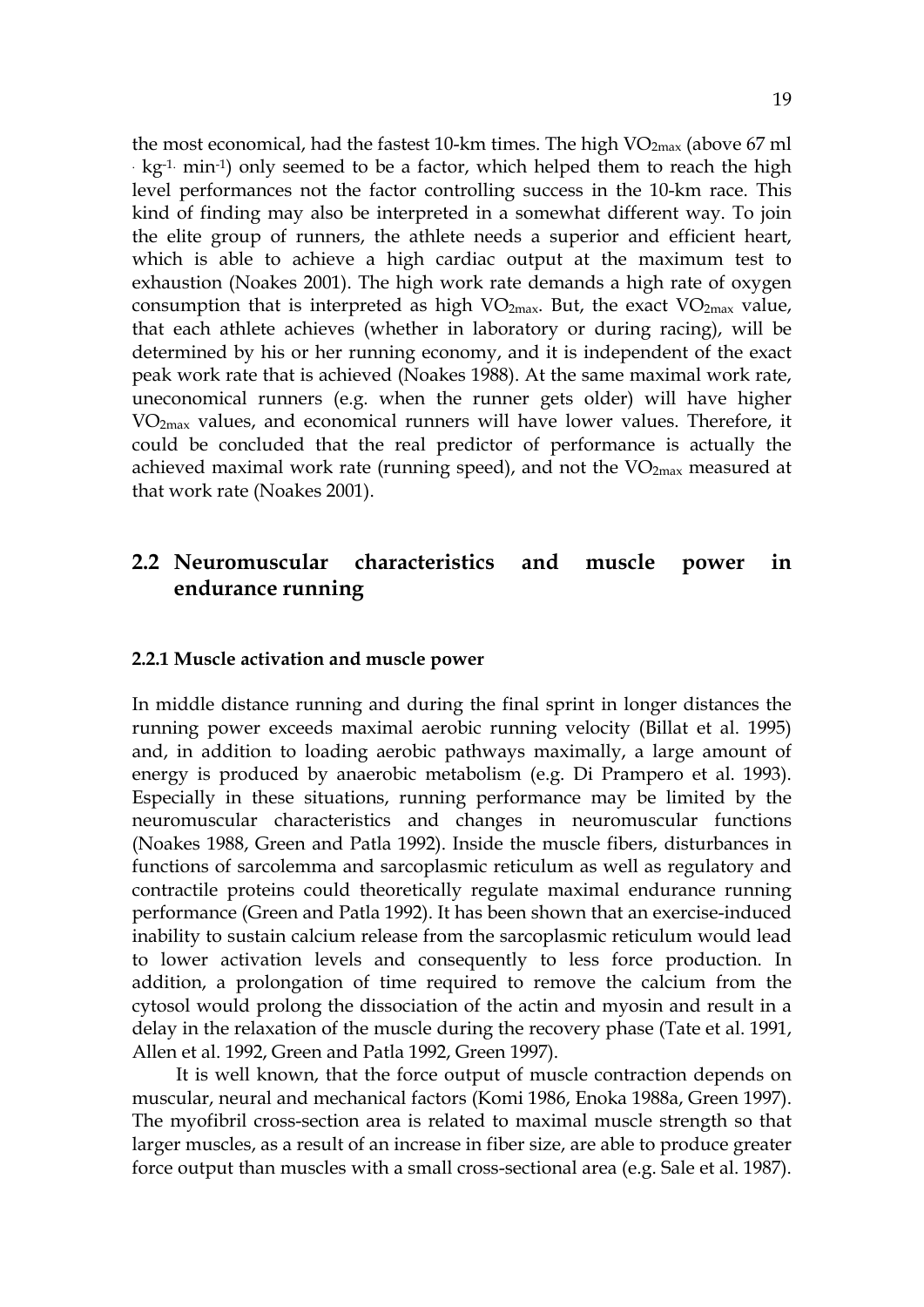However, a poor correlation exists between training-induced increases in strength and muscle size (Enoka 1988a) because strength performance is determined not only by quantity of the involved muscles but also by the ability of the nervous system to appropriately activate the muscles (Enoka 1988b, Häkkinen et al. 2000). Increased muscle activity (that more motor units have been recruited and/or motor units are firing at higher rates) can be observed as an increase in the integrated electromyographic activity (IEMG) (Enoka 1988, Häkkinen et al. 2000). In addition to voluntary neural control, changes in reflex potentiation may affect to the muscle activation and muscle power during an athletic performance (Häkkinen and Komi 1983).

During an athletic performance the velocity of action, type of action, and movement pattern could affect motor unit recruitment within a muscle (Sale 1991). The power output and the efficiency of human performance are also related to elasticity and stretch reflexes in muscles and tendons (e.g. Komi 1984, 1991, Enoka 1988b). It has been suggested that especially in fast running the nervous system plays an important role in regulating muscle stiffness and utilization of muscle elasticity during stretch-shortening actions (Aura and Komi 1986, Kyröläinen et al. 2005).

#### **2.2.2 Muscle structure**

The capacity to sprint and long distance running performances is suggested to be, at least partly, of genetic origin and dependant on individual differences in muscle structure (Abe et al. 2000) and relative proportions of fast- (FT) and slow- (ST) twitch fibers in the runners' muscles (Komi et al. 1977, Komi and Karlsson 1979). Sprinters tend to have larger muscles with longer muscle fascicle lengths, which are a measure of the number of sarcomeres stacked end to end (in series) in their muscles (Abe et al. 2000). Especially African-American sprinters also seem to have a different muscle shape with greater muscle thickness in the upper parts of their muscles near where they originate from the skeleton (Abe et al. 1999, 2000). The pennation angle, which is a measure of the angle at which the muscle fibers insert into the tendons, is also less in sprinters than in distance runners (Abe et al. 2000).

It is well known that endurance athletes have a higher proportion of ST fibers in their active muscle groups than sprint athletes (e.g. Gollnick et al. 1972, Costill et al. 1976). Muscles composed of greater percentage of FT fibers have greater muscle strength, a shorter electromechanical delay, a higher contraction velocity and shorter relaxation times compared to ST type muscles (e.g. Viitasalo and Komi 1981, Komi 1984). ST fibers have a longer cross-bridge cycle time and may therefore be able to better utilize long and slow stretches (Bosco et al. 1982). On the other hand, it is documented that some black African distance runners who perform best at distances from 5 to 42 km have more similar muscle fiber composition as found in white middle distance runners racing at distances up to 3 km (Weston et al. 1999). However, the black African runners seem to have a good resistance to fatigue and they are documented to be more economical, at least at high running velocities, than white runners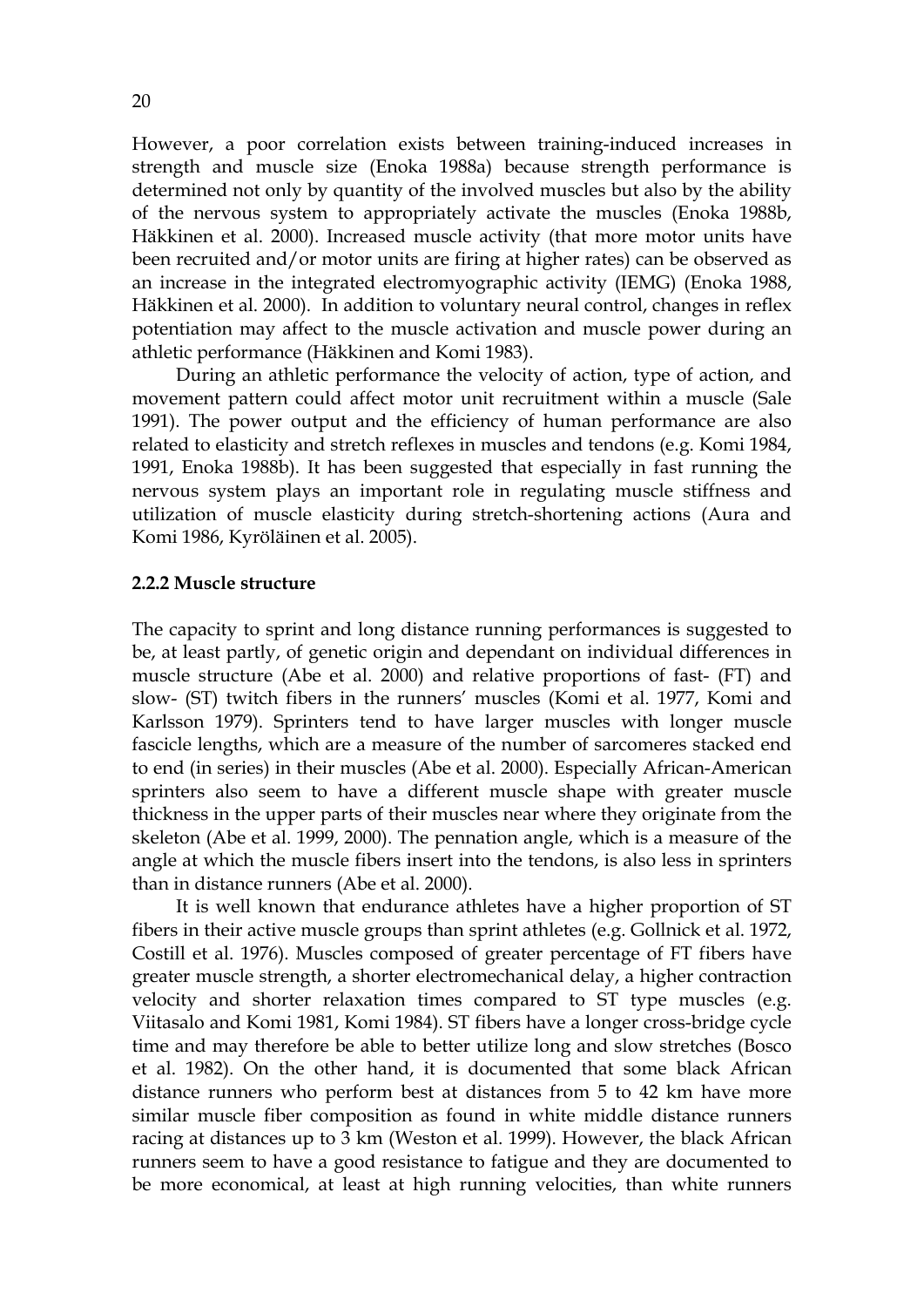(Weston et al. 2000). Therefore, one possible explanation is that the fast twitch fibers of the black runners are fundamentally different from those of the white middle-distance runners and are characterized by extreme fatigue resistance

#### **2.2.3 Running mechanics**

(Noakes 2001).

Distance running performance and running economy at different running velocities may also be influenced by stride characteristics and running kinematics such as; stride length and rate, ground contact times, ground reaction forces, joint and segment angles and movements of the trunk and arms (Williams 1985, Williams and Cavanagh 1987, Andersson 1996). Although it is suggested that the performance in distance running is related to a weighted sum of the influences of many kinetic and kinematic variables, the most relevant biomechanical factors of the running performance in elite distance runners are still unknown (Williams and Cavanagh 1987, Andersson 1996). It has been shown (Cavanagh and Williams 1982) that runners appear to choose the individual stride length at which they are most economical – that is, at which their oxygen uptake is the least for that particular running speed. When forced to take either shorter or longer strides but to maintain the same running pace, they become less economical and require an increased oxygen uptake.

#### **2.2.4 Development of muscle fatigue**

An acute decrease in force generating capacity during the exercise-induced development of fatigue has been well demonstrated and it is linked to both metabolic and neural changes (e.g. Moritani et al. 1990, Nicol et al. 1991a, Paavolainen et al. 1999b). In exercises of long duration, such as long distance running, two types of fatigue have been suggested to impair the neuromuscular performance (Gibson and Edwards 1985, Asmussen 1979). It can be of peripheral origin and related to an impairment of the function of the peripheral nerves, neuromuscular junction transmission, electrical activity of muscle fibers or failure of sarcolemma and sarcoplasmic reticulum in the excitation and contraction processes (Edwards 1981, Gibson and Edwards 1985, Green 1997). Central causes of fatigue include motivation, impaired signal transmission down the spinal cord and impaired recruitment of motor neurons (Asmussen 1979, Gibson and Edwards 1985, Green 1997).

Repeated stretch-shortening cycles during prolonged fatiguing exercises have been shown to decrease force production by reducing neural input to the muscle and the efficiency of the contractile mechanism (Gollhofer et al. 1987a,b, Moritani et al. 1990, Nicol et al. 1991a,b, Nummela et al. 1994). Paavolainen et al. (1999b) found that a 10 km test run led to a significant reduction in force production and velocity in a maximal 20 m run immediately after the 10 km test both in high and low caliber runners. Similar findings have been shown after a marathon race, where maximal sprint velocity and ground reaction forces decreased and ground contact times increased, suggesting a reduced tolerance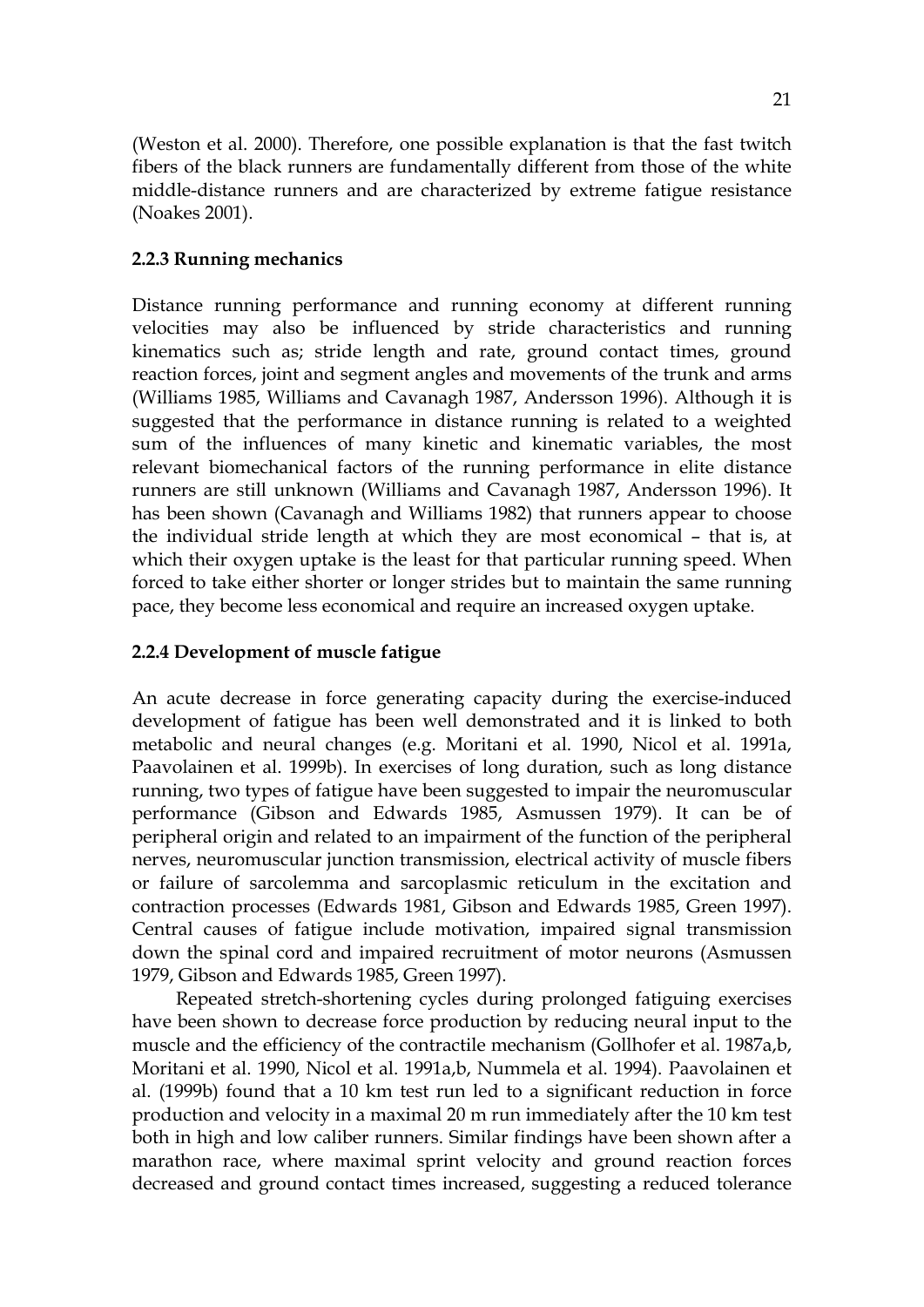to stretch load as well as a loss in the recoil characteristics of the muscles (Nicol et al. 1991a). Because the ability to store and use elastic energy is affected by the velocity of the pre-stretch action, the coupling-time, velocity of stretch and muscle stiffness, the fatigue related failure in stiffness characteristics and longer transition time between the braking and propulsion phases could reduce the storage of elastic energy during the braking phase and thus reduce running efficiency (Dietz et al. 1979, Bosco et al. 1981, Komi 1984, Enoka 1988a, Nicol et al. 1991a). Although some fatigue-induced changes in neuromuscular functions have been observed after strenuous prolonged runs submaximal running does not necessarily result in marked changes in running kinematics during or after the exercise (Williams et al. 1991).

#### **2.3 Definition and characteristics of endurance running exercises**

#### **2.3.1 Exercise models**

In training of endurance running performance several different exercise models at different intensities have been used successfully although they are not based on scientific findings and documented in scientific publications. The successful training usually is a mixture of slow continuous type of exercises and of faster intermittent type of exercises. Daniels (1998) has presented a model of the six training intensities that he considers most effective in enhancing running performance: 1) easy / long pace (continuous runs at an intensity of about 70% VO2max), 2) marathon pace (continuous runs at a marathon pace), 3) threshold pace (continuous runs or long repetitions at an intensity of about 88-90% VO2max), 4) interval pace (intermittent runs at the speed that can be maintained for 10 to 15 minutes in a race situation), 5) repetition pace (intermittent runs faster than  $VO_{2max}$  pace), 6) rest.

Pfitzinger and Douglas (1999) have provided another approach to the training of serious distance runners and described five components of training: 1) Short, fast speed work to improve "leg turnover and running form". 2) Longer repetitions of 2 to 6 minutes at 3- to 5-km race pace to improve the VO2max. 3) Tempo runs of 20 to 40 minutes at 10-mile (16km) race pace to increase the lactate threshold. 4) Long runs to build endurance. 5) Easy recovery runs to allow a maximum effort on the hard training days.

Burfoot and Billing (1985) present that optimum training is achieved by including regular runs at three different intensities. First, long runs at intensities between 56% and 75%  $VO_{2max}$ , which correspond to the pace below that at which a runner runs the marathon. The purpose of these runs is to improve running efficiency. Second, they prescribe a once-a-week run of 5 to 10 km at 85% VO<sub>2max</sub> to shift the lactate turnpoint to a higher percentage VO<sub>2max</sub>. This exercise intensity corresponds to the speed an athlete can maintain during races of 10 to 21 km. It is not necessary to run the 5 to 10km of this session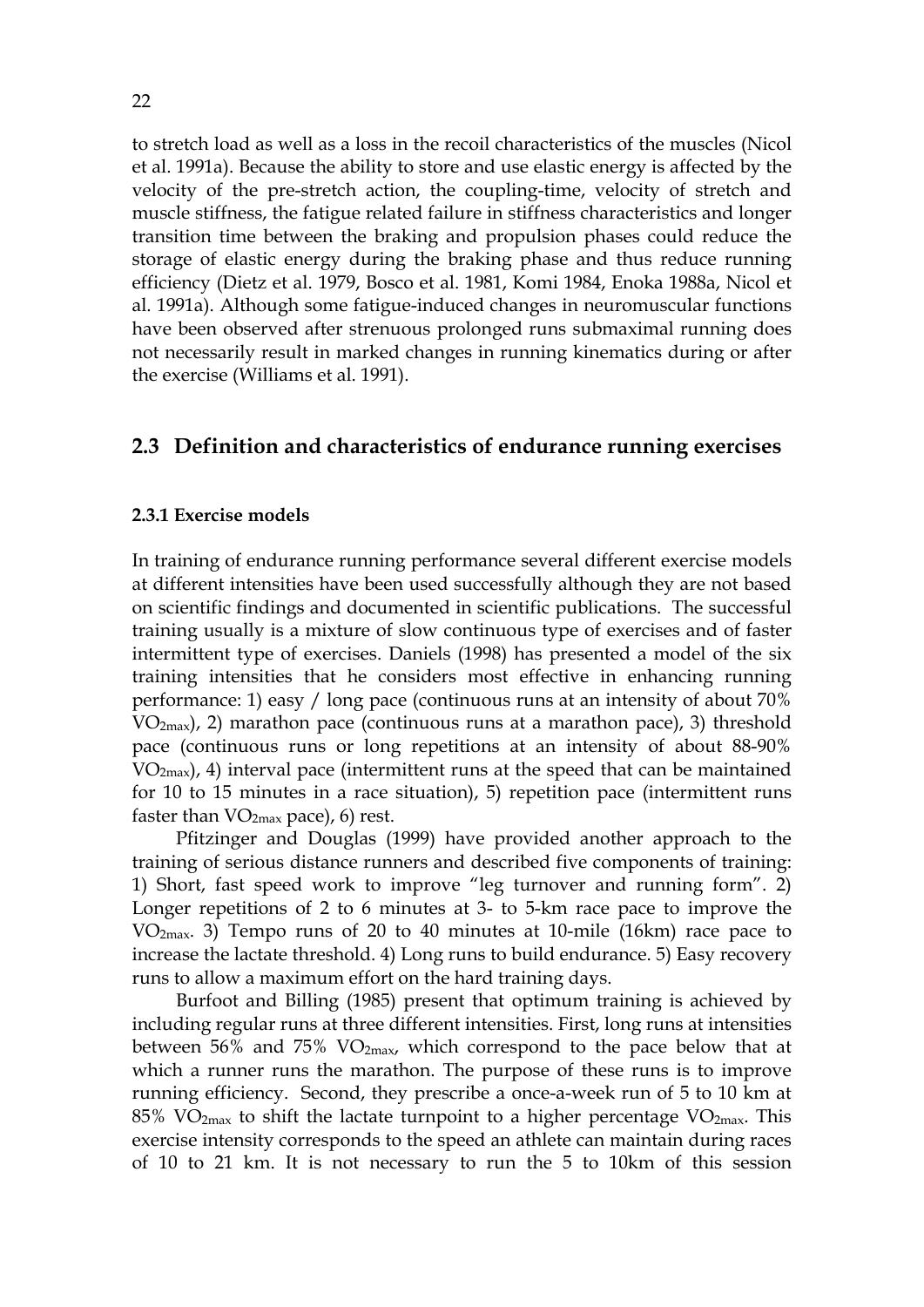continuously. Rather the authors suggest that this type of running exercise should be run on the track or road as series of repeat runs of 2 to 3km. Finally, Burfoot and Billing (1985) suggest once-a-week a running exercise performed at an intensity eliciting  $VO<sub>2max</sub>$ . This intensity corresponds to the speed at which an athlete can run a 3 km race. They suggest 3 to 6 x 800m or 8 to 12 x 400m for a competitive runner.

#### **2.3.2 Continuous versus intermittent exercises**

In scientific studies, running exercises are usually classified into continuous and intermittent exercise models (Laursen and Jenkins 2002). Continuous exercises are usually performed at submaximal velocities / intensities under the lactate threshold (anaerobic threshold) while intermittent runs are performed at higher velocities / intensities (Daniels and Scardina 1984, Billat et al. 2000, Laursen and Jenkins 2002).

The training programs undertaken by highly trained endurance runners usually consist of an early "aerobic base" component, complemented by high intensity intermittent training sessions nearer to the competitive season (Laursen and Jenkins 2002). The "aerobic base" training consists mainly submaximal (continuous) running exercises and only a minimal amount of high intensity intermittent runs (Laursen and Jenkins 2002).

For highly trained athletes it is problematic that most scientific advice on training principles is based on studies completed with previously untrained or recreationally active individuals (Laursen and Jenkins 2002). It has consistently been shown that submaximal endurance training in previously untrained individuals will increase plasma volume (Green et al. 1987,1990), oxygen delivery to exercising muscles (Green et al. 1990, 1991a), and utilization of oxygen by the working muscles (Green et al. 1991b, 1992,). However, changes in these variables do not occur when already highly trained athletes increase the volume of their submaximal training (Costill et al. 1988, Henriksson 1992). It has even been suggested, that there is a critical  $VO_{2max}$  value at a level of 60 ml  $\cdot$ kg-1. min-1. Once an individual has reached this level, endurance performance is not improved by a further increase in submaximal (continuous) training volume (Londeree 1997).

Changes in  $VO<sub>2</sub>$  during typical middle distance (intermittent) exercises have been shown to depend on different intermittent work and rest modifications, although the subjects have seldom been well-trained athletes (Åstrand et al. 1960a, Christensen et al. 1960, Lindsay et al. 1996, Tabata et al. 1997). With regard to muscle power factors, corresponding changes between different intermittent exercise modifications have not been well documented. However, it has been suggested that especially the performance of trained middle distance runners may benefit from fast intermittent exercises (Daniels et al. 1978, Gullstrand and Lawrence 1987, Noakes et al. 1990)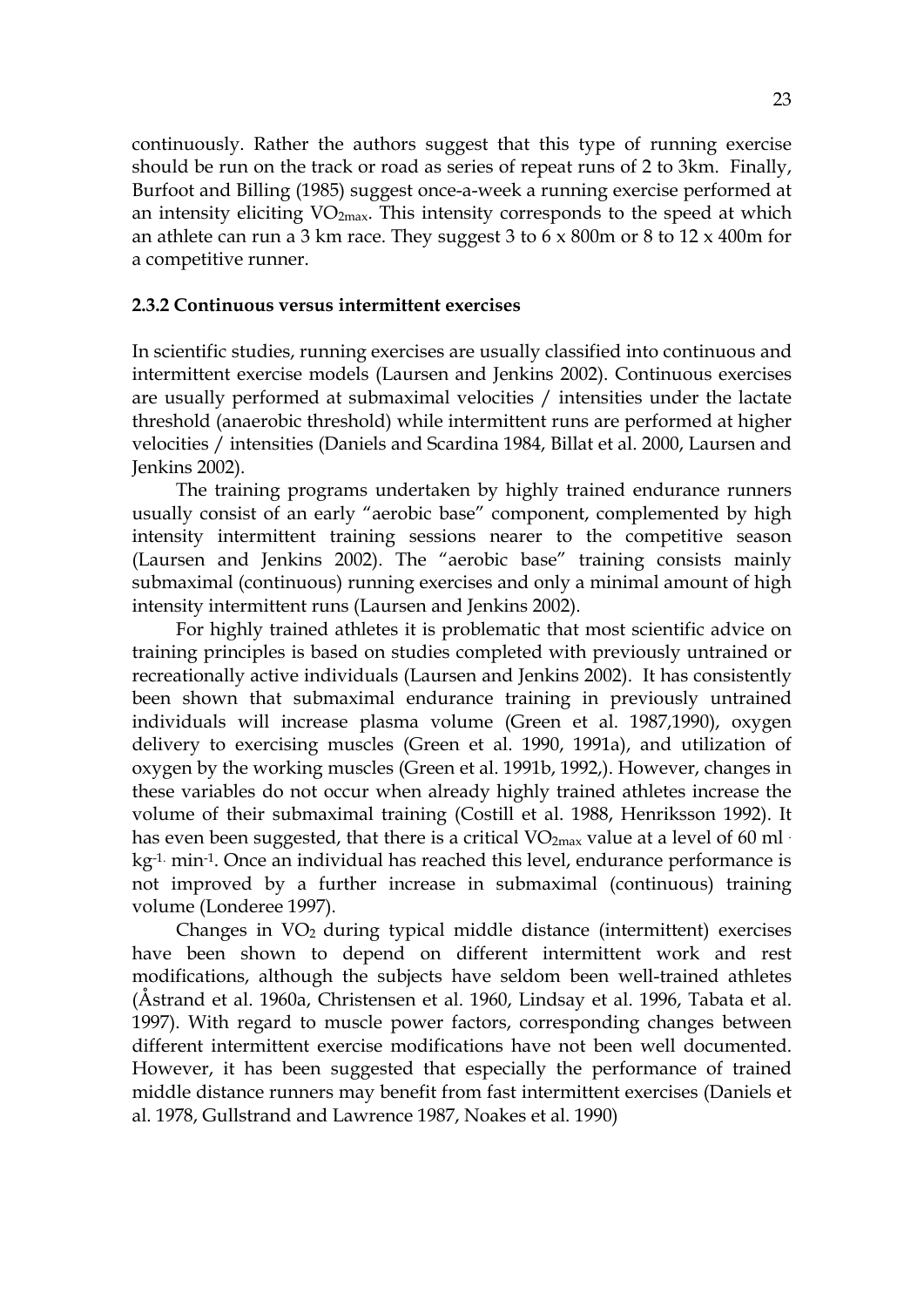#### **2.3.3 Modifications of intermittent exercises**

Recently, the running velocity associated with  $VO_{2max}$ , which corresponds to the velocity of a 3000-5000 m race, has been described to be a suitable training intensity for middle distance running (Hill and Rowell 1997). It may be considered especially effective, provided that the skeletal muscle contractility, running efficiency and oxygen delivery could be maintained at high level (Hultman and Spriet 1986, Noakes 2001).

One of the oldest studies (Christensen et al. 1960) of intermittent muscle work has shown that at the intensities exceeding the maximal oxygen uptake, intermittent exercises can be performed without blood lactate accumulation and muscle fatigue if the duration of the exercise bouts are not longer than 30 seconds. This is possible through unloading of myoglobin oxygen and phosphocreatine stores and their rapid recharging during the recovery periods (Åstrand 1992). If the duration of high intensity exercise bouts (and rest periods) is lengthened the physiological strain will increase and the desired exercise can only be accomplished at a great effort (Åstrand et al. 1960a). When the intensity of intermittent exercises does not exceed maximal aerobic power (3000-5000m competitive pace) the physiological strain will be lower and obviously at least 60 second exercise bouts could be run with a moderate effort and without remarkable muscle fatigue and decrease in muscular performance (Billat 2001, Laursen and Jenkins 2002).

Despite the fact that coaches have long used high intensity intermittent exercises to improve the performance of their elite endurance athletes (Hawley et al. 1997), exercise scientists have only recently sought to understand the physiological mechanisms behind the practice (Laursen and Jenkins 2002). As stated earlier by Åstrand and Rohdahl (1986) and later by Billat (2001) it is an important, but still unsolved question, which type of training is most effective: to maintain a level representing  $80-90\%$  of the VO<sub>2max</sub> for 30-50 minutes, or, to exercise at the level of about  $100\%$  of the VO<sub>2</sub> capacity for 10-20 minutes? In addition to the longitudinal studies focusing on this question, it is important to determine the acute metabolic response solicited by the different interval training protocols used by trainers (Daniels et al. 1986).

In middle distance running, the role of cardiorespiratory fitness should be examined critically. Even if optimal improvement in cardiorespiratory fitness is thought to occur from training at an intensity corresponding to 90 to 100% of  $VO<sub>2max</sub>$ , this central factor of performance (Astrand and Rodahl 1986) is not the only one to induce improvement in running performance. Consequently, time spent at  $VO<sub>2max</sub>$  is not the only parameter to be taken into account to judge the efficiency of a certain pattern of interval training, when trying to improve performance in middle distance running (Billat 2001).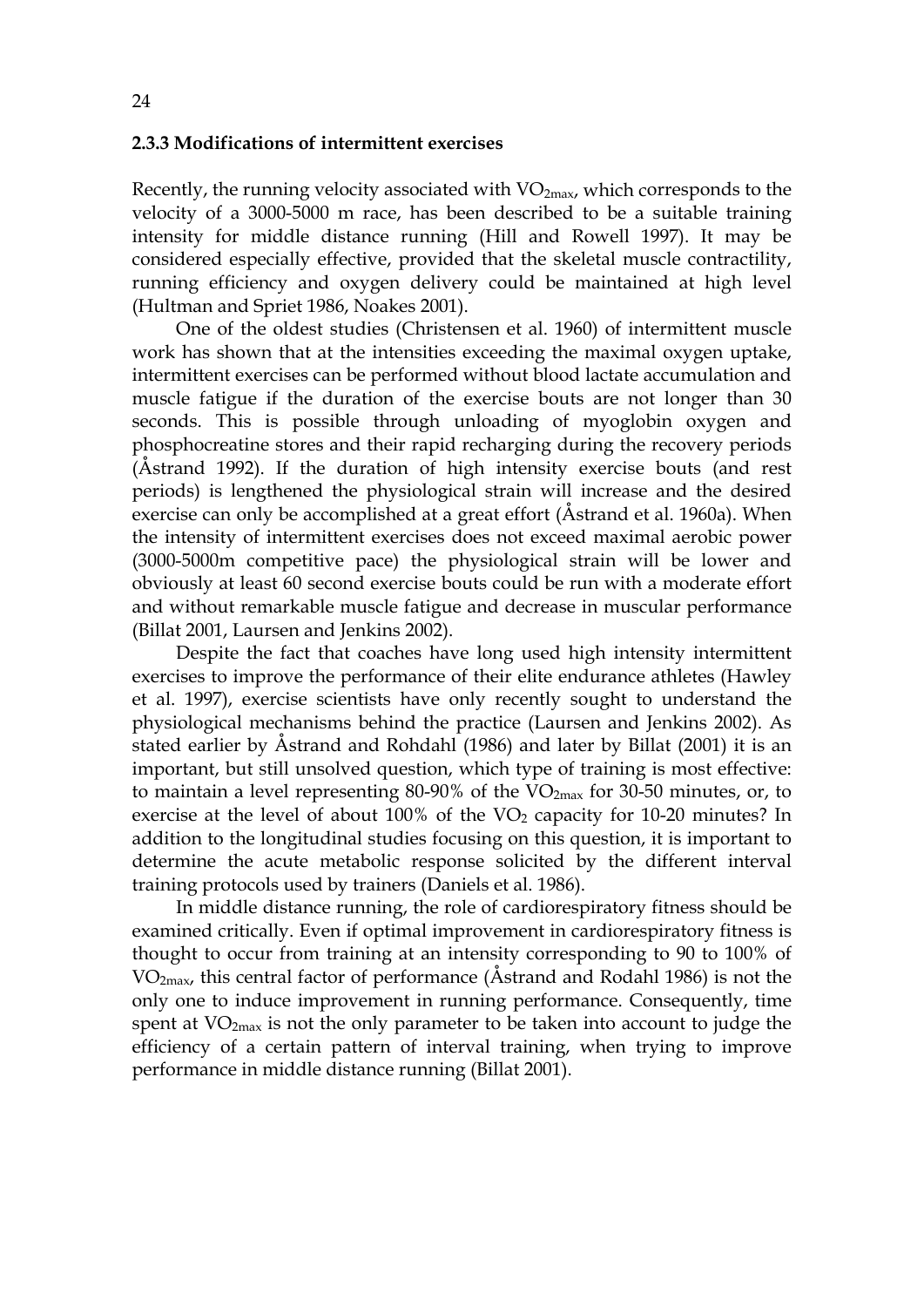# **2.4 Muscle activation and muscle performance responses to endurance running exercises**

#### **2.4.1 Exercise-induced strength loss**

Different types of intensive or prolonged physical exercises produce acute changes in muscular performance. The magnitude of these changes, usually a decrease in performance, related to different types of fatigue, differs according to the types of contraction involved, the muscle groups tested and the exercise duration / intensity (Viitasalo et al. 1982, Kraemer et al. 1990, Häkkinen 1993, Lepers et al. 2000a, Millet and Lepers 2004, Izquierdo et al. 2006). After an exercise of long duration, isometric strength loss has been reported to increase in a non-linear way with the exercise duration (Nicol et al. 1990a,b, Lepers et al. 2000b, Millet et al. 2002, Millet et al. 2003, Millet and Lepers 2004, Place et al. 2004) and the strength loss seems to be lower in concentric than in isometric or eccentric contractions (Lepers 2000b, Millet and Lepers 2004).

The role of central fatigue in neuromuscular perturbation has been studied using the twitch interpolation technique, the ratio of the EMG signal during maximal voluntary contraction normalized to the M-wave amplitude or the comparison of forces achieved with voluntary and electrically-evoked contraction (Millet and Lepers 2004). In addition, peripheral fatigue has been studied by measuring changes in muscle performances associated with changes in various physiological parameters. This has been done to find out to what extent the strength loss results from a decreased neural input to the muscles, and / or, to a failure in the contractile mechanism of the working muscles (Lepers et al. 2000a,b, Rassier and MacIntosh 2000, Gandevia 2001, McIntosh and Rassier 2002, Place et al. 2004).

#### **2.4.2 Counteracting exercise-induced strength loss**

While a dramatic strength loss of leg muscles has been demonstrated during exercises of long duration by many authors, it is also known that under some circumstances intra- and inter-muscle factors like muscle twitch potentiation (Rassier and MacIntosh 2000) and coactivation of synergist muscles (Gandevia 2001) may at least partly counteract strength loss during a prolonged exercise. A brief period of repetitive stimulation is known to result in enhanced contractile response of a muscle (Rassier and MacIntosh 2000), while coactivation synergism is assumed to occur predominantly under conditions of high load and increases with the duration of exercise (Sirin and Patala 1987). There is also some evidence that the acute effects of a running exercise on the performance of leg muscles depend on the physical characteristics and training history of the athlete. The muscular performance responses to intensive intermittent exercise are different in long distance runners compared to runners adjusted to shorter distances (Paavolainen et al. 1994). Lower and higher calibre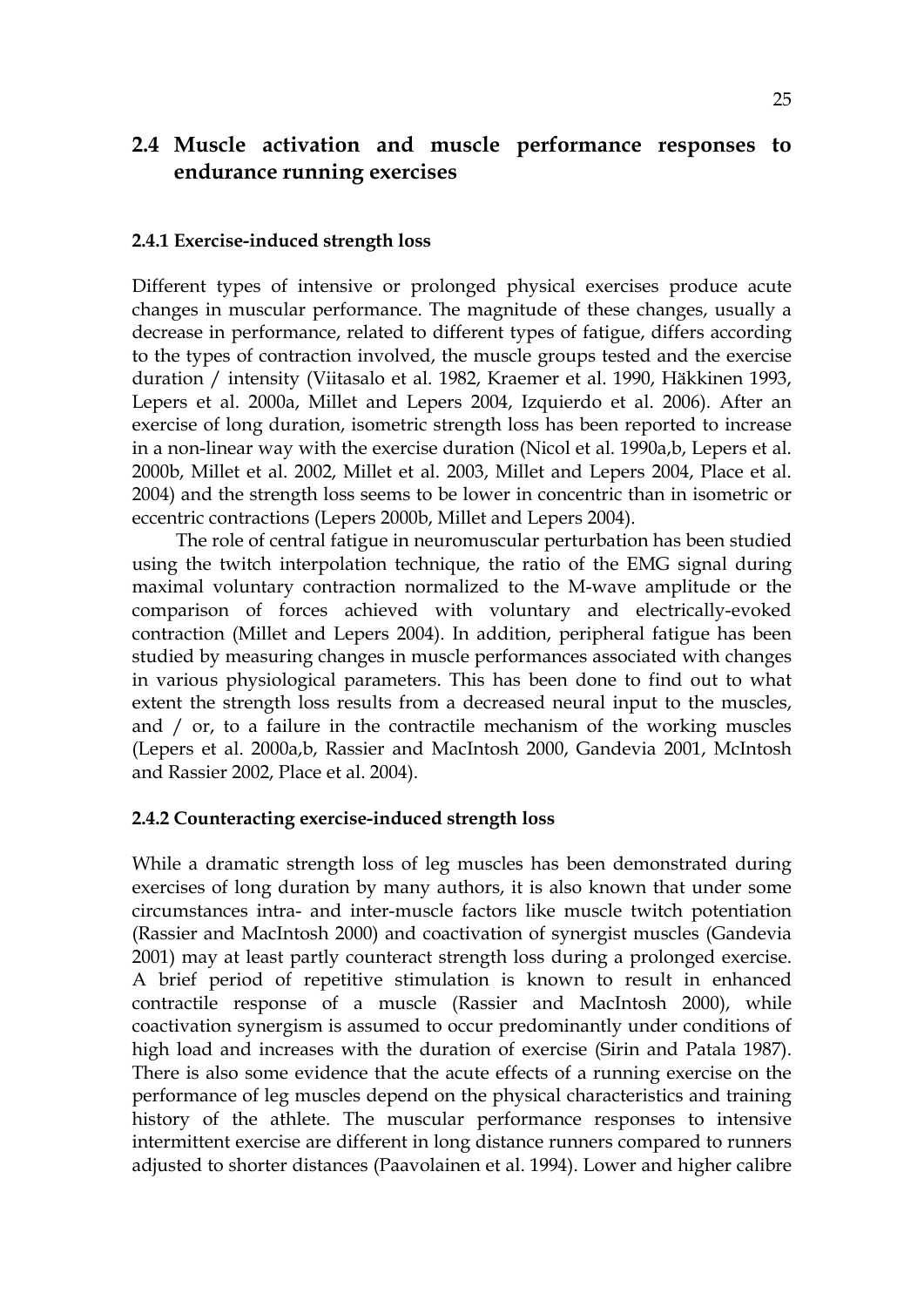male distance runners also seem to have differences in their muscular responses to a 10 km time trial (Paavolainen et al. 1999b).

It is also well known, that fatigue is delayed in an intermittent compared to a continuous type of exercise. Long distance runners have been demonstrated to double the total distance covered at the velocity associated with maximal oxygen consumption in intermittent running (2 min running bouts / 2 min rest) compared with continuous running at the same velocity (Billat 2001). This is possible through the unloading of myoglobin oxygen and phosphocreatine stores and their rapid recharging during the recovery periods (Åstrand 1992). Besides the metabolic differences, the repeated running bouts of short duration obviously also effects muscular performance differently compared to a prolonged continuous running exercise. During the initial phases of a progressive and intermittent anaerobic running tests (Paavolainen et al. 1994) counter movement jumping performance has been shown to remain unchanged or even to improve although after prolonged running of long duration it has been reported to decrease by about 10 % (Lepers et al. 2000b).

#### **2.5 Effects of physical exercise on adrenal and testicular functions**

#### **2.5.1 Acute adrenal and testicular responses to different type of endurance running exercises**

It is well known that hard physical training sessions induce remarkable acute hormonal responses on the pituitary-testicular axis (testosterone, LH, FSH) and adrenal cortex (cortisol) (Sutton et al. 1973, Galbo et al. 1977, Galbo 1981, Schmid et al. 1982). The hormonal secretion involved in these endocrine organs has been studied during and immediately after single bouts of exercise in numerous strength and endurance training protocols (e.g. Schwarz and Kinderman 1990, Jensen et al. 1991, Häkkinen and Pakarinen 1993, Vasankari et al. 1993a,b, Kenefick et al. 1998). An exercise-induced shift in the hormonal environment towards an anabolic or catabolic direction, has been evaluated by comparing the changes in serum testosterone and other anabolic hormones, e.g. dehydroepiandrosterone (DHEAS), to the changes in serum cortisol (Kenefick et al. 1998, Gorostiaga et al. 2004, Daly et al. 2005, Tremblay et al. 2005).

In the case of low intensity and continuous type of running, the ratios of anabolic hormones to cortisol has been reported to depend on the exercise time: after 40-min of running the ratio is greater compared to the pre-exercise level while beyond 80 min of running there is a shift to a catabolic hormonal environment (Tremblay et al. 2005). After high intensity running remarkable exercise-induced increases in the serum concentrations of both cortisol (e.g. Kargotich et al. 1997) and testosterone (e.g. Slowinska-Lisowska and Majda 2002) have been documented and been shown to depend on the exercise intensity (Galbo 1981).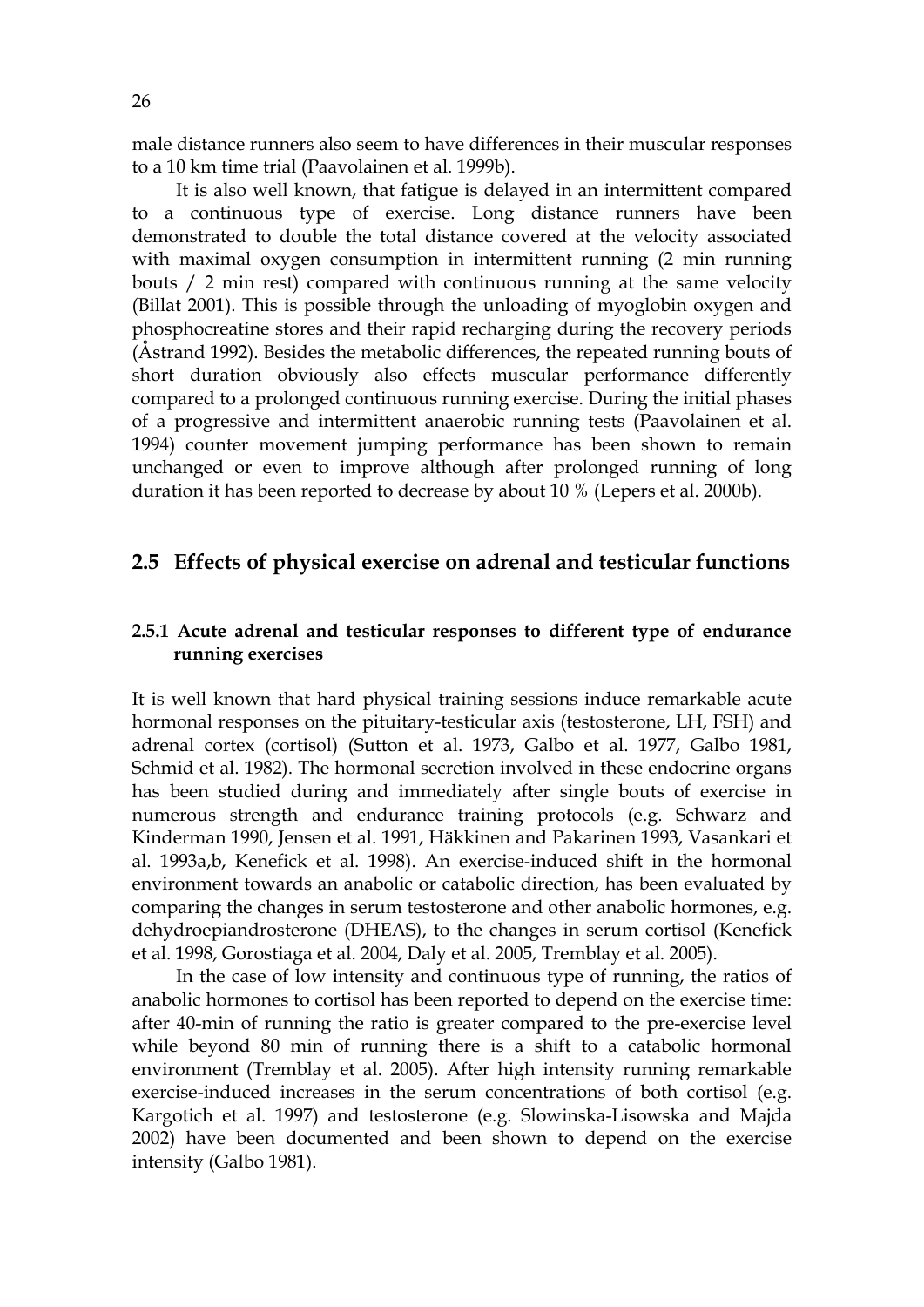The concentration of serum cortisol has been shown to increase at the work loads exceeding 50-60% of VO2max and the increase is documented to be due to increased secretion of the hormone (Galbo 1981). At work intensities below  $50\%$  VO<sub>2max</sub>, the cortisol concentration in serum usually decreases because the rate of removal of cortisol from plasma is higher during exercise than at rest, while the secretion rate at low work loads tends to be lower than at rest (Galbo 1981). Serum cortisol concentration especially seems to respond differently to anaerobic compared to aerobic exercises (Kindermann et al. 1982, Hackney et al. 1995), but also depends on various other types of stress factors (Berson and Yallow 1968).

The concentration of serum testosterone has been shown to increase during high intensity exercises, defined as an exercise intensity exceeding 80% of VO2max (Sutton et al. 1973, Schmid et al. 1982, Slowinska-Lisowska and Majda 2002) while short term exercises performed at intensities lower than  $35\%$  VO<sub>2mx</sub> seem not to affect serum testosterone (Sutton et al. 1973, Galbo et al. 1977, Tremblay et al. 2005). The change in the serum testosterone concentration during exercise can be caused by a change in the production rate, altered binding or changed clearance (Cumming et al. 1989). During short term exercise, the increase in serum testosterone concentration is not usually associated with a preceding LH spike (Cumming et al. 1986). Therefore, it has been suggested that several nonendocrine mechanisms, including increased activation of sympathetic nervous system (Sutton et al. 1974), could lead to an exercise-induced increase in serum testosterone concentration (Cumming et al. 1989). A decreased plasma volume is one possible explanation to the increased testosterone concentration during exercise (Galbo et al. 1977, Kindermann et al. 1982). Reduced metabolic clearance may also increase the testosterone levels during exercise (Jensen et al. 1991). However, other steroid hormones, e.g. androstenedione and dehydroepiandrosterone have been shown to increase 25 to 30 min after the start of the testosterone rise during exercise (Cumming et al. 1986) and this difference in the time responses suggests that also other mechanisms are involved as far as testosterone is concerned.

During intensive exercises of long duration (more than 2h) serum testosterone has usually been shown to decrease (e.g. Morville et al. 1979, Schmid et al. 1982, Tremblay et al. 2005). At the same, the concentration of serum gonadotropins has either been reported to be unchanged (e.g. Terjung 1979, Galbo 1981) or decreased, provided that the duration of intense exercise is long and sufficient analysis methods are used (Vasankari et al. 1993a,b). It has been concluded that in the case of prolonged exercises of long duration and high intensity, the exercise-induced decrease in circulating testosterone may, at least partly, be caused by regulative changes within the hypothalamic-pituitary axis (Vasankari et al. 1993a,b)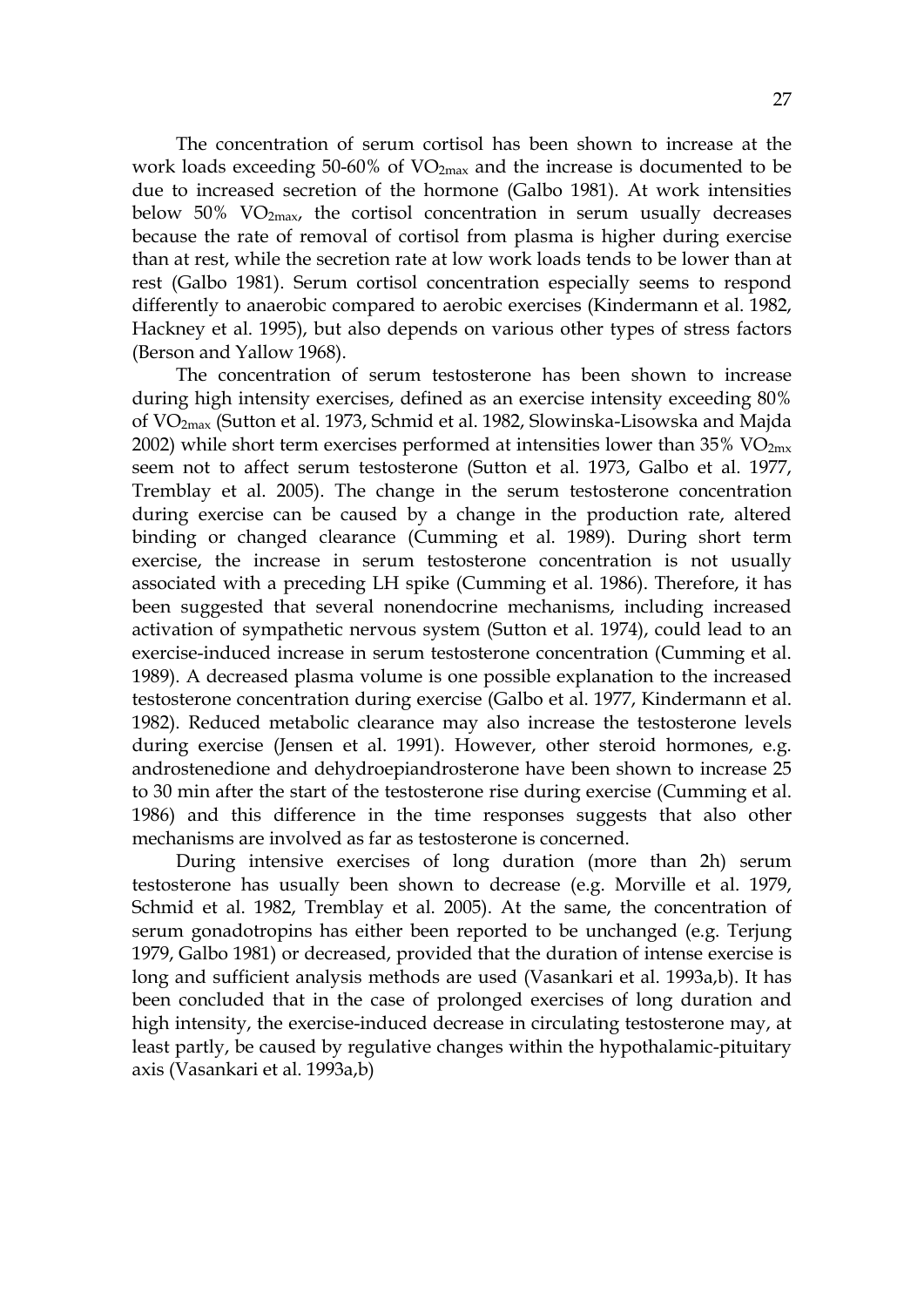#### **2.5.2 Individual variation in adrenal and testicular responses**

It is suggested that the activity of the pituitary-adrenocortical system during short-term intensive exercise may be affected differently in subjects of high and low level of physical fitness (Kuoppasalmi et al. 1976) and depending on the training background of athletes, hard endurance type exercises may have different effects on circulating anabolic and catabolic hormones. A prolonged exercise has been shown to increase both serum testosterone and cortisol, in subjects of high and low work capacities (Sutton 1978), although large interindividual variability may exist in the exercise-induced responses of both hormones (Viru et al. 1992). After prolonged exercises serum cortisol concentration has been shown to increase more in non-athletes compared to conditioned male athletes (Mathur et al. 1986, Vasankari et al. 1993a). Some evidence also suggests that a hard endurance type exercise may result in serum testosterone concentration to behave differently in the less-fit subjects than in the trained subjects (Remes et al. 1985, Vasankari et al. 1993a). On the basis of this, it is suggested that the activity of the pituitary-adrenocortical system may be a good indicator of the effort expended during intensive prolonged exercise (Kuoppasalmi et al. 1980).

It is well known that both elite middle distance runners and marathon runners run high mileages in their daily training, but have adjusted differently to fast intermittent or slow continuous types of running exercises (Noakes 2001). Due to different training background and / or genetic differences middle distance runners are faster and have more developed anaerobic capacity compared to marathon runners who have more developed aerobic capacity (Noakes 2001, Arrese et al. 2005). It has also been shown that the capability of the neuromuscular system to produce force rapidly during prolonged running is related to the physical characteristics / performance level of the runners (Paavolainen et al. 1999b). It is obvious that, besides the differences in muscular responses, these types of running exercises also stimulate the endocrine system and the hormonal secretion involved in the pituitary-testicular axis (testosterone, LH, FSH) and adrenal cortex (cortisol) differently in middle distance runners when compared to marathon runners.

## **2.6 Exercise induced acute oxidative stress and antioxidant defence**

#### **2.6.1 Free radicals and oxidative damage**

During acute physical exercise large amounts of oxygen are inhaled into the human body. Oxygen consumption in the working peripheral skeletal muscle tissue may increase even 20-fold during intensive endurance exercising (Brooks and Fahey 1984). It is well known that prolonged aerobic training has many positive effects on human cardiorespiratory function and lipid metabolism, e.g.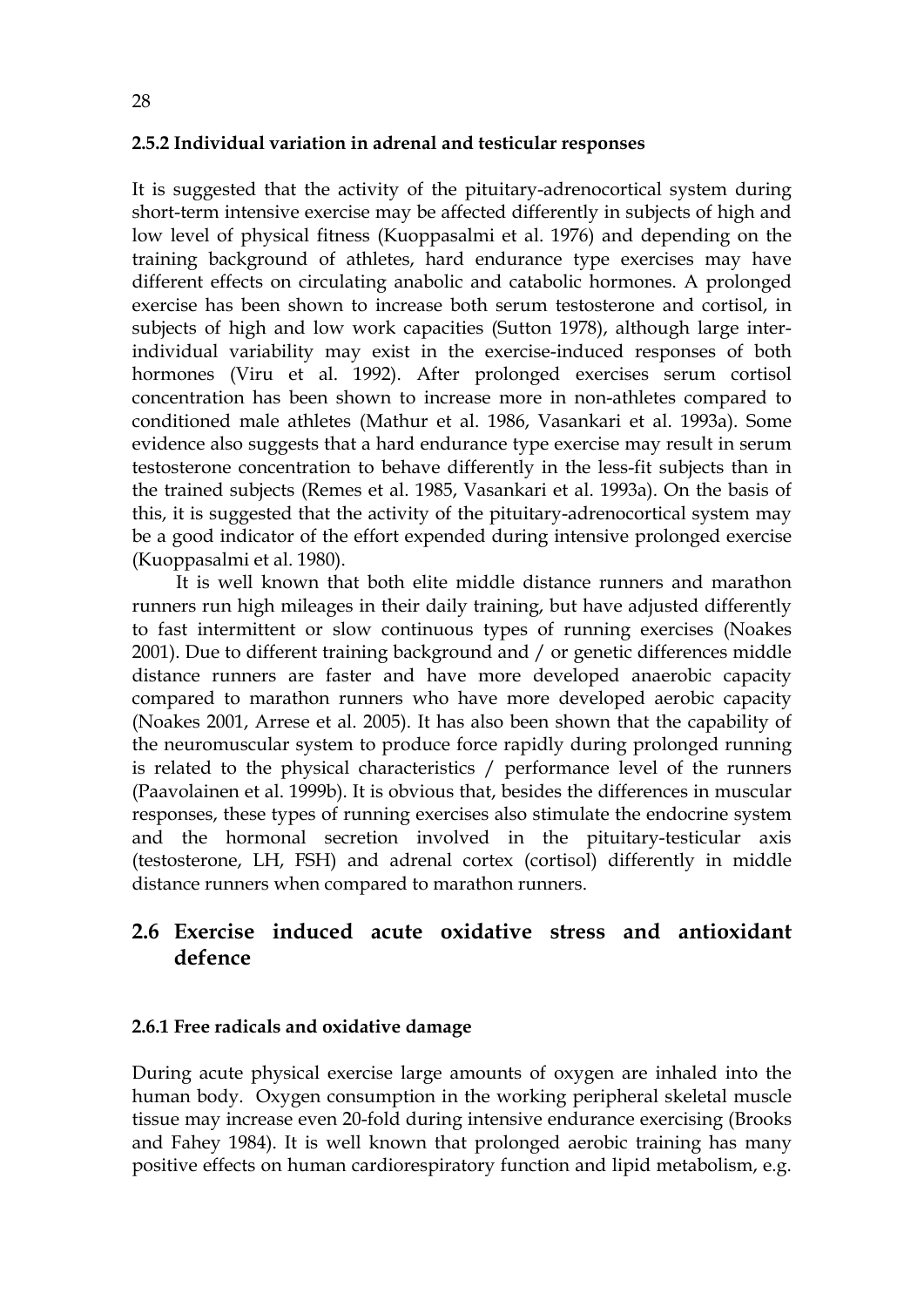a reduction in the level of plasma triglyceride and an increase in the level of HDL cholesterol (Durstine and Haskell 1994). However, there is also strong evidence that the pro-oxidants released during a single bout of heavy and exhausting exercise may cause oxidative stress (Davies et al. 1982, Jenkins 1988) and harm various biological structures (Dillard et al. 1978, Del Maestro 1980, Davies et al. 1982, Brooks and Fahey 1984).

The magnitude of oxidative damage may be related to the power of the pro-oxidant attack (intensity and duration of physical exercise) and the capacity of the individual exerciser's antioxidant defence system (Davies et al. 1982, Halliwell 1994, Haramäki and Packer 1994, Kujala et al. 1995). It has been suggested that oxidative stress associated with exercise is better tolerated by trained subjects working at moderate intensity and not to exhaustion (Alessio 1993). Direct measurement of free radical signals can be made by electron spin resonance and indirect measures include e.g. mitochondrial membrane damage, conjugated dienes, hydroperoxides, thiobarbituric acid reactive substances, short chain hydrocarbons, and oxidized nucleosides (Alessio 1993).

#### **2.6.2 Methods of measuring exercise-induced oxidative stress and antioxidant defence**

The oxidative damage sustained by lipoproteins has been measured by a number of methods (Slater 1985). Serum diene conjugation has been found to be a useful method to estimate the level of lipid peroxidation (Vasankari et al. 1995). It measures the early events of lipid peroxidation and might, therefore, be less sensitive to the numerous compensatory antioxidative mechanisms that occur in the organism and are a problem in some other measurements (e.g. thiobarbituric acid reactive material and fluorecent chromolipids); these methods measure end products of lipid peroxidation rather than the early phases of the process. However, all these commonly used analytical methods have some limitations and the main analytical question is unresolved. In addition to the influences of methodology, exercise intensity, training, nutritional status, and delayed-onset of lipid peroxidation after exercise might be responsible for inconsistency of results (Davies et al. 1982, Haramäki and Packer 1994, Ji 1995).

A prolonged exercise program also seems to enhance the antioxidant defences of the human body (Halliwell 1994, Haramäki and Packer 1994), which have been reflected by changes in serum and LDL antioxidant potential (Vasankari et al. 1998). Contradictory findings have been reported in top soccer and basketball players by elevated titers of autoantibodies against oxidized LDL (Pincemail et al. 2000).

#### **2.6.3 Oxidized LDL as an indicator of exercise-induced oxidative stress**

Oxidative modification of LDL plays a special role in oxidative stress studies, because oxidized LDL is strongly associated with atherosclerosis, including coronary artery diseases (Steinberg 1994, Witztum 1994). It has been found that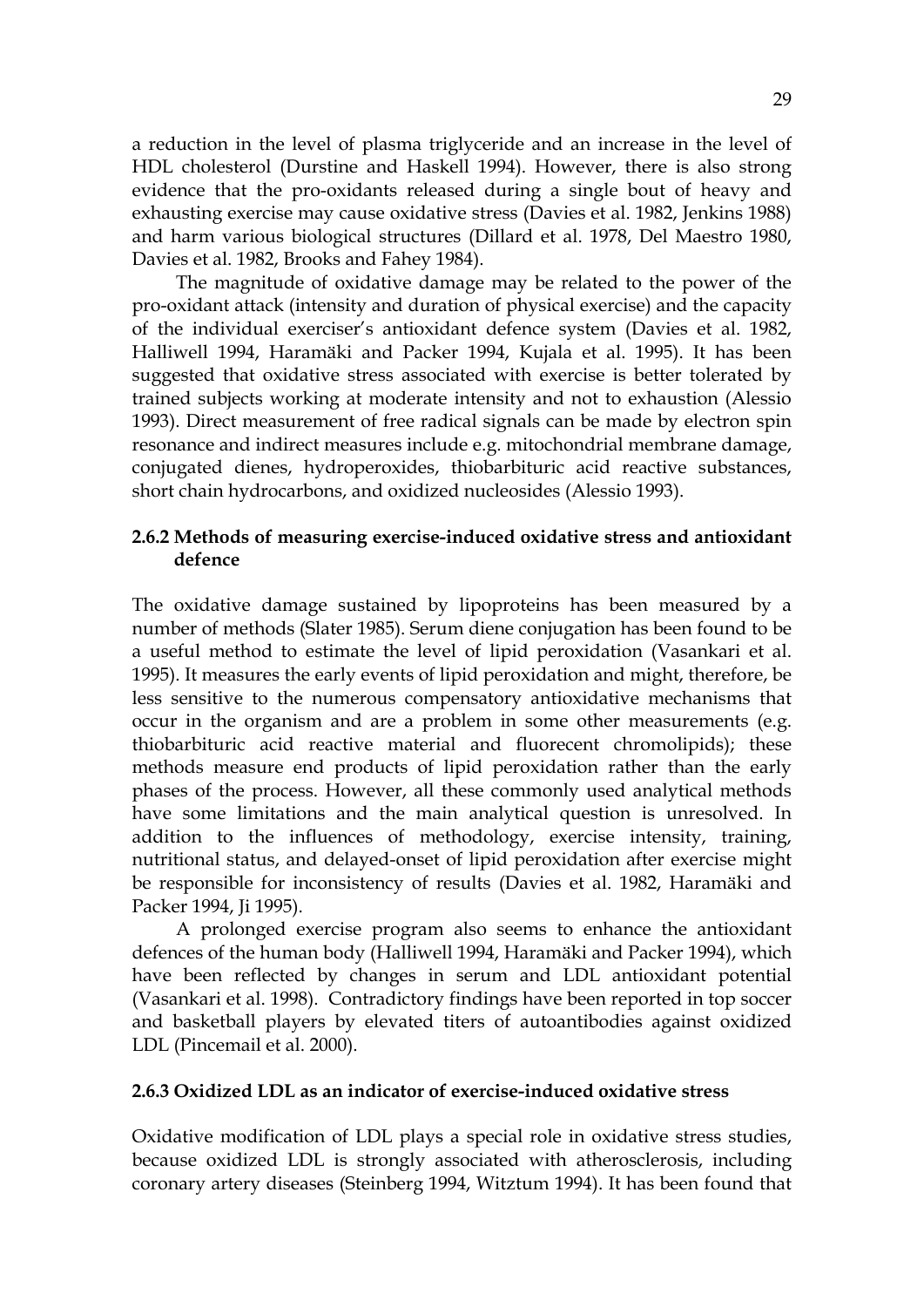several years of intensive physical training (Kujala et al. 1996) as well as a 10 month exercise program (Vasankari et al. 1998) is associated with reduced oxidized LDL, reflected by low levels of baseline LDL diene conjugation (LDL-BDC).

There is only limited information on the effects of a single bout of prolonged exercise on LDL oxidation. It is not known whether the low LDL-BDC in veteran endurance athletes that has been demonstrated in the study of Kujala et al. (1996) is caused by a single endurance exercise. It is known that a single bout of ultra-endurance exercise reduces the susceptibility of lipids to peroxidation (Ginsburg et al. 1996). It is also known that a short period of submaximal exercise (i.e.  $\leq 70\%$  VO<sub>2max</sub>), but not maximal exercise of the same duration, reduce free radical generation and lipid peroxidation as evaluated by plasma malonaldehyde formation (Lovlin et al. 1987). This fragmentary information suggests that there are positive lipid and lipoprotein changes associated with acute bouts of exercise and that these changes seem, at least partly, to be connected to the duration and intensity of the exercise. During prolonged exercises carbohydrate ingestion is commonly used to prevent depletion of muscle glycogen and possible muscle fatigue associated to it. However, contradictory findings have been presented about the role of carbohydrate ingestion in preventing the possible exercise induced oxidative stress (Mooradian et al. 1994, Vasankari et al. 1998).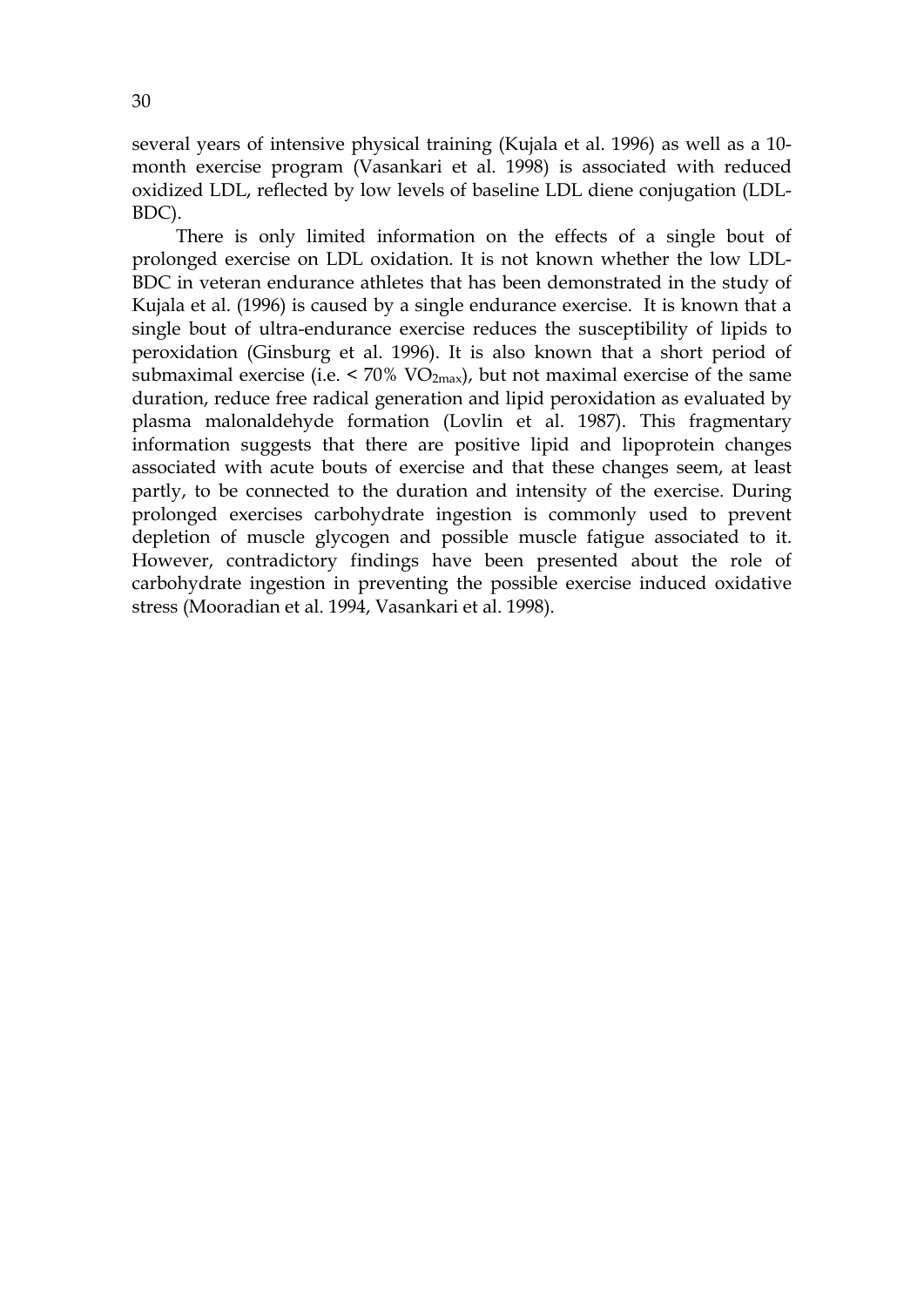# **3 THE PURPOSE OF THE STUDY**

The present series of studies investigated acute neuromuscular, hormonal and oxidative stress responses to different type of endurance running exercises in well-trained athletes. In order to find out whether the endurance runners have specific responses to different exercises with regard to intensity, duration and model, ten different endurance running exercises were studied. It was hypothesized that the acute exercise-induced changes in muscular and physiological functions are related to the type of running exercise and to the physical characteristics and/or training background of an athlete.

Special attention was given to providing answers to the following questions:

- 1) Does physiological strain and the aerobic energy released vary when the duration of running and recovery bouts is changed in an intermittent run of the same duration and intensity (II)?
- 2) What is the effect of a single maximal or submaximal endurance running exercise on muscle power and muscle activation in extension exercises performed vertically with both legs?
	- a) Are acute muscle activation (III) and muscle performance (I, II, III) responses specific to the type of intermittent (I, II, III) and continuous (III) running in well-trained endurance runners?
	- b) Do an intensive continuous run (III) and three different variations of intensive intermittent runs (I, II, III) have different acute effects on leg extension performances and muscle activation in athletes with different training backgrounds?
- 3) Do acute serum testosterone and cortisol responses differ between intermittent and continuous type of hard running exercises and between well-trained middle distance and marathon runners (IV)?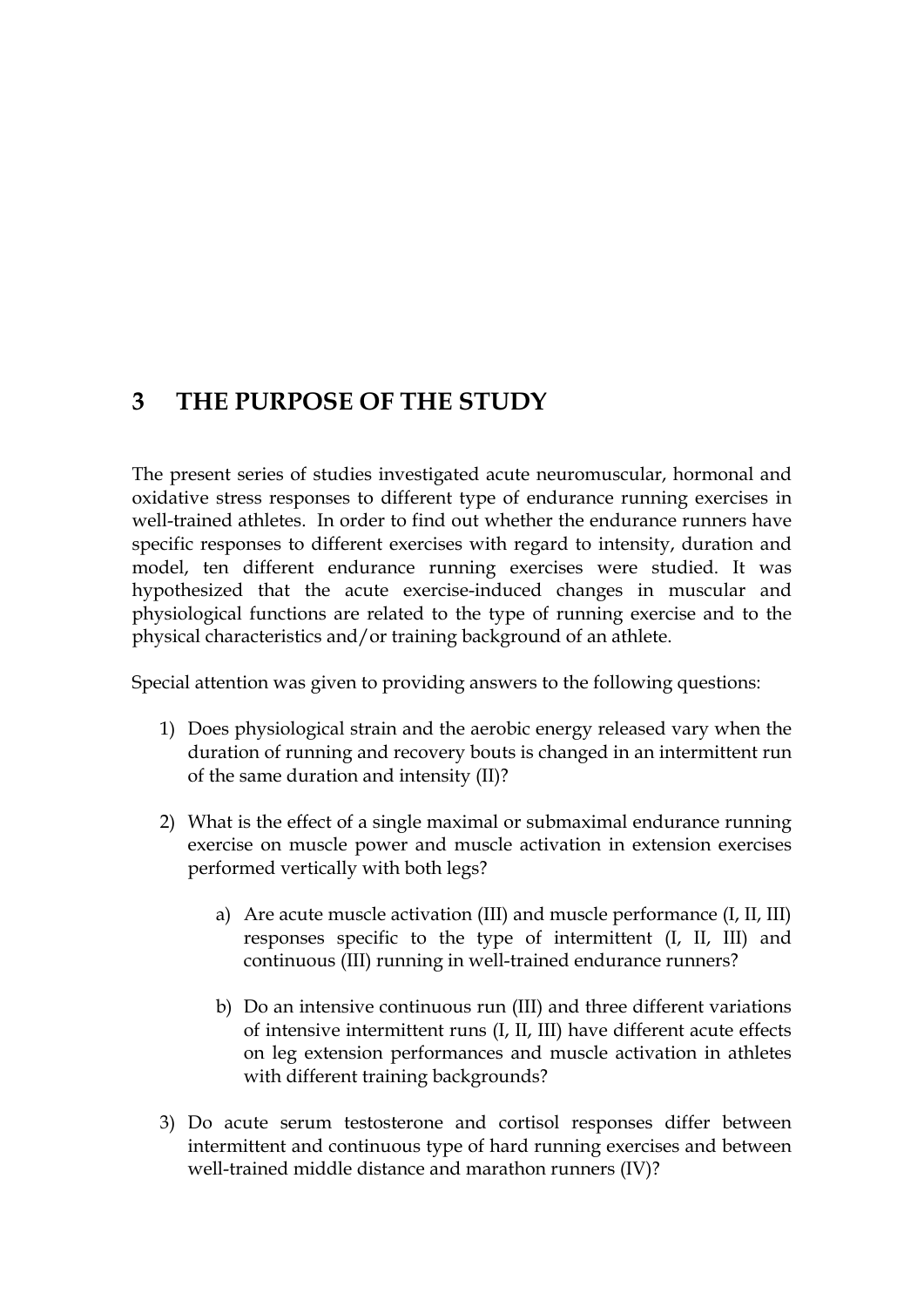- 4) Does a single endurance running exercise of long duration cause acute oxidative stress in well-trained athletes?
	- a) What are the acute effects of an endurance exercise of a long duration on oxidation of lipids and antioxidant functions in LDL and serum (V, VI)?
	- b) Is the exercise-induced oxidative stress and changes in antioxidant defense different after an intensive 31-42-km run compared to a low intensity walking exercise of long duration (V, VI)?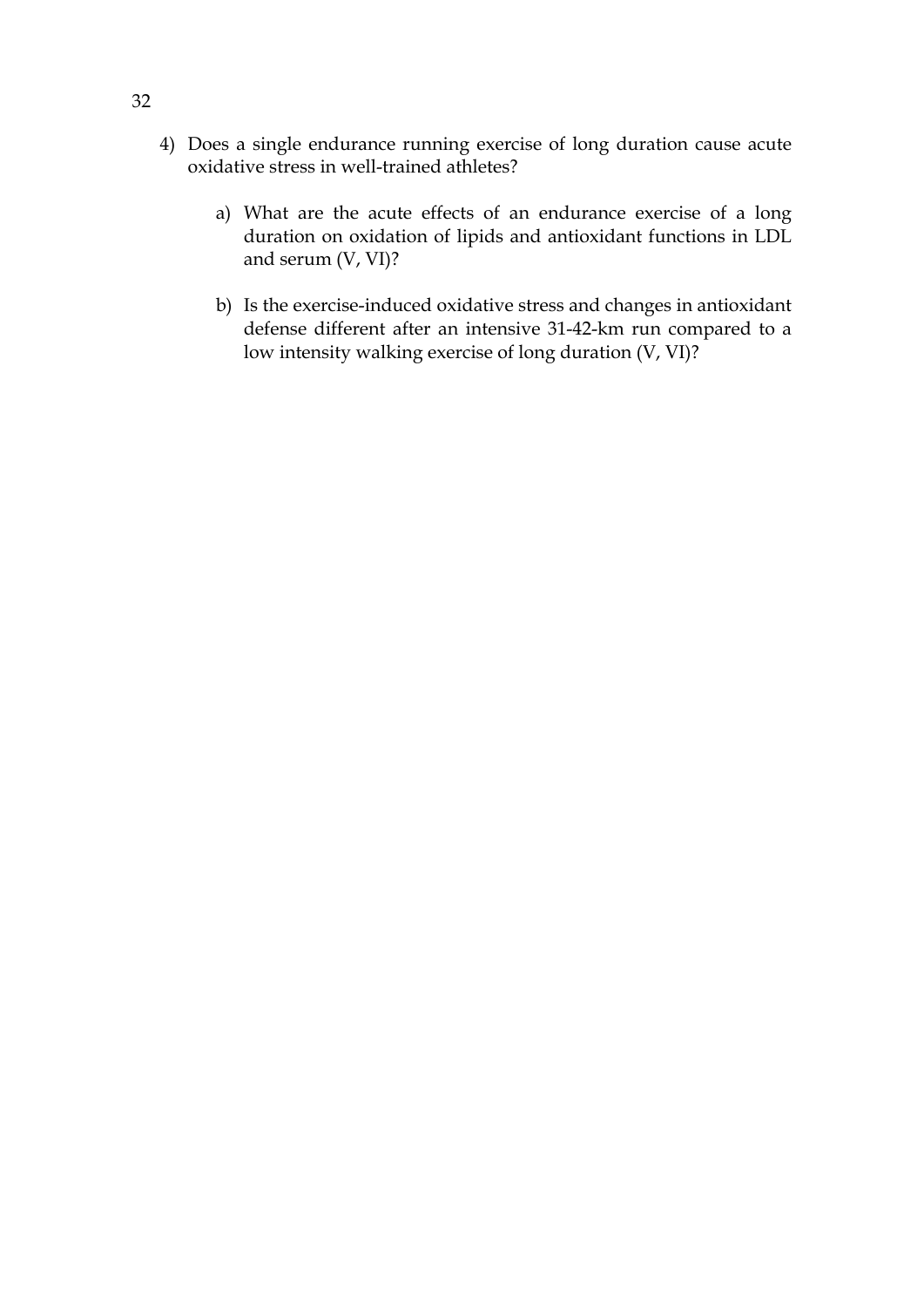# **4 MATERIAL AND METHODS**

#### **4.1 Subjects**

A total of 88 male competitive and keep-fit runners volunteered as subjects for this study. The training background of the subjects were as follows: 5 were competitive sprinters engaged in regular sprint training (I), 26 were competitive middle distance runners engaged in middle distance type of training (I, II, III, IV), 25 were competitive marathon runners engaged in marathon type of training (I, III, IV, V), and 32 physically active keep-fit runners (V, VI). In studies III and IV, 20 of the subjects (10 middle distance runners and 10 marathon runners) were the same. Some characteristics of the subjects are summarized in table 1.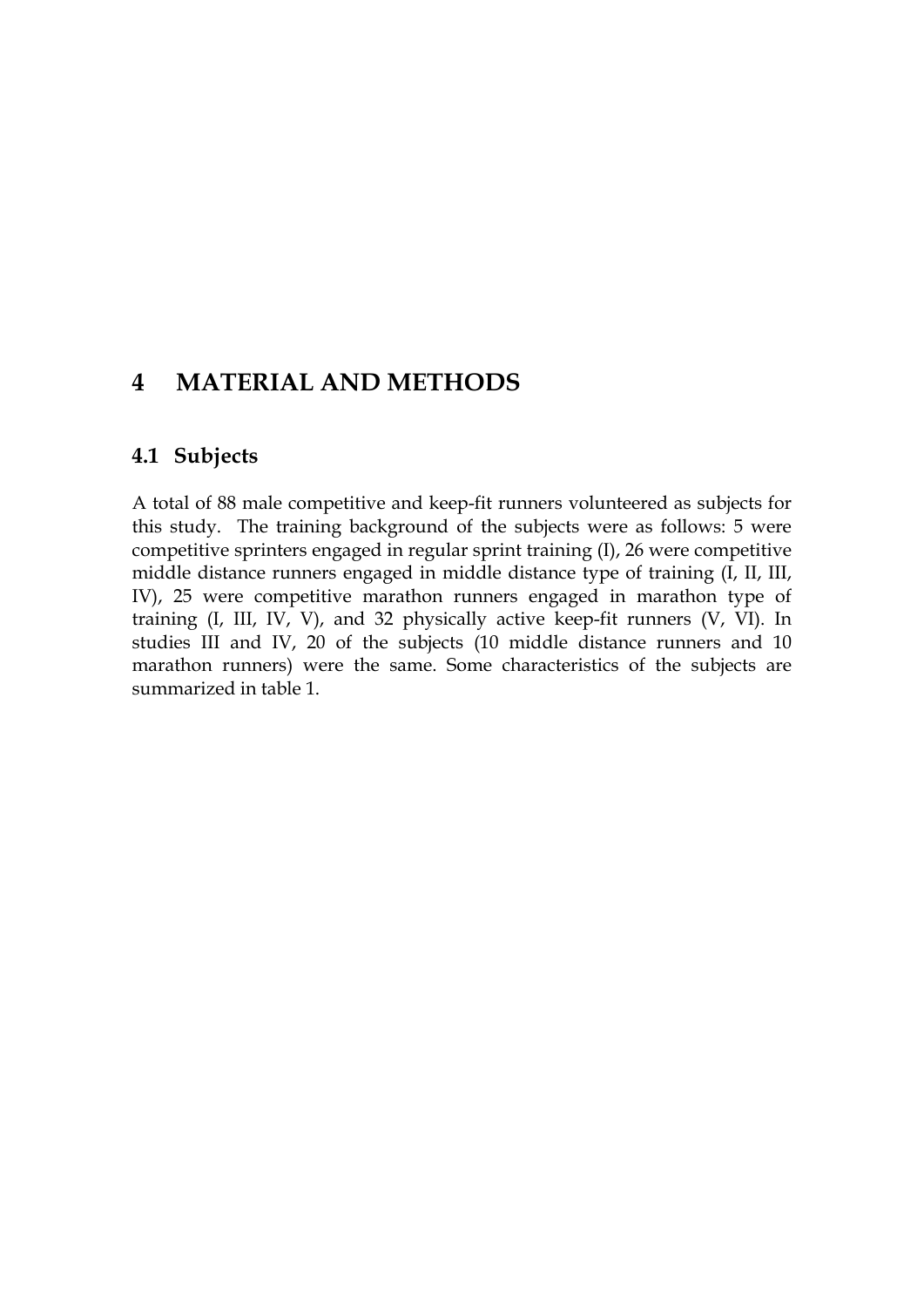TABLE 1 Mean (+ SD) age, height, body weight and VO<sub>2max</sub> of the subject groups. Ranges of the personal best results in different events are also shown.

| Study / subjects (n)                                      | Age                        | Height                                | Body weight VO <sub>2max</sub> |                                            | Personal best             |
|-----------------------------------------------------------|----------------------------|---------------------------------------|--------------------------------|--------------------------------------------|---------------------------|
|                                                           | (years)                    | (cm)                                  | (kg)                           | $(ml$ kg <sup>-1</sup> min <sup>-1</sup> ) | (h:min.sec)               |
| <b>STUDY I</b><br>Marathon runners (6)                    | $27.8 + 3.4$ $179 + 5$     |                                       | $64.9 \pm 3.3$                 | $73.2 \pm 3.4$                             | 42.2km: 2:17.00 - 2:24.00 |
| Middle distance<br>runners $(5)$                          | $24.1 + 2.5$ $184 + 4$     |                                       | $72.0 \pm 2.6$                 | $63.0 \pm 2.7$                             | 800m: 1.47,00 - 1.52,00   |
| Sprinters (5)                                             | $24.9 + 2.6$ $183 + 5$     |                                       | $78.8 \pm 2.0$                 | $60.4 \pm 2.2$                             | 100m: 10,9 - 11,6         |
| <b>STUDY II</b><br>Middle distance<br>runners $(10)$      | $22.0 + 3.2$ $178 + 5$     |                                       | $66.7 + 7.6$                   | $69.4 \pm 5.1$                             | 5000m: 14.16,2 - 15.18,2  |
| STUDY III<br>Middle distance and<br>marathon runners (22) |                            | $24.3 + 3.7$ $179 + 3.6$ $65.4 + 4.2$ |                                | $74.2 + 4.4$                               | 5000m: 13.28,2 - 15.32,0  |
| <b>STUDY IV</b><br>Marathon runners (10)                  | $28.0 + 4.4$ $176 + 7$     |                                       | $61.1 + 4.6$                   | $75.7 + 3.6$                               | 42,2km: 2:15.02 - 2:30.25 |
| Middle distance<br>runners $(10)$                         | $21.2 + 2.0$ $181 + 3$     |                                       | $68.8 + 4.6$                   | $70.4 + 5.3$                               | 800m: 1.48,5 - 1.56,5     |
| <b>STUDY V</b><br>Marathon runners (8)                    | $31.3 \pm 3.2$ $173 \pm 5$ |                                       | $60.4 + 3.4$                   | $\overline{a}$                             | 42,2km: 2:12:00 - 3:37:00 |
| Keep-fit marathon<br>runners $(22)$                       | $39.0 + 8.8$ $178 + 6$     |                                       | $73.1 + 11.5$                  | $\sim$ $-$                                 | 42,2km: 2:23.00 - 4:50:00 |
| <b>STUDY VI</b><br>Endurance athletes (10)                | $23.3 + 3.4$ $1772 + 6$    |                                       | $75.4 + 4.1$                   |                                            | 12min run: 3150 - 3650m   |

No medication was taken by the subjects, which would have been expected to affect physical performance. All procedures were performed in accordance with the Declaration of Helsinki on the use of human subjects. After provision of written and oral information regarding the possible risks and discomforts of the study all subjects gave their written consent before participation.

### **4.2 Study designs**

The experimental designs of the present studies comprised ten different type of maximal and submaximal endurance running exercises to study acute neuromuscular, hormonal and oxidative stress responses in well trained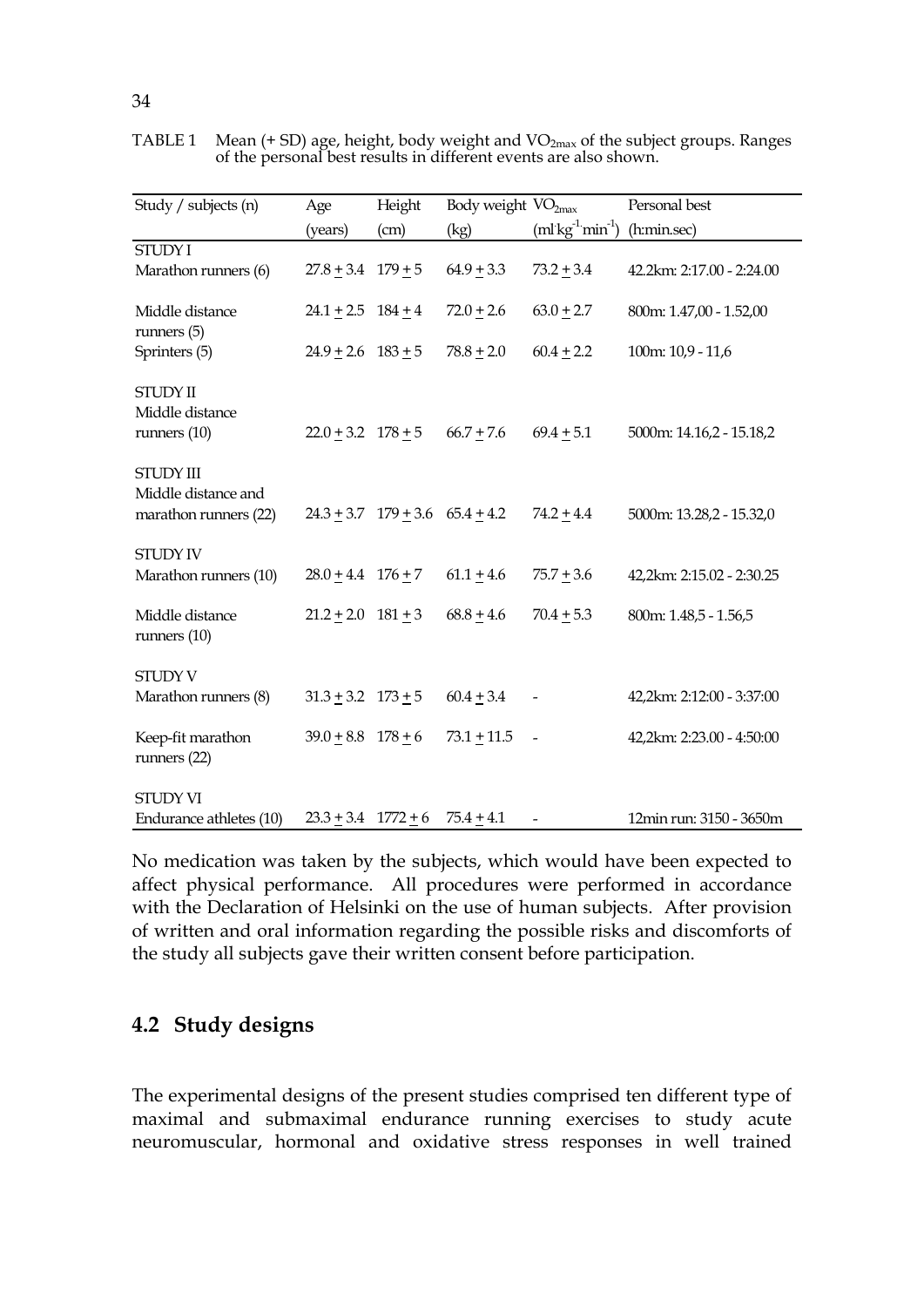endurance runners. The experimental protocols and primary measurements performed in studies I-VI are summarized in table 2.

#### (I)

Three groups of competitive runners (6 marathon runners, 5 middle distance runners, and 5 sprinters) performed three modifications of the maximal anaerobic running test (MART) in a random order with 1 week between the tests. One week before the first MART modification the following performance determinants were measured: Maximal 20-m running speed with a flying start (V20m max) on an indoor track, maximal vertical jumping height (CMJmax) on a contact mat and maximal oxygen uptake  $(VO<sub>2max</sub>)$  on a treadmill.

The MART tests consisted of n sets of  $1 \cdot 20$ -s (= MART1),  $3 \cdot 20$ -s (= MART3) and 5 . 20-s (=MART5) runs on a treadmill with a 40-s recovery between the repetitions and 100-s recovery between the sets.

(II)

A group of 10 well-trained male middle distance runners first performed a pretest consisting of a velocity-incremented treadmill test to exhaustion to determine the maximal oxygen uptake  $(VO<sub>2max</sub>)$  and the velocity associated with  $VO_{2max}$  (vVO<sub>2max</sub>). After that, in order to compare aerobic and anaerobic energy release and muscular performance in different interval exercises, they performed two intermittent running exercises (IR60 and IR120) on a treadmill, at intervals of one week, in random order. The pretest and intermittent exercises were done at the same time of the day for each subject and were preceded by three days without strenuous exercise and a 5-km warm-up run. The  $IR_{60}$ exercise consisted of 14 bouts of 60-second runs at  $vVO<sub>2max</sub>$  with 60-seconds rest between the runs. Correspondingly, the IR120 test consisted of 7 bouts of 120 second run at  $vVO<sub>2max</sub>$  with 120-second rest between the runs.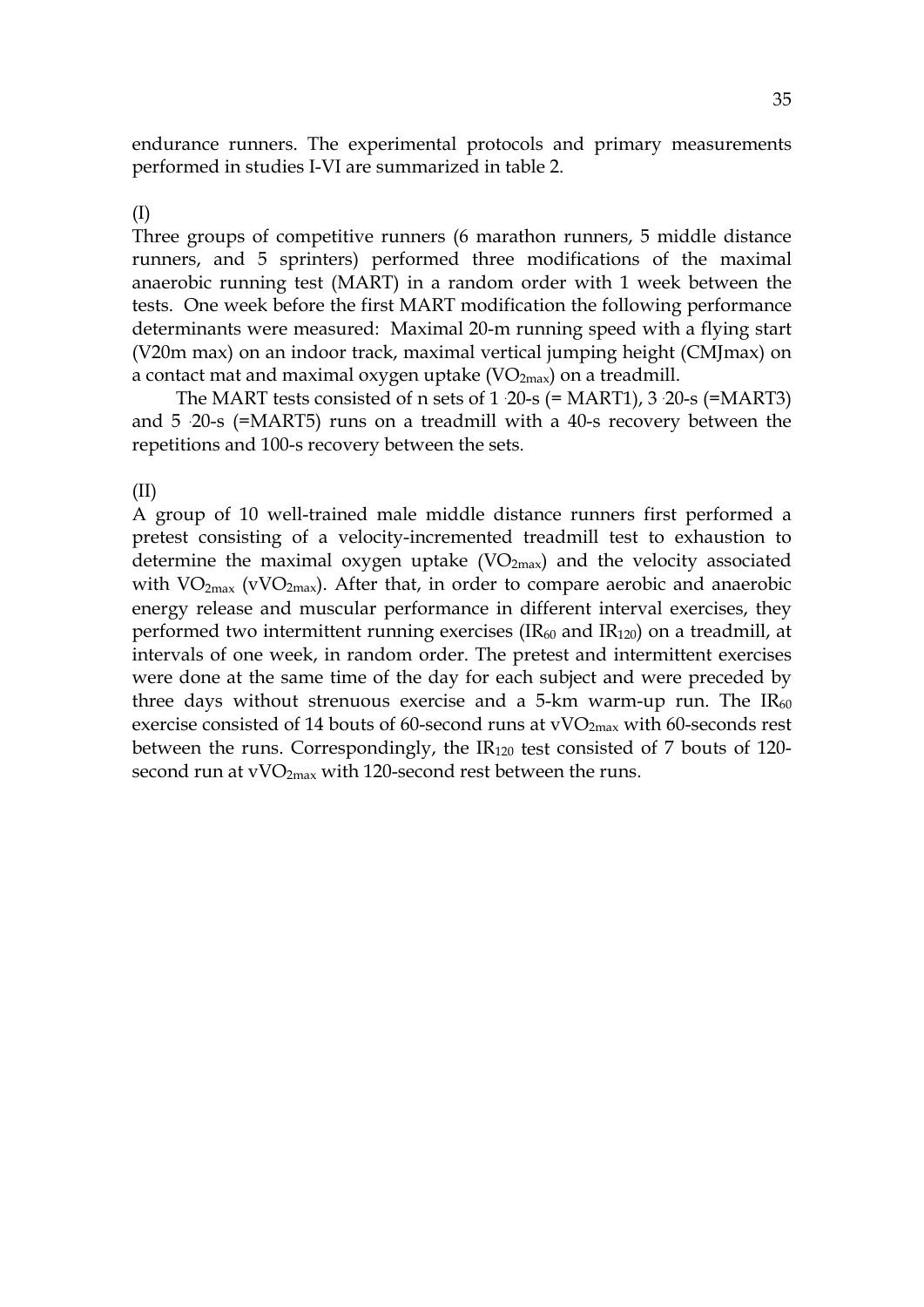| <b>Exercise</b> type                                                        | Original<br>paper      | Exercise<br>description                                                                                                                                                                   | Total<br>duration                      | Intensity<br>(%<br>$vVO_{2max}$                  | Primary measurements<br>during and after the<br>exercises                                                                         |
|-----------------------------------------------------------------------------|------------------------|-------------------------------------------------------------------------------------------------------------------------------------------------------------------------------------------|----------------------------------------|--------------------------------------------------|-----------------------------------------------------------------------------------------------------------------------------------|
| Maximal<br>intermittent<br>running test<br>consisted of<br>20 s repetitions | I                      | a) $n \times 20 s / 100 s$<br>recovery,<br>progressive<br>intensity until<br>exhaustion<br>b) $n \times 3 \times 20$ s/100 s<br>recovery,<br>progressive<br>intensity until<br>exhaustion | $18-30$ min<br>42-54 min               | From 60%<br>up to 190%<br>From 60%<br>up to 155% | Maximal vertical jumps<br><b>Blood lactate</b><br>Maximal running power                                                           |
| Intermittent<br>running<br>exercise<br>consisted of<br>1 min<br>repetitions | H                      | $14 \times 1$ min/1 min<br>recovery                                                                                                                                                       | $28 \text{ min}$                       | 100%                                             | Maximal vertical jumps<br><b>Blood lactate</b><br>Oxygen deficit                                                                  |
| Intermittent<br>running<br>exercise<br>consisted of<br>2 min                | $_{\rm II}$<br>III, IV | $7 \times 2 \text{ min}/2 \text{ min}$<br>recovery<br>$10 \times 2$ min / 2 min<br>recovery                                                                                               | 28 min<br>$40 \text{ min}$             | 100%<br>100%                                     | Maximal vertical jumps<br><b>Blood lactate</b><br>Oxygen deficit<br>Maximal vertical jumps<br>Mechanical power in half            |
| repetitions                                                                 |                        |                                                                                                                                                                                           |                                        |                                                  | squats EMG<br>Serum testosterone,<br>cortisol, LH and FSH<br>concentrations                                                       |
| Maximal<br>$VO2max$ test<br>run                                             | I, II, III,<br>IV      | $n \times 2$ min,<br>progressive<br>intensity until<br>exhaustion                                                                                                                         | $18-24$ min                            | From 50%<br>up to 100%                           | VO <sub>2max</sub><br>Velocity associated with<br>$\mathrm{VO}_{2\mathrm{max}}$<br>Mechanical power in half<br>squats EMG         |
| Continuous<br>running<br>exercise                                           | III, IV                | 40 min constant<br>velocity training<br>run                                                                                                                                               | $40 \text{ min}$                       | 80%                                              | Maximal vertical jumps<br>Mechanical power in half<br>squats EMG<br>Serum testosterone,<br>cortisol, LH and FSH<br>concentrations |
| Continuous<br>running<br>exercise                                           | V                      | a) 31 km training<br>run<br>b) $42,2 \text{ km}$<br>marathon race                                                                                                                         | $1h$ 50 $min$<br>2h 42min-<br>5h 10min | 70-85%<br>80%                                    | LDL oxidation<br>Serum antioxidants<br>Serum antioxidant<br>capacity                                                              |
| Continuous<br>walking<br>exercise                                           | VI                     | fast walking                                                                                                                                                                              | 6 h                                    | 35-45%                                           | LDL oxidation<br>Serum antioxidant<br>concentrations<br>Serum antioxidant<br>capacity                                             |

TABLE 2 Summary of the exercise protocols and measurements during and after the experimental endurance running exercises

# 36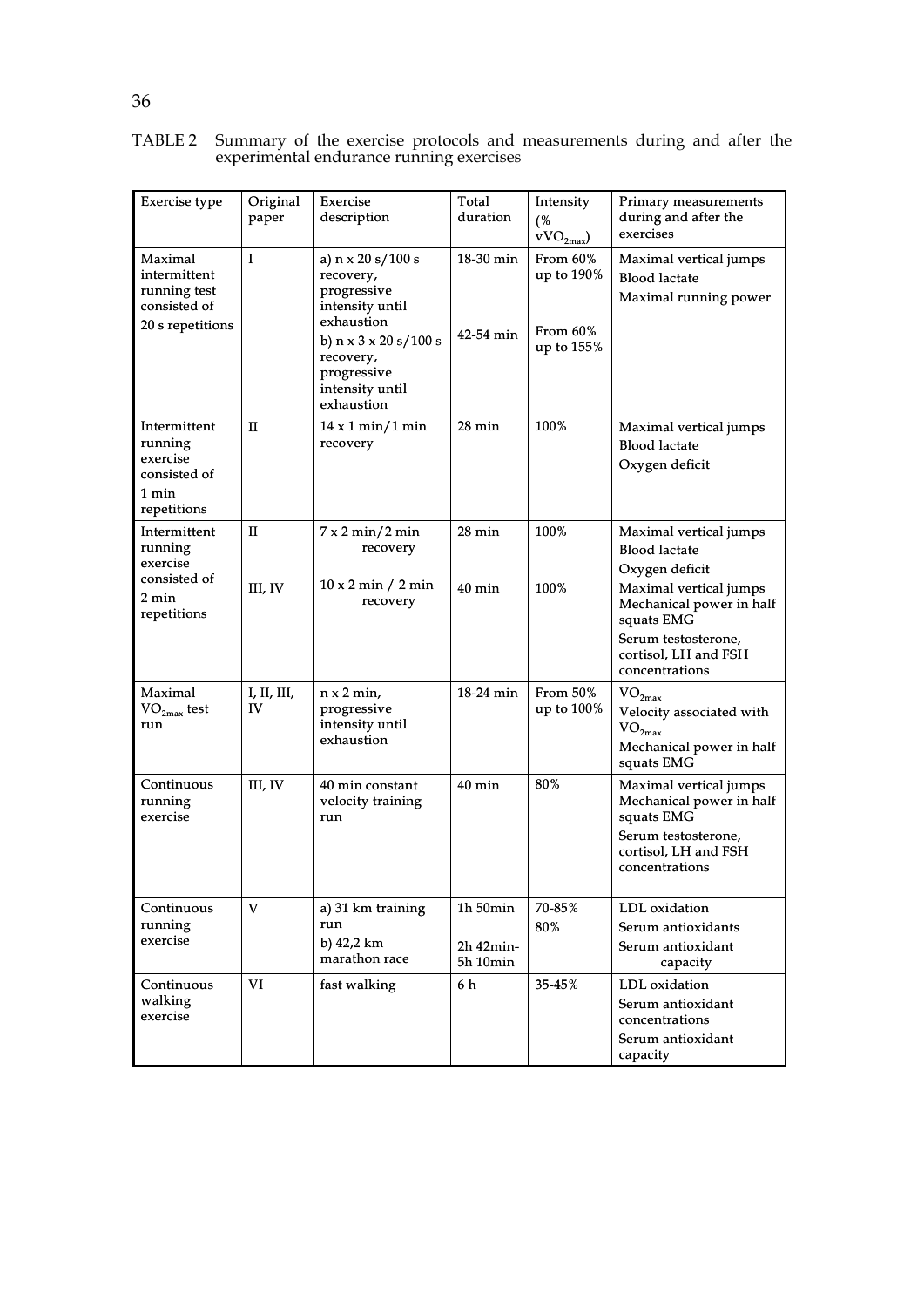Before the intermittent runs and after  $4<sup>th</sup>$ ,  $8<sup>th</sup>$ ,  $12<sup>th</sup>$  and  $14<sup>th</sup>$  running bout during IR<sub>60</sub> and after  $2<sup>nd</sup>$ ,  $4<sup>th</sup>$ ,  $6<sup>th</sup>$  and  $7<sup>th</sup>$  bout during IR<sub>120</sub> as well as 3, 5 and 10 min after both exercises fingertip blood samples were taken to determine blood lactate concentration and three maximal counter movement jumps within 20 seconds were performed on a contact mat (Newtest Co., Oulu, Finland) beside the treadmill to determine maximal vertical jump height. During the IRs oxygen uptake and heart rate was recorded. The fingertip blood samples were taken immediately after stopping the treadmill and the vertical jumps were performed 15-35 s after the runs.

#### $(III, IV)$

Eleven middle distance runners (MID) and eleven marathon runners (MAR) performed three different running exercises on a treadmill on three different days separated by 7 days and performed at the same time of day (in the morning at 08 00 – 10 00h after a light breakfast at 06 00h). First, the maximal oxygen uptake ( $VO_{2max}$ ) and the velocity associated with  $VO_{2max}$  ( $VVO_{2max}$ ) were determined in a maximal test run (MR). One week after this, two non – exhaustive exercise runs were performed in a random order at an interval of one week. These exercises were selected as representative of continuous and intermittent types of intensive running used in training: a 40-min tempo run at a velocity corresponding to 80% vVO<sub>2max</sub> (TR) and a 40-min intermittent run (2) min run and 2 min rest, during which slow walking beside the treadmill was allowed) at the velocity corresponding to  $100\%$  vVO<sub>2max</sub> (IR). The total running distance completed in TR was  $10666 + 600$  m and  $10133 + 733$  m and in IR 6666 + 300 m and 6333 + 367 m in MAR and MID, respectively.

On the MR day, after measuring body height and weight and after a standard 40-min pre-competitive warm-up, maximal vertical jumping height (CMJ), mechanical half squat power (P), and maximal 20-m sprinting speed (v20mmax) were determined before the MR. Thereafter, jumping tests and mechanical power tests together with recording of electromyographic (EMG) activity of leg muscles were performed before and at least 1 min after each of the three exercises. In addition, finger tip and venous blood samples for lactate and serum hormone analyses were drawn before, (at rest), after 20 min of running, immediately after (between jumping and mechanical power tests) and 10 min and 90 min after TR and IR (figure 1).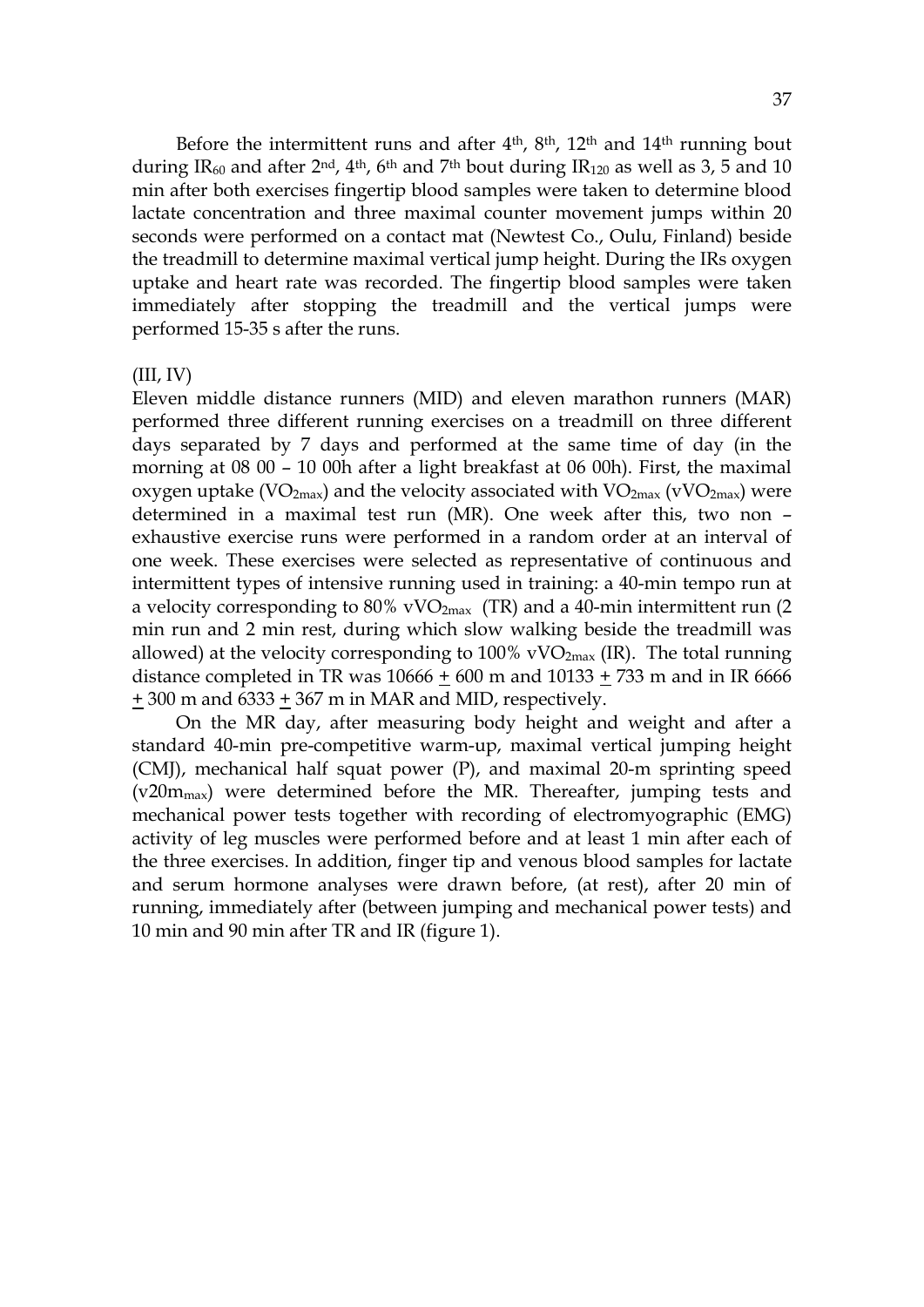

FIGURE 1 Chronological presentation of drawing the blood samples for serum testosterone (T) and cortisol (C) analyses, performing the vertical jumps for determining the vertical jumping height (CMJ), and performing the half squats for determining the mechanical power (P) and recording the electromyographic activity of leg muscles (EMG) before and after the maximal  $VO_{2max}$  test run (MR), tempo run (TR) and intermittent run (IR)

(V)

In trial I, a group of eight healthy male competitive endurance runners ran a total of 31-km test run. The test run consisted of 3 km warming up (HR 125 beats /min, blood lactate 1.6 mM), 4 km at a speed of 18 km /h (HR 162 beats /min, blood lactate 3.0 mM), 20 km at a speed of 15 km/h (HR 144 beats /min, blood lactate 2.2 mM), 4 km at a speed of 18 km/h (HR 167 beats /min, blood lactate 4.0 mM). The days preceding the test, the subjects consumed a normal Finnish diet without special vitamin supplementation or carbohydrate loading. On the day of the study, the subjects had a light mixed breakfast without caffeine drinks. During the run, the subjects were only allowed to drink water.

In trial II, a group of 22 male keep-fit marathon runners ran an international marathon race, Paavo Nurmi marathon. No special dietary restriction preceded the marathon. Eating and drinking was allowed during the run.

In both trials, antecubital venous blood samples were taken before warming up and immediately after the run. Serum was separated by centrifugation, after which it was stored at -70°C until analysed.

#### (VI)

Ten endurance athletes, experienced at long distance running, orienteering, and cross country skiing exercises (3 to 7 years experience), performed twice, in a randomised order, a 2-day walk exercise protocol separated by an interval of 14 days. The 2-day exercise consisted of a 6h fast walk on both consecutive days.

During the 6h walk the subjects drank  $6$  cl  $\cdot$  kg<sup>-1</sup> of water which contained either saccharose (CHO trial) or sweetened placebo (PLA trial). During the study the physical training was standardized and the subjects consumed a normal Finnish diet without any vitamin supplementation or carbohydrate loading. Laboratory and performance tests were carried out before (beginning at 07.00h) and after the 6h walk on the first and second exercise day (PRE, POST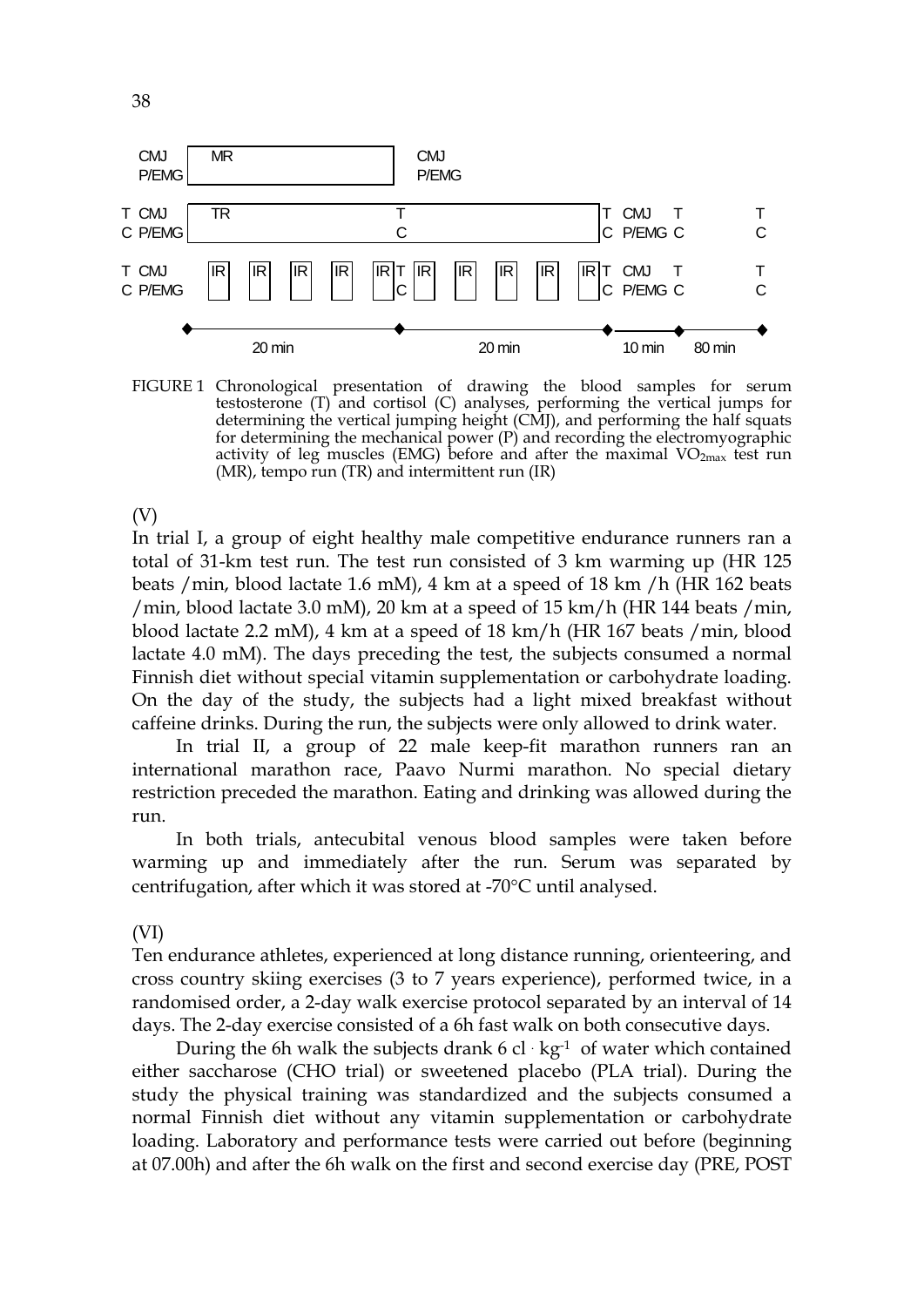1, POST 2 and POST 3). On both consecutive exercise days the walk exercise began at 09.30h.

### **4.3 Measurements and analyses**

#### **4.3.1 Maximal aerobic power test (I, II, III, IV)**

For determining  $VO_{2max}$  (I, II, III and IV) and  $vVO_{2max}$  (II, III and IV) the subjects performed a maximal run, which consisted of a velocity-incremented continuous treadmill run at 1° slope until exhaustion. The duration of each stage of the test was two minutes; the initial 2-min stage was run at a velocity of 10 km  $\cdot$  h<sup>-1</sup> and thereafter the velocity was increased by 1 km  $\cdot$  h<sup>-1</sup> for each consecutive stage until exhaustion. Oxygen uptake during the test was measured by an automated Oxygon Sigma gas analyzer (Mijnhard, the Netherlands) and  $VO<sub>2max</sub>$  was defined as the highest 60-s  $VO<sub>2</sub>$  during the test.  $V_{\text{max}}$  was the treadmill velocity at which the subject first attained  $VO_{\text{2max}}$  (Billat et al. 1995). This was either the velocity of the last 2-min stage or the previous 2 min velocity, if  $VO<sub>2</sub>$  was higher at this stage. If the value of  $VO<sub>2</sub>$  at the two last stages was the same, the mean of these two velocities was accepted as  $V_{\text{max}}$ (Lindsay et al. 1996). The reliability of this protocol has been confirmed by Billat et al. (1994a,b, 1996).

Fingertip blood samples were taken immediately after each stage and 5 minutes after exhaustion. The blood lactate concentrations (bLa) in these samples were analyzed by a standard enzymatic method (Boehringer, Mannheim, Germany). The highest bLa value was recorded as the  $bLa<sub>max</sub>$ .

#### **4.3.2 Maximal anaerobic power test (I)**

Maximal and submaximal running power was determined in three different maximal anaerobic running test (MART) modifications. In each MART modification, the first set of the 20-s runs was performed at 3,0 m  $\cdot$  s<sup>-1</sup> with a 4 $\circ$ slope. Thereafter, the speed was increased gradually by  $0.38 \text{ m} \cdot \text{s}^{-1}$  for each set of the runs until exhaustion and the inclination was kept constant at 4º. The submaximal and maximal running power in each MART test was expressed as the oxygen demand of the runs using the formula of American College of Sports Medicine (1):  $VO_2$  (ml  $\cdot$  kg<sup>-1.</sup> min<sup>-1</sup>) = 12  $\cdot$  v (m  $\cdot$  s<sup>-1</sup>) + 54  $\cdot$  g(frac)  $\cdot$  v(m  $\cdot$  s<sup>-1</sup>)  $+ 3.5$  where VO<sub>2</sub> is oxygen demand, v is the speed of the treadmill and g is the slope of the treadmill expressed as the tangent of the angle with the horizontal. A 5-s acceleration phase was not included in the running time.

To determine blood lactate concentration, fingertip blood samples were taken at rest, 40 s after each set of runs and 5 and 10 min after exhaustion.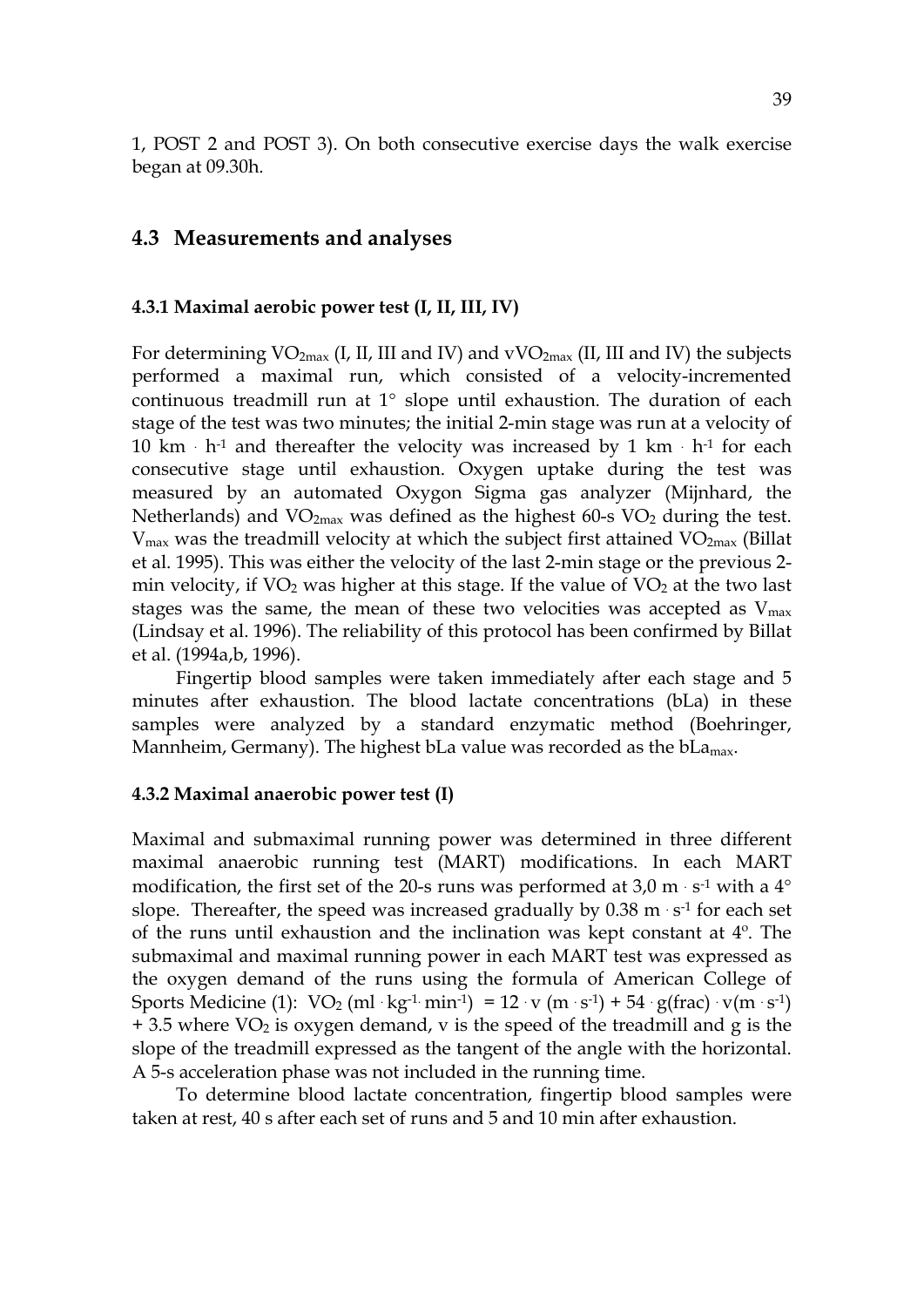The maximal running power  $(P_{\text{max}})$  was calculated from the last completed set of 20-s runs and from the exhaustion time of the following faster set of the runs (Rusko et al. 1993).

#### **4.3.3 Determining accumulated oxygen deficit (II)**

For determining the accumulated oxygen deficit (AOD), oxygen uptake and the related variables were measured by the same method as in the maximal aerobic power test. Breath-by-breath VO<sub>2</sub> data were averaged in 15-s intervals and the highest 15-s values of each exercise bout  $(VO<sub>2peak</sub>)$  was recorded for further calculations.

Also, the heart rate (HR) of the subjects was monitored during the runs by the same method as in the maximal aerobic power test and the highest 5-s values of each exercise bout were recorded as peak exercise heart rates (HR<sub>peak</sub>).

The relative aerobic and anaerobic energy release of the IR-exercises was calculated by the accumulated oxygen deficit method (Medbo et al. 1988, Medbo and Tabata 1989, Tabata et al. 1997). The individual oxygen demand during the IRs at  $V_{\text{max}}$  was extrapolated from the linear regression function of the oxygen demand versus running velocity relationships established during the pretest (Gastin et al. 1995, Tabata et al. 1997). The oxygen deficit of individual single running bouts was the difference between the oxygen demand and the oxygen uptake during each run. Finally, the accumulated oxygen deficit (AOD) was calculated as the average of the individual oxygen deficits.

#### **4.3.4 Maximal vertical jump tests (I, II, III)**

For determination of maximal vertical jumping height (CMJ) three maximal counter movement jumps on a contact mat (Newtest Co., Oulu, Finland) were performed within 20 seconds. The jump height was calculated in meters according to the formula:  $H = g \cdot t^2 \cdot 8^{-1}$ , where t is the recorded flight time in seconds and g is the acceleration due to gravity  $(9.81 \text{ m} \cdot \text{s}^{-2})$ . To avoid immeasurable work, horizontal and lateral displacements were minimized, and the hands were kept on the hips throughout the test. During the CMJ the angular displacement of the knee was standardized so that the subjects were required to bend their knees to approximately 90°. The average of the two highest jumps was taken as the CMJ.

#### **4.3.5 Mechanical power and EMG in half squats (III)**

In study III, approximately 30 s after the CMJ the subjects started maximal vertical half squat exercises on a Smith machine (guided horizontal barbell) with additional loads of 35% of the subject's one-repetition maximum additional load (1RM) with both legs. Ten repetitions were made at intervals of 3 s between the repetitions. Before the  $VO<sub>2max</sub>$  test a set of ten repetitions was performed twice; the recovery time allowed between the sets was 2 min. Since the results of the first half squat performance in each set usually are rather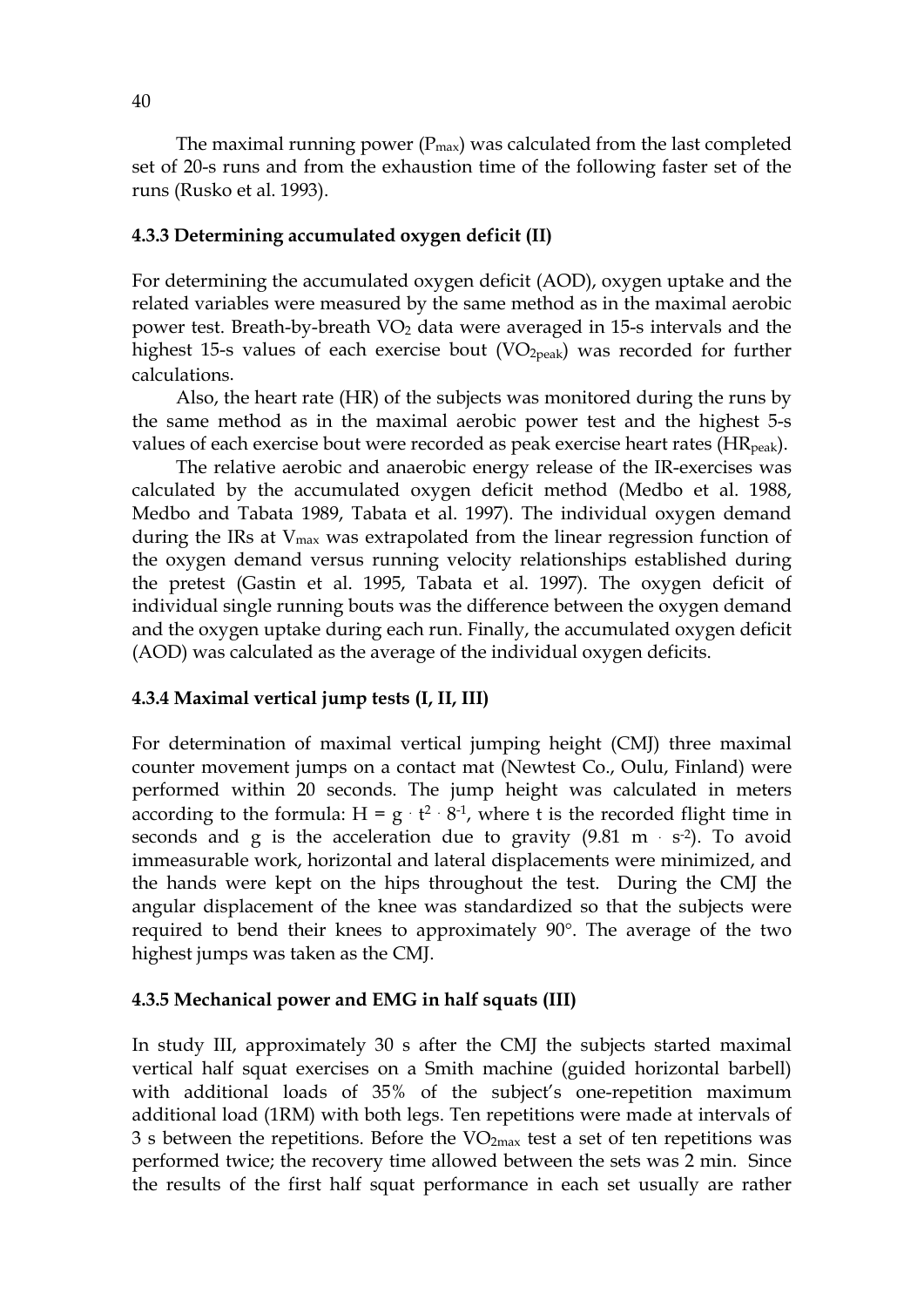variable, the averages of the last nine repetitions were used for statistical analysis, as has been recommended by Bosco et al. (1995, 2000). During the test, vertical displacement of the load was monitored with a sensor (encoder) device (Muscle Lab – Bosco System, Ergotest Technology, Langensund, Norway) connected to a PC. When the loads were moved by the subjects, a signal was transmitted by the sensor at every 3 mm of displacement and it was possible to calculate the average mechanical power (P) of each repetition from the start of the half squat movement (the moment when the velocity started to increase) until the end of the half squat movement (the moment when the velocity reached zero again). Since it has been shown, that P is the most sensitive parameter among all the mechanical variables that can be studied with this system, the average mechanical power was used for further calculations and statistical analysis (Bosco et al. 1995).

To determine the power and EMG changes during the set of the ten half squats, a measure of the relative fatigue / change  $(\Delta\%)$  was calculated using the formula:  $\Delta\% = (R7 + R8 + R9 - R2 + R3 + R4) / (R7 + R8 + R9) * 100$ , where R is the result of a single repetition.

EMG activity from the vastus medialis, vastus lateralis, lateral part of gastrocnemius and biceps femoris muscles of the right lower extremity were recorded during the half squat performances; bipolar surface electrodes (interelectrode distance 1.2 cm) fixed longitudinally over the marked muscle belly were used. An amplifier (gain x 600, input impedance 2 GΩ, common-mode rejection ratio 100 dB, band –pass filter 6-1500 Hz; Biochip Grenoble, France) was used. The MuscleLab encoder converted the amplified EMG raw signal to an average (root mean-square) (rms) signal via its built-in hardware circuit network (frequency response 450 kHz, averaging constant 100 ms, total error +0.5%). The EMGrms was expressed as a function of time  $(\mu V)$ . Since the EMGrms signals were used in association with the biomechanical parameters measured with MuscleLab, they were sampled simultaneously at 100 Hz. The subjects wore a skin suit to prevent the cables from swinging and causing movement artifacts. A personal computer was used to collect and store the data. The EMGrms values from the same nine repetitions as in the case of mechanical P recordings and from each of the four muscles, the summed EMGrms of the leg extensors (vastus medialis and vastus lateralis) and the summed EMGrms of all the four muscles were used for statistical analysis (Bosco and Viitasalo 1982, Viitasalo and Bosco 1992).

The means (and SD) of the mechanical P in the two successive half squat trials performed before MR were 825 (143) W in trial 1 and 820 (126) W in trial 2. The corresponding EMGs (sum of the four muscles) were 786 (159)  $\mu$ V and 775 (151)  $\mu$ V. The reproducibility of both variables was high,  $r = 0.96$  (P < 0.001).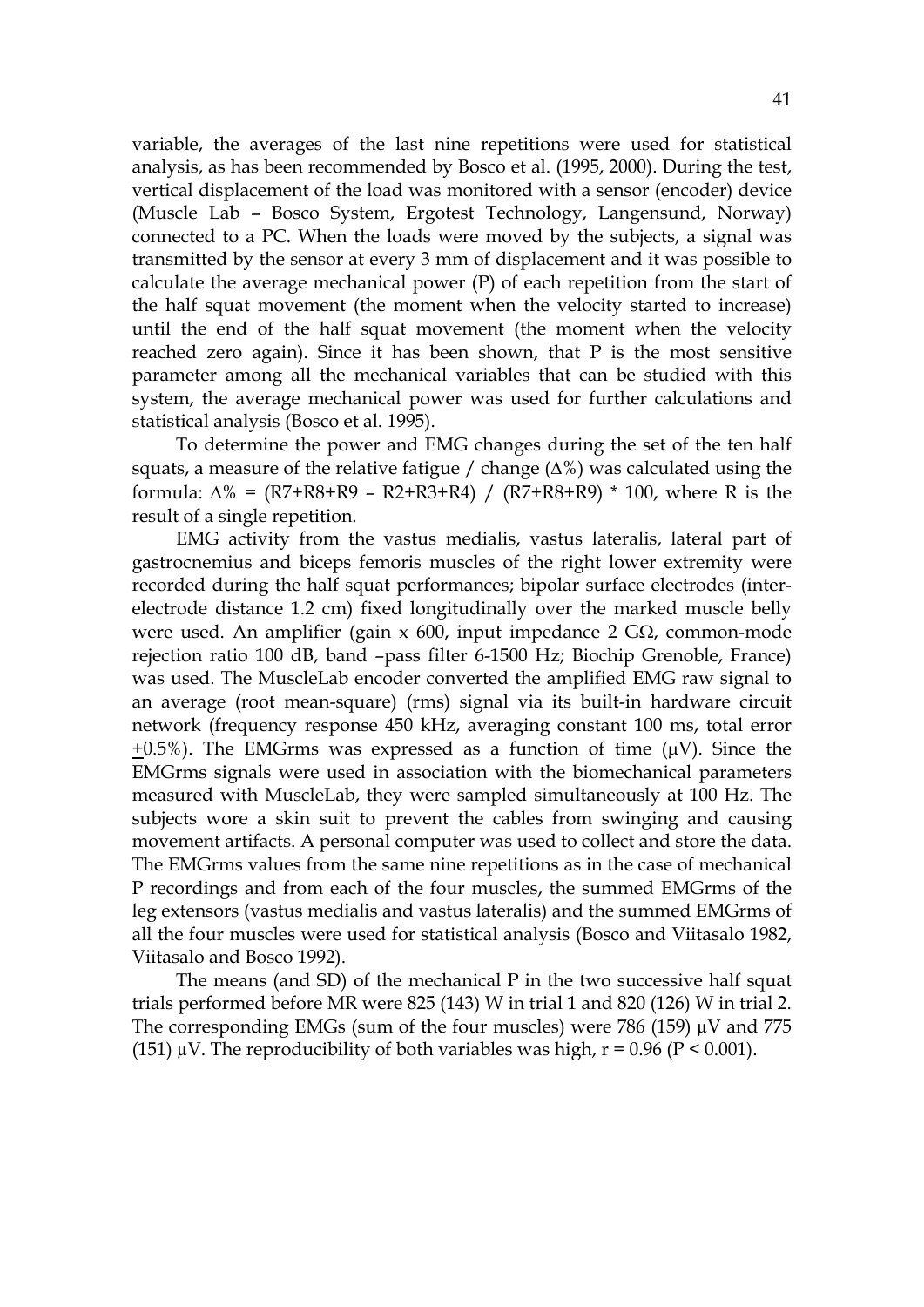### **4.3.6 Serum hormone analyses (IV)**

Serum testosterone (S-testosterone) and cortisol (S-cortisol) were measured by RIA kits purchased from Farmos Diagnostica (Turku and Oulunsalo, Finland). Serum luteinizing hormone (S-LH) and follicle-stimulating hormone (S-FSH) were measured by time-resolved immunofluorometry (Delfia hLH for LH and Delfia hFSH for FSH) provided by Wallac Oy (Turku, Finland). The intra- and interassay coefficients of variation of the individual RIA and immunofluorometric assay methods were below 5% and 9% within the reference ranges, respectively. All samples from the same subjects were analyzed in duplicate in the same assay run. The reference ranges reported for men were as follows: testosterone, 9-38 nmol/L; LH, 1.0-8.4 IU/L; FSH, 1.0-10.5 IU/L; and cortisol, 150-650 nmol/L at 0800-0900 h.

### **4.3.7 Maximal and submaximal 1000m running performance (VI)**

The performance measurements in study VI consisted of three 1000 m runs on a 200 m indoor track with 5 min of recovery between the repetitions. The velocities in the first and second 1000 m runs were 12 and 15  $km - h<sup>-1</sup>$ , respectively, and the velocity was controlled by an electric light - system (Smedic Corp., Heinola, Finland). The third 1000m run was to be run as fast as possible and the mean velocity ( $V_{\text{max 1000m}}$ ) was used for further calculations. Fingertip blood samples were taken two minutes after each run and the blood lactate concentrations (bLa) were analyzed by a standard enzymatic method (Boehringer, Mannheim, Germany).

### **4.3.8 Lipid and lipoprotein analyses (V, VI)**

Serum total and HDL cholesterol and triglyceride concentrations were determined at the laboratory of the Turku University Central Hospital on an automatic enzymatic analyzer (Hitachi 917 automatic analyser, Hitachi Ltd, Tokyo, Japan). The following reagents were used: CHOD-PAP for Cholesterol, HDL-C plus for HDL and GPO-PAP for triglycerides (Boehringer Mannheim, Germany).

Baseline LDL conjugated dienes (LDL-BDC) were determined by a validated method (Ahotupa et al. 1996, 1998, 1999), after serum low density lipoproteins had been isolated by heparin precipitation (Weiland and Seidel 1983). Lipids were extracted from the LDL samples (100 μl) with chloroformmethanol (2:1), dried under nitrogen, then redissolved in cyclohexane and analyzed spectrophotometrically at 234 nm. For LDL baseline conjugated dienes, the CV for the within-assay precision (20 determinations from the same sample) was 4.4%; the CV for the between-assay precision was 4.5% over a 3 month period (Ahotupa et al. 1996).

The antioxidant potential of serum (S-TRAP) and LDL samples (LDL-TRAP) was assessed in vitro by their potency to resist ABAP-induced peroxidation (total peroxyl radical trapping antioxidant potential) (Ahotupa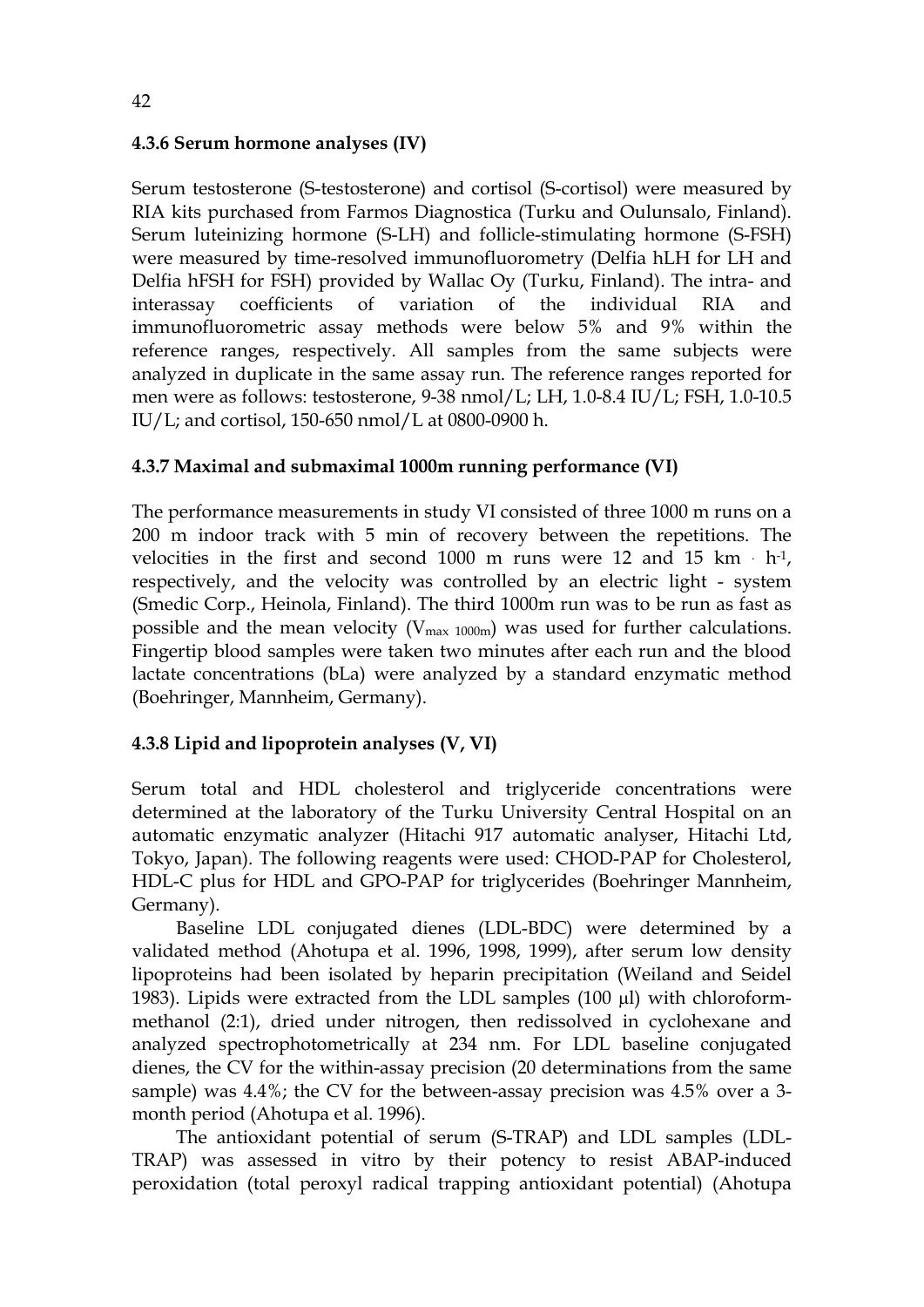1996). The peroxyl radical trapping capacity was defined by the half-peak time point. Trolox served as a standard radical scavenger. For antioxidant potential, the CV for the within-assay precision (20 determinations of the same sample) was 8.1%; the CV for the between-assay precision was 8.7% over a 3-month period (Ahotupa et al. 1996).

Serum concentrations of α-tocopherol, γ-tocopherol, β-carotene, and ubiquinol-10 were analyzed by standard HPLC procedures with UV-detection (Milne et al. 1986, Takada et al. 1985). In the case of of  $\alpha$ -tocopherol and  $\gamma$ tocopherol, the ratio to serum lipids (cholesterol + triglyceride) was also calculated (Thurnam et al. 1986).

### **4.4 Statistical methods**

Statistical analyses were done by the SPSS for windows Statistical Software, version 9.0. Means, standard deviations, and coefficients of correlation were calculated by standard methods. In study I, comparisons between the different groups and different test modifications were made by using a one-way analysis of variance and Scheffe method. In study II, the statistical differences between the means of the two exercise protocols were tested by multiple analysis of variance (MANOVA) and in case of significant difference by univariate F-tests.

For all performance, neuromuscular and hormone variables in studies III and IV, a two-way analysis of variance (trial  $x$  time) with repeated measurements was used to detect significant differences across the different exercises. In the cases of significant exercise x time and group x time (study IV) response interactions, differences between the exercises and between the groups (study IV) were analysed using paired and unpaired t-tests. In study III, for analysing the differences between average values of repetitions 2-4 and 7-9 during the sets of ten half squat repetitions, matched–paired t-tests were performed.

In study V, the statistical differences between the samples taken before and after exercises, in both trials, were analysed by the paired Student's t-test.

In study VI, a one-way ANOVA with four repeated measures over the exercise time was used to examine the time responses within the both trials. In case of a significant time effect within the trial, the post-exercise samples were compared with the pre-exercise sample by using a paired t-test. A two-way ANOVA with four repeated measures over the exercise time and two repeated measures over the treatment was used to examine the differences between the treatments (time x treatment interactions). Statistical significance for all analyses and comparisons was accepted at P<0.05.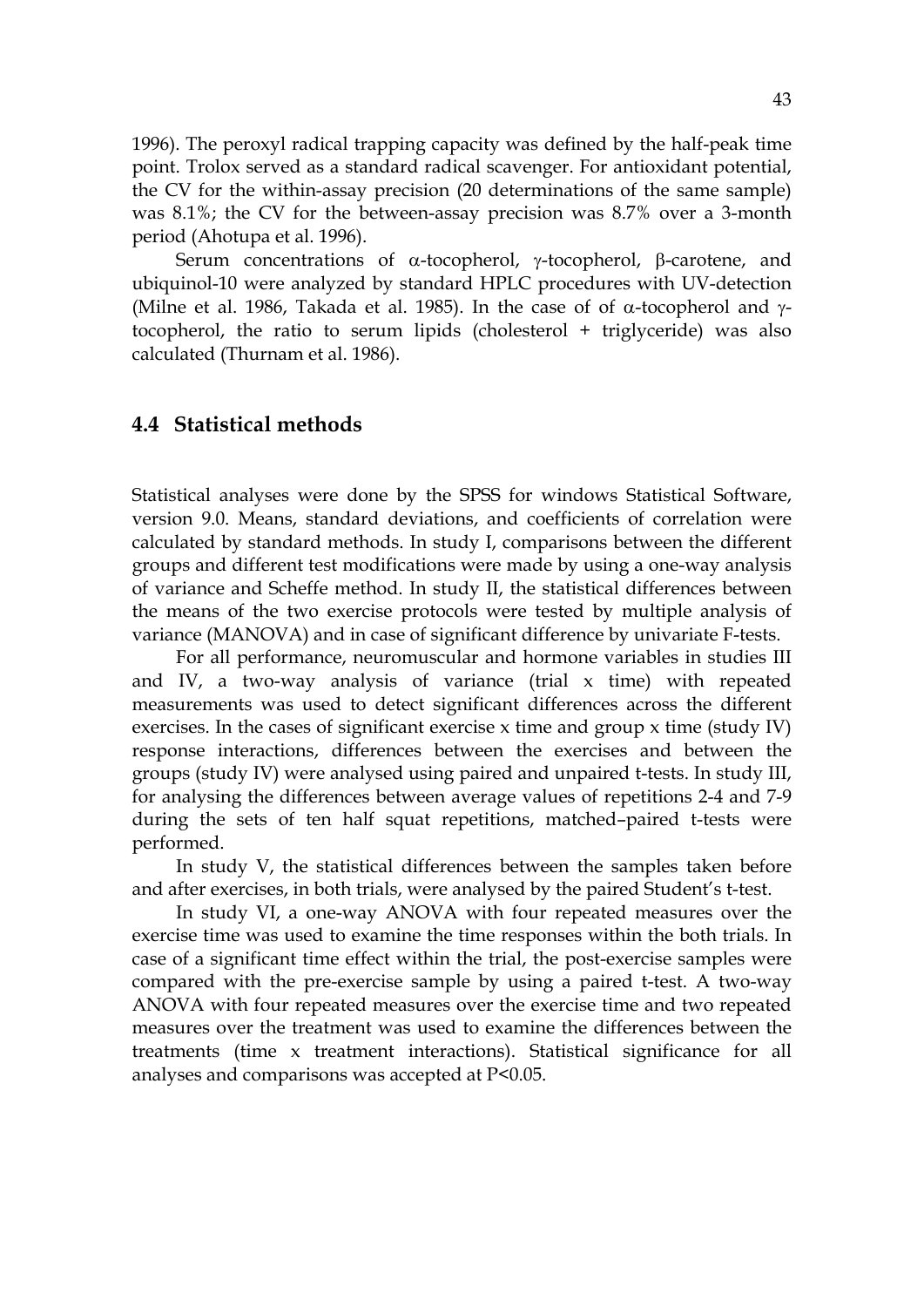## **5 RESULTS**

## **5.1 Blood lactate accumulation and oxygen uptake in endurance running exercises (I, II, III, IV, V)**

#### **5.1.1 Blood lactate responses to intermittent and continuous running (I, II, III, IV, V)**

After MART<sub>1</sub> (n x 1 x 20-s / 100s recovery) middle distance runners and sprinters had more than two times higher peak blood lactate than marathon runners (12.9 + 0.6 and 14.8 + 1.8 vs.  $6.3 + 1.8$  mM, P<0.001). In marathon runners, but not in middle distance runners or sprinters, the peak blood lactate was higher the more runs each MART set contained (P<0.001). (Table 3) (I)

The peak blood lactate concentration after the intermittent run of  $7 \times 120$ -s / 120-s recovery (IR<sub>120</sub>) was higher than after the intermittent run of 14  $\times$  60-s / 60-s recovery (IR<sub>60</sub>) (8.8 + 3.6 mM vs.  $4.8 + 1.1$  mM, P<0.01) and almost the same as after the VO<sub>2max</sub> test run (8.0  $\pm$  2.4) in the well-trained middle distance runners (table 3). (II)

In study III, the VO<sub>2max</sub> test run raised blood lactate concentration to  $10.5 \pm$ 2.1 mM in the well -trained middle distance runners. After TR and IR it was significantly (P<0.001 in both) lower  $(3.8 \pm 1.6 \text{ and } 6.6 \pm 1.7 \text{ mM}$ , respectively), and lower in TR compared to IR (P<0.001) (table 3).

In study IV, blood lactate concentrations were lower after the 40-min TR  $(3.6 + 0.6 \text{ mM} \text{ and } 4.4 + 2.3 \text{ mM})$  than and after the 40-min IR (7.2 + 0.3 mM and 6.7  $\pm$  1.5 mM) in marathon runners (P<0.001) and middle distance runners (P<0.05), respectively, but no significant differences between the groups were found. Both training sessions were rated as hard or very hard on the Borg scale. MAR rated IR harder than TR (17.0  $\pm$  0.5 vs. 16.1  $\pm$  0.7, P<0.05) whereas MID rated TR harder than IR (17.7  $\pm$  0.7 vs. 16.4 + 1.0, P<0.01.

During the 31-km test run (3 km warming up, 4 km at a speed of 18 km /h, 20 km at a aped of 15 km /h, 4 km at a speed of 18 km /h) the mean heart rate and blood lactate concentration in well-trained long distance runners were as follows: after 3 km, 125 beats /min and 1.6 mM; after 7 km, 162 beats /min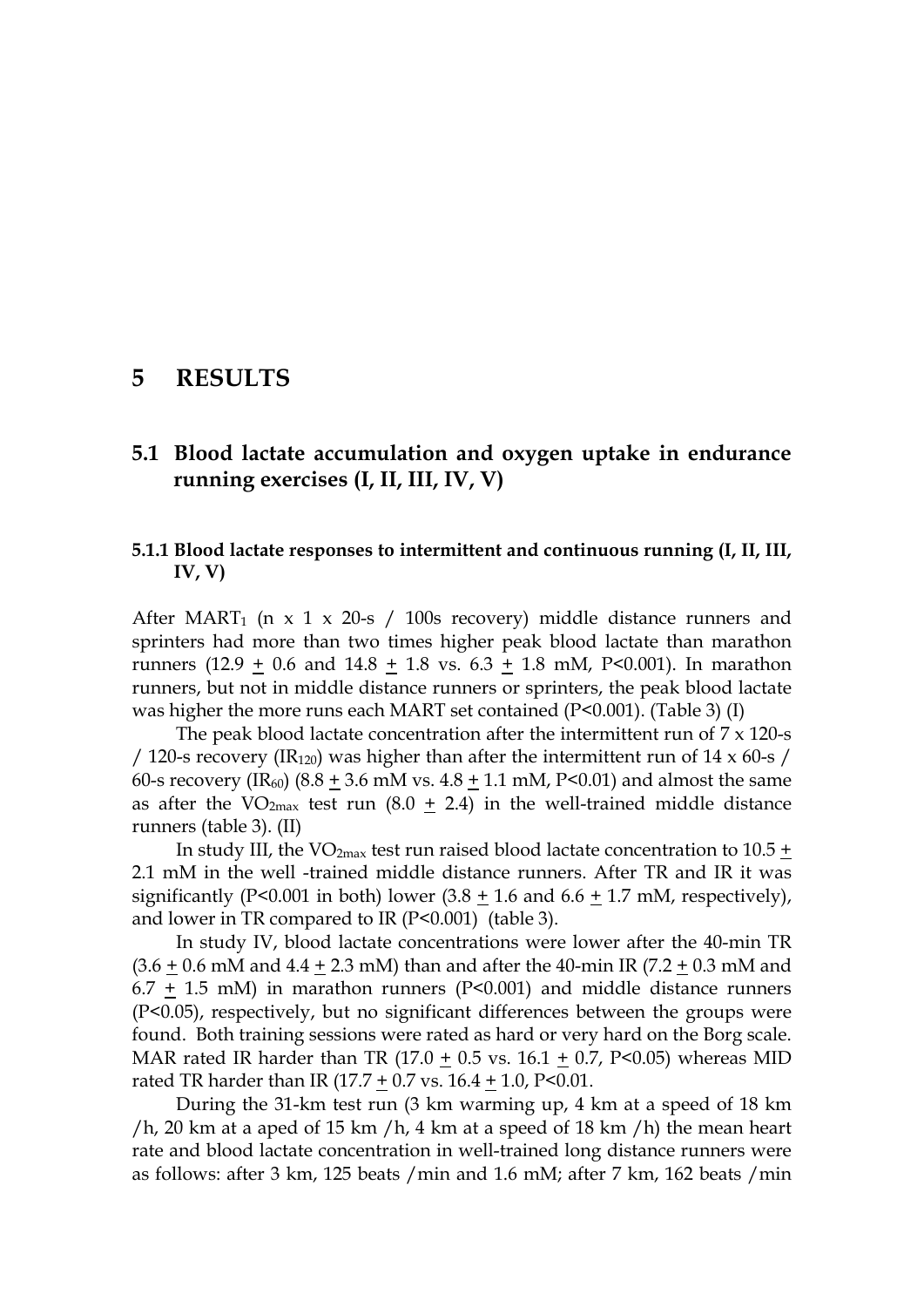and 3.0 mM; after 27 km, 144 beats /min and 2.2 mM; after 31 km, 167 beats /min and 4.0 mM, respectively. (V)

| Exercise<br>(article)                       | Subjects<br>(n)             | Running<br>intensity<br>$(\% \text{ vVO}_{2\text{max}})$ | Duration<br>of running<br>(total time) | <b>Blood lactate</b><br>post<br>(mM) | $CMJ$ (cm)<br>pre<br>(timing) | <b>CMJ</b><br>response       |
|---------------------------------------------|-----------------------------|----------------------------------------------------------|----------------------------------------|--------------------------------------|-------------------------------|------------------------------|
| $VO2max$ test<br>(III)                      | MDR and LDR from 50<br>(20) | to 100%                                                  | 18-24 min<br>$(18-24 \text{ min})$     | $10.5 \pm 2.1$                       | $33.2 + 5.0$<br>(b.e.)        | 5% increase<br>$***$         |
| Tempo run<br>(III)                          | MDR and LDR 80 %<br>(20)    |                                                          | 40 min<br>$(40 \text{ min})$           | $3.8 + 1.6$                          | $30.9 + 5.7$<br>(b.e.)        | 14% increase<br>$\star\star$ |
| Intermittent run<br>$10 \times 2$ min (III) | MDR and LDR 100 %<br>(20)   |                                                          | $20 \text{ min}$<br>$(40 \text{ min})$ | $6.6 + 1.7$                          | $31.3 + 5.5$<br>(b.e.)        | 9% increase<br>$***$         |
| $MART_1$                                    | MAR                         | from 60                                                  | $3-4$ min                              | $6.3 + 1.8$                          | $28.0 + 0.9$                  | no significant               |
| $n \times 1 \times 20$ -s (I)               | (6)                         | to 130%                                                  | $(18-22 \text{ min})$                  |                                      | (after $1st rep$ )            | changes                      |
| $MART_1$                                    | <b>MDR</b>                  | from 65                                                  | $4-5$ min                              | $12.9 + 0.6$                         | $41.9 + 2.5$                  | no significant               |
| $n \times 1 \times 20$ -s (I)               | (5)                         | to 170%                                                  | $(26-30 \text{ min})$                  |                                      | (after 1 <sup>st</sup> rep)   | changes                      |
| $\text{MART}_1$                             | ${\rm SPR}$                 | from 70                                                  | $4-5$ min                              | $14.8 + 1.8$                         | $50.2 \pm 3.2$                | 10% decrease                 |
| $n \times 1 \times 20$ -s (I)               | (5)                         | to 190%                                                  | $(24-30 \text{ min})$                  |                                      | (after $1st$ rep)             | $***$                        |
| $\text{MART}_3$                             | <b>MAR</b>                  | from 60                                                  | 9-10 min                               | $8.5 + 1.6$                          | $28.2 \pm 0.8$                | 6% increase                  |
| $n \times 3 \times 20$ -s (I)               | (6)                         | to 130%                                                  | $(42-46 \text{ min})$                  |                                      | (after $1st$ set)             | **                           |
| MART <sub>3</sub>                           | <b>MDR</b>                  | from 65                                                  | 10-12 min                              | $12.7 \pm 1.0$                       | $42.1 \pm 2.0$                | 8% decrease                  |
| $n \times 3 \times 20$ -s (I)               | (5)                         | to 145%                                                  | $(46-54 \text{ min})$                  |                                      | (after 1 <sup>st</sup> set)   | $***$                        |
| MART <sub>3</sub>                           | ${\rm SPR}$                 | from 70                                                  | 9-11 min                               | $13.0 + 2.8$                         | $51.5 + 3.0$                  | no significant               |
| $n \times 3 \times 20$ -s (I)               | (5)                         | to 155%                                                  | $(40-52 \text{ min})$                  |                                      | (after 1 <sup>st</sup> set)   | changes                      |
| Intermittent run<br>$14 \times 1$ min (II)  | <b>MDR</b><br>(10)          | 100 %                                                    | 14 min<br>$(28 \text{ min})$           | $4.8 + 1.1$                          | $38.1 + 3.4$<br>(after 7min)  | no significant<br>changes    |
| Intermittent run<br>$7 \times 2$ min (II)   | <b>MDR</b><br>(10)          | 100 %                                                    | 14 min<br>$(28 \text{ min})$           | $8.8 + 3.6$                          | $37.7 + 4.1$<br>(after 7min)  | no significant<br>changes    |

TABLE 3 Post-exercise blood lactate levels and counter movement jump (CMJ) responses to different types of running exercises

 $^{\ast\ast}$  P  $< 0.01$ 

SPR = sprint runners, MDR = middle distance runners, LDR = long distance runners, MAR = marathon runners.

b.e. = before exercise, rep = repetition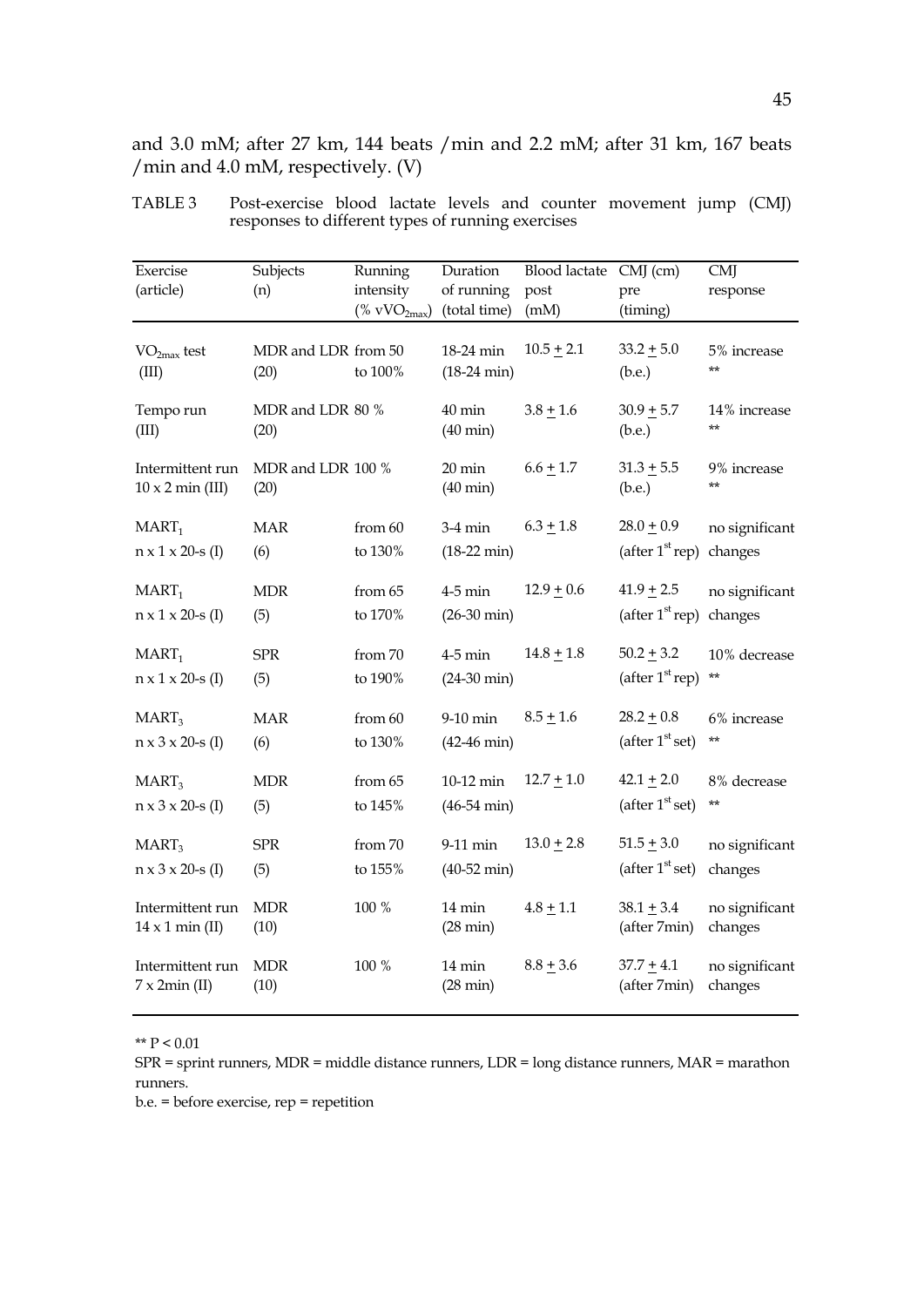#### **5.1.2 VO2 responses to intermittent running at the velocity associated with VO2max (II)**

Figure 2 shows the oxygen demand and the means of oxygen uptake during  $IR<sub>60</sub>$  and  $IR<sub>120</sub>$  exercises. The peak oxygen uptake in  $IR<sub>120</sub>$  increased to the level of  $VO<sub>2max</sub>$  from the second repetition while the corresponding oxygen uptakes in  $IR_{60}$  remained at a 12% lower level (P<0.001).



FIGURE 2 The oxygen demand and the mean values of oxygen uptake during  $IR_{60}$  and  $IR<sub>120</sub>$  exercises (n=10).

Although the oxygen demand in both exercises was similar, the relative aerobic energy release in  $IR<sub>120</sub>$  was significantly higher than in  $IR<sub>60</sub>$  (P<0.001). On the other hand, during the first 60 seconds in  $IR<sub>120</sub>$ , the relative aerobic energy release was lower than in  $IR_{60}$  (P<0.001). (Figure 3)

The total  $28$ -minute  $VO<sub>2</sub>$  in both intermittent exercises was similar while the sum VO<sub>2</sub> during the runs (14-min) was lower in  $IR_{60}$  than in  $IR_{120}$  (678 + 53.0) vs.  $787 + 58.0$  ml  $\cdot$  kg<sup>-1</sup>, P<0.001) and the sum VO<sub>2</sub> during the recovery (14-min) was correspondingly higher  $(538 + 31.0 \text{ vs. } 432 + 30.5 \text{ ml·kg-1}, P < 0.001)$ .

The training intensity indicators  $bLa$ ,  $VO<sub>2peak</sub>$  and  $HR<sub>peak</sub>$  did not correlate with each other either with regard to absolute or relative values within the two intermittent exercises  $IR<sub>60</sub>$  and  $IR<sub>120</sub>$ .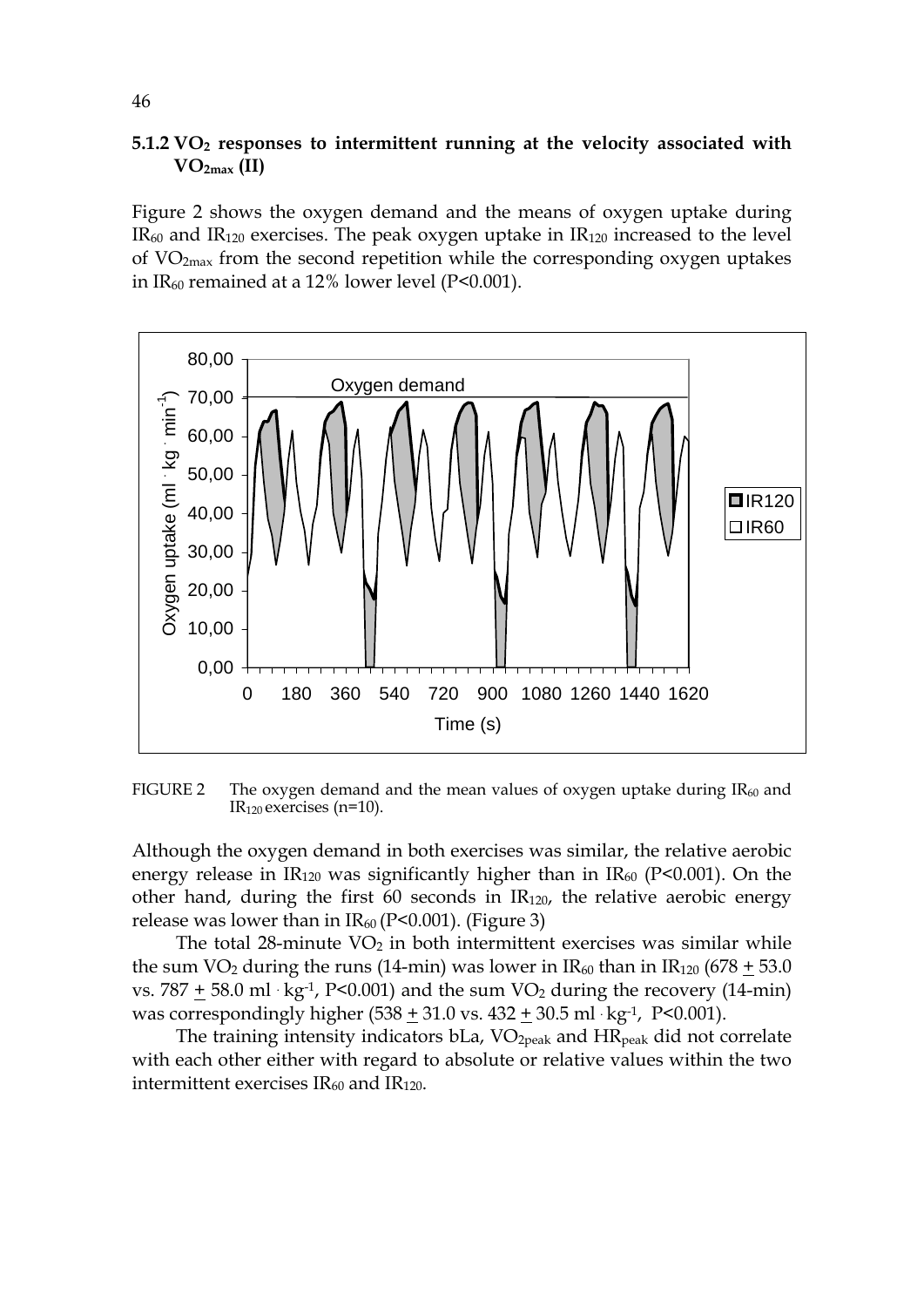

FIGURE 3 The relative aerobic energy release (mean + SD) measured by accumulated oxygen deficit method in  $IR_{60}$  and  $IR_{120}$  exercises, n=10. \*\*\* $\overline{P}$  < 0.001; difference between the relative aerobic energy in IR<sub>60</sub> and IR<sub>120</sub>.  $\text{map}$  < 0.001; difference between the relative aerobic energy release during the first 60 seconds in  $IR_{60}$  and  $IR_{120}$ .

## **5.2 Effects of maximal and submaximal running exercises on muscle power and muscle activation (I, II, III)**

#### **5.2.1 Exercise-induced acute changes in maximal vertical jumping performance (I, II, III)**

The resting level of maximal vertical jump height (CMJ) varied greatly between the runners specialized to different running events. In study I, it was less than 30 cm in marathon runners (MAR) and more than 10 and 20 cm higher in middle distance runners (MDR) and sprinters (SPR), respectively (ANOVA group effect P=0.001). The CMJ responses to repeated 20-s runs at increasing intensity until exhaustion (MART) were different in MDR and SPR compared to MAR. A significant increase in CMJ during MART<sub>1</sub> (n  $\times$  1  $\times$  20-s / 100-s recovery) and MART<sub>3</sub> ( $n \times 3 \times 20$ -s / 40-s recovery between the repetitions and 100-s recovery between the sets) was observed in MAR (P<0.01, in both) while a significant decrease was found during  $MART_1$  in SPR (P<0.01) and during  $MART<sub>3</sub>$  in MDR (P<0.01). (Table 3).

In study III, three different running exercises caused CMJ to increase in well-trained middle- and long distance runners. After an exhaustive  $VO<sub>2max</sub>$  test run (MR), a 40-min tempo run at an intensity of 80% vVO<sub>2max</sub> (TR) and an intermittent run of  $10 \times 2$  min with 2 min recovery at an intensity of  $100\%$ vVO2max (IR) CMJ increased by 5%, 14% and 9% (P<0.001, in all, respectively (table 3). In each of these exercises, the exercise-induced improvement in CMJ correlated negatively with the resting level of CMJ ( $r = -.63$ ,  $r = -.51$  and  $r = -.54$ , P<0.01,  $n = 20$ , respectively) and with the maximal 20-m sprinting speed ( $r = -$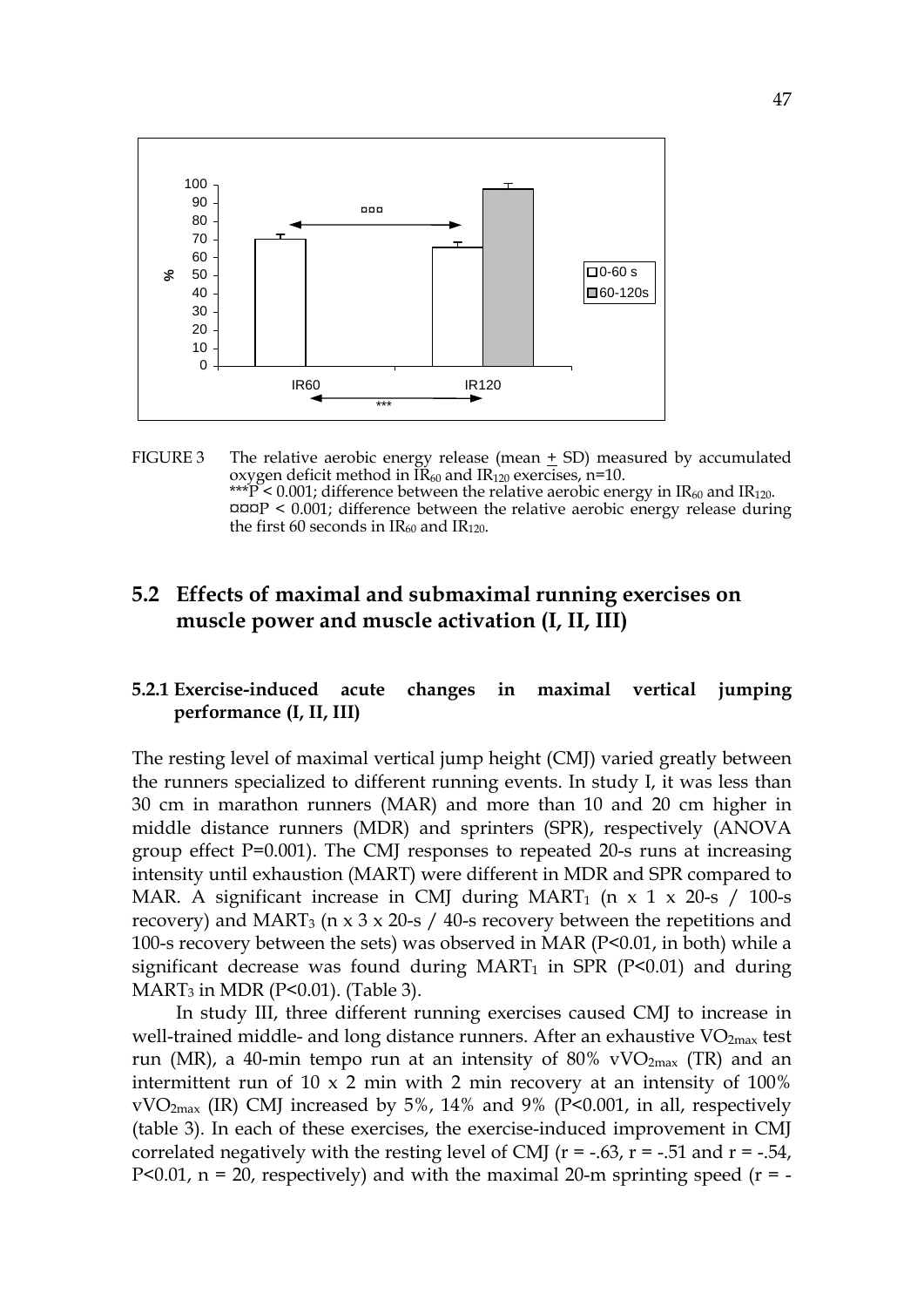.57,  $r = -0.58$  and  $r = -0.56$ ,  $P < 0.01$ ,  $n = 20$ , respectively). After MR the increase in CMJ correlated negatively with the increase in blood lactate level ( $r = -0.59$ ,  $n =$ 22, P<0.01), while after IR the correlation between CMJ and blood lactate increase was positive  $(r = 0.62, n = 20, P<0.01)$  and after TR no significant correlation was found. In addition to this, in MR the improvement in CMJ correlated positively with the training volume ( $P<0.001$ ) and vVO<sub>2max</sub> ( $P<0.05$ ), and negatively with the half squat<sub>1RM</sub> ( $P<0.01$ ).

In the study II, during the 28-min intermittent runs of  $14 \times 1$  min with  $1$ min recovery and 7 x 2 min with 2 min recovery at an intensity of 100% vVO2max, CMJ was unchanged in well-trained middle distance runners. However, in these cases, the resting level of CMJ was not measured. The first CMJ measurement was done not before 7 minutes of exercising (table 3).

#### **5.2.2 Effects of intermittent and continuous runs on muscle activation nd mechanical power in half squats (III)**

In study III, each of the three exercises, MR, TR and IR, led to a significant acute decrease in the EMGrms of the knee extensor muscles (ANOVA time effect without trial \* time interaction, P=0.001 for vastus medialis and vastus lateralis) and the sum of the four leg muscles´ EMGrms (ANOVA trial \* time interaction, P=0.021) registered in a set of ten half squats with the 35 % 1 RM additional load. At the same time mechanical P was improved (ANOVA time effect without trial  $*$  time interaction, P=0.001) and the ratio between EMGrms and P decreased (ANOVA trial \* time interaction, P=0.009). The reduction after TR  $(20.1 + 9.5)$  %) was significantly greater (P<0.05) than the relative decrease after MR (9.0 + 8.9 %). The corresponding decrease after IR (15.0 + 8.3 %) did not differ from the decrease after MR. (Table 4).

The decrease in EMGrms was not related to the change in P after TR. However, in the case of MR and IR, the greater was the increase in P the lesser the decrease in EMGrms ( $r = 0.50$  and  $r = 0.47$ ,  $n = 16$ ,  $P < 0.05$ , respectively).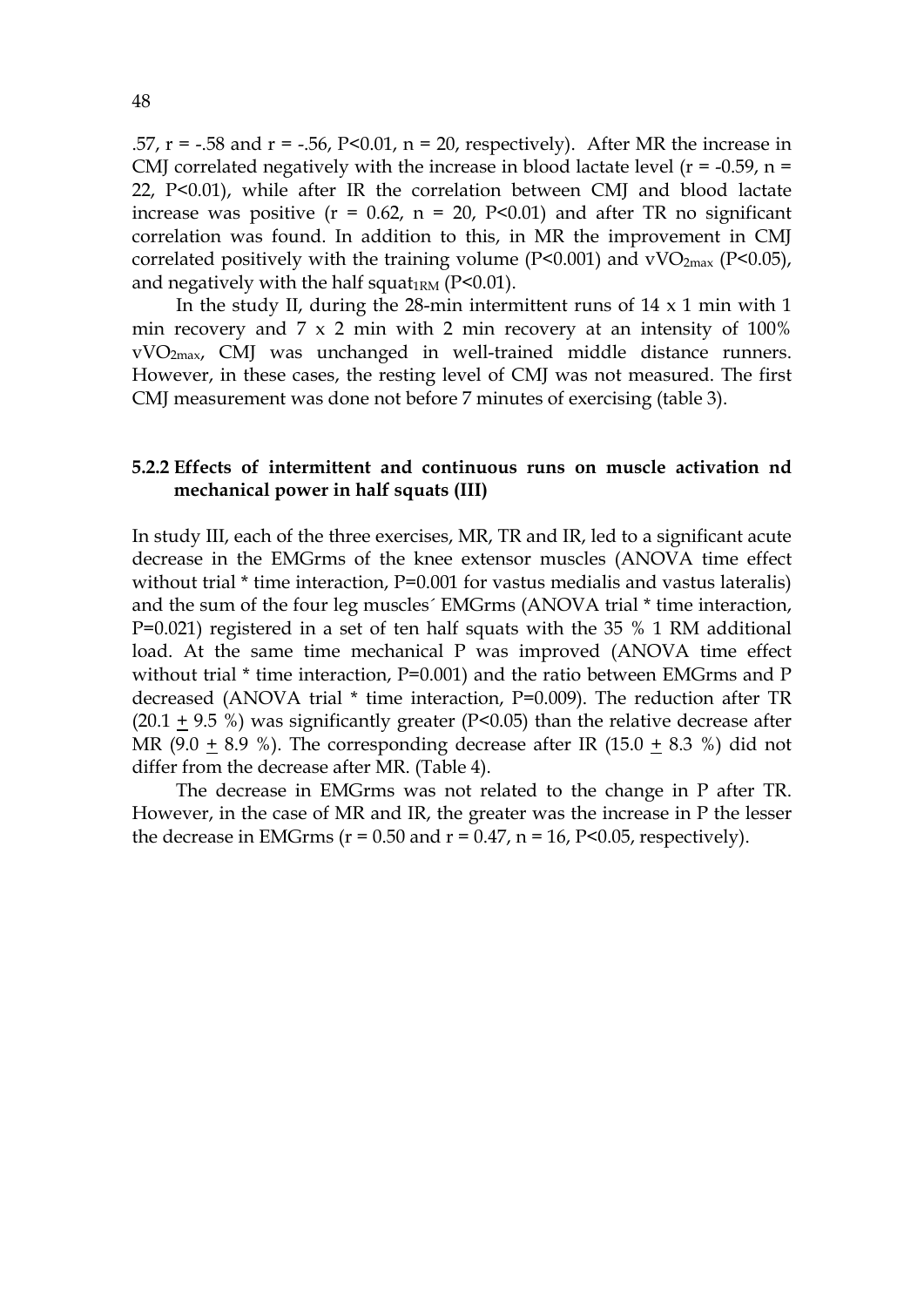TABLE 4 Responses of EMGrms and mechanical power in half squats (P) to the maximal VO2max test run (MR), 40 min tempo run at an intensity of 80% vVO2max (TR) and intermittent run  $10 \times 2$  min  $\ell$  2 min recovery at an intensity of 100% vVO2max (IR) in middle and long distance runners.

| Exercise    | Response<br>EMGrms ga<br>$(n=16)$ | Response<br>EMGrms vm EMGrms vl EMGrms bf<br>(n=16) | Response<br>$(n=16)$           | Response<br>$(n=16)$                                          | Response<br><b>EMGrms S</b><br>$(n=16)$ | Response<br>$\mathbf{P}$<br>$(n=20)$ | Response<br><b>EMGrms:P</b><br>$(n=16)$ |
|-------------|-----------------------------------|-----------------------------------------------------|--------------------------------|---------------------------------------------------------------|-----------------------------------------|--------------------------------------|-----------------------------------------|
| MR          | no significant 11%<br>changes     | decrease ***                                        | $11\%$<br>decrease *** changes | no significant $8\%$                                          | decrease **                             | 2%                                   | 9%<br>increase * decrease **            |
| TR          | no significant 21%<br>changes     | decrease ***                                        | 23%                            | no significant $17\%$ 4%<br>decrease *** changes decrease *** |                                         |                                      | 20%<br>increase ** decrease ***         |
| $_{\rm IR}$ | no significant $11\%$<br>changes  | decrease ** decrease ***                            | 17%                            | no significant $12\%$<br>changes decrease ***                 |                                         | 3 %                                  | $15\%$<br>increase ** decrease ***      |

 $*$  P < 0.05;  $*$  P < 0.01;  $*$   $*$  P < 0.001

ga = gastrocnemius

vm = vastus medialis

vl = vastus lateralis

bf = biceps femoris

EMGrms S = EMGrms ga + EMGrms vm + EMGrms vl + EMGrms bf

In addition to the changes in mean mechanical power and EMGrms in the set of the ten half squat repetitions, some intra-set changes were also found in study III. In the pre-exercise measurements, the half squat power in the single repetitions remained at the same level during the whole set of the ten repetitions (a non-significant change in  $\Delta P\%$ ) while  $\Delta EMGrms\%$  and the  $\triangle$ EMGrms: P% increased by 4-6 %-units (P<0.05). After the exhaustive MR  $\triangle$ P% and  $\triangle$ EMGrms% decreased during the set of the ten repetitions by 3 and 4,5 % units (P<0.05 for both). Corresponding changes were not found after the nonexhaustive TR and IR exercise. (Figures 4 a-c).

The exercise-induced acute improvement in the half squat power performance was related differently to the maximal running performance of the subjects in TR compared to IR. In TR the change in mechanical P correlated positively with vVO<sub>2max</sub> ( $r = .43$ , P<0.05, n = 20), while in IR the correlation was negative  $(r = -.43, P < 0.05, n = 20)$ .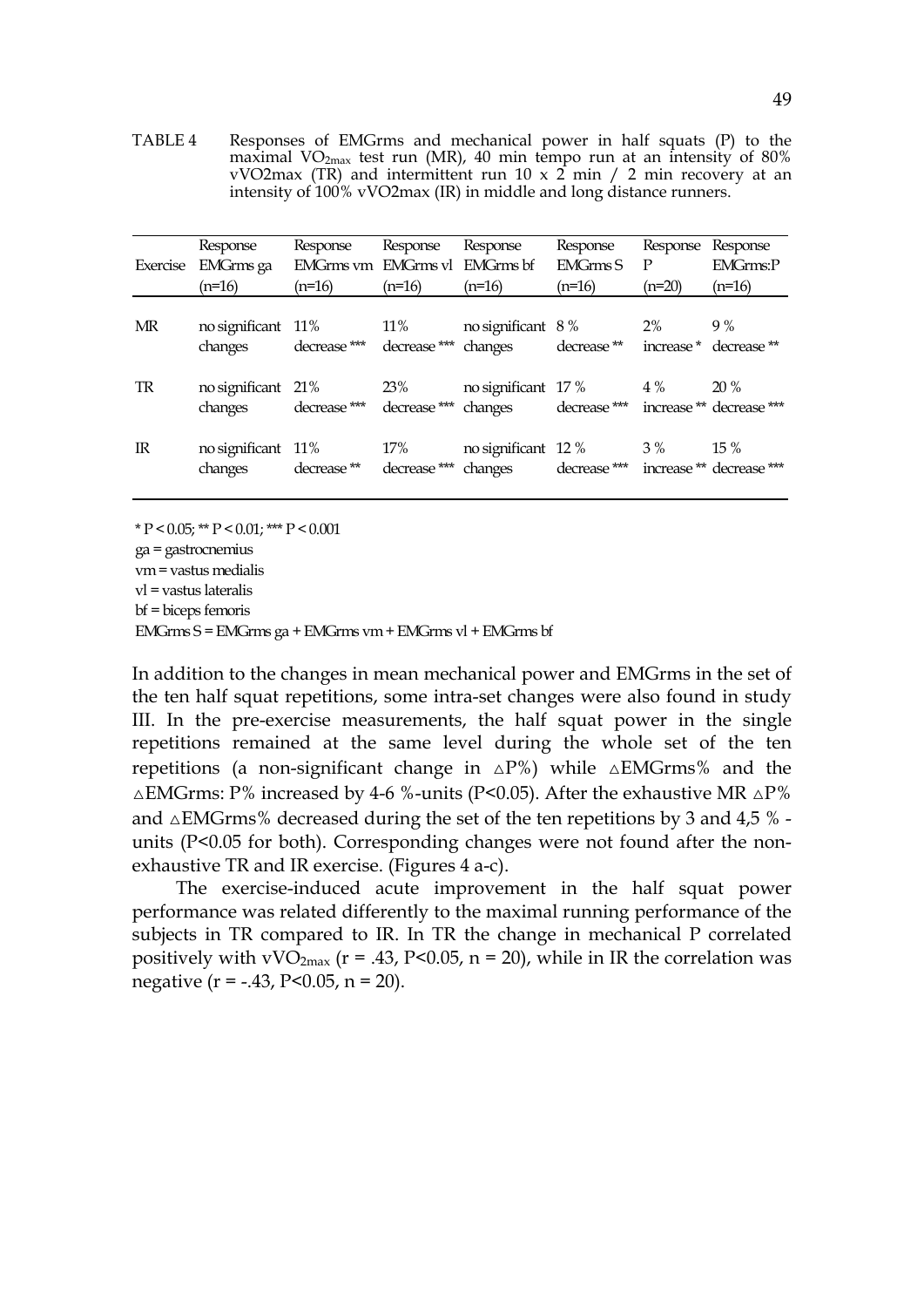

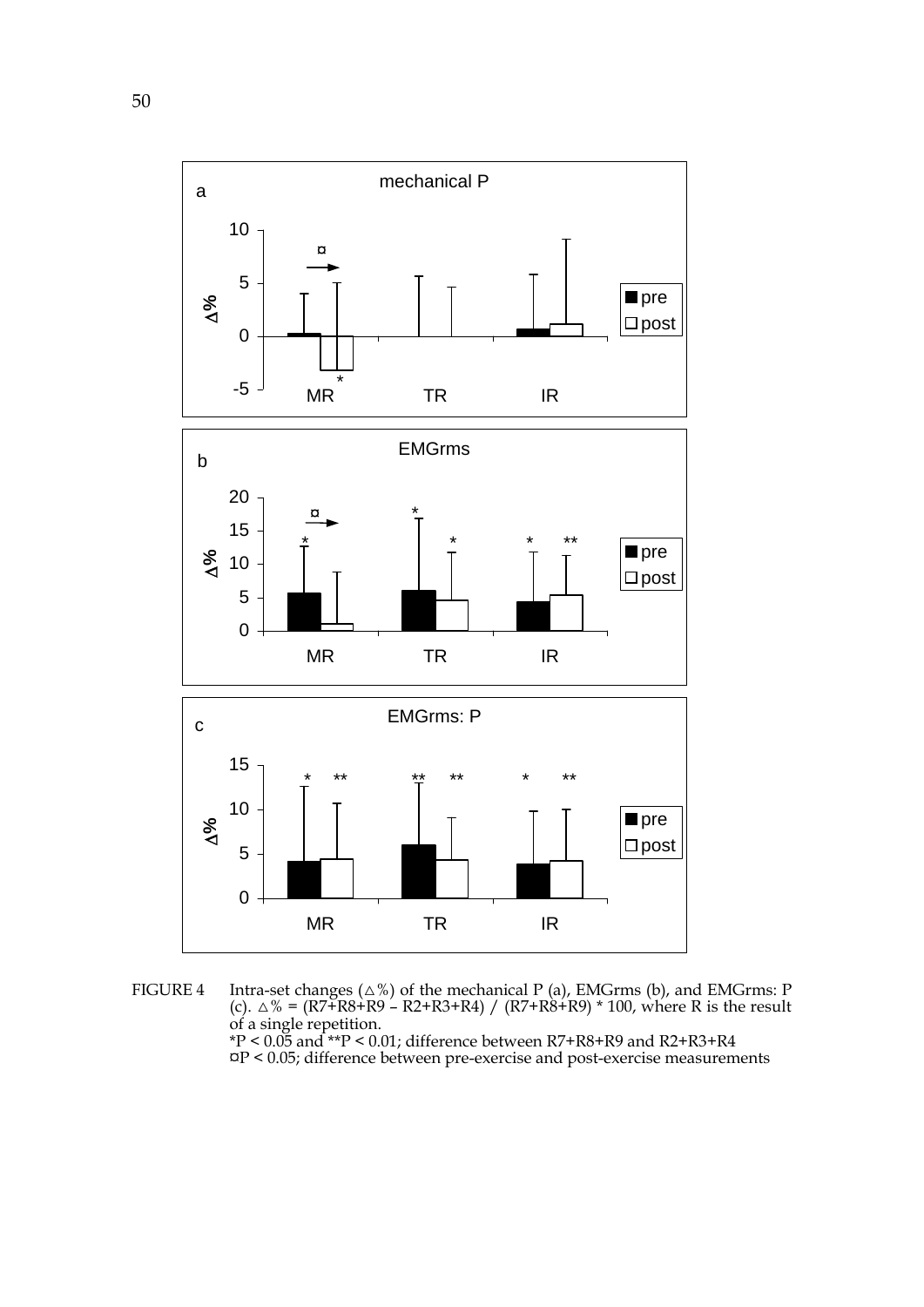#### **5.2.3 Maximal anaerobic running power in different intermittent running test modifications (I)**

In study I, the anaerobic running power  $(P_{\text{max}})$  in the maximal anaerobic running power test (MART) changed differently between MAR, MID and SPR when the number of repetitions in a set was increased. In MART<sub>1</sub> ( $n \times 1 \times 20$ -s / 100-s recovery between the sets) marathon runners had a lower maximal anaerobic running power than middle distance runners or sprinters  $(97.8 + 5.4)$ vs.  $121.0 + 4.4$  vs.  $119.2 + 5.4$  ml · kg<sup>-1</sup> · min<sup>-1</sup>, P<0.001) while in MART<sub>3</sub> (n x 3 x 20-s / 40-s recovery between the repetitions and 100-s recovery between the sets) no significant differences were found between the groups. In marathon runners, no difference was found in the anaerobic running power between  $MART<sub>1</sub>$  and  $MART<sub>3</sub>$ , while in middle distance runners and sprinters it was higher in MART<sub>1</sub> than in MART<sub>3</sub> (P<0.001) (figure 5).



FIGURE 5 Anaerobic running power in MART<sub>1</sub> (n x 1 x 20-s / 100-s recovery between the sets) and MART<sub>3</sub> (n x 3 x 20-s / 40-s recovery between the repetitions and 100-s recovery between the sets) in marathon runners (MAR), middle distance runners (MID), and sprinters (SPR). \*\*\*P < 0.001; Difference between the groups  $\texttt{map} < 0.001$ ; Difference between MART<sub>1</sub> and MART<sub>3</sub>

Middle distance runners and sprinters were able to do significantly more work above their maximal aerobic running power  $(VO<sub>2max</sub>)$  than marathon runners in both MATR<sub>1</sub> and MART<sub>3</sub>. In MART<sub>1</sub>, the power difference between the maximal anaerobic power and  $VO<sub>2max</sub>$  was over two times greater in middle distance runners and sprinters compared to marathon runners  $(50.9 \pm 3.2 \text{ and }$  $57.0 + 6.0$  vs.  $23.8 + 6.1$  ml  $\cdot$  kg<sup>-1</sup>  $\cdot$  min<sup>-1</sup>, P<0.001 in both, respectively). In each group, the power difference was higher the smaller the number of runs in each set (P<0.01).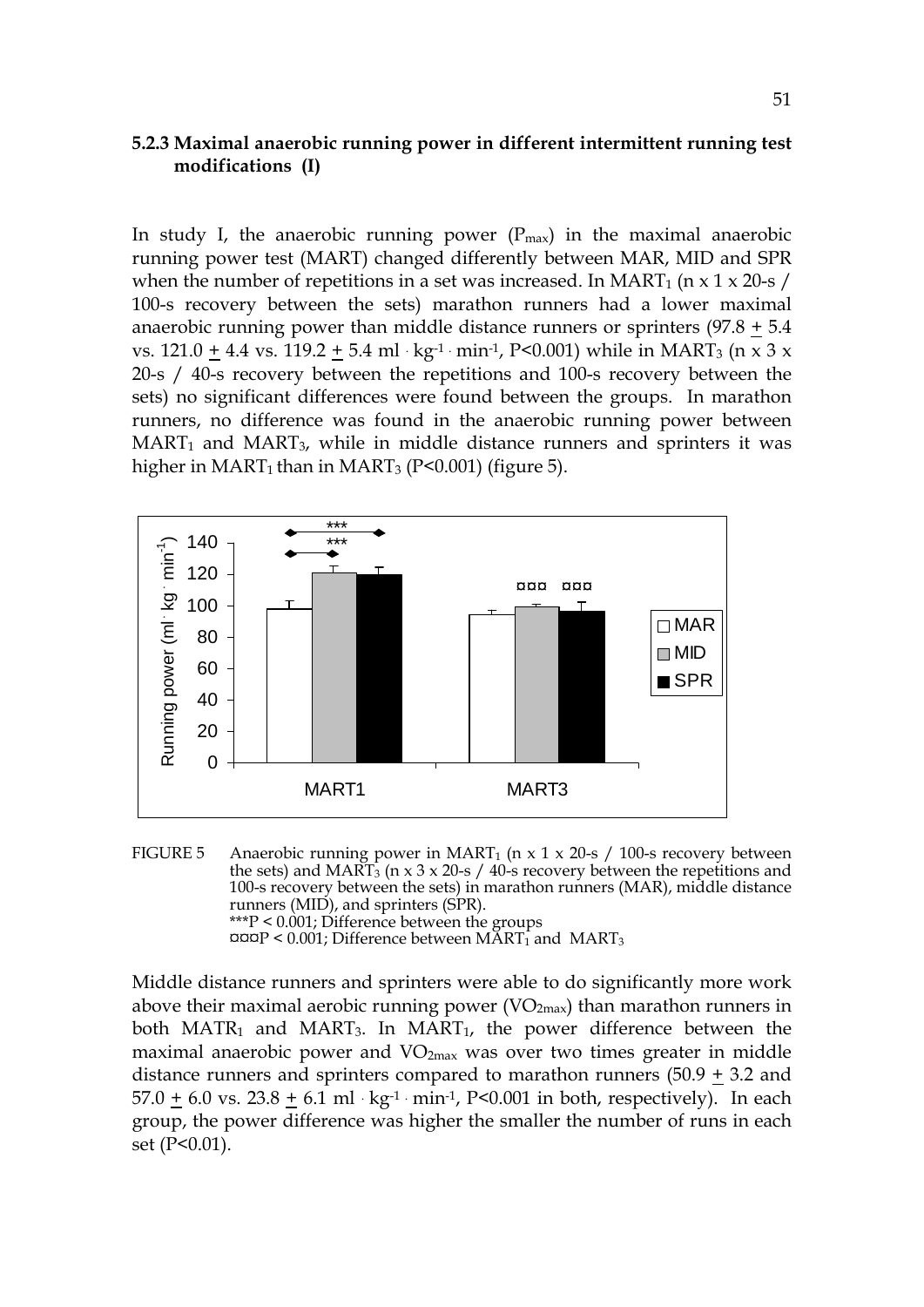In MART<sub>1</sub>, maximal anaerobic running power correlated positively with the maximal 20-m running speed ( $r = .87$ , P<0.001,  $n = 16$ ) and maximal vertical jump height ( $r = .72$ ,  $P < 0.01$ ,  $n=16$ ) and negatively with VO<sub>2max</sub> ( $r = -.82$ , P<0.01,  $n = 16$ ). In MART3, no significant correlations were found. (I)

### **5.2.4 Acute effects of 6 h low intensity exercising on submaximal and maximal 1000 m running (VI)**

The 6h low intensity walking exercise caused maximal 1000-m running velocity (V<sub>max 1000m</sub>) to decrease from  $5.08 \pm 0.35$  to  $4.88 \pm 0.37$  m  $\cdot$  s<sup>-1</sup> ( P<0.01). Correspondingly, bLa<sub>max 1000m</sub> decreased from  $11.83 \pm 1.91$  to  $9.36 \pm 2.82$  mM (P<0.05). Thereafter, in the second exercise day both  $V_{\text{max 1000m}}$  and  $bLa_{\text{max 1000m}}$ remained unchanged. The blood lactate concentration measured after the submaximal 1000-m runs was not affected by the 6-h walking either during the first or second exercise day.

## **5.3 Acute serum hormone responses to intermittent and continuous running exercises (IV)**

#### **5.3.1 Differences in cortisol and testosterone responses between middle distance and marathon runners (IV)**

In study IV, both a 40-min "tempo run" (TR) and a 40-min intermittent run (IR) caused serum testosterone and cortisol to increase significantly in the welltrained middle distance (MID) and marathon runners (MAR). No changes were found in serum LH or FSH concentrations. S-testosterone response to IR and scortisol response to TR was different between MID and MAR (ANOVA time x group interaction P=0.046 and P=0.016, respectively).

After IR s-testosterone increased from  $23.8 + 9.2$  nmol/l up to  $29.5 + 10.5$ nmol/l in MAR (P<0.001) and from 23.7 + 5.5 nmol/l up to 35.6 + 10.5 nmol/l in MID (P<0.001) (table 5). The IR-induced s-testosterone increase was the higher the higher blood lactate concentration the runner was able to achieve after the maximal running test ( $r = 0.46$ ,  $P<0.05$ ,  $n = 20$ ). 90 min after the end of IR, s-testosterone decreased back to the pre-exercise level in MID (20.0 + 4.6 nmol/l) and below the pre-exercise level in MAR  $(17.7 + 6.2 \text{ nmol/l}, P<0.01)$ (table 5). After TR, s-testosterone increased similarly in MAR and MID (from  $20.7 + 8.2$  nmol/l up to  $30.1 + 10.9$  nmol/l, P<0.001 and from  $25.1 + 7.5$  nmol/l up to  $34.9 + 10.0$  nmol/l, P<0.001, respectively) and decreased back to the preexercise level in 90 min (table 5).

S-cortisol increased in TR from the pre-exercise level 366 + 103 nmol/l up to  $487 + 119$  nmol/l in MAR (P<0.001) and from  $371 + 98$  nmol/l up to  $628 + 110$ nmol/l in MID (P<0.001) (table 5). The increase was higher the lower the runner's  $VO<sub>2max</sub>$  (r = -0.62, P<0.01, n = 20) and the faster the runner in 20-m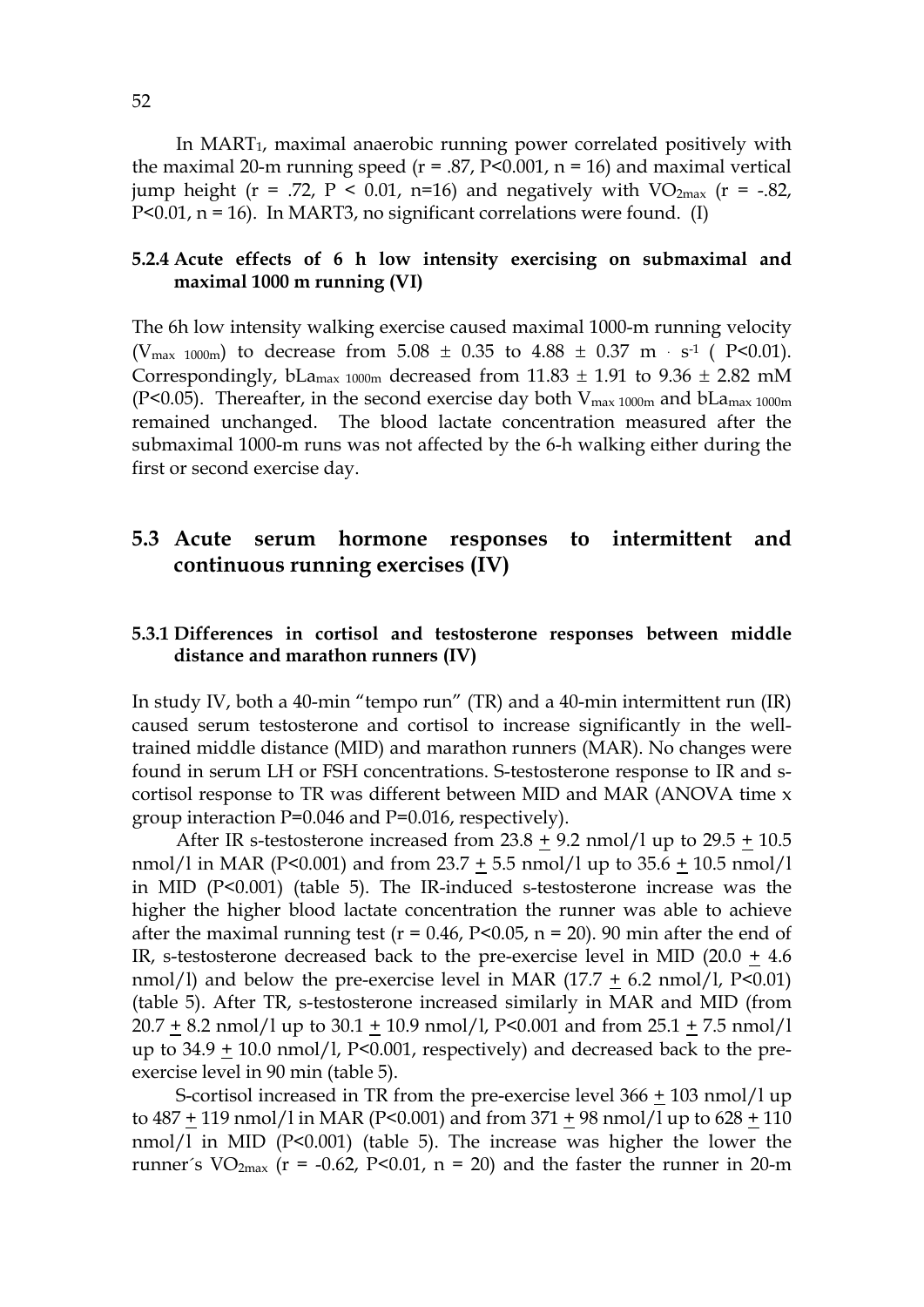running test ( $r = 0.45$ ,  $P < 0.05$ ,  $n = 20$ ) and the higher his maximal vertical jump  $(r = 0.47, P<0.05, n = 20)$ . Further, it increased more as the running training the runner had performed during the last year before the study dereased( $r = -0.46$ ), P<0.05,  $n = 20$ ). S-cortisol decreased back to the pre-exercise level 90 min after the end of TR in MAR (378 + 85 nmol/l), but was still elevated in MID (468 + 91) nmol/l, P< 0.01) (table 5). After IR, s-cortisol increased similarly in MAR and MID (from 397 + 59 nmol/l up to 561 + 85 nmol/l, P<0.001 and from 366 + 82 nmol/l up to 498 + 151 nmol/l, P<0.001, respectively). It decreased back to the pre-exercise level in 90 min in both groups. (Table 5).

The molar ratio of testosterone / cortisol behaved differently between the two exercises and the two groups (ANOVA time x exercise x group interaction, P=0.047). After 20 min of exercising in TR it was elevated in marathon runners (P<0.01) but not in middle distance runners. The increase after TR was higher the higher runner's  $VO_{2max}$  (r =0.57, P<0.01, n = 20).

#### **5.3.2 Time course in exercise-induced serum cortisol and testosterone changes (IV)**

Serum cortisol concentration, expressed as a mean of both groups (n=20), behaved differently between the two exercises (time x exercise interaction,  $P=0.008$ ). After the first 20 min of exercising it increased by 17% in IR ( $P<0.05$ ) but was unchanged in TR. After 40 minutes of exercising, it was elevated by 30% in IR (P<0.001) and by 23% in TR (P<0.01). Ten minutes after the end of exercise, s-cortisol levels still increased and were 39% and 51% and above the pre-exercise level in IR and TR (P<0.001 in both), respectively. In the case of TR, 90 minutes after the end of exercise it was still 16% (P<0.05) higher than the preexercise level, but in the case of IR s-cortisol decreased back to pre-exercise level by 90 minutes. At the same, s-testosterone behaved similarly during the both exercises. The only difference was found 90 min after the end of exercise when s-testosterone decreased back to the pre-exercise level in the case of TR, but 20% under the pre-exercise level in the case of IR (P<0.001).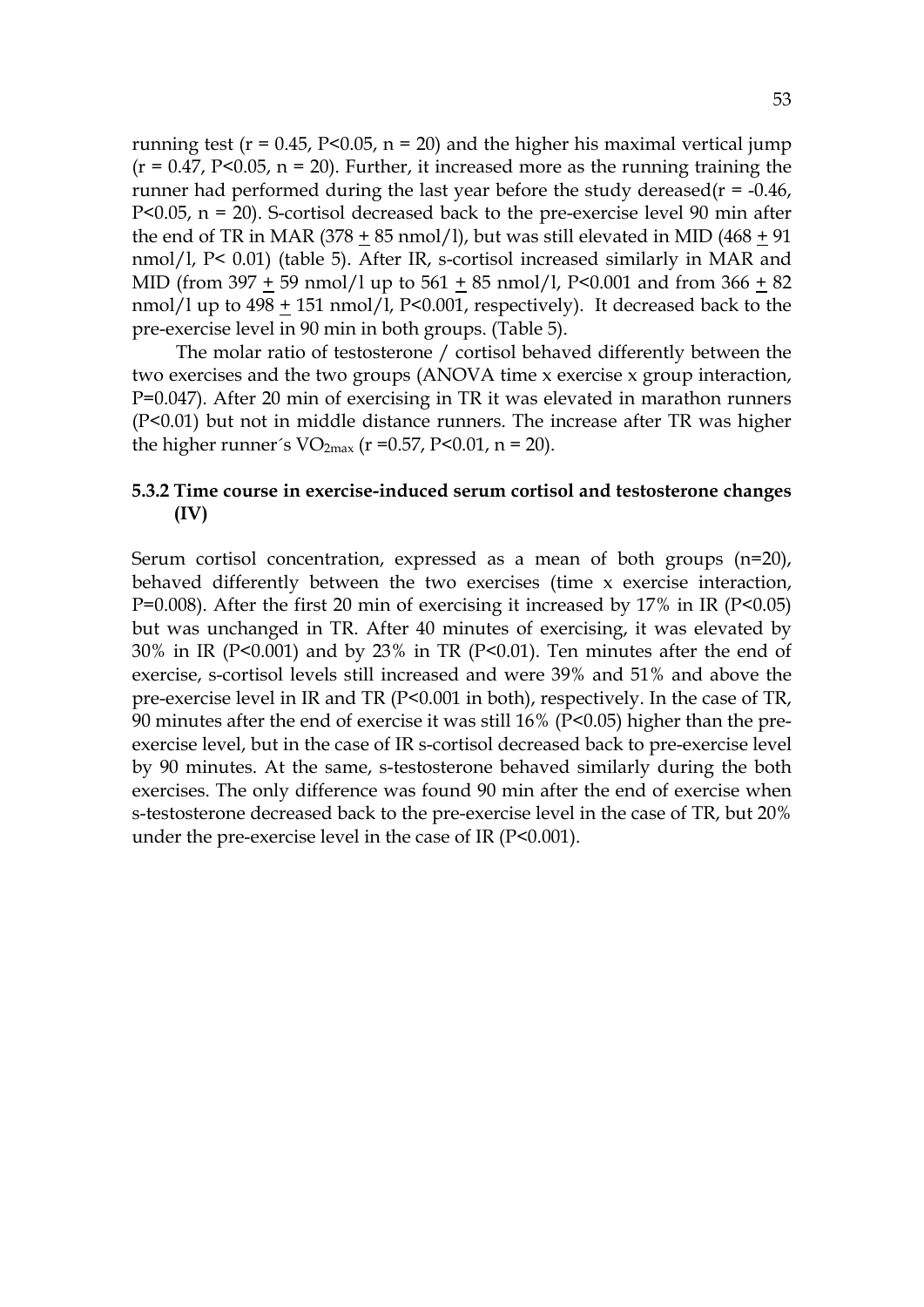|                                            | <b>TR</b>                              |                                                                         | $_{\rm IR}$                                                             |                                   |
|--------------------------------------------|----------------------------------------|-------------------------------------------------------------------------|-------------------------------------------------------------------------|-----------------------------------|
| Running intensity<br>$(%$ vVO2max $)$      | 80%                                    |                                                                         | 100%                                                                    |                                   |
| Duration of running 40 min<br>(total time) | $(40 \text{ min})$                     |                                                                         | $20 \,\mathrm{min}$<br>$(40 \text{ min})$                               |                                   |
| Subjects (n)                               | <b>MAR</b> (10)                        | MID(10)                                                                 | <b>MAR</b> (10)                                                         | MID(10)                           |
| Testosterone<br>response                   | 45% increase<br>1 min after E***       | 39% increase<br>1 min after E***                                        | O<br>24% increase<br>1 min after E***<br>26% decrease<br>90 min after E | 50% increase<br>1 min after E***  |
| LH<br>response                             | no sig. changes                        | no sig. changes                                                         | no sig. changes                                                         | no sig. changes                   |
| <b>FSH</b><br>respose                      | no sig. changes                        | no sig. changes                                                         | no sig. changes                                                         | no sig. changes                   |
| Cortisol<br>response                       | O<br>33% increase<br>10 min after E*** | 69% increase<br>10 min after $E***$<br>26% increase<br>90 min after E** | 41% increase<br>10 min after $E***$                                     | 36% increase<br>10 min after E*** |

TABLE 5 Acute hormonal responses to continuous running  $(TR = 40 \text{ min}$  continuous run) and intermittent running (IR = intermittent run,  $10 \times 2$  min with 2 min recovery) in marathon (MAR) and middle distance (MID) runners

 $E =$  exercise

Difference between MAR and MID;  $\mathrm{^{13}P}$  < 0.05 Difference between pre and post exercise measurements; \*\*P < 0.01, \*\*\*P < 0.001

# **5.4 Lipid and lipoprotein responses to prolonged exercise (V, VI)**

The baseline diene conjugation of LDL (LDL-BDC) remained unchanged during the 31-km run and the marathon (V) but decreased by 17% (P<0.01) after the 6-h walking (VI) (table 6). During the 2-day walking exercise protocol the total decrease in LDL-BDC was 25% (ANOVA time effect P=0.001).

#### 54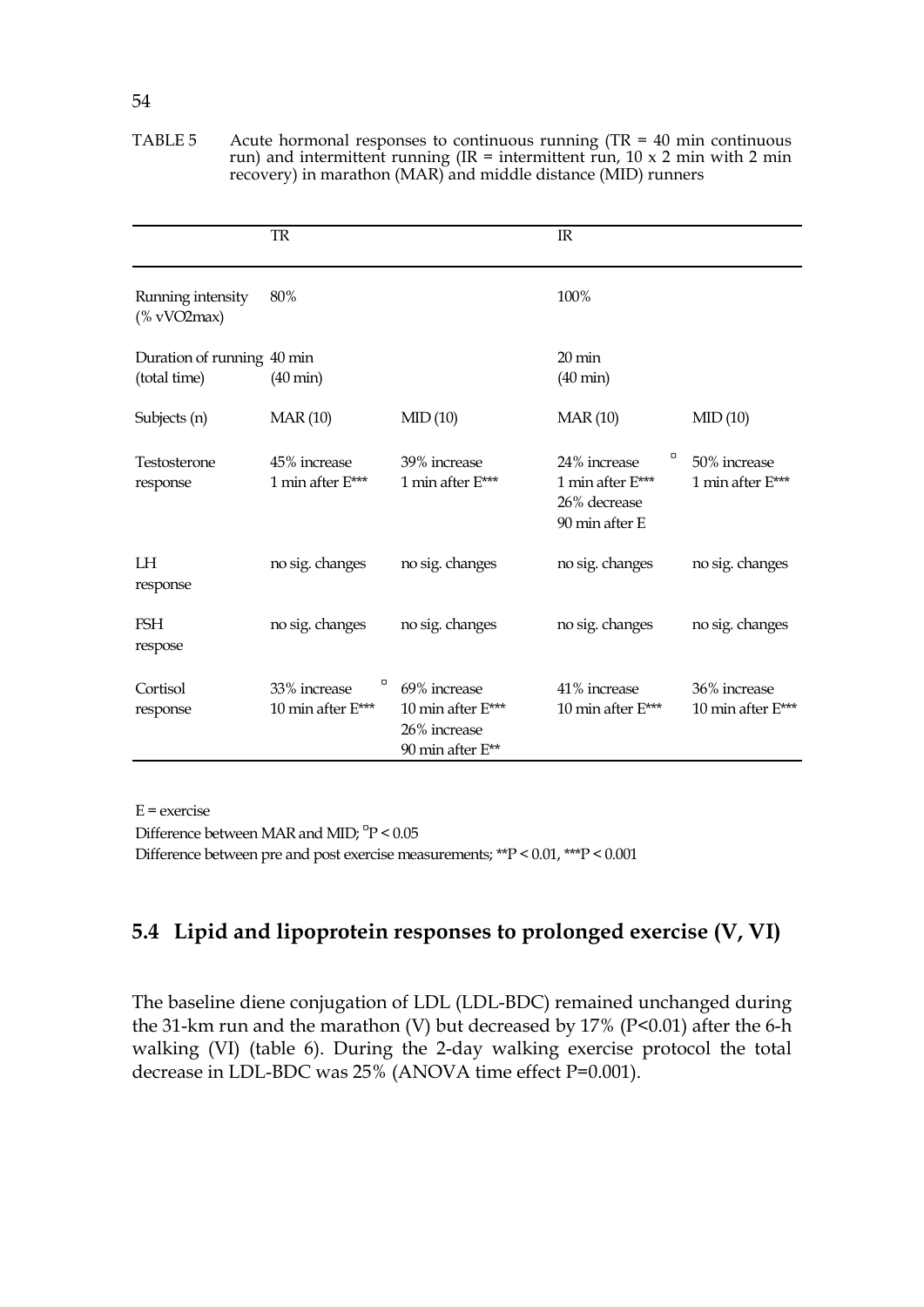|          |                                                              | Study V                                                                       | Study V                                                  | Study VI                                                       |
|----------|--------------------------------------------------------------|-------------------------------------------------------------------------------|----------------------------------------------------------|----------------------------------------------------------------|
| Subjects |                                                              | keep-fit<br>marathon runners<br>$(n = 22)$                                    | competitive<br>long distance runners<br>$(n = 8)$        | endurance<br>athletes<br>$(n = 10)$                            |
| Exercise | Mode<br>Duration<br>Distance<br>Intensity<br>$%$ vVO2max $)$ | running<br>$2h$ 42 $min$ - 5 $h$ 10 $min$<br>42,2km<br>marathon race<br>(80%) | running<br>2h<br>31km<br>hard exercise run<br>$(70-85%)$ | walking<br>6h<br>38-40 km<br>ligher than running<br>$(35-45%)$ |
| Response | LDL-BDC                                                      | no significant<br>changes                                                     | no significant<br>changes                                | 17% decrease**                                                 |
|          | <b>S-TRAP</b>                                                | 16% increase**                                                                | 22% increase **                                          | 14% increase*                                                  |
|          | $S-\alpha$ -tocopherol                                       | 7% increse*                                                                   | 29% increase*                                            | no significant<br>changes                                      |

TABLE 6 Acute LDL-DC, S-TRAP and S-α-tocopherol responses to prolonged exercise

 $*P < 0.05$ 

 $*$  $P < 0.01$ 

Serum triglycerides, serum total cholesterol and LDL-cholesterol decreased also during the walking exercise. The reduction of triglyceride concentration during the 2-day PLA trial was  $22\%$  (P=0.001), of total cholesterol  $3\%$  (P=0.017), and of LDL-cholesterol 14% (P=0.045). At the same time, HDL cholesterol rose by 9%  $(P=0.001)$ .

S-TRAP increased during the 31-km run, during the marathon and during the 2-day walking exercise by 22% (P=0.001), 16% (P=0.001) and 22% (P=0.018), respectively. LDL-TRAP was not affected by the exercises while the ratio of LDL-TRAP to LDL-cholesterol rose during the 2-day walking protocol by 15% (P=0.034). The serum concentration of  $\alpha$ -tocopherol rose during the 31-km run (by 29%, P=0.011) and during the marathon (by 7%, P=0.031) but not during the 2-day walking exercise. No changes were seen in the serum concentrations of ubiquinol, retinol (in study V) and β-carotene (in study VI). The serum concentration of γ-tocopherol decreased during the 2-day exercise by 20%  $(P=0.049)$ , while the ratio to serum lipids was unchanged (Table 6).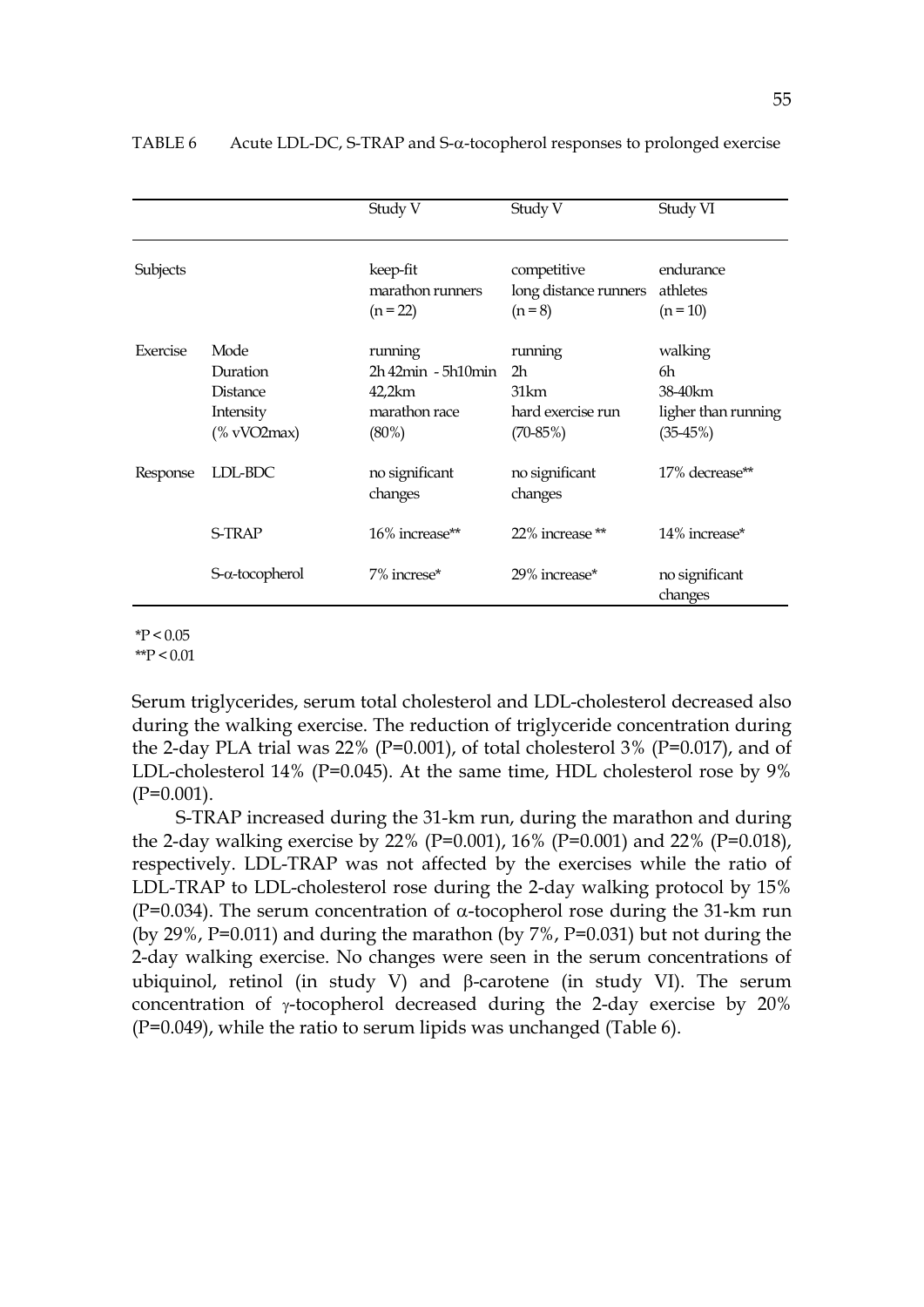## **6 DISCUSSION**

#### **6.1 Energy release in intermittent running exercises**

The relative aerobic energy release, determined by the accumulated oxygen deficit (AOD) method, was high during the 28-min intermittent running exercises. It was over 70% in  $IR_{60}$  and over 80% in  $IR_{120}$ . Previous studies have shown, in line with the present findings, that during short maximal muscle work decreasing the intensity from supramaximal to maximal capacity (100 % VO2max) and concomitantly prolonging the duration of muscle work increases the relative aerobic energy release (Hermansen and Medbo 1984, Medbo and Tabata 1986, Withers et al. 1991, Gastin and Lawson 1994). It has been documented, that in 800 and 1500-m maximal runs, in which the calculated running intensities were  $110\%$  and  $102\%$  VO<sub>2max</sub>, respectively, the relative aerobic energy release determined by the AOD method were 70% and 83% (Spencer and Gastin 2001). These AODs were approximately the same as recorded in  $IR_{60}$  and  $IR_{120}$  in the present study.

Changing the duration of high intensity muscle work may influence the metabolic responses in several ways. The shorter the duration, the greater is the proportion of total energy produced from the intracellular phosphocreatine stores (Hermansen and Medbo 1984, Hirvonen et al. 1987, Nummela and Rusko 1995) and the more oxygen is delivered from the myoglobin bound oxygen stores for aerobic metabolism (Åstrand et al. 1960a,b, Christensen et al. 1960). Prolonging the duration of runs at  $V_{\text{max}}$  may cause opposite changes. In the present study, the peak oxygen uptake, the sum oxygen consumption and the relative aerobic energy release during the runs and the accumulated blood lactate increased when the duration of running bouts was doubled.

The findings of the present study also confirm that in well-trained runners reducing the duration of the recovery periods in connection with intermittent training has the same effect on AOD and relative aerobic energy release as prolonging the runs. The mean AOD of  $IR_{60}$  was significantly smaller (relative aerobic energy release was higher) than the mean AOD of the first 60 seconds in 120-s runs after 120-s recovery in  $IR<sub>120</sub>$  (Figure 3). If the running bouts of 60-s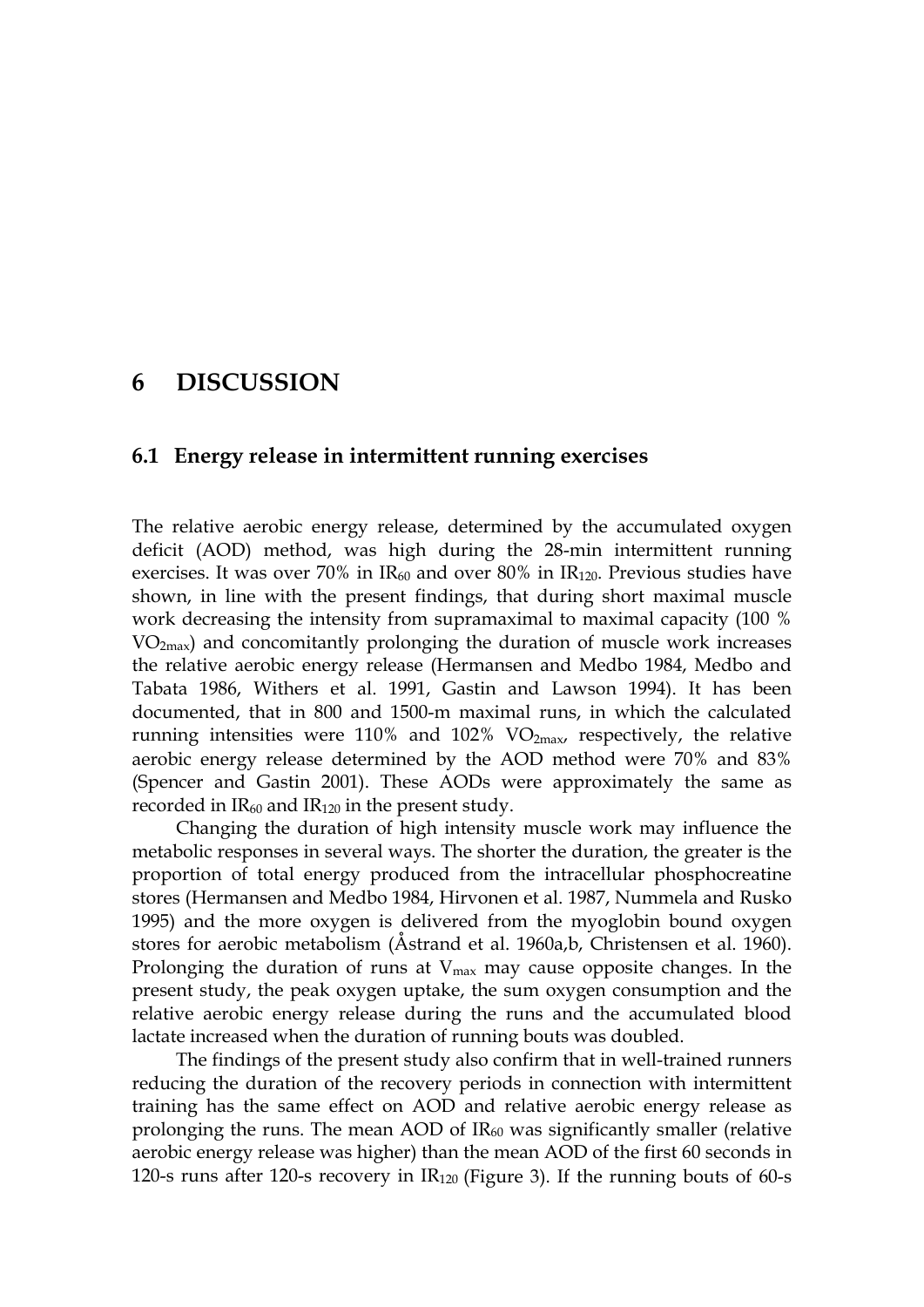duration were performed with 120-s recovery, with AOD obviously being enhanced, relative aerobic energy release would be decreased even more.

In both 28-min intermittent exercises, the recovery periods between the runs were complete rest. By using active recovery, e.g. running at the intensity of 50%  $VO<sub>2max</sub>$ , like in a recent interval training study (Billat et al. 1999b), the AODs of the present IRs would have decreased because the initial  $VO<sub>2</sub>$  level at the end of the recovery period affects the AOD of the next run. In this study, the recovery  $VO_2$  at the end of 120-s recovery bouts (IR<sub>120</sub>) was significantly lower and the first minute AOD during 120-s runs significantly higher than the corresponding values before and during the 60-s runs (Figure 3).

The subjects performed the 28-min running exercises intermittently whereas the original AOD method was used for determining the total AOD in single maximal or submaximal performances (Gastin 1994, Medbo et al. 1988, Medbo and Tabata 1989, Spencer and Gastin 2001). This may, at least partly, have increased the aerobic energy release, because it has been indicated that the rate of lactate accumulation and the anaerobic energy release tend to decrease when the same exercise bout is repeated (Spriet et al. 1989, 1990, Bangsbo et al. 1992a,b,). Our results also support the recent findings of a relatively small AOD and high aerobic energy release found during high-intensity intermittent running and bicycling (Nummela and Rusko 1995, Tabata et al. 1997).

The physical characteristics of the present subjects may also have affected the measured AOD values during the intermittent exercises. Our subjects were well-trained middle distance runners, and previous studies (Nummela and Rusko 1995, Cooper and Barstow 1996) have shown that endurance athletes with a high percentage of ST muscle fibers do have a smaller AOD if performing the same high-intensity exercise when compared to sprinters and athletes with a high percentage of FT fibers.

During  $IR<sub>60</sub>$  a greater proportion of total oxygen was consumed during recovery and evidently used for recharging the myoglobin bound oxygen stores and for the resynthesis of phosphocreatine (Åstrand et al. 1992). The significantly lower peak oxygen consumption, peak heart rate and blood lactate level during  $IR_{60}$  in comparison to  $IR_{120}$  suggests that a 60 second recovery time after a 60 second run is enough for these processes to assist intermittent running at Vmax.

During  $IR<sub>120</sub>$  blood lactate accumulated similarly as in the VO<sub>2max</sub> test, and the aerobic energy releasing system was taxed maximally during the second half of each 120-s repetition except for the first repetition. Previous studies indicate that the high blood lactate level during prolonged aerobic-anaerobic muscle work may have, on one hand, a negative and, on the other hand, a positive influence on performance. High blood lactate is known to reflect a decreased muscle pH -level and to relate with a concomitant fall in force output of muscle contraction (Kavinsky and Meyer 1977, Chasiotis 1983, Mainwood and Renaud 1985, Hultman and Spriet 1986), although the exercise induced fall in force output is suggested to result mainly from the regulation of the central nervous system (Noakes 2001). Especially during intermittent muscle work, a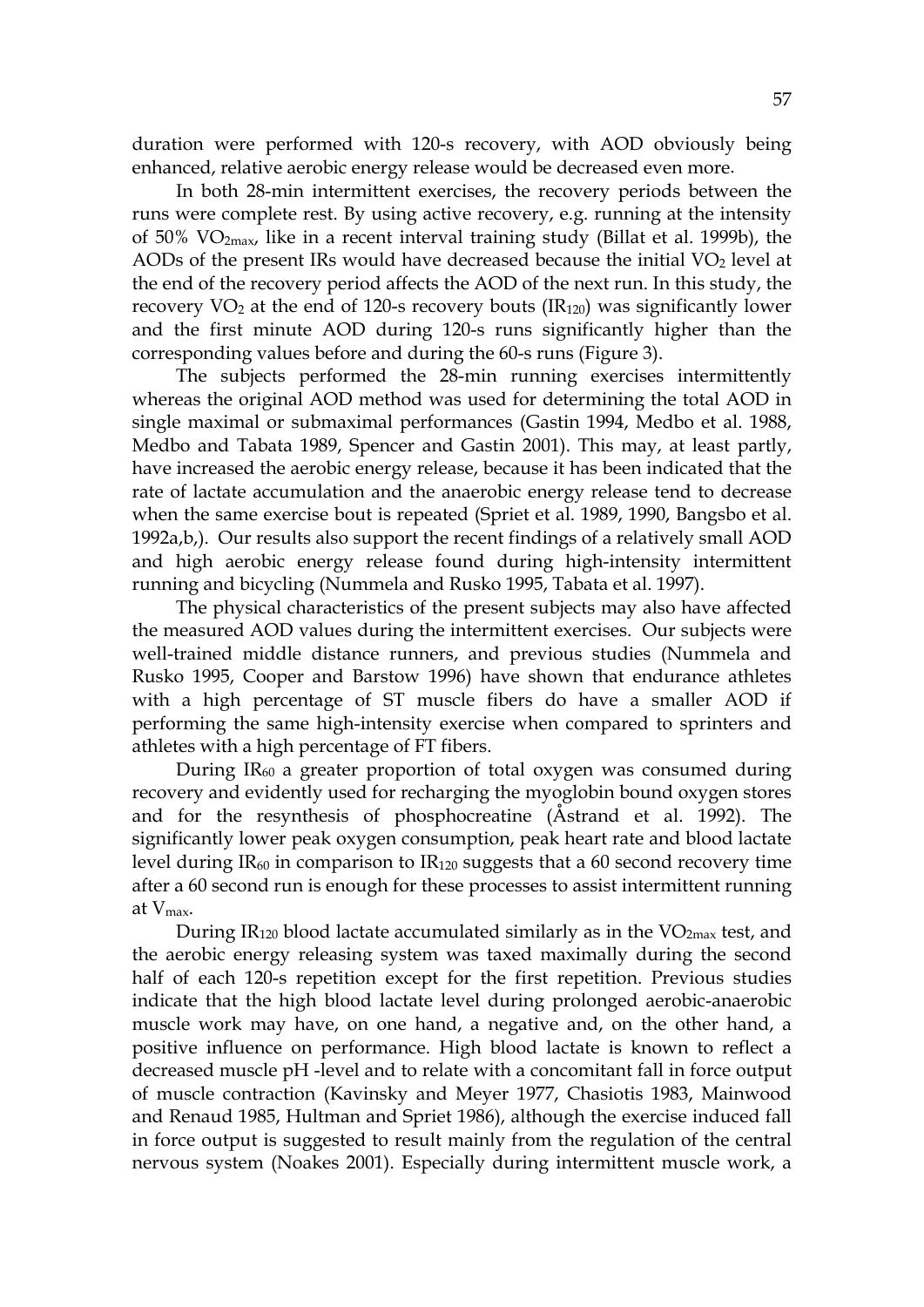relatively high blood lactate level (up to 10mM) may also indicate effective "lactate shuttle" and high lactate consumption in working skeletal muscles which, in fact, may enhance muscular performance (Brooks 1986, 1991). In the present study there were no differences in the striding or in the vertical jump height, either during or between the exercises despite the significantly higher bLa accumulation during  $IR<sub>120</sub>$  than during  $IR<sub>60</sub>$ . Our findings in studies I and III suggest that the ability to maintain or even improve the muscular power performance and to tolerate fatigue during and immediately after highintensity intermittent running seems to be typical especially for well-trained middle and long distance runners. Rusko et al. (1993) have reported that during intermittent running consisting of 20-s repetitions CMJ of middle distance runners does not decrease until blood lactate level is about 10 mM.

## **6.2 Muscle power and muscle activation responses to intermittent and continuous running**

It was a somewhat unexpected finding that an intensive 40-min running exercise resulted in an acute improvement in the power performance of the lower extremities in well-trained long distance runners. An acute improvement was observed in two different vertical leg extension exercises, counter movement jumps and half squats, performed immediately after the exercise. The acute improvement in the power performance took place after both, a continuous and an intermittent running exercise. The present findings are quite surprising, since prolonged running has usually been shown to induce acute neuromuscular perturbation and strength loss in working muscles (Davies and Thompson 1986, Nicol et al. 1991b, Paavolainen et al.1999b, Lepers et al. 2000b, Millet et al. 2002, 2003).

The improved power performance in the half squats was associated with a decrease in the EMG activity of leg extensor muscles. This was also an unexpected finding, since an acute reduction in EMG activity is usually associated with muscle fatigue and a decrease in muscle strength (Bigland-Ritchie 1983, Häkkinen and Komi 1986, Nicol et al. 1991b, Häkkinen 1993, Strojnik and Komi 2000). In the present study, the only evidence of muscle fatigue was observed during the set of the ten half squats performed after MR; both ∆mechanical P% and ∆EMGrms% (a relative change within the set) decreased compared to the values before MR (Figure 4). Muscle fatigue associated reduction in surface EMG has been documented to result from decreased neural activity at the central level or from depression of the action potential transport in peripheral neuromuscular function (Asmussen 1979, Bigland-Ritchie et al. 1983, Gandevia 1998, Gandevia 2001). Since surface EMG in this study was not normalized by the maximal M-wave for the same muscle, it was not known whether the decreases in EMG activity were explained by changes of action potentials propagation along the sarcolemma or if neural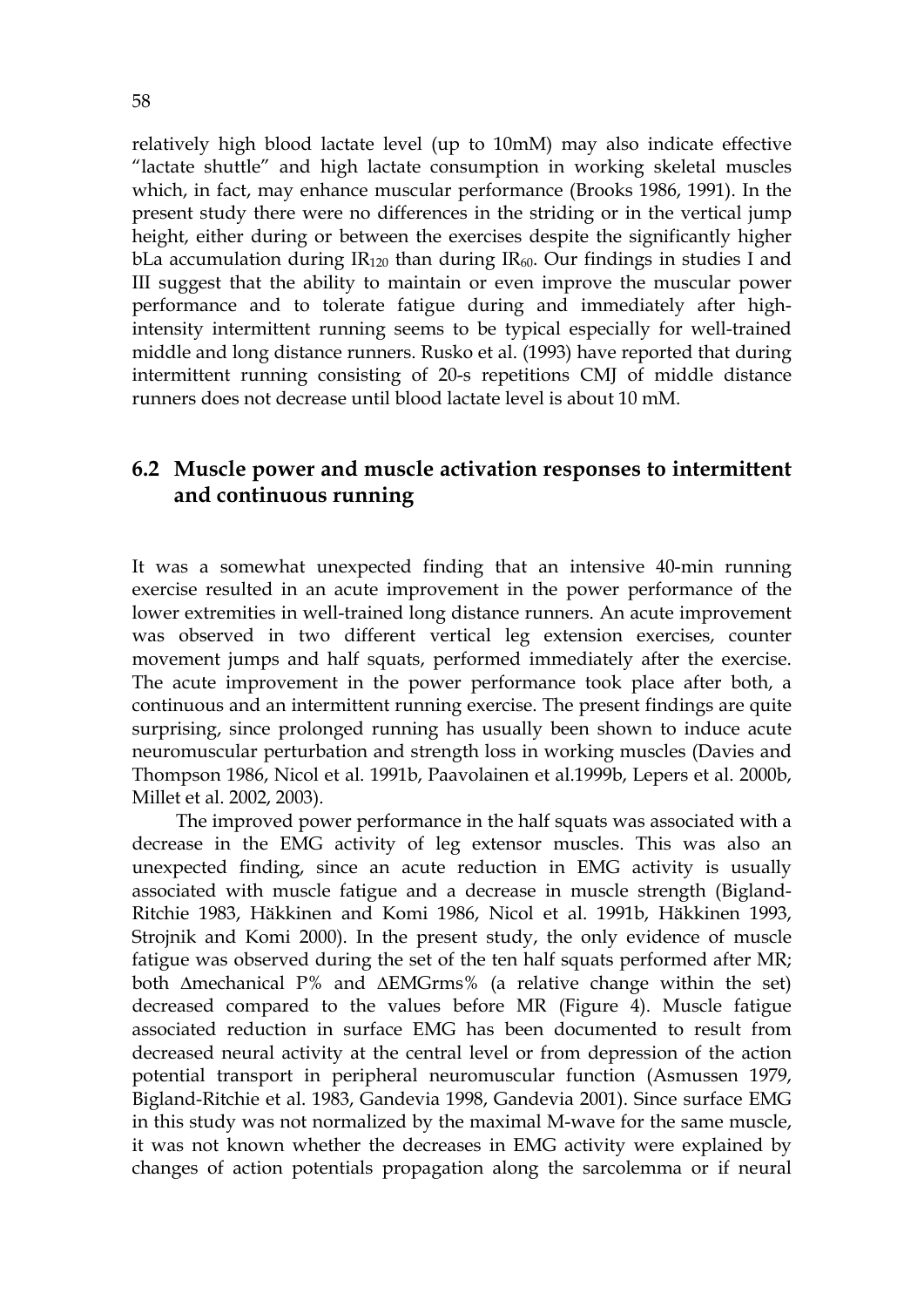input reaching the neuromuscular junction was decreased after the three exercises. Furthermore, to what extent the intra-set reduction in mechanical P% is associated with a running-induced reduction in neural activity at the central level and / or to a depression of the action potential transport in peripheral neuromuscular function and / or to a depletion of ATP and CP stores is difficult to establish (Hirvonen et al. 1992, Millet and Lepers 2004). Anyway, the present data confirms that a running exercise-induced fatigue may be highly specific in well-trained long distance runners. Even an exhaustive running exercise does not reduce the vertical jumping and half squat performance in athletes who are used to prolonged and exhaustive runs but not to explosive types of performances. Under these conditions fatigue does not take place until during the last 3-4 half squat repetitions of the 10 repetitions.

A decrease in EMG activity measured on the surface of the knee extensor muscles may also result from exercise-induced increase in coactivation between the muscles of the lower extremities (Psek and Cafarelli 1993, Enoka 1994). During fatiguing tasks EMG may appear to rotate within and between muscles (Gandevia 2001). The latter effect presumably reflects an attempt to use a different mechanical or muscle strategy to perform the same task (Clark and Carter 1985, Gandevia 2001). In the present study we investigated EMG changes on the surface of the agonist muscles vastus medialis and lateralis and gastrocnemius, as well as of the antagonist muscle biceps femoris, which in a multi joint action, e.g. the half squat, also acts as a synergist muscle. It is obvious that after the intensive runs a different coordination strategy between the agonist and synergist muscles was used in the leg extension exercises, since EMG activities on the surfaces of vastus medialis and lateralis decreased, while no significant change on the surface of biceps femoris was found (Table 3). This new coordination strategy may have maintained or even improved the leg extension power performances of the high calibre long distance runners in the present study, although under some circumstances, e.g. after a prolonged exercise the increased coactivation of synergist muscles has also been connected to the strength loss in the active muscles (Psek and Cafarelli 1993, Millet and Lepers 2004).

The exercise-induced changes in the muscular performances were of similar quantity after the continuous type and intermittent type of the nonexhaustive running exercises. However, some differences were found in the ratio between EMGrms and P, which has been used as a parameter of neuromuscular efficiency in these types of muscle actions (Bosco et al. 2000). The decrease in EMGrms: P ratio was greater after TR (but not after IR) when compared to MR. This may partly result from greater changes in coordination strategy after TR than after IR.

It has also been shown that the contractile mechanisms of a muscle, especially the series elastic component, may be altered during an exercise (Vigreux et al. 1980) and it is assumed that the contractile response of a muscle depends to a great extent on the exercise activation (Rassier and MacIntosh 2000). A brief period of repetitive stimulation results in enhanced contractile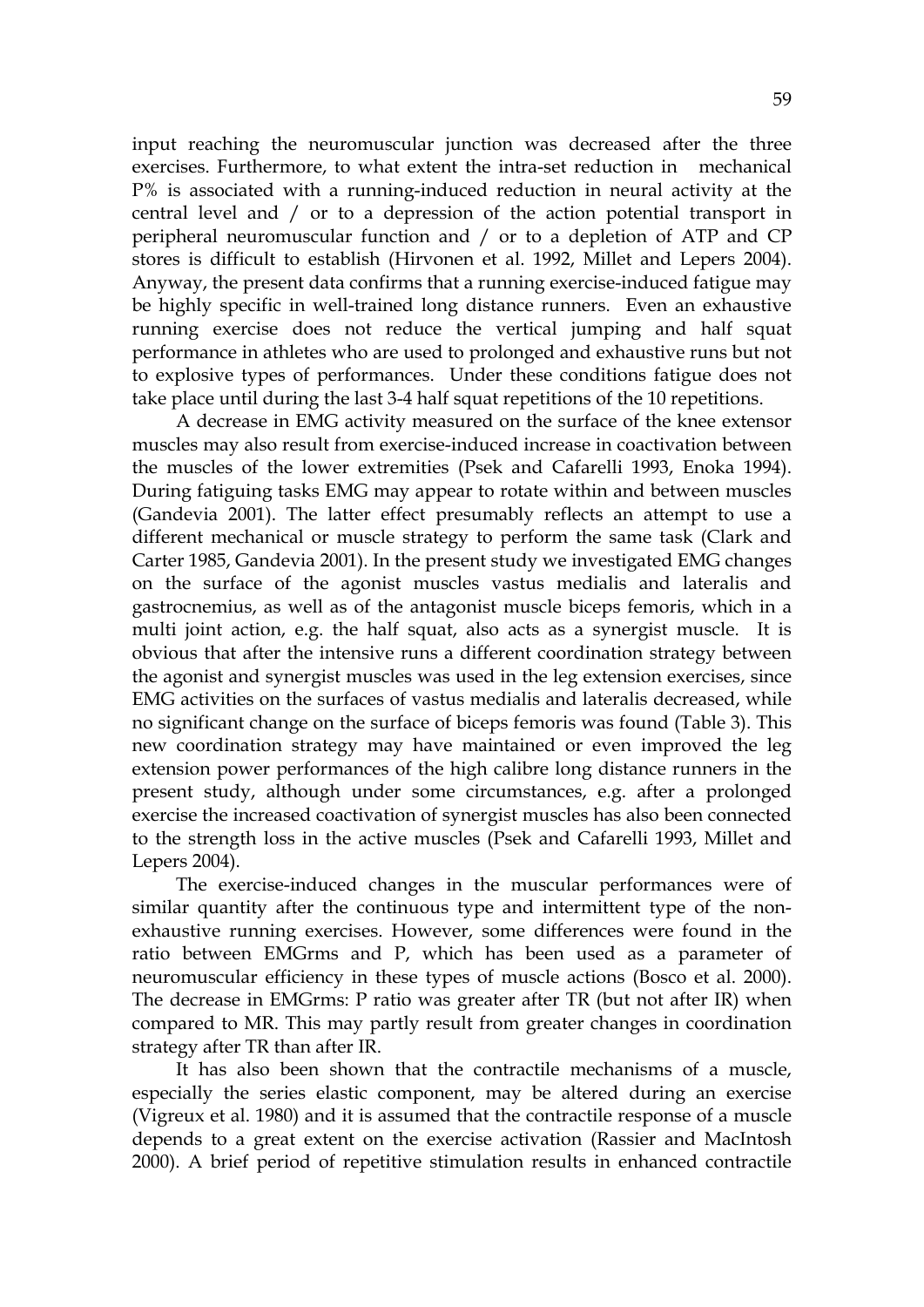response (potentiation) while continued stimulation results in impairment or attenuated response (fatigue) (Rassier and MacIntosh 2000). Further, counteracting fatigue by increasing twitch tension is not necessarily associated with enhanced neuromuscular function (Millet and Lepers 2004). Exerciseinduced increase in muscle temperature may also have affected on the power output and efficiency in the present study. However, it is obvious that the neuromuscular performance has not been changed differently between TR and IR and between different types of runners because the warming up procedure and the duration of intensive exercising was equal in both exercises. According to these findings and since neuromuscular functions in the present study were evaluated only by using surface EMG, the improved power performance may not be explained by an enhanced contractile response of the muscles.

# **6.3. Acute effects of running exercises on maximal vertical jumping**

An acute improvement in maximal vertical jumping height (CMJ) was found immediately after the VO<sub>2max</sub> test run, after two different submaximal running exercises of 40 min duration, and after the first phases of the longer maximal anaerobic running test modification (MART3) in well-trained endurance runners. However, CMJ decreased after the short anaerobic running test modification ( $MART_1$ ) in sprinters and during  $MART_3$  in middle distance runners. In addition, in study II, CMJ did not change during the last phases of the submaximal intermittent exercises, of 28 min duration, in well-trained middle distance runners. (Table 3). The difference between the findings in studies II and III may be explained mostly because of the timing of the CMJ measurements. In study II, CMJ was not measured before the exercise, as in study III, but only 5-6 minutes after the start of the exercise. On the basis of these findings, it is obvious that the running-induced acute changes in CMJ depends on the training background of the runners and the intensity and duration of the exercise

 An exercise-induced acute improvement in jumping performance, as well as in half squat performance, is quite a surprising finding considering the conventional fatigue–associated impairment in neuromuscular performance of leg muscles (MacIntosh and Rassier 2002, Millet and Lepers 2004), e.g. a decreased jumping performance after prolonged exercises (Ferretti et al. 1987, Millet et al. 2000). Enhancement of strength in the leg extensor muscles is known to follow adaptation to training, e.g., after several weeks of heavy resistance training (Häkkinen et al. 1985, Aagaard et al. 2002). This type of adaptation has been attributed to improvement in neuromuscular behaviour caused by the increasing activity of the higher motor centers (Aagaard 2003), and by changes in the interaction between neuromotoric, hypertrophic and mechanical factors and the function of the stretch-shortening cycle (Komi 1986,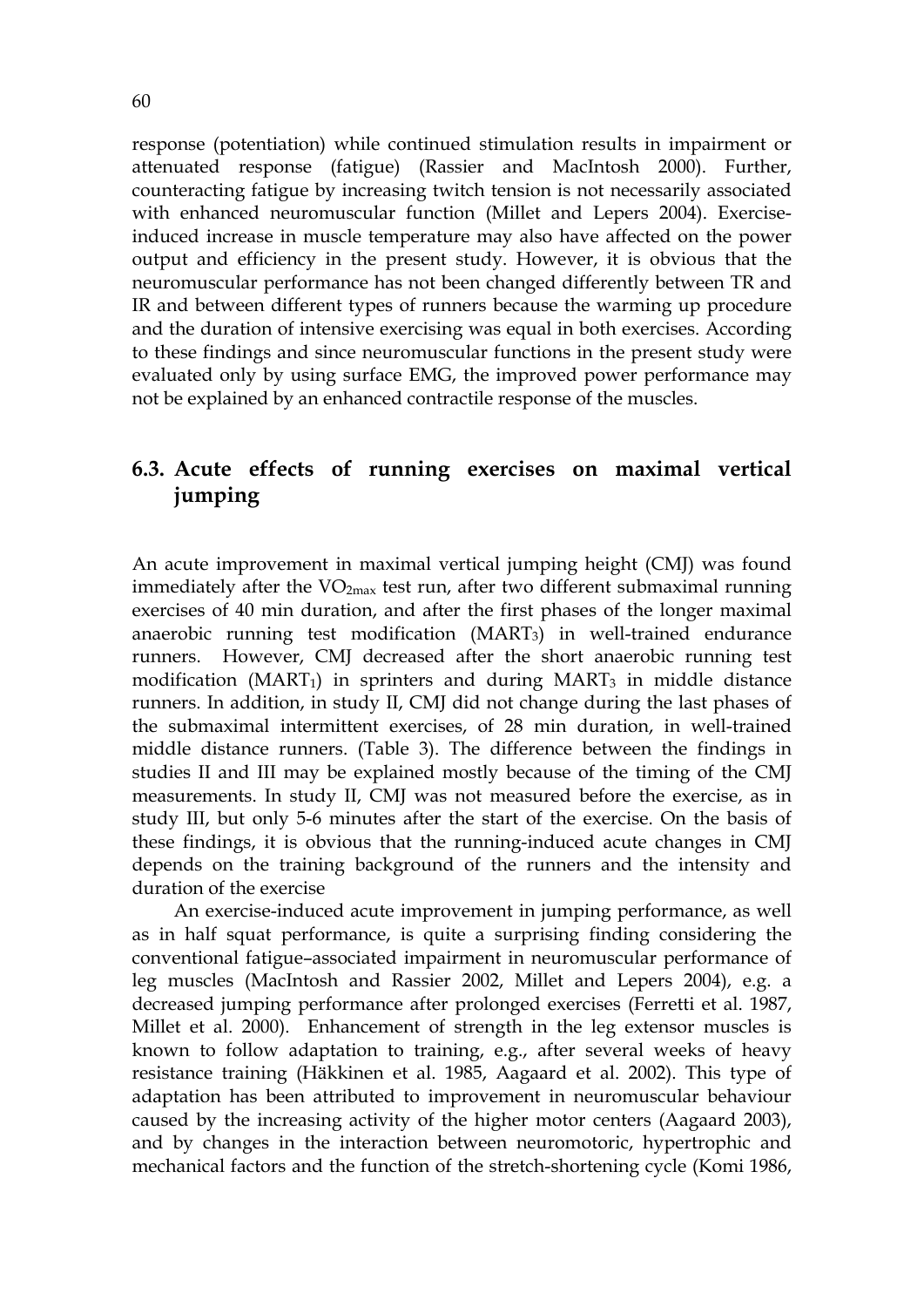Aagaard et al. 2001). On the other hand, the acute decrease in muscular strength is suggested to depend upon the type of muscular contraction, with a greater loss occurring in eccentric and isometric actions than in concentric ones, but is independent of the angular velocity of the movement (Lepers et al. 2000b). In the present study, the fact that the improved performance was demonstrated both in the maximal half squats starting from the static position and maximal vertical jumps with a counter movement suggests that the improved muscular power performance is not only associated with better use of the stretchshortening cycle but also with other neuromuscular mechanisms. However, CMJ tended to increase more (10-12%) than the mechanical P in half squats (3- 4%) and increased also in MR, while the half squat performance remained unchanged. Although it is tentative to compare the exercise-induced changes in half squats with additional load to the changes in CMJ without any additional load, the results suggest that the increased utilization of elastic energy may, at least partly, explain the acute exercise-induced improvement in the power performance of the lower extremities. The decreased surface EMG of leg extensor muscles also supports this assumption.

## **6.4 Factors relating with running-induced acute changes in power performance**

In the VO2max test run the improvement in CMJ correlated negatively with the accumulation of lactate in blood, but in the submaximal intermittent run the correlation was positive. During the submaximal tempo run the blood lactate increased only slightly and no relationship between blood lactate increase and CMJ improvement was found. Correspondingly, CMJ performance in marathon runners improved during the early phases of  $MART_3$  but not during  $MART_1$ where blood lactate increased less. A similar tendency was not found in middle distance or sprint runners who achieved the same maximal blood lactate level in both MART modifications. Thus, in non-exhaustive intermittent running, an increment of the exercise intensity, the concentration of blood lactate and possibly also the increased muscle temperature seem to be associated with improved rather than impaired explosive strength output of long distance runners*.* Recently, Lattier et al. (2004) reported slightly decreased isometric maximal voluntary contraction values after repeated high intensity uphill runs with high blood lactate levels. That was suggested to be due to significant alteration in excitation-contracting coupling failure and it was concluded that this type of exercise, of shorter duration but of higher blood lactate response as in the present study, does not induce significant central fatigue or changes at the crossbridge level (Lattier et al. 2004).

The acute improvement in mechanical P correlated significantly with the maximal running performance of the subjects. Surprisingly, this correlation was positive in TR but negative in IR suggesting that the higher caliber long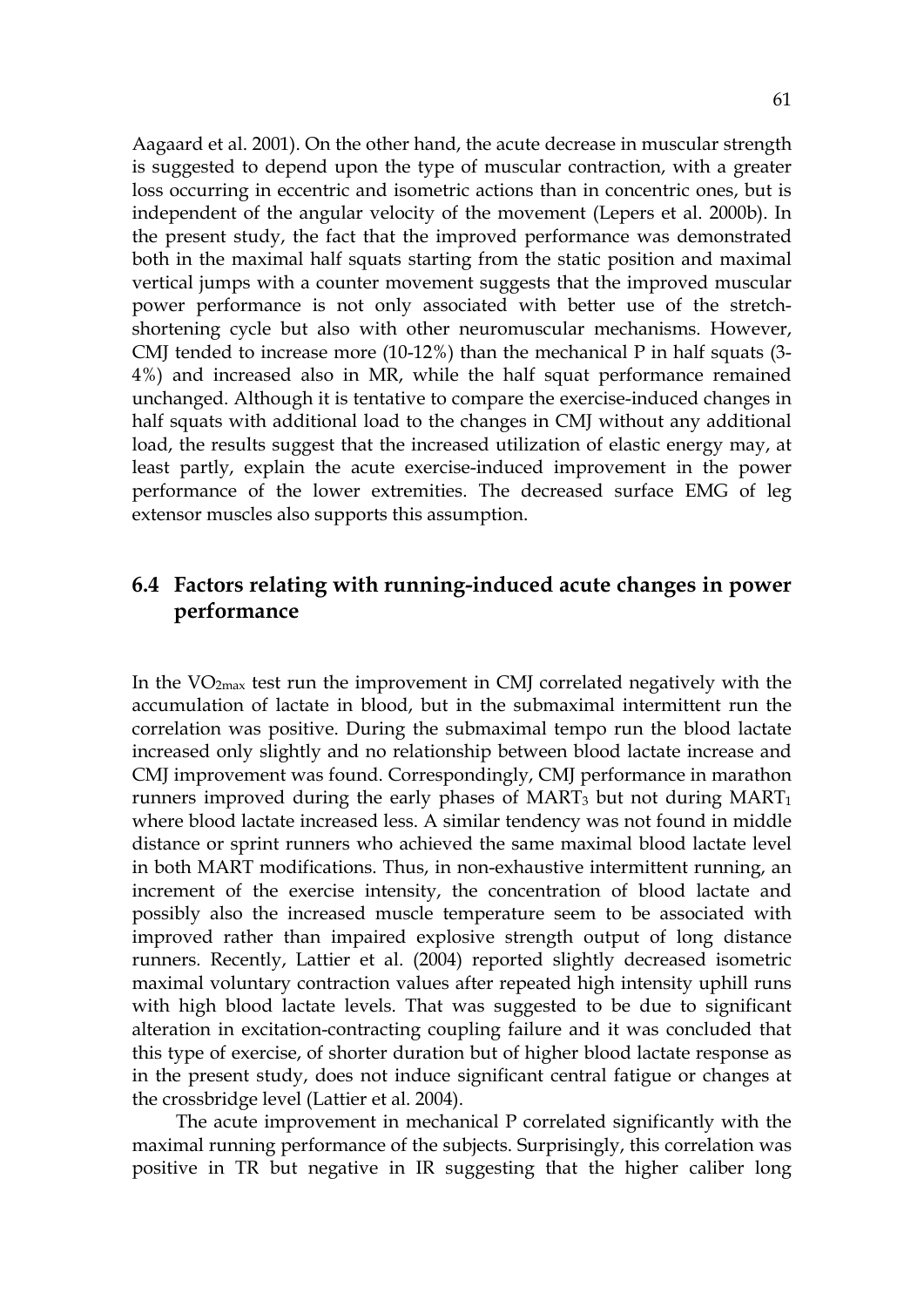distance runners may obtain more neuromuscular benefit and/or resist fatigue more efficiently during continuous type of running exercises. A possible explanation for this may be related to the differences in the training background of the subjects and their adaptation to different types of running exercises. In the present study, the higher the yearly training volume of the runners the better their performances in MR ( $r = 0.66$ ; P<0.001). It is obvious, that the higher caliber long-distance runners resist fatigue and produce power more efficiently not only after maximal but also after continuous type of prolonged running; high calibre long distance runners have previously been reported to resist neuromuscular perturbation during a 10-km time trial better than low calibre runners (Paavolainen et al. 1999b). Consequently, the lower caliber long distance runners (by  $vVO<sub>2max</sub>$ ) in the present study may have been better adapted to intermittent and fast running exercise of the IR type and / or they may have become more easily fatigued during TR compared to the higher caliber and the more trained runners. This finding suggests that in training long distance runners who have good endurance but poor explosive strength output, as in our marathon runners, tempo runs (continuous type of running) would be preferred instead of interval runs, with regard to the ability to produce strength after a single exercise.

## **6.5 Factors underlying running power in maximal anaerobic interval run**

The results of the present study are in agreement with the findings of Rusko et al. (1993), which showed that anaerobic running power in the shorter MART modification ( $n \times 1 \times 20$  s) is affected by the same factors as the sprint running performance. In the present study, this was supported by the correlation analyses, which showed that the maximal sprinting speed and CMJ, but not the VO2max, correlated positively with the maximal anaerobic running power in MART<sub>1</sub>. Furthermore, the sprinters and the middle distance runners attained significantly higher power values than the marathon runners in  $MART_1$ . In the 400 m run the estimated oxygen demand is about  $120 \text{ ml} \cdot \text{kg}^{-1} \cdot \text{min}^{-1}$  (ACSM 1986, Noakes 1988) as was the  $P_{\text{max}}$  of the 400m runners in the study of Rusko et al. (1993) and of the sprinters and middle distance runners in the present study.

In MART<sub>1</sub> the sprinters were not able to reach higher  $P_{\text{max}}$  than the middle distance runners, suggesting that the limiting factors in this test may not be exactly the same as in 100 and 200-m sprinting. The sprinters have welldeveloped force-velocity characteristics and alactic power of leg muscles (good results in sprinting and jumping tests) while the lactic power and capacity as well as the ability to resist fatigue are well-developed in middle-distance runners (Denis et al. 1992). According to Noakes (2001) the high maximal running power of middle distance runners in  $MART_1$  could be explained by the muscle power model and /or by the central governor model. The previous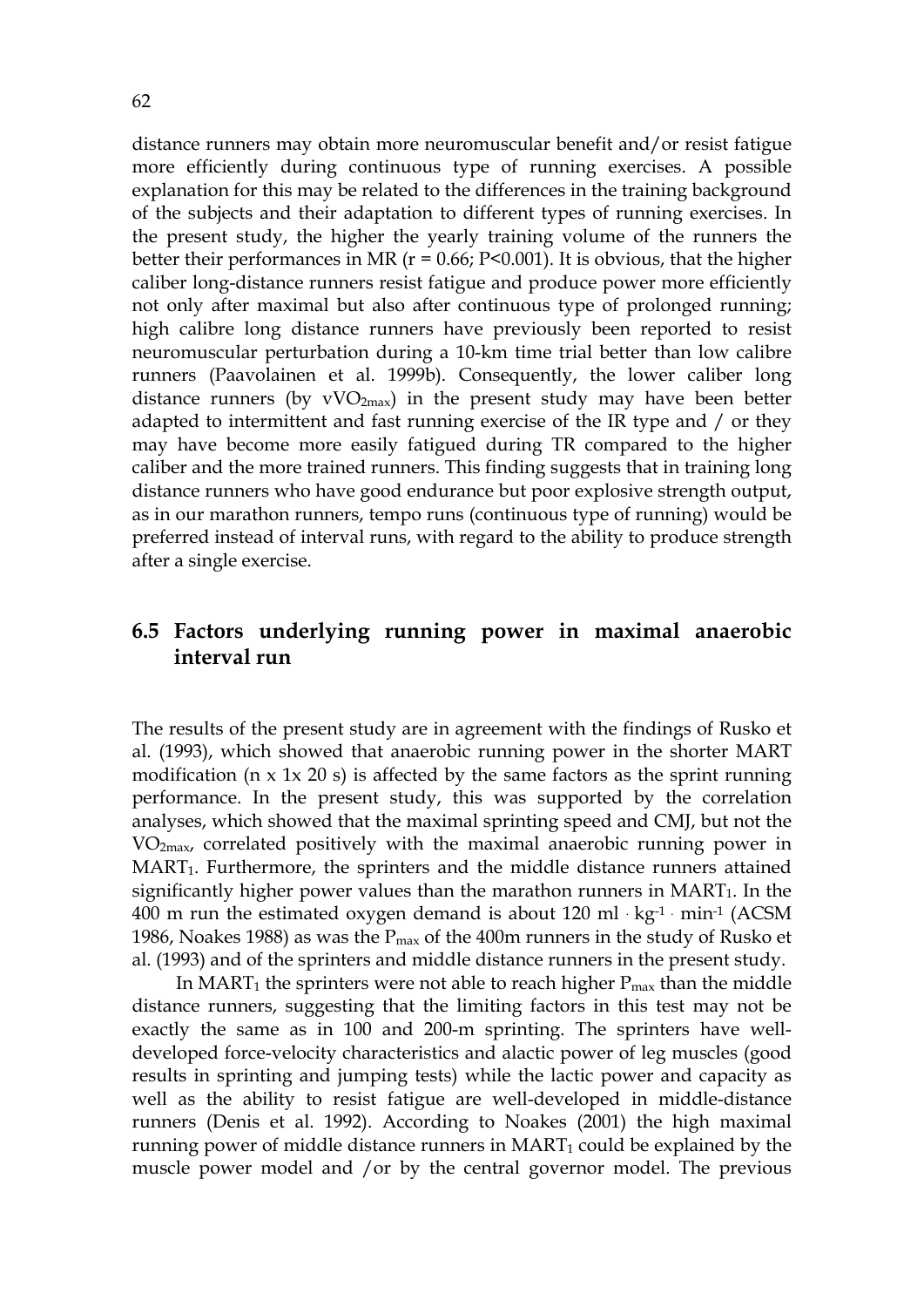predicts that changes in exercise performance may result from increased muscle contractile function caused by biochemical adaptations in muscle. This may increase force production or the rate of sarcomere shortening, or both, independent of changes in neural recruitment by the brain. The latter emphasize the inhibitive role of central nervous system in strenuous physical exercises. On the base of this theory, "the central governor" may have prevented, especially in the case of sprinters, the recruitment of additional muscle fibres necessary to further increase the work output in the end of  $MART_1$ .

The large number of 20-s runs and counter movement jumps obviously had more detrimental effect on the  $P_{\text{max}}$  in sprinters compared with middledistance runners who have better aerobic capacity and lactate removal (Dennis et al. 1992, Paavolainen et al. 1994). Therefore, shorter than 20-s runs should be used if the main interest is to test alactic and neuromuscular components of maximal anaerobic power in runners trained both for short and long distances. According to Christensen (1960) and Åstrand et al. (1960a) the interval work becomes more alactic by shortening the 20-s repetitions when the intensity level is greater than  $100\%$  VO<sub>2max</sub>, such as in the MART. In order to decrease the effects of fatigue on the  $P_{\text{max}}$ , the recovery period between the runs can also be prolonged (e.g. from 40 up to 100 s).

The  $P_{\text{max}}$  in each group was lower as the number of runs per set increased in the MART protocol. However, while middle distance and sprint runners attained almost the same peak blood lactate in each of the test modifications, marathon runners could not reach as high values in the  $MART_1$  as in  $MART_3$ and MART5. According to Noakes (2001) this shows that it was the marathon runners´ inability to recruit fast twich muscle fibers that produced the low power output in MART1. Due to this and the fact that the marathon runners were unable to sprint fast and to obtain high performance in CMJ, it is obvious that the factors, which limited the maximal anaerobic running power of marathon runners, were associated with the function of the neuromuscular system and especially in the  $MART_1$ . Despite this, the marathon runners attained the highest  $P_{max}$  in MART<sub>1</sub>. Thus, the only reason to recommend the longer modifications of the MART for marathon runners is associated with blood lactate accumulation. In testing the maximal anaerobic running power, marathon runners were able to accumulate higher lactate as the number of runs per set increased in the MART protocol. There are also several arguments why the longer MART modifications may not be useful for short distance runners. First, the sprinters could not perform  $MART_5$  at all. Second, both middle distance runners and sprinters had a significantly higher  $P_{\text{max}}$  in the MART<sub>1</sub> than in the other test modifications. Moreover, the sprinters and the middle distance runners could not accumulate more blood lactate in MART<sub>3</sub> and  $MART_5$  than in  $MART_1$ .

Explosive strength of the leg muscles of the sprinters was superior over the middle-distance and marathon runners. Bosco et al. (1987) and Mero et al. (1990) have suggested that a 10-cm difference in CMJ (such as in the present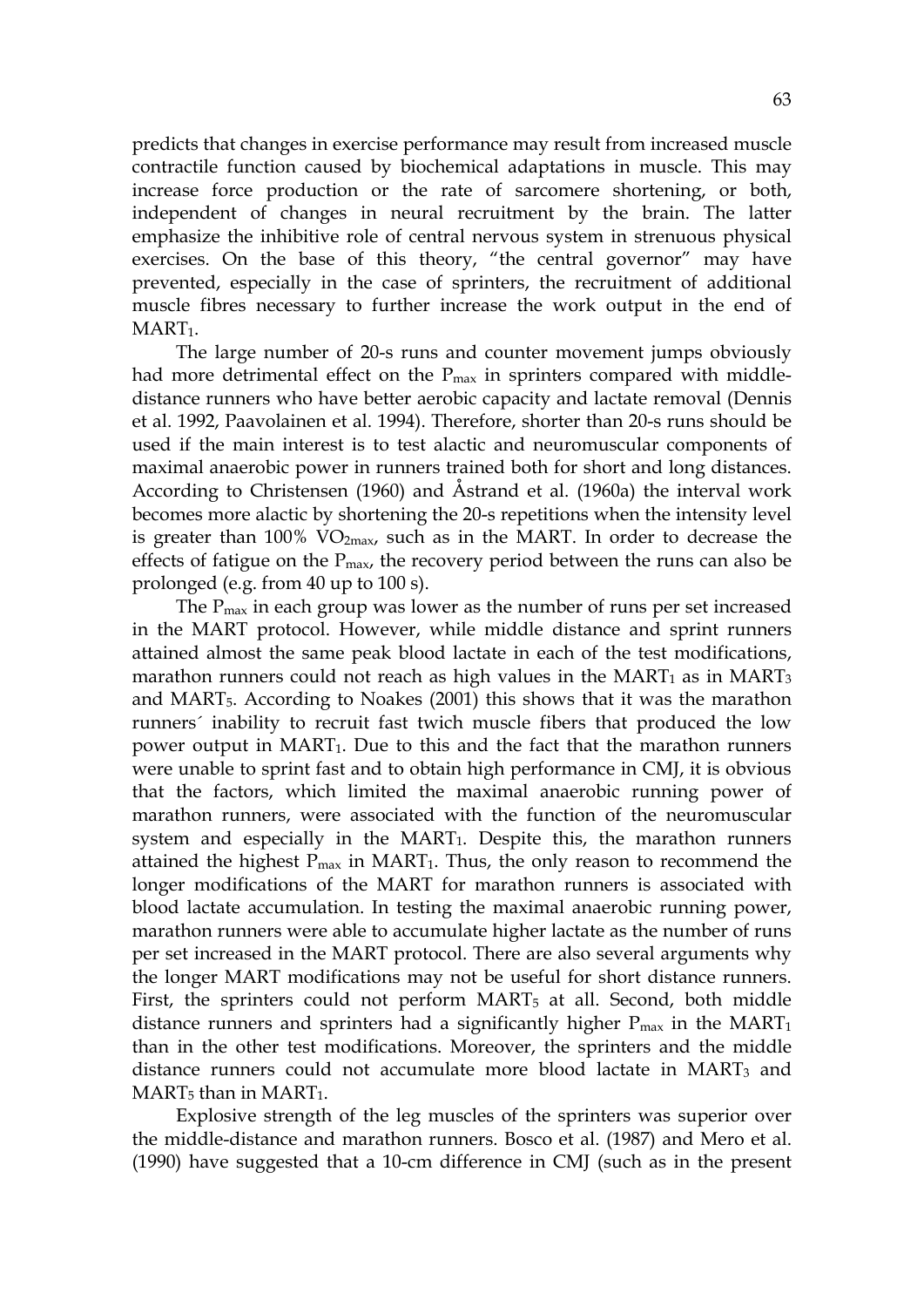study) affects the maximal running speed by increasing the ability to move the legs fast and to use longer strides. In the present MART study (I) and in one previous study, (Paavolainen et al. 1994) CMJ decreased in runners specialized for shorter distances but was at exhaustion still higher in the sprinters and middle-distance runners than in the marathon runners. Therefore, the decreased ability of the neuromuscular system to produce explosive strength due to fatigue cannot be the only reason for exhaustion in the sprinters and middle distance runners. After the longer MART modifications their  $P_{\text{max}}$  did not differ significantly from the  $P_{\text{max}}$  of the marathon runners. Other reasons for exhaustion could be central fatigue (Paavolainen et al. 1994) that is in connection with a limited ability to release anaerobic energy (Noakes 2001). The latter possibility is supported by the similar peak blood lactate in the different MART modifications in sprinters and middle-distance runners.

## **6.6 Different adrenal and testicular responses to continuous and intermittent runs between marathon and middle distance runners**

The present results showed that the acute exercise-induced testosterone and cortisol responses were partly different in high level endurance runners who had event specific differences in their physical characteristics and training background. Marathon runners had lower cortisol response to intensive continuous running compared to middle distance runners while middle distance runners had higher testosterone response to intensive intermittent running compared to marathon runners. Previously, differences in serum cortisol and testosterone responses to acute prolonged exercise have been documented between endurance athletes and non-athletes (e.g. Vasankari et al. 1993a) and between high and low level endurance athletes (Snegovskaya and Viru 1993). Based on the present results, an acute shift to a more anabolic and less catabolic hormone environment within the body results from continuous type running exercise in marathon runners and intermittent type running exercise in middle distance runners. These differences in acute hormone responses are obviously due to differences in the subjects' genetic background and / or adaptation to marathon type (aerobic) or middle distance type (anaerobic) of training.

The endocrinological responses to intensive continuous and intermittent running were studied by changes in serum testosterone, LH, FSH and cortisol concentrations and in the molar ratio of testosterone to cortisol in 20 welltrained middle and long distance runners. Because testosterone is the main anabolic hormone and cortisol is the main stress /catabolic hormone, the molar ratio of testosterone to cortisol was used to evaluate if two exercises were a different anabolic or catabolic stimuli for athletes (Kenefick et al. 1998). In the present study, changes in plasma volume were not measured and thus, the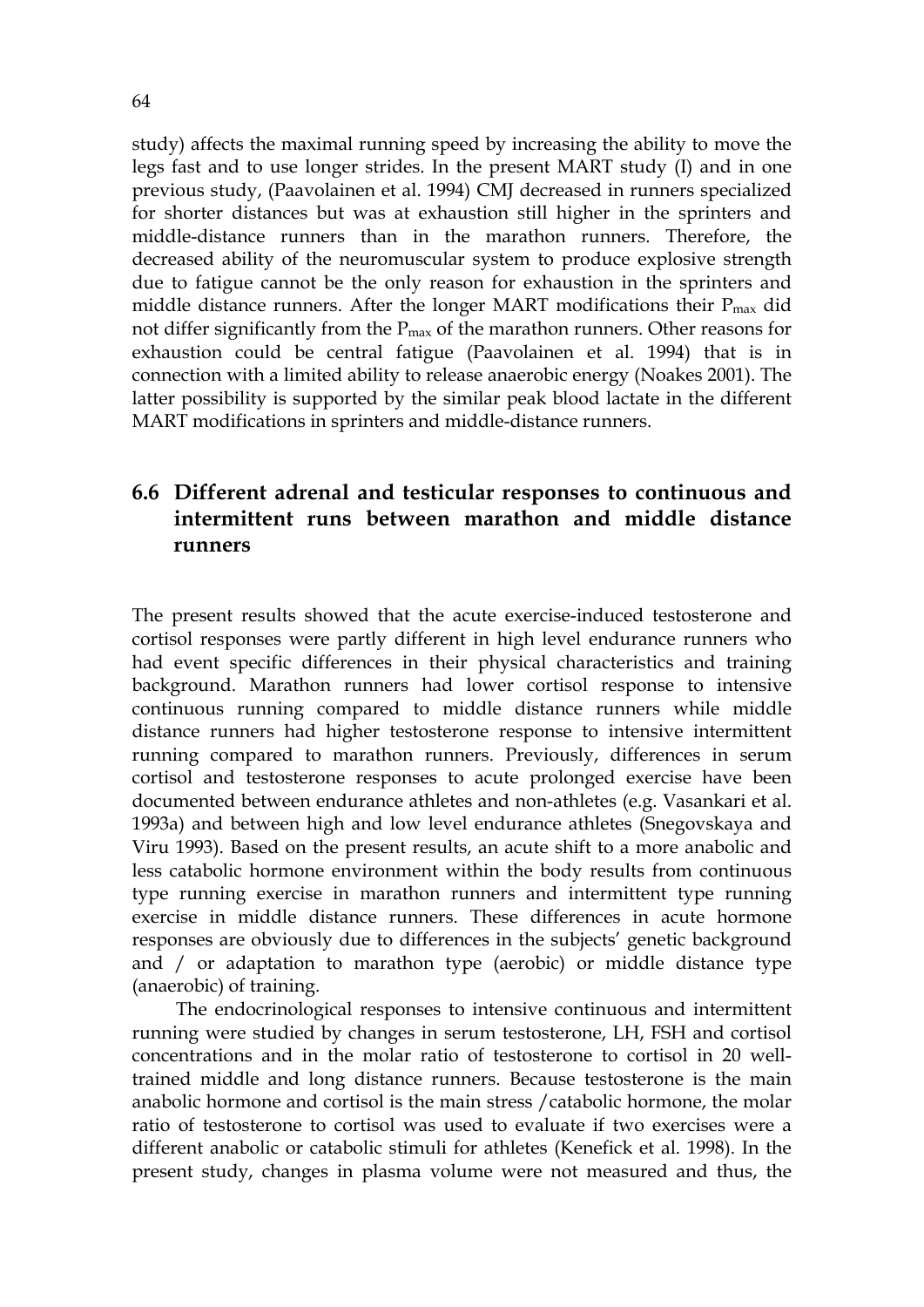absolute changes in the measured hormone concentrations may be overestimated. However, the total exercise time was only 40 min of duration and no changes in the body weight were found after the exercises. Thus, the possible decrease in the plasma volume may have been minimal in both exercises. In addition to this, the total exercise time during both exercises was equal so that the comparisons between the groups could also be conducted without major influences of the possible plasma volume changes.

After the first 20 min of exercising s-cortisol remained at the pre-exercise level in TR while in IR it was elevated by 17%. Thereafter, s-cortisol increased also in TR reaching, immediately after 40 min of exercising, the same level as after IR. S-testosterone increased similarly in both exercises. Tremblay et al. (2005) reported partly similar testosterone and cortisol changes after continuous type runs at 50% of  $VO<sub>2max</sub>$ . At that intensity, exercise duration had an independent effect on the hormonal responses; longer duration was necessary to stimulate increased levels of testosterone, DHEAS (dehydroepiandrosterone sulfate) and cortisol. Beyond 80 min of running there was a shift to a more catabolic hormonal environment. In TR, which was performed at an intensity of  $80\%$  vVO<sub>2max</sub>, the duration of 20 minutes was enough to increase the concentration of serum testosterone but not cortisol. However, it is possible that the concentration of serum cortisol may also have increased after 20 minutes if the exercise was stopped at that point. Serum cortisol concentration continued to increase after 40 minutes, during the first ten minutes of recovery (Table 5) similarly as it has been shown to behave after exhaustive running at the ventilatory threshold (85 min) in trained runners (Daly et al. 2005) and for example after heavy-resistance exercise protocols (Kraemer et al. 1993). The differences in the serum cortisol concentrations after 20 and 40 minutes of exercising between TR and IR suggests that in continuous type of running the duration of exercise is the stress factor, which induces elevated levels of scortisol.

The present study agrees with previous ones that exercise intensity has an affect on the endocrine responses to acute prolonged exercise (Kindermann et al. 1982, Snegovskaya and Viru 1993, Duclos et al. 1996, Tremblay 2005). In continuous (aerobic) type of running the shift to more catabolic hormonal environment seems to take place earlier if the intensity is higher. In the present study, 40 min of running at 80% of  $vVO<sub>2max</sub>$  resulted in a shift to more catabolic hormonal environment (increase in serum cortisol concentration) compared to the hormonal environment after 20 min of running. A similar tendency is not found when running at 50% of  $VO_{2max}$  (Galbo 1981) or it is found not earlier than after 120 min of running (Tremblay et al. 2005). Previously, a single bout of anaerobic running (leading to exhaustion within 1.5 min) has been shown to increase serum cortisol concentration more compared to 50 min of aerobic running at the 4mM blood lactate level (Kindermann et al. 1982). In the present study, the 40-min IR, which was performed at an intensity of 100%, did not increase serum cortisol concentration more but did it earlier compared to TR, which was performed at an intensity of  $80\%$  vVO<sub>2max</sub>. The total time but not the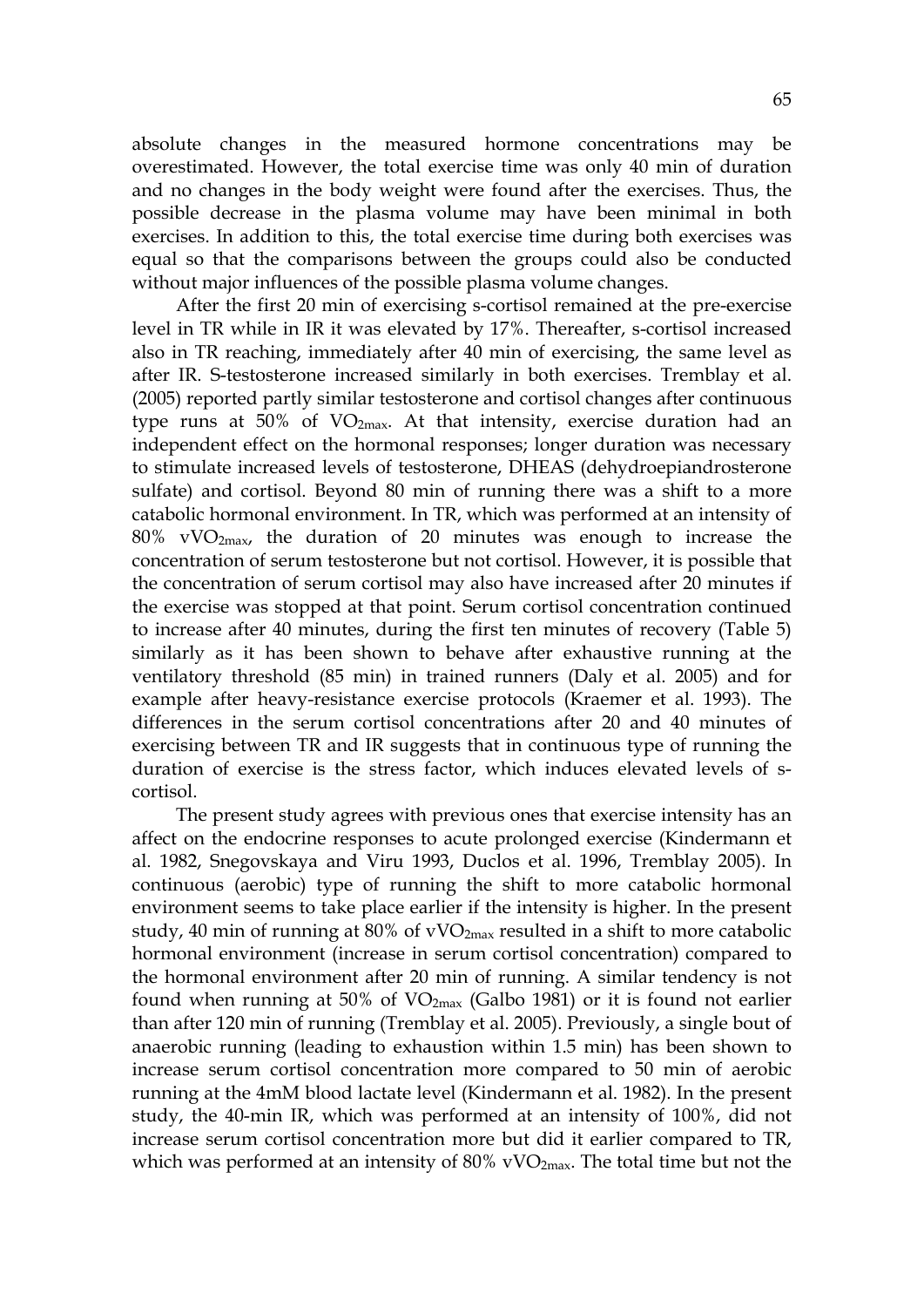total work output of TR and IR were equated resulting in similar subjective strain (RPE) measured at the end of the 40-min exercises. If the total work output were to be equated, the serum cortisol response to the more intense IR might have been greater compared to TR, as in a previous study where the effects of equal anaerobic (110%  $VO_{2max}$ ) and aerobic (65%  $VO_{2max}$ ) total work outputs on the cortisol response was studied (Hackney et al. 1995).

Exercise induced acute increases in serum testosterone concentration have been suggested to be caused by the influence of increased circulation in the testicles, activation of the sympathetic nervous system, increased lactate accumulation and / or luteinizing hormone concentrations (Eik-Nes 1969, Jezova and Vigas 1981, Fahrner and Hackney 1998). In the present study, the exercise-induced rise of testosterone took place without any change in LH or FSH suggesting that the acute rise in serum testosterone levels was not of pituitary origin. On the contrary, the exercise-induced decrease in serum testosterone has been found after prolonged exercise and it has been concluded to be caused by reduced hypothalamus-pituitary stimuli (Vasankari et al. 1993b). During short-term intense exercise, as IR in the present study, the circulating testosterone level is probably influenced by the sympathetic nervous system or by circulating catecholamines (Sutton and Lazarus 1974, Jezova and Vigas 1981). After IR, serum testosterone increased more in middle distance runners compared to marathon runners and a positive correlation between the change in serum testosterone concentration after IR and the maximal blood lactate concentration achieved after the exhaustive  $VO_{2max}$  test run was found. However, no difference in post-IR blood lactate concentration was found between middle distance and marathon runners, and neither any correlation between the serum testosterone and blood lactate increases after IR. Hence, after intense intermittent type running, some physical characteristics, e.g. high maximal lactic energy producing capacity but not the blood lactate accumulation during the exercise, seems to be connectted with the high serum testosterone increase. The individual differences in physical characteristics may be either of genetic origin or developed as adaptation to training.

In the present study, the intensive continuous running induced serum cortisol to increase more in middle distance runners compared to marathon runners. In addition to this, the increase in serum cortisol concentration correlated positively with the runners´ maximal running speed and maximal explosive strength (maximal vertical jump) but negatively with  $VO<sub>2max</sub>$  as well as with the total running training amount during the last year before the study. A positive correlation was also found between the runners<sup> $\gamma$ </sup> VO<sub>2max</sub> and the TRinduced change in the molar ratio of testosterone to cortisol. These findings suggest that in hard continuous type of running cortisol secretion is stimulated more in endurance runners who have done less (endurance) running training and have a low  $VO<sub>2max</sub>$ , but are fast and have a high level of explosive strength.

High-level middle distance runners and marathon runners both do, at least in some training periods, high mileages in their daily training and are supposedly well adapted to many different types of long distance running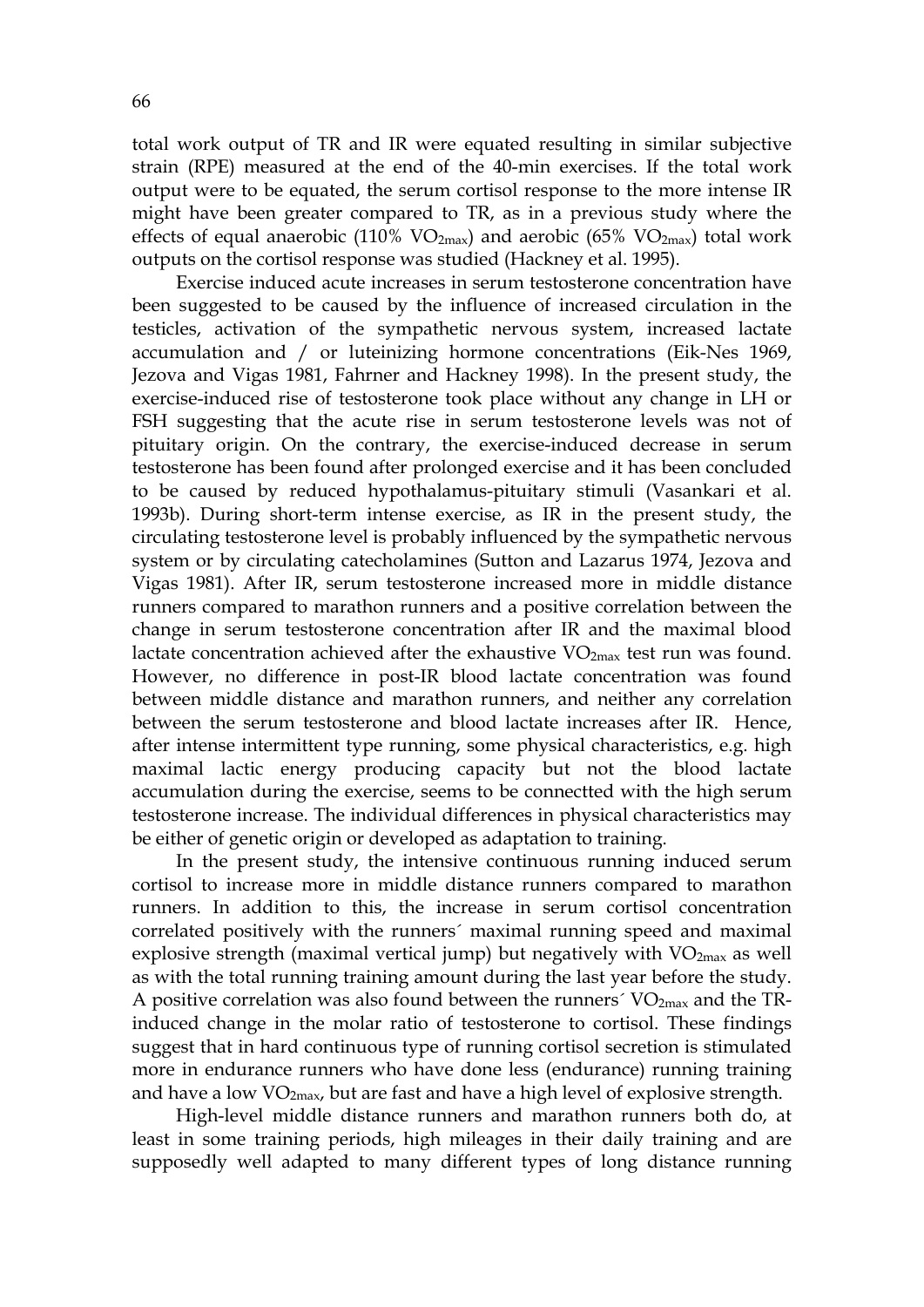exercises. However, their training also includes some basic differences. Middle distance runners do more sprint and muscle power training and fast intermittent running exercises. In the present study (III, IV) the proportion of intermittent running was about 8.5% in middle distance runners and only 4.5% in marathon runners. This is intentional because intermittent runs at a velocity that yields maximal oxygen uptake have been suggested to be especially effective for enhancing middle distance running performance (e.g. Hill and Rowell 1997). Marathon runners prefer slower continuous type of running and have higher  $VO<sub>2max</sub>$  and decreased maximal running speed and explosive strength as shown in study I. High running mileage and adaptation to marathon type of training and related training-induced changes in physical performance, e.g. high  $VO_{2max}$ , seem to explain, at least partly, the differences in exercise-induced serum cortisol changes in hard continuous running. Because marathon runners had lower cortisol response to TR, when compared to middle distance runners, together with a high testosterone response, it may be argued that they use TR-type of exercises in their training. Correspondingly, it may be favourable that middle distance runners use IR-type of exercises in their training, because their testosterone response to IR was higher compared to marathon runners. These suggestions are supported by the findings of study III that TR-type of exercise induces acute positive changes in muscular performance especially in runners who have a high  $vVO<sub>2max</sub>$  (mostly marathon and long distance runners) and IR-type of exercise in runners who have lower vVO2max (mostly middle distance runners).

Although cortisol is the main catabolic hormone and elevated serum cortisol levels may indicate a shift to a more catabolic hormone environment, unfavourable catabolism may not have existed in the present study, even in MID after TR. After both types of exercises, serum testosterone concentration increased in line with cortisol in both groups and the ratio of testosterone to cortisol did not decrease when compared to the pre-exercise level. In addition to this, the increase in serum cortisol, in both groups after both exercises, was of the same amount as reported earlier after prolonged exercise of well-trained athletes (Kuoppasalmi et al. 1980, Vasankari et al. 1991). Furthermore, it should be noted that the exercise response of adrenal cortex activity may also be triggered by the central motor command and the responses may be further supported by positive feedback influences from proprio- and metaboreceptors in muscles (Kjaer 1992). In our earlier study (Vuorimaa et al. 1999) we showed that, despite the well documented acute changes in serum hormone concentrations, a single IR type of intensive running exercise does not induce changes in serum cortisol and testosterone of well-trained runners during recovery over 3 days. In less fit or untrained subjects, hard prolonged exercises have led to decreased levels of serum testosterone (Vasankari et al. 1993a,b). Thus, in spite of the higher cortisol response, TR type of continuous running exercises may be favourable for middle distance runners when training-induced improvement in performance is expected. Similarly, the total hormone response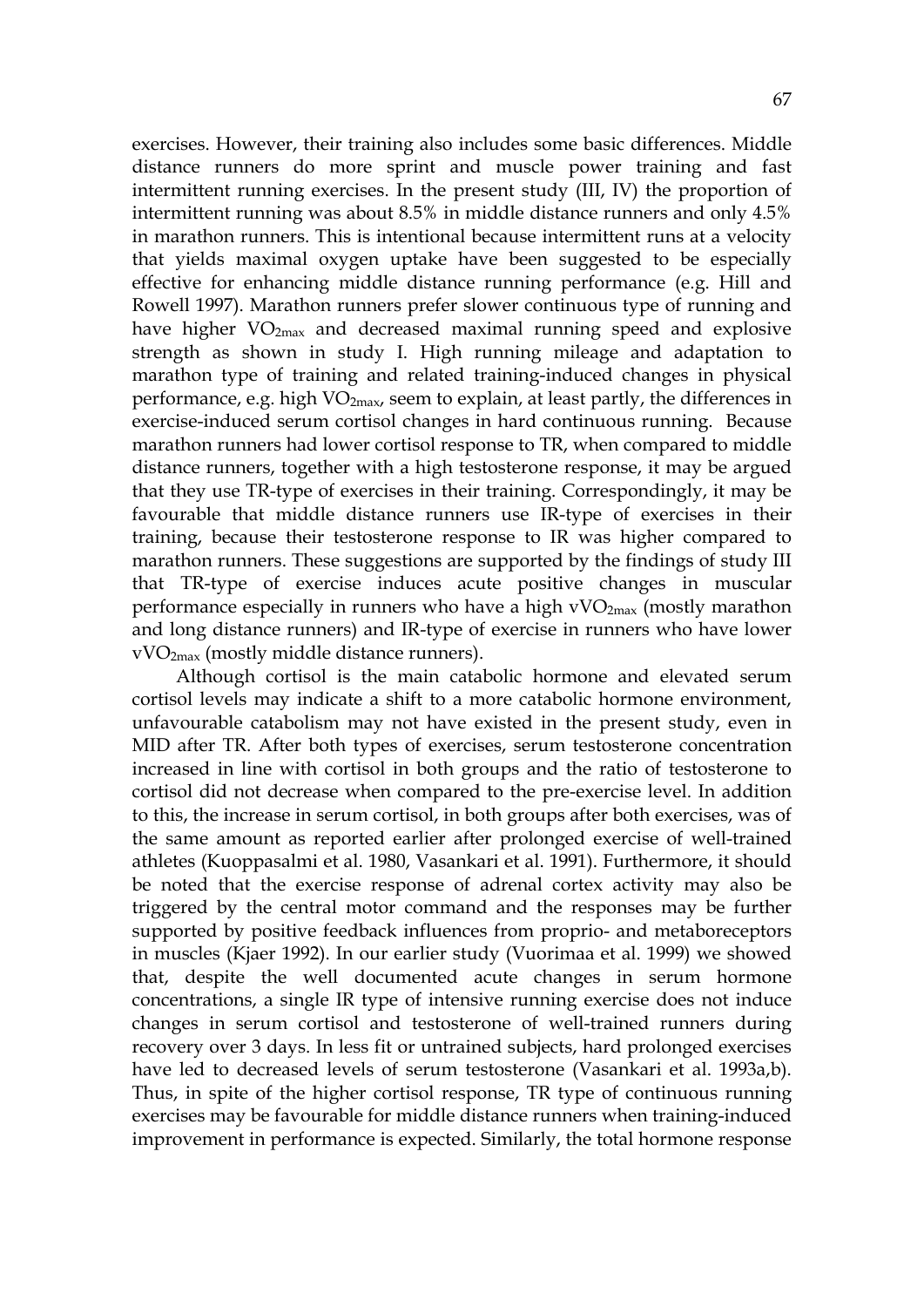to IR in marathon runners was great, which is a mark of altering the homeostasis and may result in a good training effect.

### **6.7 Acute lipid and lipoprotein responses to prolonged exercise**

It has been shown in earlier studies that under some circumstances intensive endurance exercises and increased release of pro-oxidants may cause oxidative stress, e.g. oxidation of circulating lipids (Davies et al. 1982, Jenkins 1988). In the present study prolonged and low intensity walking with trained men, decreased the level of conjugated dienes extracted from LDL (LDL-BDC), which are a determinant of circulating oxidized LDL (Ahotupa et al. 1996, 1998, 1999). LDL oxidation seemed to decrease already during the first day of walking. Since oxidized LDL is a risk factor for cardiovascular disease (Steinberg 1994, Witztum 1994), this change may be beneficial. This finding indicates that the positive changes in the concentrations of the conventional lipids after prolonged exercise also occur in the concentration of oxidized LDL, measured "in vivo". Our finding is in accordance with previous observations according to which several years of endurance training (Kujala et al. 1996) and a training period of 10 months (Vasankari et al. 1998) result in a reduction of the concentration of moderately oxidized LDL. Further, a single bout of ultraendurance exercise reduced the susceptibility of LDL to peroxidation "in vitro" in well-trained triathletes (Ginsburg et al. 1996). Contradictory findings have, however, also been reported: increased serum autoantibodies against oxidized LDL have been recorded in specific athlete groups like professional basketball and football players (Pincemail et al. 2000).

In study VI, the lack of a non-exercise control group lead us to speculate that the reduced LDL oxidation, as well as the differences in other variables, may partly be caused by factors other than the exercise. However, since in study VI, the results of the baseline measurements of the two trials did not differ, and the results of both trials were comparable, a true exercise effect is rather obvious.

In study V, acute exercise induced no changes in LDL oxidation. The difference between studies V and VI may be explained by the difference in the intensity and nature of the exercise. The exercise in study VI was of long duration but the intensity of the walking was low, around  $50\%$  VO<sub>2max</sub>, as judged on the basis of the exercise heart rate. This is lower than the subjects had used in their daily training before study VI and also lower than in study V, in which the exercise used was running and which resulted in no change in LDL oxidation. Nor did the exercise schedule in study VI include intermittent fast and anaerobic working sessions, which is the case for basketball and football players (Pincemail et al. 2000). The present walking exercise reduced the subjects´ ability to run 1000 m as fast as possible while the submaximal running ability (on the basis of blood lactate level in submaximal running) did not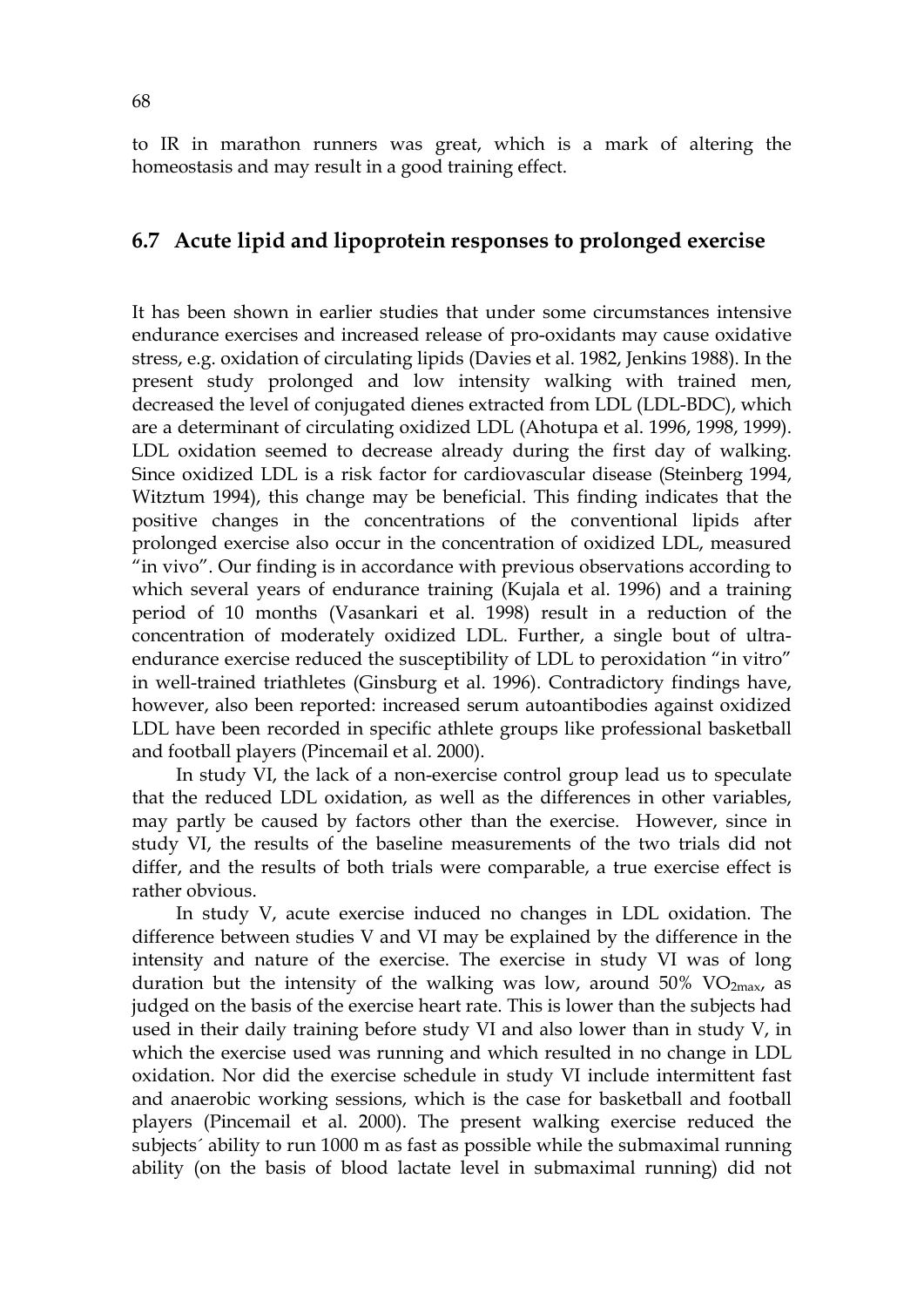change. This indicates that the physiological strain of our prolonged exercise protocol, consisting of two consecutive days, causes fatigue in the running muscles, but is not exhausting for trained men. In study V, the exercises were more strenuous and/or led to exhaustion.

The degree of LDL oxidation may be associated with the levels of malonaldehyde in the plasma, since increased levels have also been said to reflect exercise-induced oxidative stress (Jenkins 1988). The decreased concentration of oxidized LDL in study VI on low intensity exercise is supported by an earlier study (Lovlin et al. 1987), which showed that plasma levels of malonaldehyde were dependent on exercise intensity. In that study, the plasma malonaldehyde levels rose when the subjects performed at maximal intensity (100%  $VO_{2max}$ ), was unchanged at exercise of short duration at an intensity of 70%  $VO_{2max}$ , and sank at an intensity of 40%  $VO_{2max}$ . Obviously, the exercise performed at an intensity of 40% VO2max, which comes close to the walk exercise performed at an intensity of  $50\%$  VO<sub>2max</sub> in the present study, is light enough to avoid such oxidative stress, which increases both the levels of plasma malonaldehyde and LDL oxidation.

A good training background may also be one reason for the lack of an acute LDL oxidation response to the 2-day exercise protocol in study VI. The subjects were well trained for the exercise in this study. They had a training history of endurance sports, and during the last 9 weeks before the study they had prepared especially well for the walking exercise of long duration. Regular participation in intensive physical exercise training is associated with reduced levels of circulating oxidized LDL, which is reflected by enhanced LDL diene conjugation (Kujala et al. 1996). Also, experimental studies show that physical training and adaptation to muscle work of long duration may alter the response of lipid peroxidation to exercise in humans (Viinikka et al. 1984, Alessio and Goldfarb 1988, Krezchmar et al. 1992) and in vitro at least in rat muscle (Salminen and Vihko 1983).

In study VI, the finding of an exercise-associated increase in serum antioxidant potential (S-TRAP), but not in the antioxidant capacity of LDL (LDL-TRAP), accords with study V where S-TRAP, but not LDL-TRAP, increased in subjects who ran 31 km and 42 km. However, in study VI, the increase in S-TRAP can not be explained directly by an effect of a single antioxidant, like α-tocopherol in study V, because not any of the measured serum antioxidant concentrations increased during the 2-day walking exercise. It is obvious that the extremely long duration of exercise (12h in two days) has led to the increased antioxidant consumption in working tissues, and caused the decrease in serum γ-tocopherol and the absence of the acute increase in circulating antioxidants seen in exercise of shorter duration (Pincemail et al. 1988). Further, the 2-day exercise-induced remarkable decrease in serum lipids may have been the reason why the  $\alpha$ -tocopherol: serum lipids ratio increased (Thurnam et al. 1986). However, some other factors, like elevated levels of plasma proteins (e.g. uric acid, albumin, bilirubin, ceruloplasmin, transferritin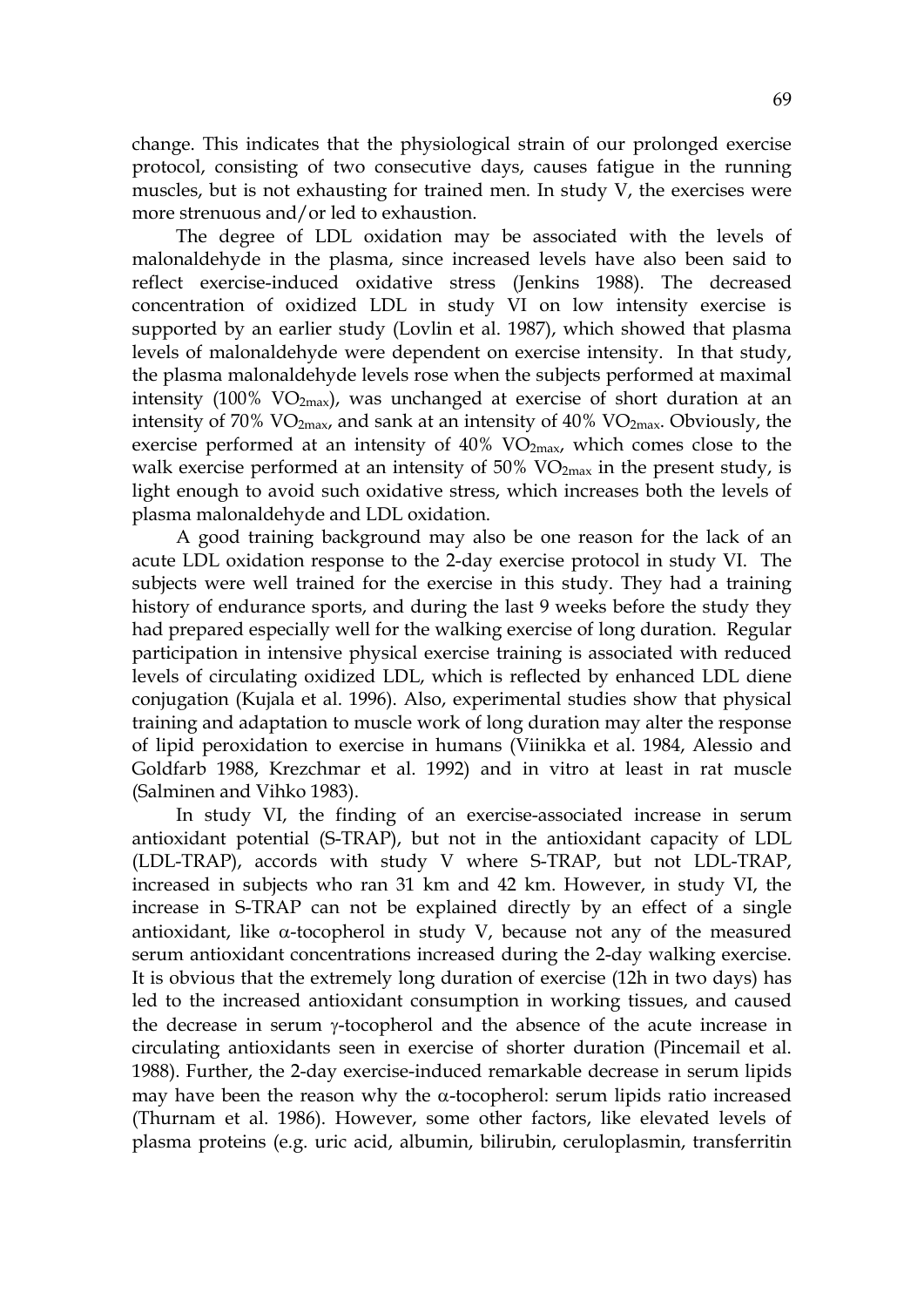and haptoglobulin) may have led to the exercise-induced increase in S-TRAP (Davies et al. 1982, Haramäki and Packer 1994).

Carbohydrate ingestion during the 2-day exercise protocol had no further effect on the antioxidant capacity nor on the plasma lipid and lipoprotein levels. Rather, the increase in serum antioxidant capacity was somewhat lower in the trial where the subjects received carbohydrate. This is not what one would expect on the basis of earlier studies, which have implied that carbohydrate ingestion strengthens the antioxidant defence system during heavy exercise training (Vasankari et al. 1998, Mooradian et al. 1994). The 2-day exercise was performed at low intensity and our subjects were healthy and well trained. Carbohydrates may enhance antioxidant capacity more in situations where the subjects are not adapted to exercises of long duration and not pre-protected against exercise-induced lipid oxidation and oxidative stress.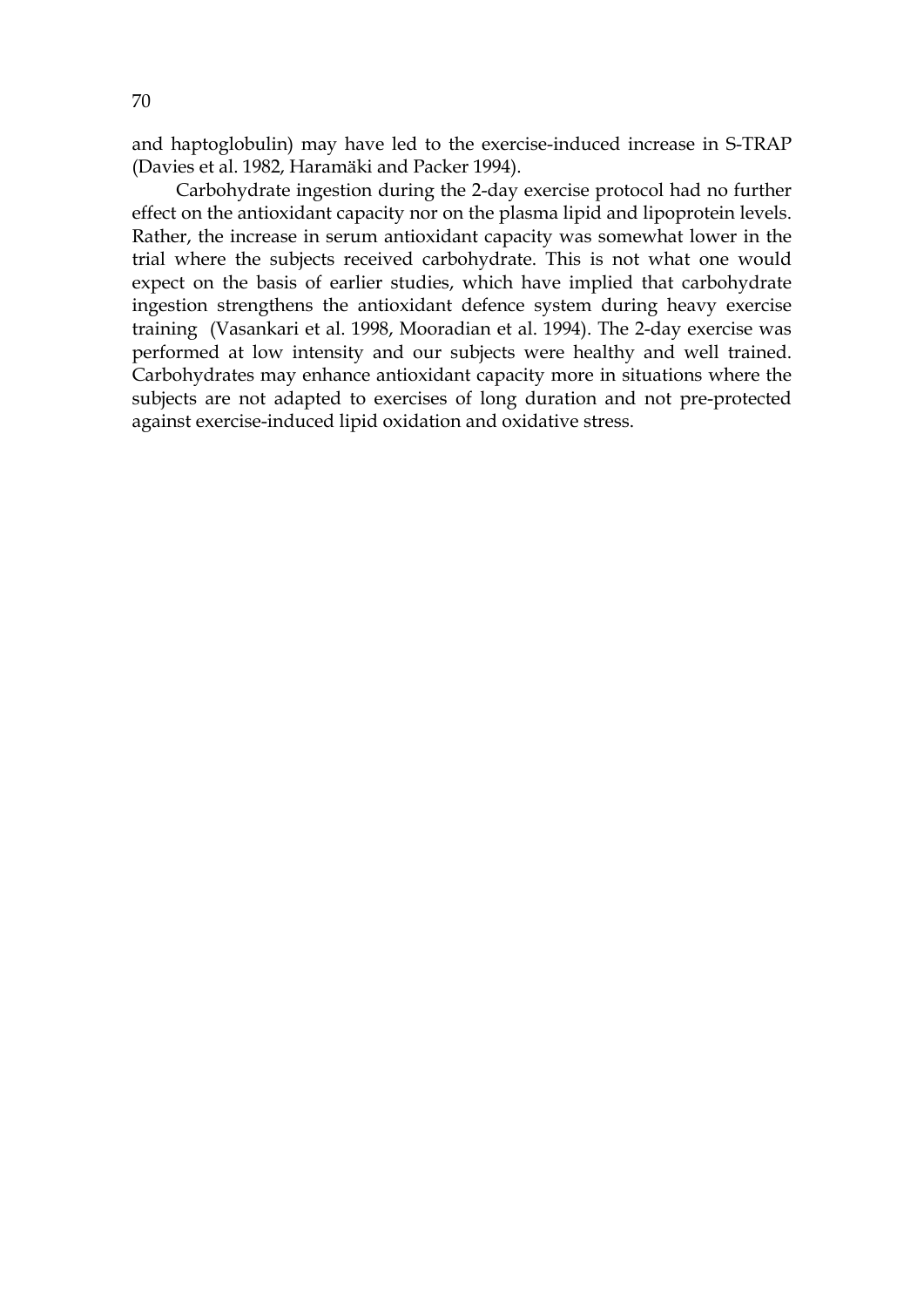# **7 PRIMARY FINDINGS AND CONCLUSIONS**

The main findings and conclusions of the present study can be summarized as follows:

### **1) Blood lactate accumulation and oxygen uptake during intermittent running**

The physiological strain, as evidenced by blood lactate accumulation, oxygen consumption and heart rate, increased significantly when the duration of running bouts was doubled from 1 to 2 min (with 1 and 2 min recovery, respectively) in a 28-min intermittent exercises performed at the velocity associated with  $VO<sub>2max</sub>$  (vVO<sub>2max</sub>). The aerobic energy release, determined by the accumulated oxygen deficit method, increased from about 70% to 82%. This is about the same level as documented in 800 and 1500-m races, respectively.

### **2) Muscle power and muscle activation responses to single ndurance running exercises**

**a)** Three different endurance running exercises led to a significant acute improvement in the vertical jumping and half squat performance in elite middle and long distance runners. The only evidence of muscle fatigue was found, when the maximal test induced an acute decrease in mechanical power, expressed as a relative change within the set of half squats. The capacity to produce power with both legs was improved, although a reduction in the EMG activity of leg extensor muscles took place. An acute improvement in power performance was observed after continuous and intermittent type of running exercises in both jumping and half squat performances. It is likely, that after these types of intensive running in elite endurance runners, the use of a different coordination strategy counteracts strength loss and even improves power in extension exercises performed vertically with both legs.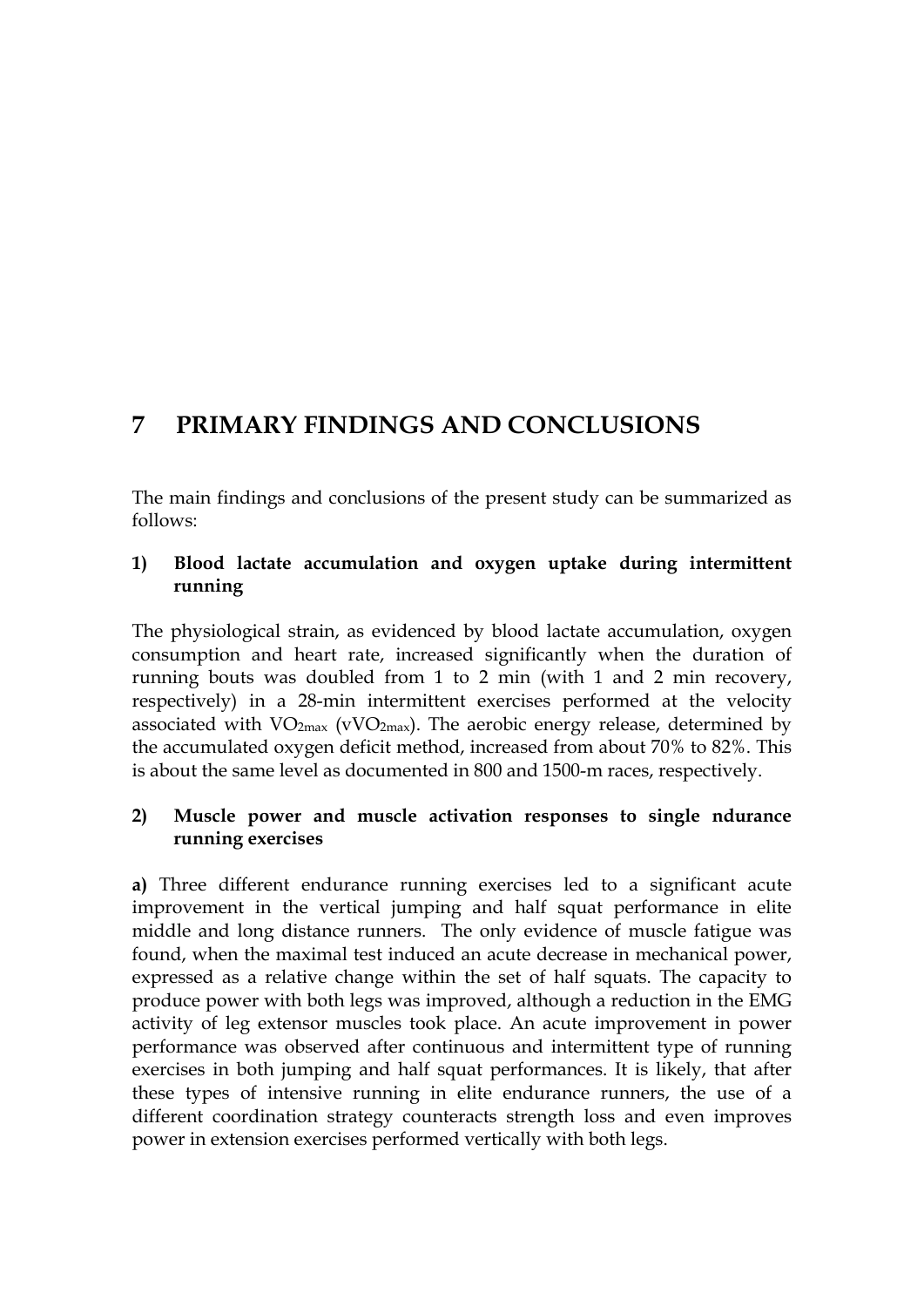**b)** Intermittent running consisting of n x 3 x 20-s repetitions, improved vertical jumping performance in marathon runners but decreased vertical jumping performance in middle distance runners. The improvement in the half squat power after the intensive continuous type of running correlated positively with the  $vVO<sub>2max</sub>$  of the well-trained endurance runners. The corresponding correlation in the case of the 40-min intermittent running exercise was negative. On the basis of these findings, it is likely, that runners with different training backgrounds have differences in their muscular responses between different type of intermittent running and between continuous and intermittent running. These differences could result from adaptation to different type of training. Middle distance runners are obviously better adapted to intermittent running where the explosive muscle contractions and performance in different power performance tasks could be better maintained. Marathon runners are obviously similarly adapted, either genetically or as a result of training, to continuous type of running exercises. Measuring maximal vertical jump height on a contact mat may be a useful and simple way to follow the acute neuromuscular responses to endurance running exercises. However, it should be noted that these changes do not necessarily reflect the neuromuscular changes and fatigue in running action.

## **3) Acute endocrinological responses to intermittent and continuous running in middle distance and marathon runners**

The TR and IR exercise protocols, both of which were rated as hard or very hard on the Borg scale, led to greater acute testosterone and cortisol responses in both middle distance and marathon runners. The continuous type of running increased serum cortisol later than the intermittent type of running. Serum testosterone response to IR and serum cortisol response to TR were higher in middle distance runners compared to marathon runners. The tempo running – induced increase in serum cortisol was the lower the higher the runners´ VO2max. Further, the change in the ratio of testosterone to cortisol after TR correlated positively with the  $VO_{2max}$  of the runners and after IR it correlated positively with the maximal blood lactate measured after the exhaustive test run. On the basis of these findings, testosterone and cortisol responses to continuous versus intermittent running are specific regarding the training background and physical characteristics of the runner. Runners who have high aerobic capacity seem to have higher acute anabolic response to intensive tempo running whereas runners who have high anaerobic capacity seem to have similar response to intensive intermittent running.

## **4) Acute oxidative stress response to endurance running exercises of long duration**

**a)** The antioxidant capacity (S-TRAP) was shown to increase immediately after three different endurance exercises of long duration in trained endurance athletes. This paradoxical exercise-associated increase in S-TRAP is, at least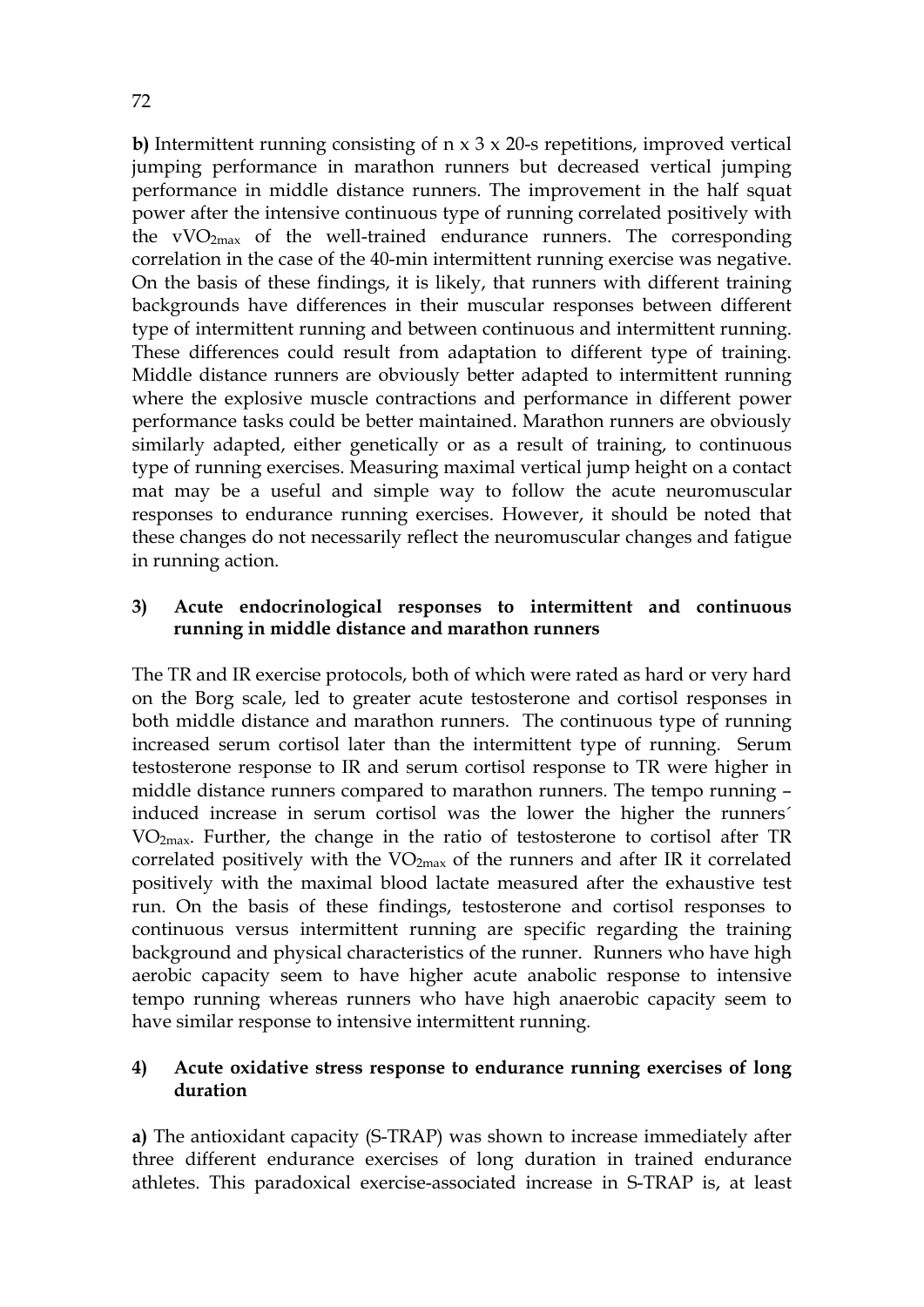partly, explained by a simultaneous increase in the serum concentration of  $\alpha$ tocopherol after an intensive 31-42-km run, but not after a 2-day walking exercise at low intensity.

**b)** An unexpected acute decrease in the oxidative stress marker, LDL-BDC, was found after a low intensity 6h walking exercise but not after a 31-km intensive run or after a competitive marathon run. This shows that an endurance exercise of unusually long duration and low intensity may decrease the concentration of moderately oxidized LDL and increase serum antioxidant potential in athletes adapted to exercises of long duration. These findings also imply that similar exercise-induced beneficial changes, as seen in the conventional lipid risk factors of atherosclerosis, also take place in circulating moderately oxidized LDL.

# **5) Training recommendations for middle and long distance runners**

The results of this study emphasize the importance of individuality in programming the training of middle and long distance runners. It is useful to recognize the differences in training background and physical performance when selecting running exercise models, which would result in expected muscular and hormonal responses. It seems that the runners who are fast and specialized to middle distances will have more favourable acute neuromuscular and hormonal responses to fast intermittent running compared to intensive continuous running. On the contrary, the marathon type of runners, who have high maximal aerobic power, seem to respond better to continuous type of running. Thus, at least during a short period of time, e.g. when preparing to important competitions, middle distance runners may benefit more from intermittent running exercises and marathon runners more from continuous type of exercises. On the other hand, during a long period of time, e.g. during a basic training period, there may also be a need to train by another way. This means that middle distance runners should try to adapt for longer continuous type of running and marathon runners for faster intermittent type of running.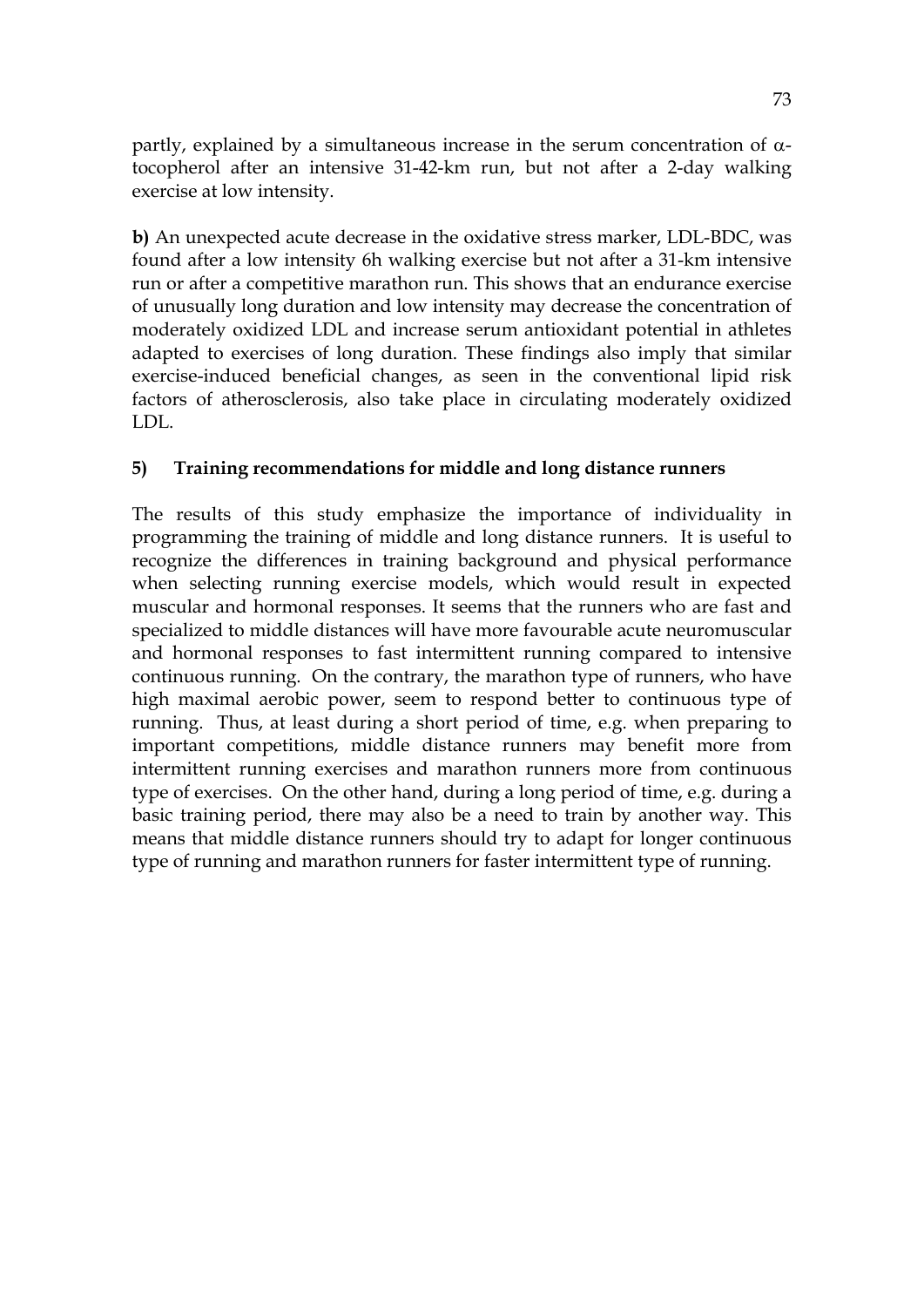# **YHTEENVETO**

#### **Neuromuskulaariset, hormonaaliset ja hapettumisstressiin liittyvät vasteet kestävyysjuoksuharjoituksiin hyvin harjoitelleilla juoksijoilla**

Kun pyritään kehittämään kilpaurheilussa käytettäviä harjoitusmenetelmiä, on tärkeää tuntea sekä lajissa käytettävien pääharjoitusten että harjoittelujaksojen aikaansaamat muutokset urheilijan elimistössä. Kestävyysjuoksussa yksi harjoittelun pääelementtejä on matalatehoinen kestojuoksuharjoittelu, jota painotetaan kaikilla kestävyysjuoksijoilla peruskuntoharjoittelussa ja maratonjuoksijoilla läpi koko harjoituskauden. Kestävyysjuoksuharjoittelun toinen pääelementti on kovatehoisempi intervalliharjoittelu, jota erityisesti keskimatkojen juoksijat painottavat kilpailuun valmistavssa harjoittelussa.

Tässä tutkimuksessa tutkittiin eri tyyppisten, kesto- ja intervalliperiaatteella toteutettujen, kestävyysjuoksuharjoitusten vaikutuksia tarkastelemalla hyvin harjoitelleiden urheilijoiden hermolihasjärjestelmään, hormonieritykseen ja oksidatiiviseen stressiin liittyviä akuutteja muutoksia. Tavoitteena oli selvittää ovatko jalkalihasten voimantuottotehossa ja seerumin hormonipitoisuuksissa tapahtuvat akuutit harjoitusperäiset muutokset erilaisia kesto- ja intervalliperiaatteella suoritettavissa kestävyysjuoksuharjoituksissa ja riippuvatko muutokset juoksijan fyysisistä ominaisuuksista ja harjoitustaustasta. Lisäksi pyrittiin selvittämään aikaansaako pitkäkestoinen kestävyysharjoitus hyvin harjoitelleilla urheilijoilla oksidatiivistä stressiä ja onko akuutti oksidatiivinen stressi yhteydessä harjoitusten tehoon.

Tutkimukseen osallistui kaikkiaan 88 mieskestävyysurheilijaa. Akuutteja harjoitusvasteita tutkittiin kaikkiaan yhdeksässä eri juoksusuorituksessa ja yhdessä pitkässä kävelysuorituksessa. Juoksusuorituksista lyhin ja nopein oli 20 s toistoista 100 s palautuksella koostunut nousujohteinen intervallijuoksu ja pisin 42,2 km:n maratonjuoksukilpailu. Harjoitusten aikaansaamia välittömiä voimantuottokyvyn muutoksia mitattiin ennen ja jälkeen harjoitusten suoritetuin vertikaalisuuntaisin kontaktimattohypyin ja lisäpainon kanssa suoritetuin puolikyykkysarjoin. Puolikyykyissä seurattiin myös lihasaktiivisuutta pinta EMG - mittauksin neljästä eri alaraajan lihasryhmästä. Intervalli- ja kestoharjoituksen aikaansaamia endokrinologisia muutoksia seurattiin mittaamalla seerumin testosteroni-, LH-, FSH- ja kortisoli pitoisuuksia ennen harjoitusta, harjoitusten puolessa välin ja välittömästi harjoitusten jälkeen. Oksidatiivisen stressin ilmenimistä ja antioksidanttipuolustusta seurattiin mittaamalla lipoproteiineissa tapahtuvia hapettumismuutoksia ja seerumin antioksidanttipitoisuuksissa ja kokonaisantioksidanttikapasiteetissa (S-TRAP) tapahtuvia muutoksia.

Sekä intervalli- että kestoperiaatteella toteutettujen juoksuharjoitusten jälkeen suoritetuissa puolikyykkysarjoissa reiden ojentajalihasten lihasaktiivisuuden havaittiin laskevan, samalla kun kyykkysuorituksista mitattu voimantuottoteho ja kontaktimattohyppyjen nousukorkeus parani. Muutokset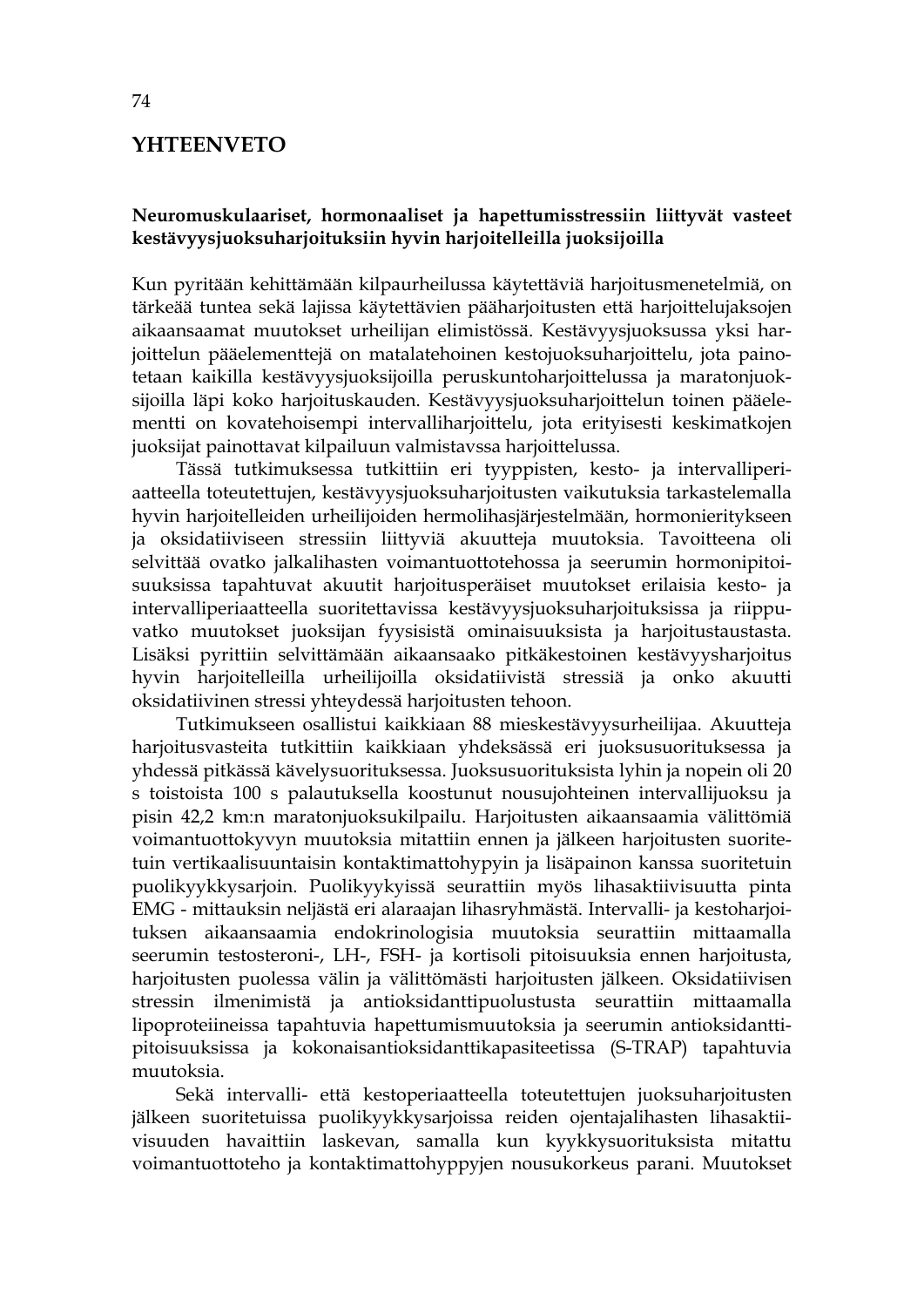olivat osittain erilaisia keskimatkoille ja pitkille juoksumatkoille erikoistuneilla juoksijoilla. Nousujohteisista 3 x 20 s sarjoista koostuva intervallijuoksu paransi maksimaalista vertikaalista kevennyshyppyä maratonjuoksijoilla, mutta ko. suoritus heikkeni keskimatkanjuoksijoilla. Kansainvälisen tason ja kansallisen kärkitason keskimatkanjuoksijoista ja maratonjuoksijoista koostuvassa ryhmässä kolme erityyppistä juoksumattoharjoitusta, 40 min kovavauhtinen intervallijuoksu, 40 min kovavauhtinen kestojuoksu ja nousujohteinen noin 20 min kestoinen testijuoksu, paransivat kaikki vertikaalihyppysuoritusta ja voimantuottotehoa lisäpainoin suoritetuissa puolikyykyissä. Samanaikaisesti reiden etuosan lihasten, vastus medialis ja vastus lateralis, lihasaktiivisuus laski. Kestojuoksun aikaansaama voimantuottotehon parantuminen korreloi positiivisesti juoksijoiden maksimaalisen aerobisen juoksunopeuden (nopeus, jolla nousujohteisessa maksimaalinen hapenottokyky saavutetaan) kanssa. Subjektiiviselta kuormitukseltaan yhtä raskaaksi koetun intervalliharjoituksen yhteydessä vastaava korrelaatio oli negatiivinen. Tulokset osoittavat, että hyvin harjoitelleilla kestävyysjuoksijoilla kovien juoksuharjoitusten aikana voi tapahtua muutoksia jalkalihasten koordinaatiostrategiassa. Muutokset voivat ehkäistä voimantuottokyvyn heikkenemistä ja johtaa jopa suorituskyvyn paranemiseen nopeata voimantuottoa vaativissa jalkaliikkeissä. Näin näyttäisi voivan tapahtua ainakin, mikäli suoritettavat liikkeet ovat vertikaalisuuntaisissa ja ei-juoksunomaisia.

Kestoltaan 40 min mittainen intervalliharjoitus ja samanmittainen kestoharjoitus nostivat sekä seerumin testosteroni- että kortisolipitoisuutta. Intervalliharjoituksen aikaansaama seerumin testosteronitason nousu ja toisaalta kestoharjoituksen aikaansaama kortisolin nousu oli suurempi keskimatkanjuoksijoilla kuin maratonjuoksijoilla. Kestoharjoituksen jälkeen mitattu testosteronin ja kortisolin molaarisuhteen muutos korreloi positiivisesti juoksijan maksimaaliseen hapenottokykyyn.

Kolme erityyppistä pitkää kestävyyssuoritusta, kuuden tunnin kävelysuoritus, 31 km:n kova juoksuharjoitus ja maratonjuoksukilpailu, aikaansaivat kaikki hyvin harjoitelleiden kestävyysurheilijoiden seerumin antioksidanttikapasiteetin akuuttia kasvua. Molempien pitkien kestävyysjuoksusuoritusten jälkeen hapettuneen LDL:n määrä pysyi suorituksia edeltävällä tasolla ja jopa odottamattomasti laski kuuden tunnin matalatehoisen kävelysuorituksen jälkeen.

Tämän tutkimuksen tulokset korostavat urheilijan harjoitustaustan ja yksilöllisten ominaisuuksien tunnistamisen tärkeyttä suunniteltaessa akuuttien voimantuotto- ja hormonimuutosten kannalta mahdollisimman hyödyllistä kestävyysharjoittelua. Näyttää siltä, että jalkalihasten voimantuottokyvyn ja seerumin hormonimuutosten perusteella keskimatkoille erikoistuneet nopeat juoksijat reagoivat akuutisti paremmin nopearytmiseen intervallijuoksuun ja pitkille juoksumatkoille erikoistuneet kestävämmät juoksijat puolestaan akuutisti paremmin hidasrytmiseen kestojuoksuun. Ainakin lyhyellä aikavälillä, esim. kilpailukaudella ennen pääkilpailuja, tuntuisi tämän vuoksi tarkoituksenmukaiselta, että mailerityyppinen (nopea) juoksija harjoittelisi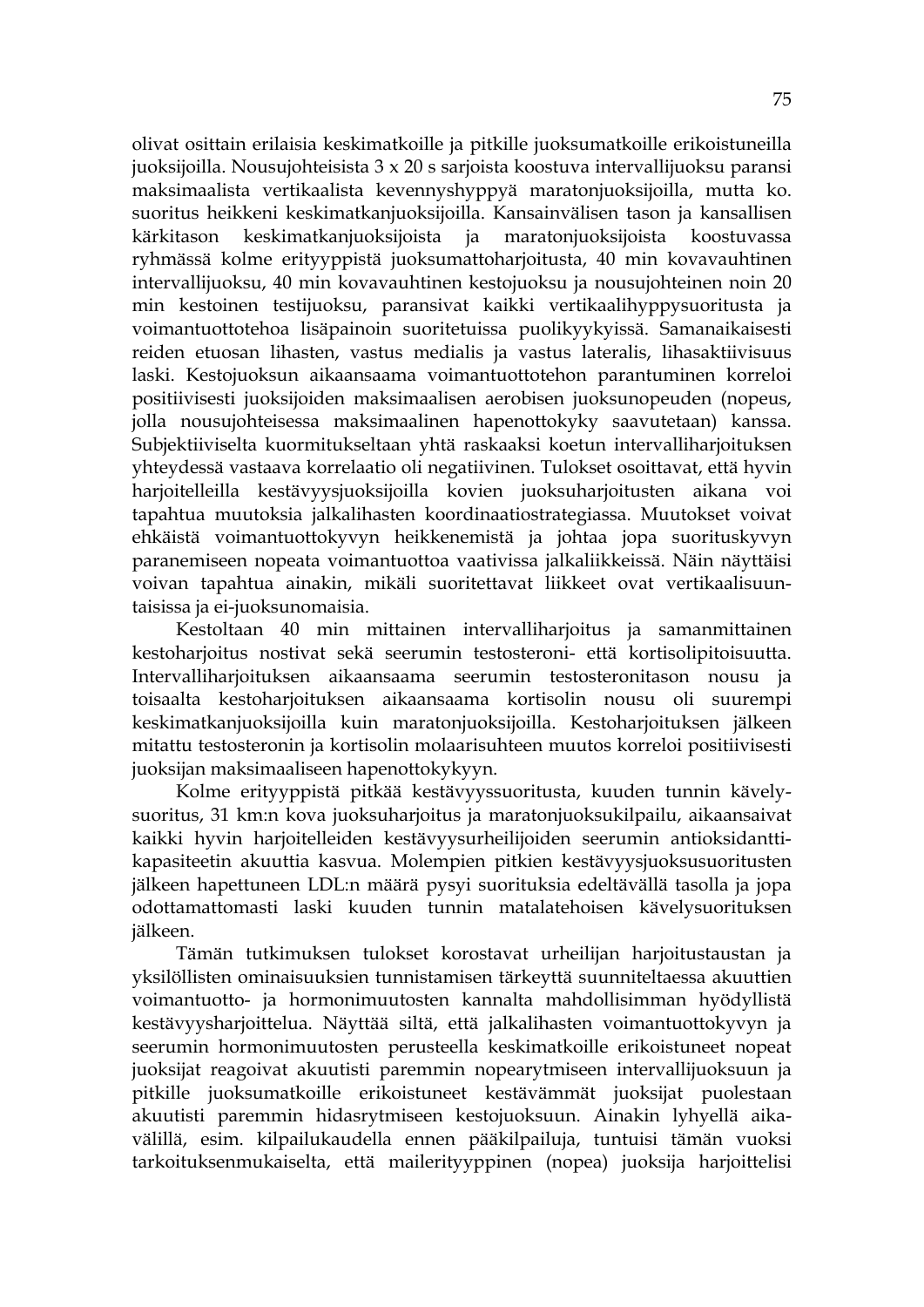intervallivoittoisesti ja maratontyyppinen (hidas) juoksija kestovoittoisesti. Toisaalta, pidemmällä aikavälillä, esim. peruskuntokauden aikana, lienee tarpeellista totuttautua myös harjoituksiin, jotka erityisesti kuormittavat hermolihasjärjestelmää ja hormoniaineenvaihduntaa, mutta eivät aikaansaa yhtä positiivia, jalkojen voimantuottoon ja hormonimuutoksiin liittyviä, akuutteja harjoitusvasteita.

Tämän tutkimuksen perusteella näyttää myös siltä, että mikäli kestävyysurheilija on hyväkuntoinen ja tottunut pitkäkestoisiin kestävyysharjoituksiin, hän pystyy vahvan antioksidanttikapasiteettinsa avulla vastustamaan akuuttia oksidatiivista stressiä, jota yleensä ilmenee kestävyystyyppisten kuormitusten yhteydessä. Hyvin harjoitellet urheilijat näyttävät kykenevän vastustamaan oksidatiivista stressiä ainakin kestoltaan pitkissä mutta urheilijan suorituskykyyn nähden matalatehoisissa harjoituksissa.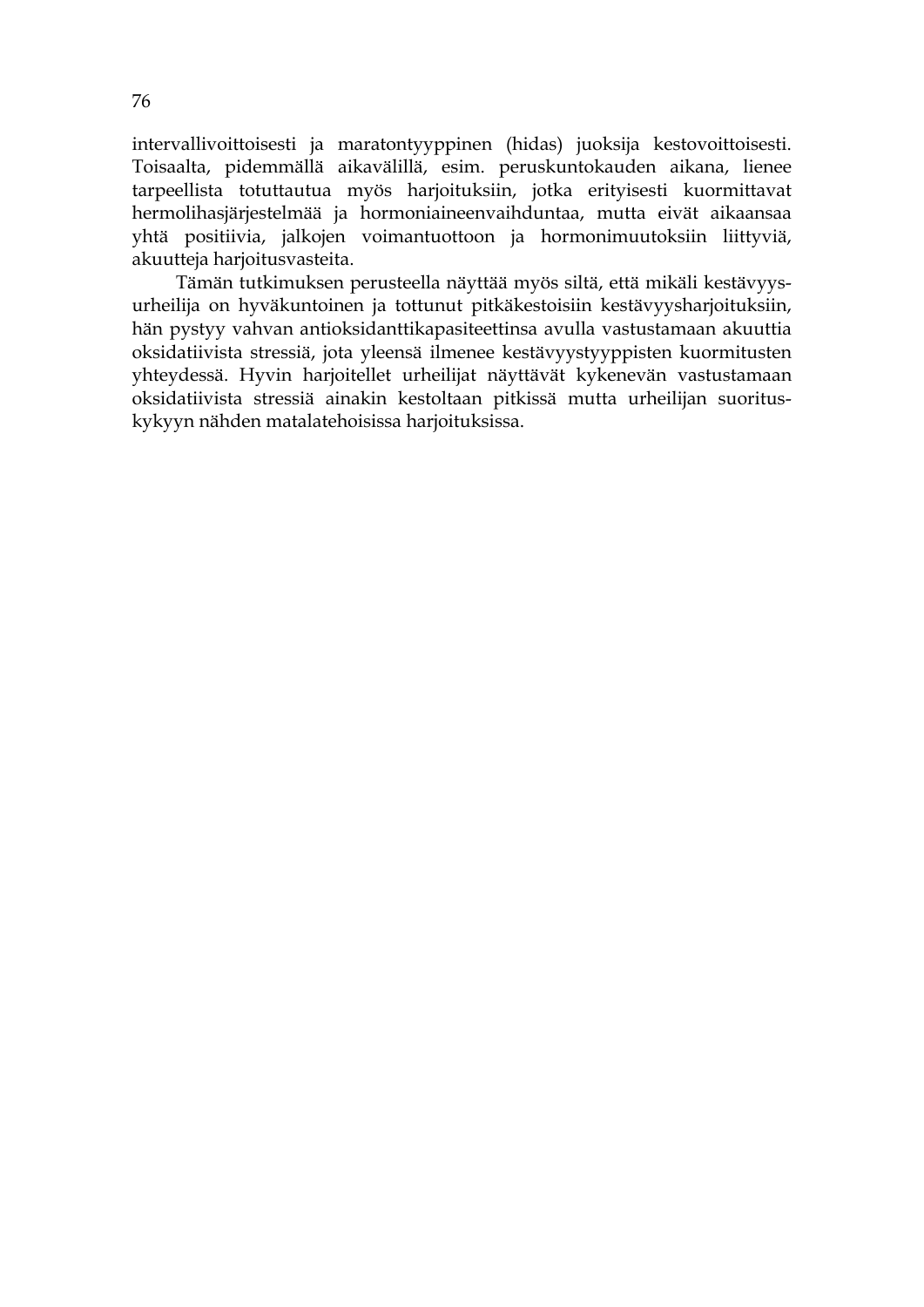## **REFERENCES**

- Aagaard, P. (2003). Training-Induced Changes in Neural Function. Exerc. Sport Sci. Rev. 31, 61-67.
- Aagaard, P., Andersen, J. L., Dyhre-Poulsen, P., Leffers, A. M., Wagner, A., Magnusson, S. P., Halkjaer-Kristensen, J. and Simonsen, E. B. (2001). A Mechanism for Increased Contractile Strength of Human Pennate Muscle in Response to Strength Training: Changes in Muscle Architecture. J. Physiol. 534, 613-623.
- Aagaard, P., Simonsen, E. B., Andersen, J. L., Magnusson, P. and Dyhre-Poulsen, P. (2002). Increased Rate of Force Development and Neural Drive of Human Skeletal Muscle Following Resistance Training. J. Appl. Physiol. 93, 1318-1326.
- Abe, D., Yanagawa, K., Yamanobe, K. and Tamura, K. (1998). Assessment of Middle-Distance Running Performance in Sub-Elite Young Runners using Energy Cost of Running. Eur. J. Appl. Physiol. Occup. Physiol. 77, 320-325.
- Abe, T., Brown, J. B. and Brechue, W. F. (1999). Architectural Characteristics of Muscle in Black and White College Football Players. Med. Sci. Sports Exerc. 31, 1448-1452.
- Abe, T., Kumagai, K. and Brechue, W. F. (2000). Fascicle Length of Leg Muscles is Greater in Sprinters than Distance Runners. Med. Sci. Sports Exerc. 32, 1125-1129.
- ACSM (1986). American College of Sports Medicine. Guidelines for graded exercise testing and exercise prescription, 3rd ed. Lea and Febiger, Philadelphia, p. 168
- Ahotupa, M., Marniemi, J., Lehtimaki, T., Talvinen, K., Raitakari, O. T., Vasankari, T., Viikari, J., Luoma, J. and Yla-Herttuala, S. (1998). Baseline Diene Conjugation in LDL Lipids as a Direct Measure of in Vivo LDL Oxidation. Clin. Biochem. 31, 257-261.
- Ahotupa, M., Ruutu, M. and Mantyla, E. (1996). Simple Methods of Quantifying Oxidation Products and Antioxidant Potential of Low Density Lipoproteins. Clin. Biochem. 29, 139-144.
- Ahotupa, M. and Vasankari, T. J. (1999). Baseline Diene Conjugation in LDL Lipids: An Indicator of Circulating Oxidized LDL. Free Radic. Biol. Med. 27, 1141-1150.
- Alessio, H. M. (1993). Exercise-Induced Oxidative Stress. Med. Sci. Sports Exerc. 25, 218-224.
- Alessio, H. M. and Goldfarb, A. H. (1988). Lipid Peroxidation and Scavenger Enzymes during Exercise: Adaptive Response to Training. J. Appl. Physiol. 64, 1333-1336.
- Allen, D. G., Westerblad, H., Lee, J. A. and Lannergren, J. (1992). Role of Excitation-Contraction Coupling in Muscle Fatigue. Sports Med. 13, 116- 126.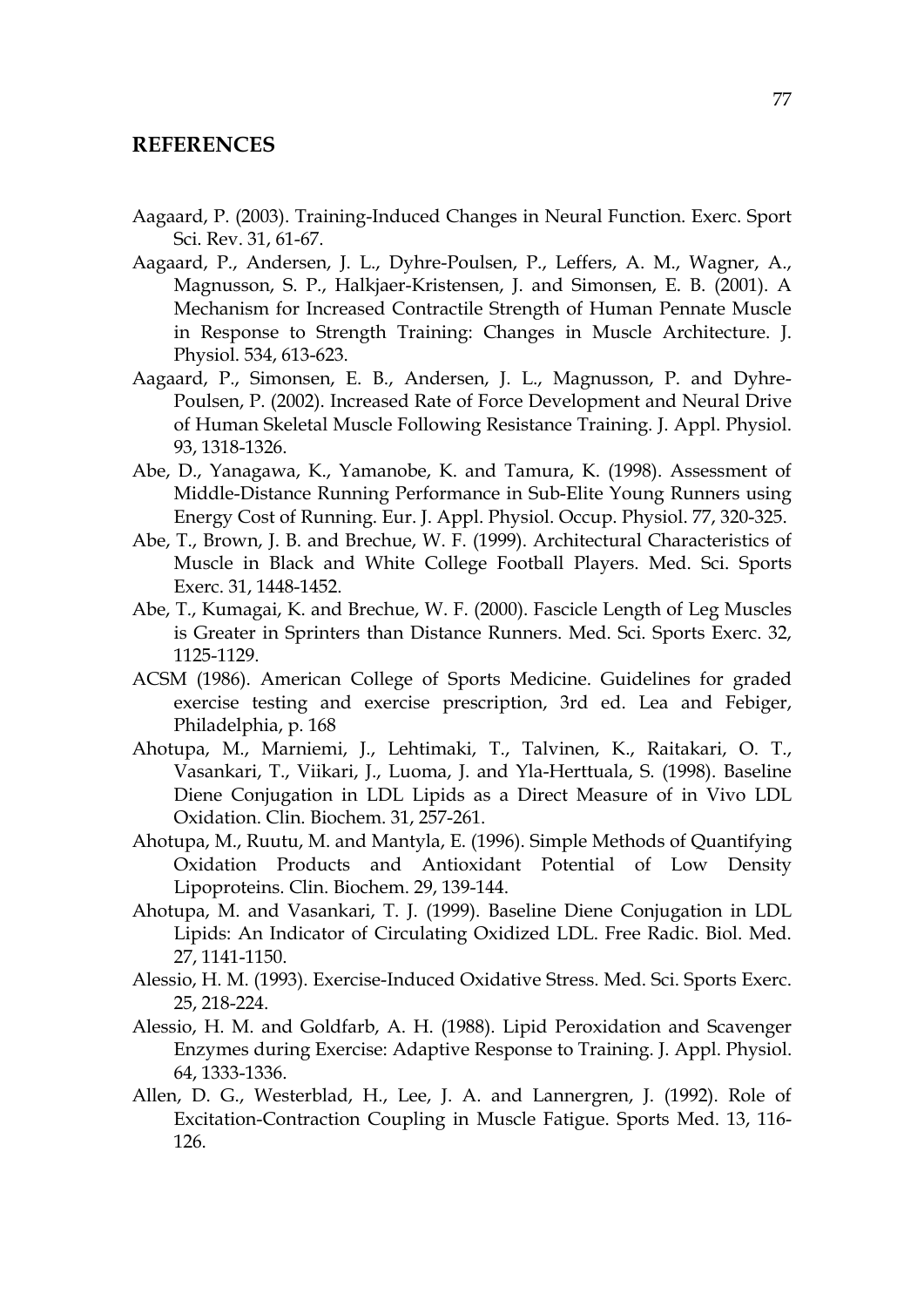- Alway, S. E., Hughson, R. L., Green, H. J., Patla, A. E. and Frank, J. S. (1987). Twitch Potentiation After Fatiguing Exercise in Man. Eur. J. Appl. Physiol. Occup. Physiol. 56, 461-466.
- Anderson, T. (1996). Biomechanics and Running Economy. Sports Med. 22, 76- 89.
- Arrese, A. L., Munguia, I., Urdiales, D. M. (2005). A Review of the Maximal Oxygen Uptake Values Necessary for Different Performance Levels. New Studies in Athletics 3: 7-20.
- Asmussen, E. (1979). Muscle Fatigue. Med. Sci. Sports 11, 313-321.
- Åstrand, I., Åstrand, P. O., Christensen, E. H. and Hedman, R. (1960a). Intermittent Muscular Work. Acta Physiol. Scand. 48, 448-453.
- Åstrand, I., Åstrand, P. O., Christensen, E. H. and Hedman, R. (1960b). Myohemoglobin as an Oxygen-store in Man. Acta Physiol. Scand. 48, 454- 460.
- Åstrand, P. O. (1992). Endurance Sports. In: Shephard, R. J. and Åstrand, P. O (eds.) Endurance in Sports, Blackwell, Oxford, pp. 8-12.
- Åstrand, P. O. and Rodahl, K. (1997). Textbook of Work Physiology, McGraw-Hill, New York.
- Aunola, S. and Rusko, H. (1986). Aerobic and Anaerobic Thresholds Determined from Venous Lactate Or from Ventilation and Gas Exchange in Relation to Muscle Fiber Composition. Int. J. Sports Med. 7, 161-166.
- Aura, O. and Komi, P. V. (1986). Effects of Prestretch Intensity on Mechanical Efficiency of Positive Work and on Elastic Behavior of Skeletal Muscle in Stretch-Shortening Cycle Exercise. Int. J. Sports Med. 7, 137-143.
- Bangsbo, J., Gollnick, P. D., Graham, T. E., Juel, C., Kiens, B., Mizuno, M. and Saltin, B. (1990). Anaerobic Energy Production and O2 Deficit-Debt Relationship during Exhaustive Exercise in Humans. J. Physiol. 422, 539- 559.
- Bangsbo, J., Graham, T., Johansen, L., Strange, S., Christensen, C. and Saltin, B. (1992a). Elevated Muscle Acidity and Energy Production during Exhaustive Exercise in Humans. Am. J. Physiol. 263, R891-9.
- Bangsbo, J., Graham, T. E., Kiens, B. and Saltin, B. (1992b). Elevated Muscle Glycogen and Anaerobic Energy Production during Exhaustive Exercise in Man. J. Physiol. 451, 205-227.
- Bassett, D. R.,Jr and Howley, E. T. (1997). Maximal Oxygen Uptake: "Classical" Versus "Contemporary" Viewpoints. Med. Sci. Sports Exerc. 29, 591-603.
- Bassett, D. R.,Jr and Howley, E. T. (2000). Limiting Factors for Maximum Oxygen Uptake and Determinants of Endurance Performance. Med. Sci. Sports Exerc. 32, 70-84.
- Berson, S. A. and Yalow, R. S. (1968). Radioimmunoassay of ACTH in Plasma. J. Clin. Invest. 47, 2725-2751.
- Bigland-Ritchie, B., Johansson, R., Lippold, O. C. and Woods, J. J. (1983). Contractile Speed and EMG Changes during Fatigue of Sustained Maximal Voluntary Contractions. J. Neurophysiol. 50, 313-324.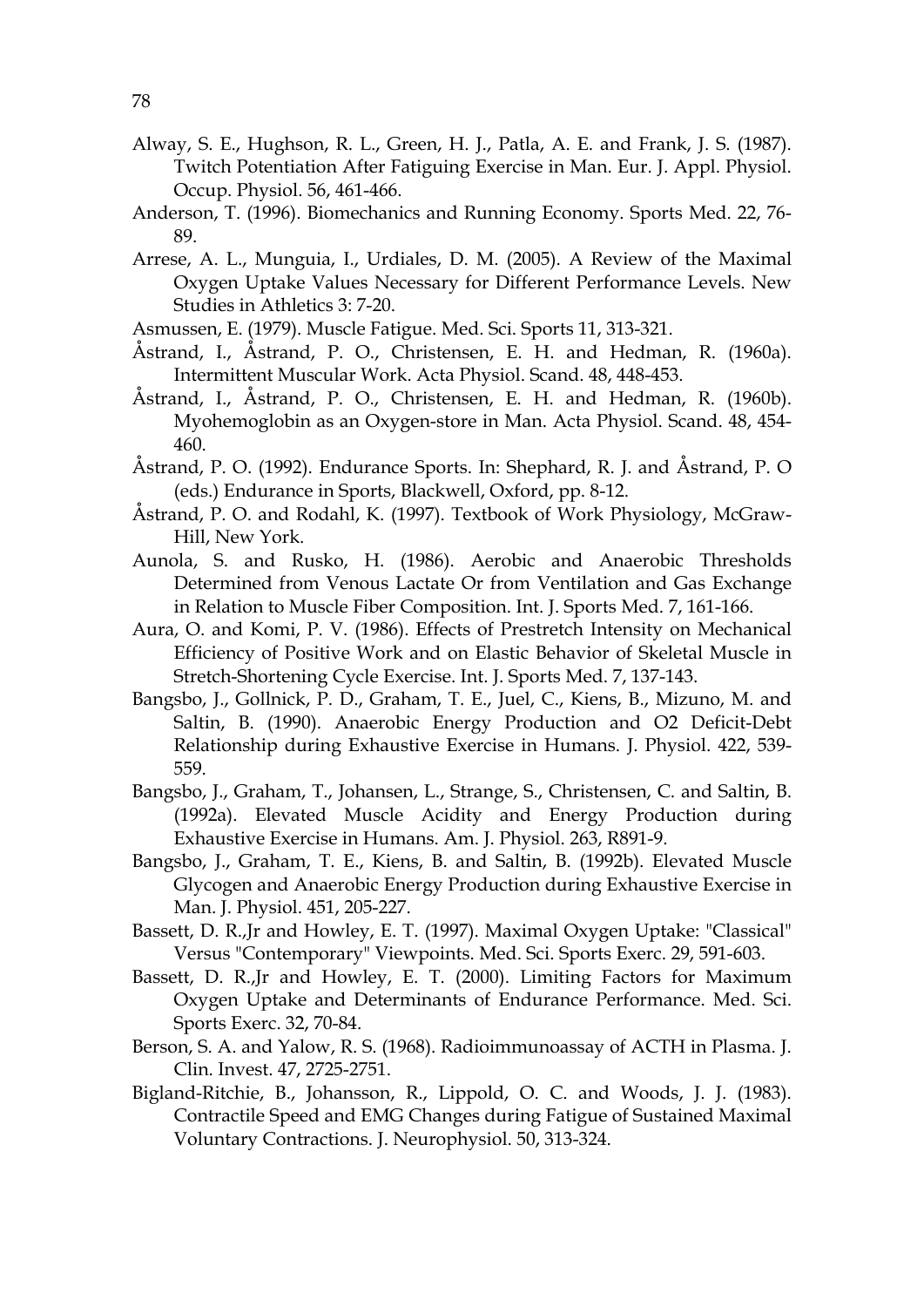- Billat, L. V. (2001). Interval Training for Performance: A Scientific and Empirical Practice. Special Recommendations for Middle- and Long-Distance Running. Part I: Aerobic Interval Training. Sports Med. 31, 13-31.
- Billat, L. V. and Koralsztein, J. P. (1996). Significance of the Velocity at VO2max and Time to Exhaustion at this Velocity. Sports Med. 22, 90-108.
- Billat, V., Renoux, J. C., Pinoteau, J., Petit, B. and Koralsztein, J. P. (1994a). Reproducibility of Running Time to Exhaustion at VO2max in Subelite Runners. Med. Sci. Sports Exerc. 26, 254-257.
- Billat, V., Renoux, J. C., Pinoteau, J., Petit, B. and Koralsztein, J. P. (1994b). Times to Exhaustion at 100% of Velocity at VO2max and Modelling of the Time-limit/velocity Relationship in Elite Long-Distance Runners. Eur. J. Appl. Physiol. Occup. Physiol. 69, 271-273.
- Billat, V., Renoux, J. C., Pinoteau, J., Petit, B. and Koralsztein, J. P. (1995). Times to Exhaustion at 90, 100 and 105% of Velocity at VO2 Max (Maximal Aerobic Speed) and Critical Speed in Elite Long-Distance Runners. Arch. Physiol. Biochem. 103, 129-135.
- Billat, V. L., Blondel, N. and Berthoin, S. (1999a). Determination of the Velocity Associated with the Longest Time to Exhaustion at Maximal Oxygen Uptake. Eur. J. Appl. Physiol. Occup. Physiol. 80, 159-161.
- Billat, V. L., Flechet, B., Petit, B., Muriaux, G. and Koralsztein, J. P. (1999b). Interval Training at VO2max: Effects on Aerobic Performance and Overtraining Markers. Med. Sci. Sports Exerc. 31, 156-163.
- Billat, V. L., Hill, D. W., Pinoteau, J., Petit, B. and Koralsztein, J. P. (1996). Effect of Protocol on Determination of Velocity at VO2 Max and on its Time to Exhaustion. Arch. Physiol. Biochem. 104, 313-321.
- Billat, V. L., Slawinski, J., Bocquet, V., Demarle, A., Lafitte, L., Chassaing, P. and Koralsztein, J. P. (2000). Intermittent Runs at the Velocity Associated with Maximal Oxygen Uptake Enables Subjects to Remain at Maximal Oxygen Uptake for a Longer Time than Intense but Submaximal Runs. Eur. J. Appl. Physiol. 81, 188-196.
- Bosco, C., Belli, A., Astrua, M., Tihanyi, J., Pozzo, R., Kellis, S., Tsarpela, O., Foti, C., Manno, R. and Tranquilli, C. (1995). A Dynamometer for Evaluation of Dynamic Muscle Work. Eur. J. Appl. Physiol. Occup. Physiol. 70, 379-386.
- Bosco, C., Colli, R., Bonomi, R., von Duvillard, S. P. and Viru, A. (2000). Monitoring Strength Training: Neuromuscular and Hormonal Profile. Med. Sci. Sports Exerc. 32, 202-208.
- Bosco, C., Komi, P. V. and Ito, A. (1981). Prestretch Potentiation of Human Skeletal Muscle during Ballistic Movement. Acta Physiol. Scand. 111, 135- 140.
- Bosco, C., Montanari, G., Ribacchi, R., Giovenali, P., Latteri, F., Iachelli, G., Faina, M., Colli, R., Dal Monte, A. and La Rosa, M. (1987). Relationship between the Efficiency of Muscular Work during Jumping and the Energetics of Running. Eur. J. Appl. Physiol. Occup. Physiol. 56, 138-143.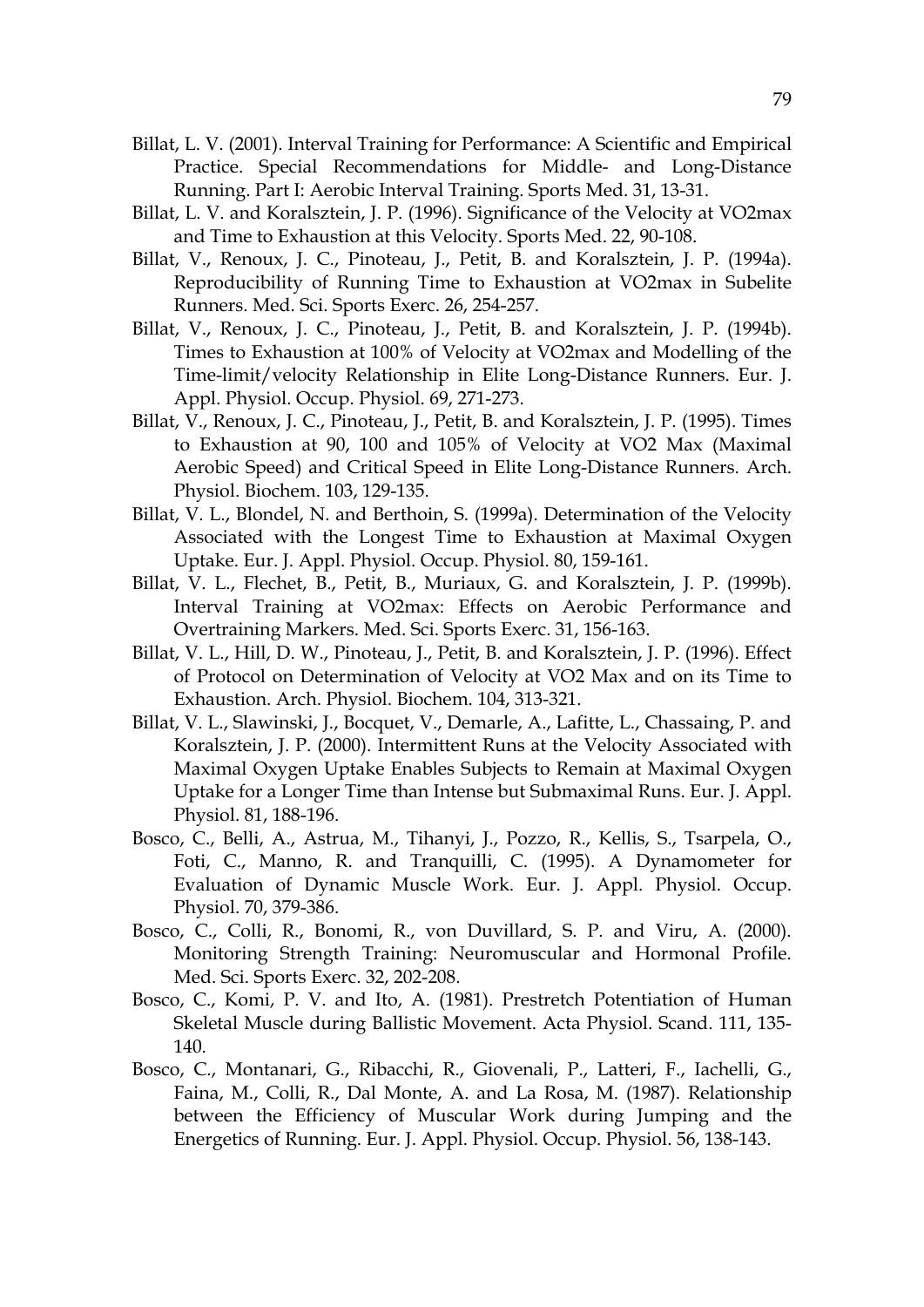- Bosco, C., Tihanyi, J., Komi, P. V., Fekete, G. and Apor, P. (1982). Store and Recoil of Elastic Energy in Slow and Fast Types of Human Skeletal Muscles. Acta Physiol. Scand. 116, 343-349.
- Bosco, C. and Viitasalo, J. T. (1982). Potentiation of Myoelectrical Activity of Human Muscles in Vertical Jumps. Electromyogr. Clin. Neurophysiol. 22, 549-562.
- Brooks, G. A. (1986). The Lactate Shuttle during Exercise and Recovery. Med. Sci. Sports Exerc. 18, 360-368.
- Brooks, G. A. (1991). Current Concepts in Lactate Exchange. Med. Sci. Sports Exerc. 23, 895-906.
- Brooks, G. A. and Fahey, T. (1984). Exercise Physiology. Human Bioenergetics and its Application, Macmillan, New York.
- Burfoot, A. and Billing, B. (1999). The Perfect Pace. Runner´s World 20, 39-83.
- Cavanagh, P. R. and Williams, K. R. (1982). The Effect of Stride Length Variation on Oxygen Uptake during Distance Running. Med. Sci. Sports Exerc. 14, 30-35.
- Chasiotis, D. (1983). The Regulation of Glycogen Phosphorylase and Glycogen Breakdown in Human Skeletal Muscle. Acta Physiol. Scand. Suppl. 518, 1- 68.
- Christensen, E. H., Hedman, R. and Saltin, B. (1960). Intermittent and Continuous Running. (A further Contribution to the Physiology of Intermittent Work.). Acta Physiol. Scand. 50, 269-286.
- Clark, G. T. and Carter, M. C. (1985). Electromyographic Study of Human Jaw-Closing Muscle Endurance, Fatigue and Recovery at various Isometric Force Levels. Arch. Oral Biol. 30, 563-569.
- Conley, D. L. and Krahenbuhl, G. S. (1980). Running Economy and Distance Running Performance of Highly Trained Athletes. Med. Sci. Sports Exerc. 12, 357-360.
- Cooper, D. M. and Barstow, T. J. (1996). Magnetic Resonance Imaging and Spectroscopy in Studying Exercise in Children. Exerc. Sport Sci. Rev. 24, 475-499.
- Costill, D. L. (1967). The Relationship between Selected Physiological Variables and Distance Running Performance. J. Sports Med. Phys. Fitness 7, 61-66.
- Costill, D. L., Daniels, J., Evans, W., Fink, W., Krahenbuhl, G. and Saltin, B. (1976). Skeletal Muscle Enzymes and Fiber Composition in Male and Female Track Athletes. J. Appl. Physiol. 40, 149-154.
- Costill, D. L., Flynn, M. G., Kirwan, J. P., Houmard, J. A., Mitchell, J. B., Thomas, R. and Park, S. H. (1988). Effects of Repeated Days of Intensified Training on Muscle Glycogen and Swimming Performance. Med. Sci. Sports Exerc. 20, 249-254.
- Costill, D. L., Thomason, H. and Roberts, E. (1973). Fractional Utilization of the Aerobic Capacity during Distance Running. Med. Sci. Sports 5, 248-252.
- Costill, D. L. and Winrow, E. (1970a). A Comparison of Two Middle-Aged Ultramarathon Runners. Res. Q. 41, 135-139.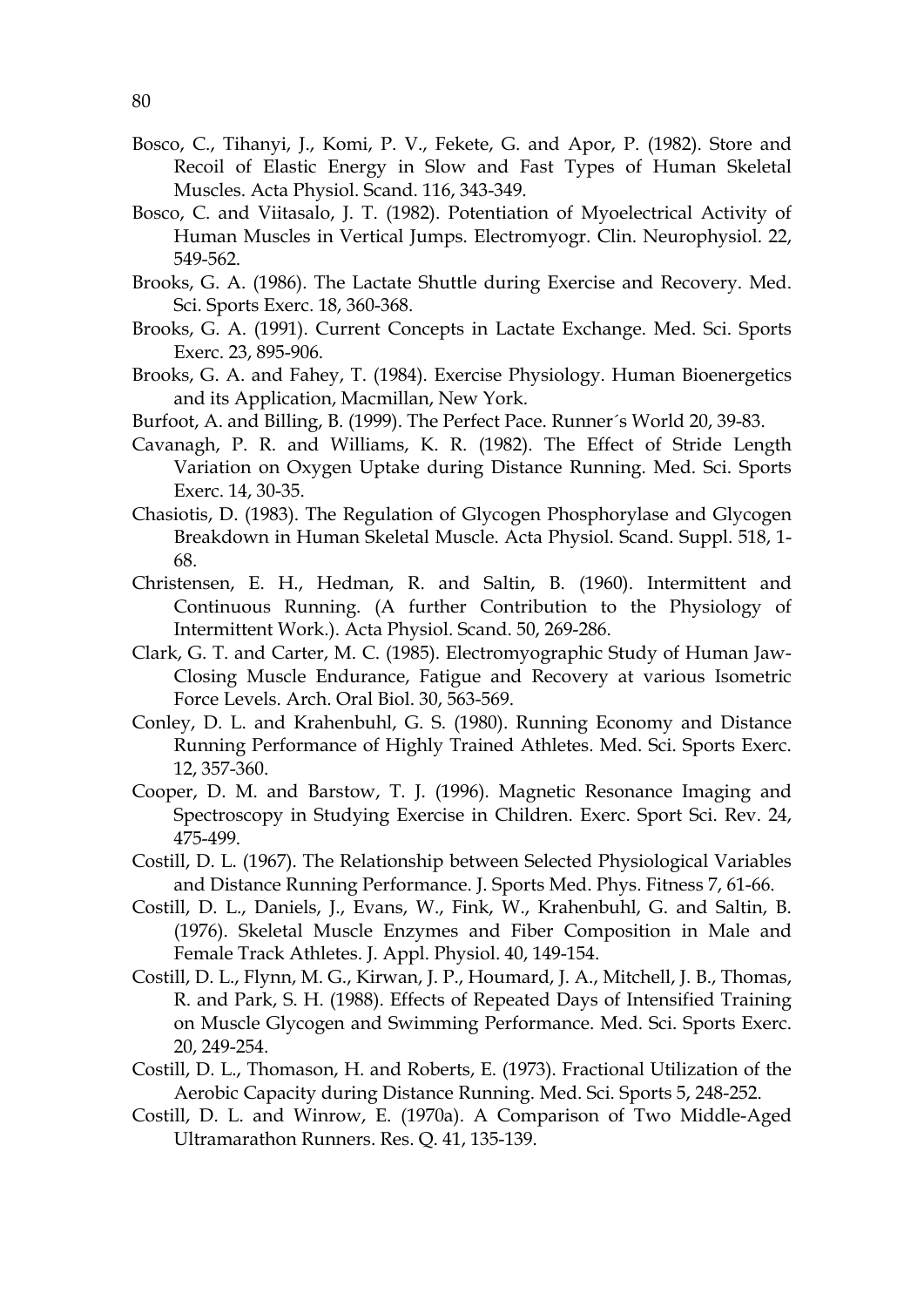- Costill, D. L. and Winrow, E. (1970b). Maximal Oxygen Intake among Marathon Runners. Arch. Phys. Med. Rehabil. 51, 317-320.
- Cumming, D. C., Brunsting, L. A.,3rd, Strich, G., Ries, A. L. and Rebar, R. W. (1986). Reproductive Hormone Increases in Response to Acute Exercise in Men. Med. Sci. Sports Exerc. 18, 369-373.
- Cumming, D. C., Wheeler, G. D. and McColl, E. M. (1989). The Effects of Exercise on Reproductive Function in Men. Sports Med. 7, 1-17.
- Daly, W., Seegers, C. A., Rubin, D. A., Dobridge, J. D. and Hackney, A. C. (2005). Relationship between Stress Hormones and Testosterone with Prolonged Endurance Exercise. Eur. J. Appl. Physiol. 93, 375-380.
- Daniels, J. (1974). Physiological Characteristics of Champion Male Athletes. Res. Q. 45, 342-348.
- Daniels, J. (1998). Daniels´s Running Formula. Human Kinetics, Champaign, IL.
- Daniels, J. and Daniels, N. (1992). Running Economy of Elite Male and Elite Female Runners. Med. Sci. Sports Exerc. 24, 483-489.
- Daniels, J. and Scardina, N. (1984). Interval Training and Performance. Sports Med. 1, 327-334.
- Daniels, J. T., Scardina, N. and Hayes, J. (1986). Elite and Subelite Female Middle- and Long-Distance Runners. In: Landers, D. M. (ed.) Sport and Elite Performers, Human Kinetics, Champaign, IL, pp. 57-72.
- Daniels, J. T., Yarbrough, R. A. and Foster, C. (1978). Changes in VO2 Max and Running Performance with Training. Eur. J. Appl. Physiol. Occup. Physiol. 39, 249-254.
- Davies, C. T. and Thompson, M. W. (1979a). Aerobic Performance of Female Marathon and Male Ultramarathon Athletes. Eur. J. Appl. Physiol. Occup. Physiol. 41, 233-245.
- Davies, C. T. and Thompson, M. W. (1979b). Estimated Aerobic Performance and Energy Cost of Severe Exercise of 24 h Duration. Ergonomics 22, 1249- 1255.
- Davies, C. T. and Thompson, M. W. (1986). Physiological Responses to Prolonged Exercise in Ultramarathon Athletes. J. Appl. Physiol. 61, 611- 617.
- Davies, K. J., Quintanilha, A. T., Brooks, G. A. and Packer, L. (1982). Free Radicals and Tissue Damage Produced by Exercise. Biochem. Biophys. Res. Commun. 107, 1198-1205.
- Del Maestro, R. F. (1980). An Approach to Free Radicals in Medicine and Biology. Acta Physiol. Scand. Suppl. 492, 153-168.
- Denis, C., Linnossier, M. T., Dormois, D., Padilla, S., Geyssant, A., Lacour, J. R. and Inbar, O. (1992). Power and Metabolic Responses during Supramaximal Exercise in 100-m and 800-m Runners. Scand. J. Med. Sci. Sports 2, 62-69.
- Di Prampero, P. E., Capelli, C., Pagliaro, P., Antonutto, G., Girardis, M., Zamparo, P. and Soule, R. G. (1993). Energetics of Best Performances in Middle-Distance Running. J. Appl. Physiol. 74, 2318-2324.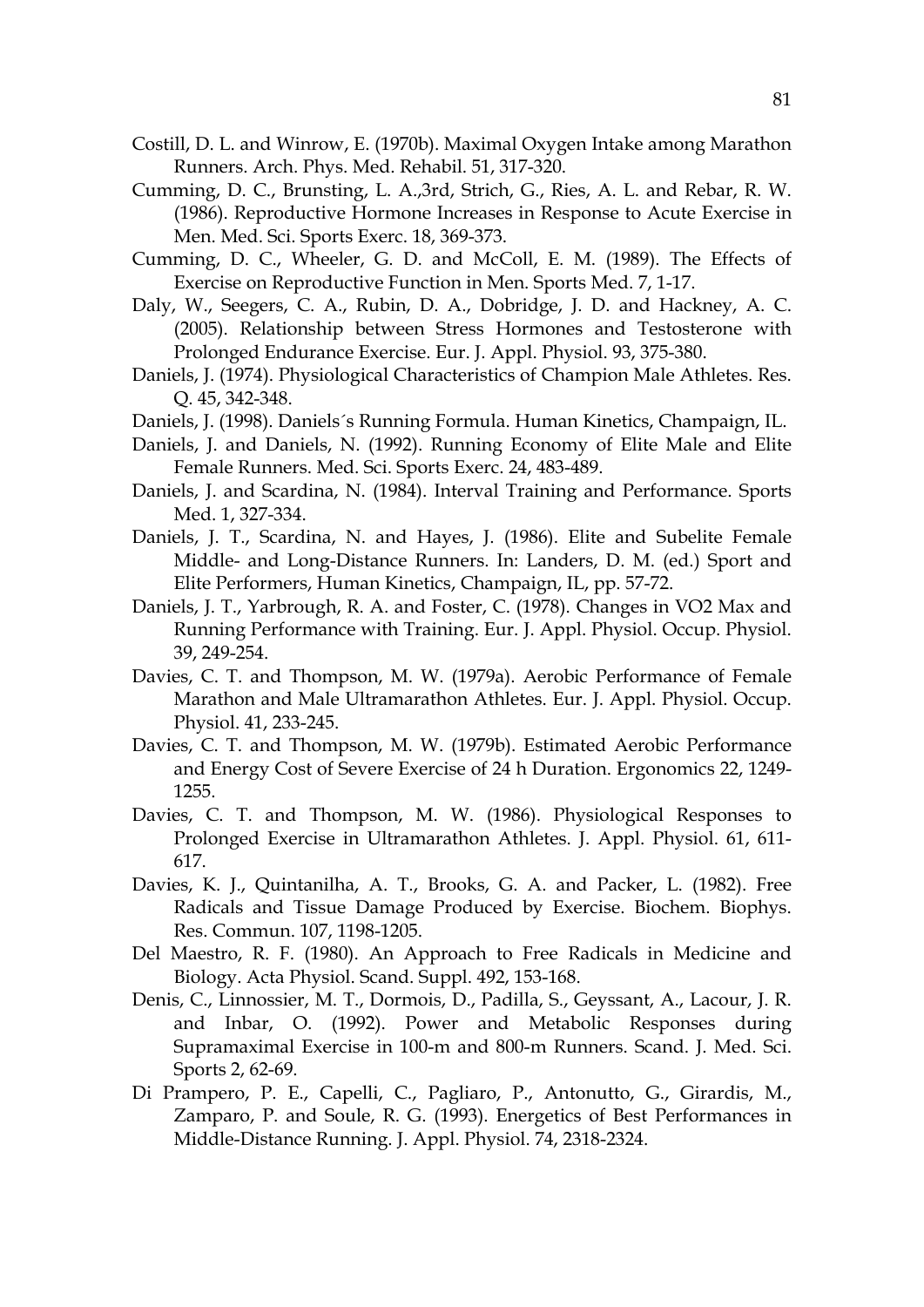- Dietz, V., Schmidtbleicher, D. and Noth, J. (1979). Neuronal Mechanisms of Human Locomotion. J. Neurophysiol. 42, 1212-1222.
- Dillard, C. J., Litov, R. E., Savin, W. M., Dumelin, E. E. and Tappel, A. L. (1978). Effects of Exercise, Vitamin E, and Ozone on Pulmonary Function and Lipid Peroxidation. J. Appl. Physiol. 45, 927-932.
- Duclos, M., Corcuff, J. B., Rashedi, M., Fougere, V. and Manier, G. (1996). Does Functional Alteration of the Gonadotropic Axis Occur in Endurance Trained Athletes during and After Exercise? A Preliminary Study. Eur. J. Appl. Physiol. Occup. Physiol. 73, 427-433.
- Durstine, J. L. and Haskell, W. L. (1994). Effects of Exercise Training on Plasma Lipids and Lipoproteins. Exerc. Sport Sci. Rev. 22, 477-521.
- Edwards, R. H. (1981). Human Muscle Function and Fatigue. In: Human Muscle Fatigue: Physiological Mechanisms, Pitman Medical, London, pp. 1-18
- Eik-Nes, K. B. (1969). An Effect of Isoproterenol on Rates of Synthesis and Secretion of Testosterone. Am. J. Physiol. 217, 1764-1770.
- Enoka, R. M. (1988a). Muscle Strength and its Development. New Perspectives. Sports Med. 6, 146-168.
- Enoka, R. M. (1988b). Neuromechanical Basis of Kinesiology, Human Kinetics, Champaign, Ill, pp. 201-206, 336.
- Fahrner, C. L. and Hackney, A. C. (1998). Effects of Endurance Exercise on Free Testosterone Concentration and the Binding Affinity of Sex Hormone Binding Globulin (SHBG). Int. J. Sports Med. 19, 12-15.
- Farrell, P. A., Wilmore, J. H., Coyle, E. F., Billing, J. E. and Costill, D. L. (1979). Plasma Lactate Accumulation and Distance Running Performance. Med. Sci. Sports 11, 338-344.
- Ferretti, G., Gussoni, M., Di Prampero, P. E. and Cerretelli, P. (1987). Effects of Exercise on Maximal Instantaneous Muscular Power of Humans. J. Appl. Physiol. 62, 2288-2294.
- Foster, C. (1983). VO2max and Training Indices as Determinants of Competitive Running Performance. J. Sport Sci. 1, 13-22.
- Foster, C., Costill, D. L., Daniels, J. T. and Fink, W. J. (1978). Skeletal Muscle Enzyme Activity, Fiber Composition and VO2 Max in Relation to Distance Running Performance. Eur. J. Appl. Physiol. Occup. Physiol. 39, 73-80.
- Galbo, H. (1981). Endocrinology and Metabolism in Exercise. Int. J. Sports Med. 2, 203-211.
- Galbo, H., Hummer, L., Peterson, I. B., Christensen, N. J. and Bie, N. (1977). Thyroid and Testicular Hormone Responses to Graded and Prolonged Exercise in Man. Eur. J. Appl. Physiol. Occup. Physiol. 36, 101-106.
- Gandevia, S. C. (1998). Neural Control in Human Muscle Fatigue: Changes in Muscle Afferents, Motoneurones and Motor Cortical Drive [Corrected. Acta Physiol. Scand. 162, 275-283.
- Gandevia, S. C. (2001). Spinal and Supraspinal Factors in Human Muscle Fatigue. Physiol. Rev. 81, 1725-1789.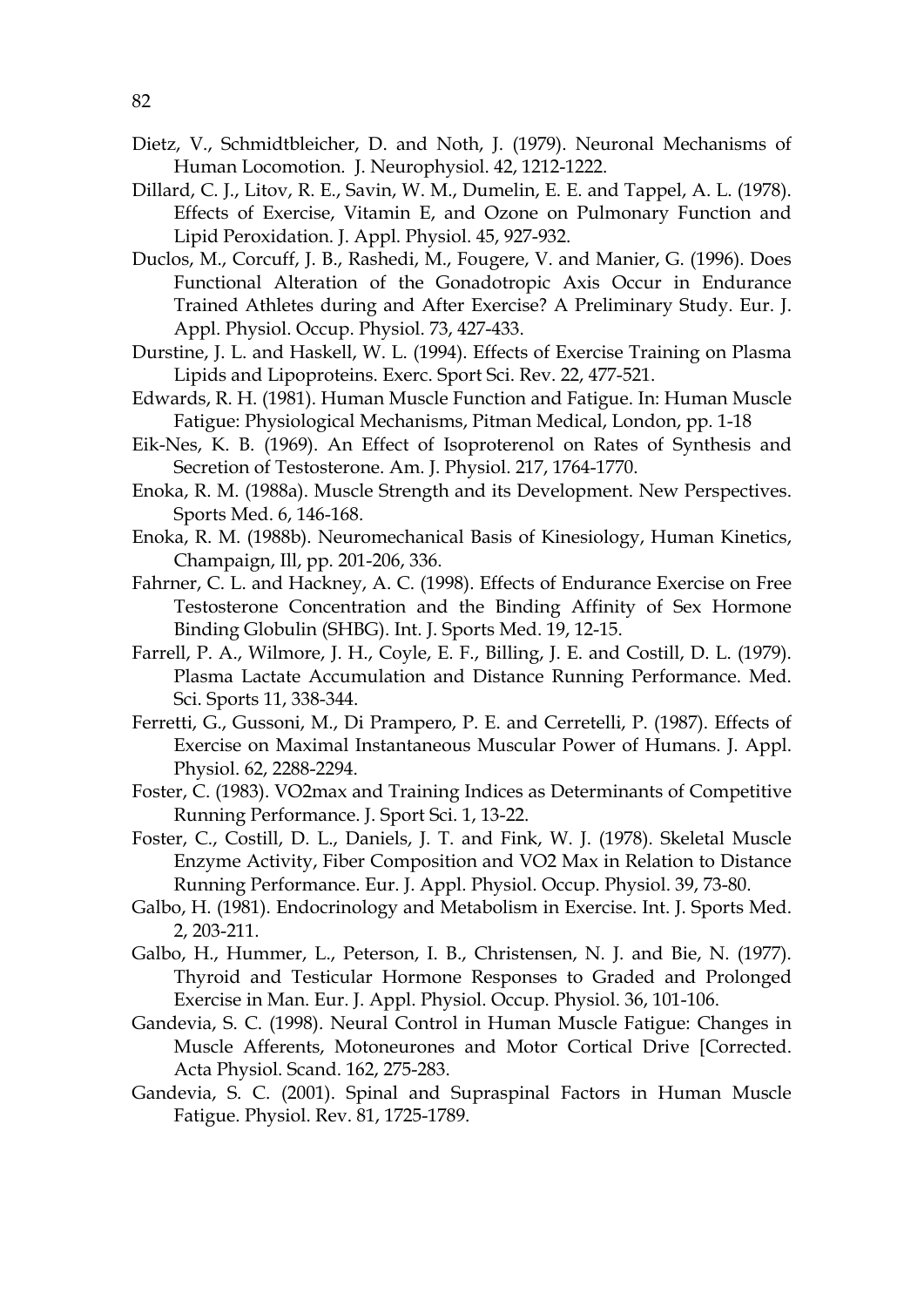- Gastin, P. B. and Lawson, D. L. (1994). Influence of Training Status on Maximal Accumulated Oxygen Deficit during all-Out Cycle Exercise. Eur. J. Appl. Physiol. Occup. Physiol. 69, 321-330.
- Gibson, H. and Edwards, R. H. (1985). Muscular Exercise and Fatigue. Sports Med. 2, 120-132.
- Ginsburg, G. S., Agil, A., O'Toole, M., Rimm, E., Douglas, P. S. and Rifai, N. (1996). Effects of a Single Bout of Ultraendurance Exercise on Lipid Levels and Susceptibility of Lipids to Peroxidation in Triathletes. JAMA 276, 221- 225.
- Gollhofer, A., Komi, P. V., Fujitsuka, N. and Miyashita, M. (1987a). Fatigue during Stretch-Shortening Cycle Exercises. II. Changes in Neuromuscular Activation Patterns of Human Skeletal Muscle. Int. J. Sports Med. 8 Suppl. 1, 38-47.
- Gollhofer, A., Komi, P. V., Miyashita, M. and Aura, O. (1987b). Fatigue during Stretch-Shortening Cycle Exercises: Changes in Mechanical Performance of Human Skeletal Muscle. Int. J. Sports Med. 8, 71-78.
- Gollnick, P. D., Armstrong, R. B., Saubert, C. W.,4th, Piehl, K. and Saltin, B. (1972). Enzyme Activity and Fiber Composition in Skeletal Muscle of Untrained and Trained Men. J. Appl. Physiol. 33, 312-319.
- Gorostiaga, E. M., Izquierdo, M., Ruesta M., Iribarren J., Gonzalez-Badillo J. J., Ibanez, J. (2004). Strength training effects on physical performance and serum hormones in young soccer players. Eur. J. Appl. Physiol. 91, 698- 707.
- Grant, S., Craig, I., Wilson, J. and Aitchison, T. (1997). The Relationship between 3 km Running Performance and Selected Physiological Variables. J. Sports Sci. 15, 403-410.
- Green, H. J. (1997). Mechanisms of Muscle Fatigue in Intense Exercise. J. Sports Sci. 15, 247-256.
- Green, H. J., Coates, G., Sutton, J. R. and Jones, S. (1991a). Early Adaptations in Gas Exchange, Cardiac Function and Haematology to Prolonged Exercise Training in Man. Eur. J. Appl. Physiol. Occup. Physiol. 63, 17-23.
- Green, H. J., Helyar, R., Ball-Burnett, M., Kowalchuk, N., Symon, S. and Farrance, B. (1992). Metabolic Adaptations to Training Precede Changes in Muscle Mitochondrial Capacity. J. Appl. Physiol. 72, 484-491.
- Green, H. J., Jones, L. L., Houston, M. E., Ball-Burnett, M. E. and Farrance, B. W. (1989). Muscle Energetics during Prolonged Cycling After Exercise Hypervolemia. J. Appl. Physiol. 66, 622-631.
- Green, H. J., Jones, L. L., Hughson, R. L., Painter, D. C. and Farrance, B. W. (1987). Training-Induced Hypervolemia: Lack of an Effect on Oxygen Utilization during Exercise. Med. Sci. Sports Exerc. 19, 202-206.
- Green, H. J., Jones, L. L. and Painter, D. C. (1990). Effects of Short-Term Training on Cardiac Function during Prolonged Exercise. Med. Sci. Sports Exerc. 22, 488-493.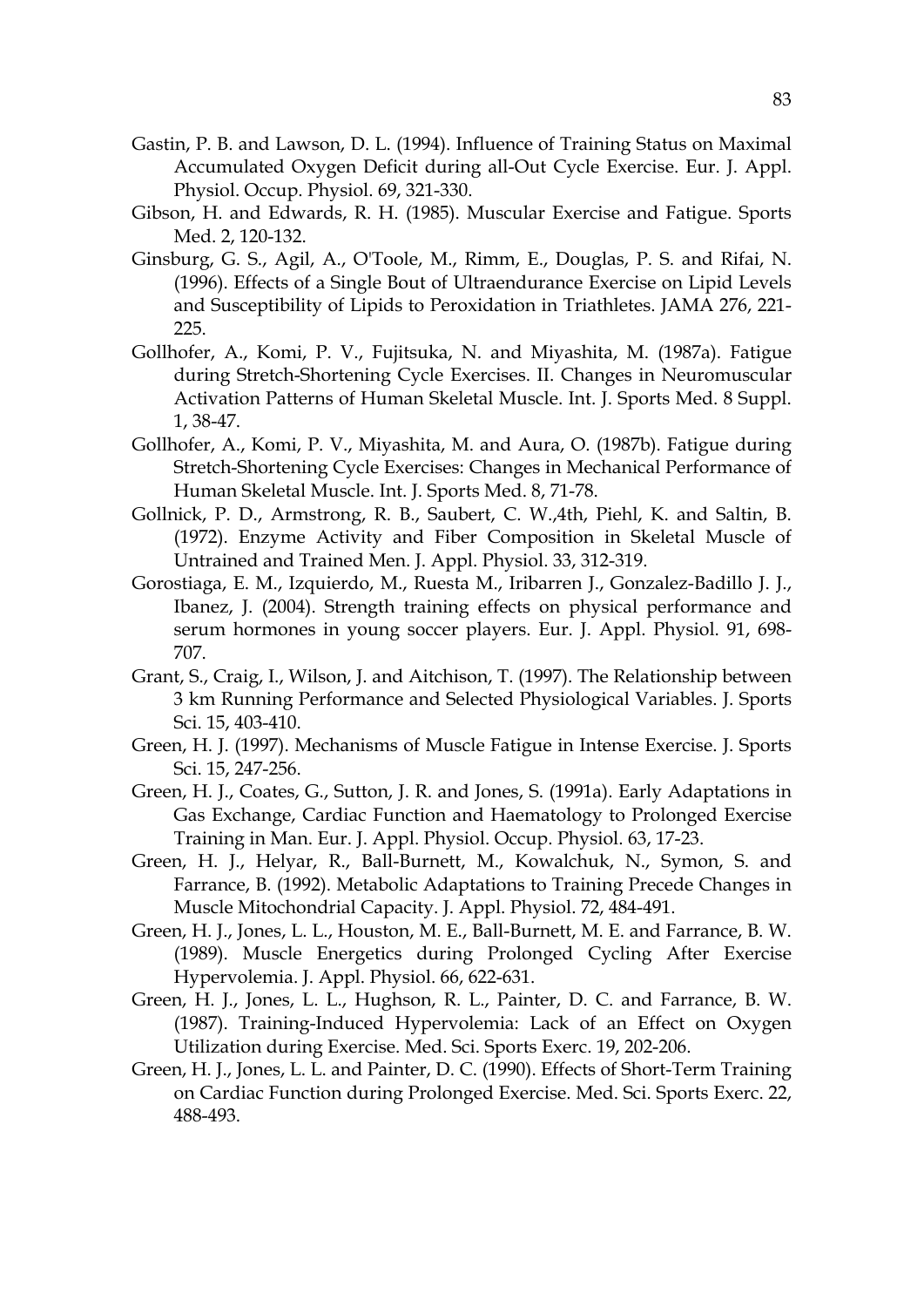- Green, H. J., Jones, S., Ball-Burnett, M. and Fraser, I. (1991b). Early Adaptations in Blood Substrates, Metabolites, and Hormones to Prolonged Exercise Training in Man. Can. J. Physiol. Pharmacol. 69, 1222-1229.
- Green, H. J. and Patla, A. E. (1992). Maximal Aerobic Power: Neuromuscular and Metabolic Considerations. Med. Sci. Sports Exerc. 24, 38-46.
- Gullstrand, L. and Lawrence, S. (1987). Heart Rate and Blood Lactate Response to Short Intermittent Work at Race Pace in Highly Trained Swimmers. Aust. J. Sci. Med. Sport 19, 10-14.
- Hackney, A. C., Premo, M. C. and McMurray, R. G. (1995). Influence of Aerobic Versus Anaerobic Exercise on the Relationship between Reproductive Hormones in Men. J. Sports Sci. 13, 305-311.
- Hakkinen, K. (1993). Neuromuscular Fatigue and Recovery in Male and Female Athletes during Heavy Resistance Exercise. Int. J. Sports Med. 14, 53-59.
- Hakkinen, K., Alen, M., Kallinen, M., Newton, R. U. and Kraemer, W. J. (2000). Neuromuscular Adaptation during Prolonged Strength Training, Detraining and Re-Strength-Training in Middle-Aged and Elderly People. Eur. J. Appl. Physiol. 83, 51-62.
- Hakkinen, K. and Komi, P. V. (1983). Changes in Neuromuscular Performance in Voluntary and Reflex Contraction during Strength Training in Man. Int. J. Sports Med. 4, 282-288.
- Hakkinen, K. and Komi, P. V. (1986). Effects of Fatigue and Recovery on Electromyographic and Isometric Force- and Relaxation-Time Characteristics of Human Skeletal Muscle. Eur. J. Appl. Physiol. Occup. Physiol. 55, 588-596.
- Hakkinen, K., Komi, P. V. and Alen, M. (1985). Effect of Explosive Type Strength Training on Isometric Force- and Relaxation-Time, Electromyographic and Muscle Fibre Characteristics of Leg Extensor Muscles. Acta Physiol. Scand. 125, 587-600.
- Hakkinen, K. and Pakarinen, A. (1993). Acute Hormonal Responses to Two Different Fatiguing Heavy-Resistance Protocols in Male Athletes. J. Appl. Physiol. 74, 882-887.
- Halliwell, B. (1994). Free Radicals, Antioxidants, and Human Disease: Curiosity, Cause, Or Consequence? Lancet 344, 721-724.
- Haramäki, N. and Packer, L. (1994). Oxidative Stress Indices in Exercise. In: Sen, C. K., Packer, L., and Hänninen, O. (eds.) Exercise and Oxygen Toxicity, Elsevier, Amsterdam, pp. 77-87.
- Hawley, J. A., Myburgh, K. H., Noakes, T. D. and Dennis, S. C. (1997). Training Techniques to Improve Fatigue Resistance and Enhance Endurance Performance. J. Sports Sci. 15, 325-333.
- Henriksson, J. (1992). Effects of Physical Training on the Metabolism of Skeletal Muscle. Diabetes Care 15, 1701-1711.
- Hill, A. V. and Lupton, H. (1923). Muscular Exercise, Lactic Acid and the Supply and Utilization of Oxygen. Qart. Med. J. 16, 135-71.
- Hill, D. W. and Rowell, A. L. (1997). Responses to Exercise at the Velocity Associated with VO2max. Med. Sci. Sports Exerc. 29, 113-116.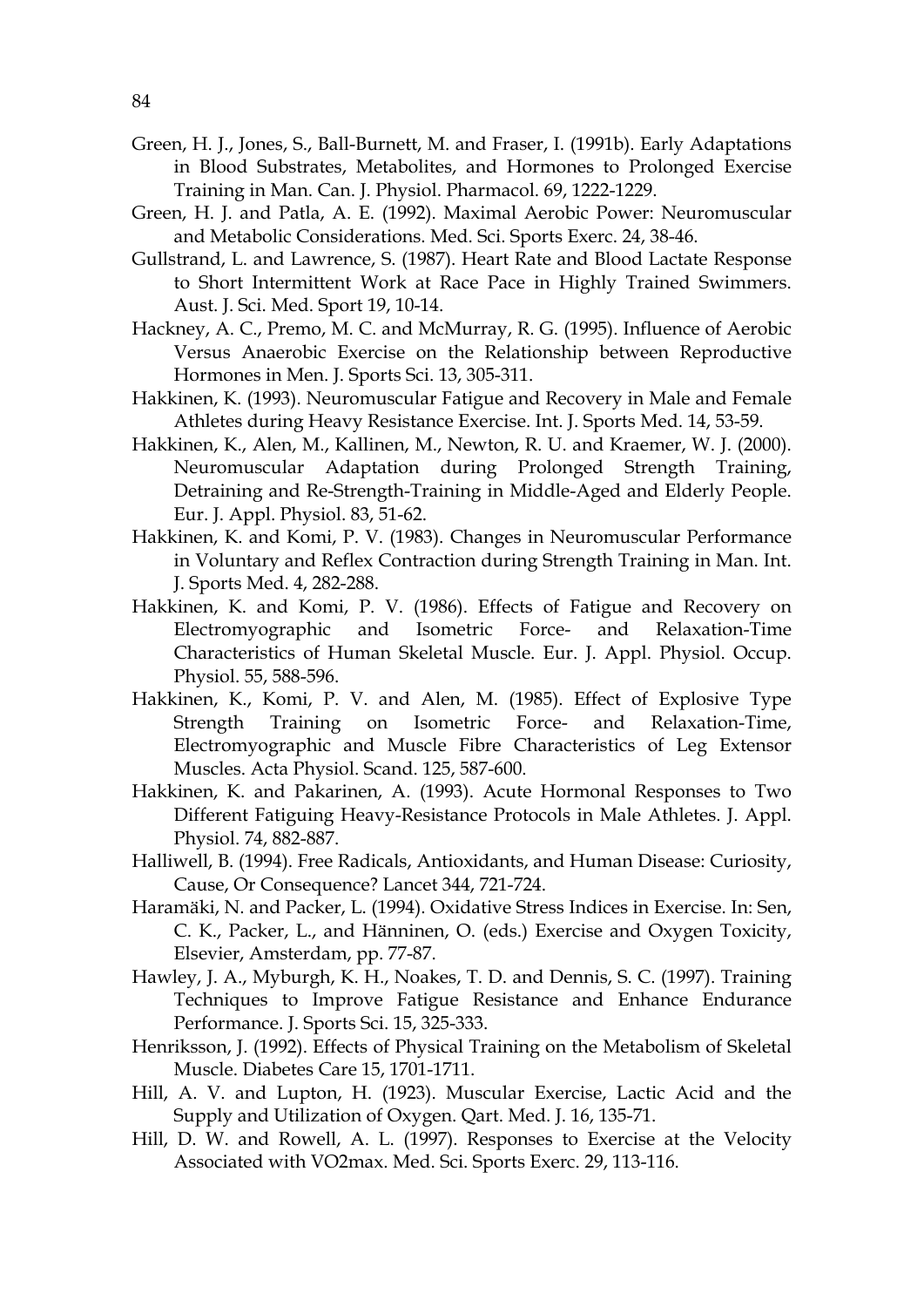- Hirvonen, J., Nummela, A., Rusko, H., Rehunen, S. and Harkonen, M. (1992). Fatigue and Changes of ATP, Creatine Phosphate, and Lactate during the 400-m Sprint. Can. J. Sport Sci. 17, 141-144.
- Hirvonen, J., Rehunen, S., Rusko, H. and Harkonen, M. (1987). Breakdown of High-Energy Phosphate Compounds and Lactate Accumulation during Short Supramaximal Exercise. Eur. J. Appl. Physiol. Occup. Physiol. 56, 253-259.
- Hultman, E. and Spriet, L. L. (1986). Skeletal Muscle Metabolism, Contraction Force and Glycogen Utilization during Prolonged Electrical Stimulation in Humans. J. Physiol. 374, 493-501.
- Izquierdo M., Gonzalez-Badillo, J. J., Häkkinen, K., Ibanez, J., Kraemer, W. J., Altadill, A. (2006). Effect of loading on unintentional lifting velocity declines during single sets of repetitions to failure during upper and lower extremity muscle actions. Int. J. Sports Med. 29, 718-724.
- James, D. V. and Doust, J. H. (1998). Oxygen Uptake during Moderate Intensity Running: Response Following a Single Bout of Interval Training. Eur. J. Appl. Physiol. Occup. Physiol. 77, 551-555.
- James, D. V. and Doust, J. H. (1999). Oxygen Uptake during High-Intensity Running: Response Following a Single Bout of Interval Training. Eur. J. Appl. Physiol. Occup. Physiol. 79, 237-243.
- Jenkins, R. R. (1988). Free Radical Chemistry. Relationship to Exercise. Sports Med. 5, 156-170.
- Jensen, J., Oftebro, H., Breigan, B., Johnsson, A., Ohlin, K., Meen, H. D., Stromme, S. B. and Dahl, H. A. (1991). Comparison of Changes in Testosterone Concentrations After Strength and Endurance Exercise in Well Trained Men. Eur. J. Appl. Physiol. Occup. Physiol. 63, 467-471.
- Jezova, D. and Vigas, M. (1981). Testosterone Response to Exercise during Blockade and Stimulation of Adrenergic Receptors in Man. Horm. Res. 15, 141-147.
- Ji, L. L. (1995). Oxidative Stress during Exercise: Implication of Antioxidant Nutrients. Free Radic. Biol. Med. 18, 1079-1086.
- Ji, L. L. (1996). Exercise, Oxidative Stress, and Antioxidants. Am. J. Sports Med. 24, S20-4.
- Joyner, M. J. (1991). Modeling: Optimal Marathon Performance on the Basis of Physiological Factors. J. Appl. Physiol. 70, 683-687.
- Kargotich, S., Goodman, C., Keast, D., Fry, R. W., Garcia-Webb, P., Crawford, P. M. and Morton, A. R. (1997). Influence of Exercise-Induced Plasma Volume Changes on the Interpretation of Biochemical Data Following High-Intensity Exercise. Clin. J. Sport Med. 7, 185-191.
- Kasvinsky, P. J. and Meyer, W. L. (1977). The Effect of pH and Temperature on the Kinetics of Native and Altered Glycogen Phosphorylase. Arch. Biochem. Biophys. 181, 616-631.
- Kayser, B., Narici, M., Binzoni, T., Grassi, B. and Cerretelli, P. (1994). Fatigue and Exhaustion in Chronic Hypobaric Hypoxia: Influence of Exercising Muscle Mass. J. Appl. Physiol. 76, 634-640.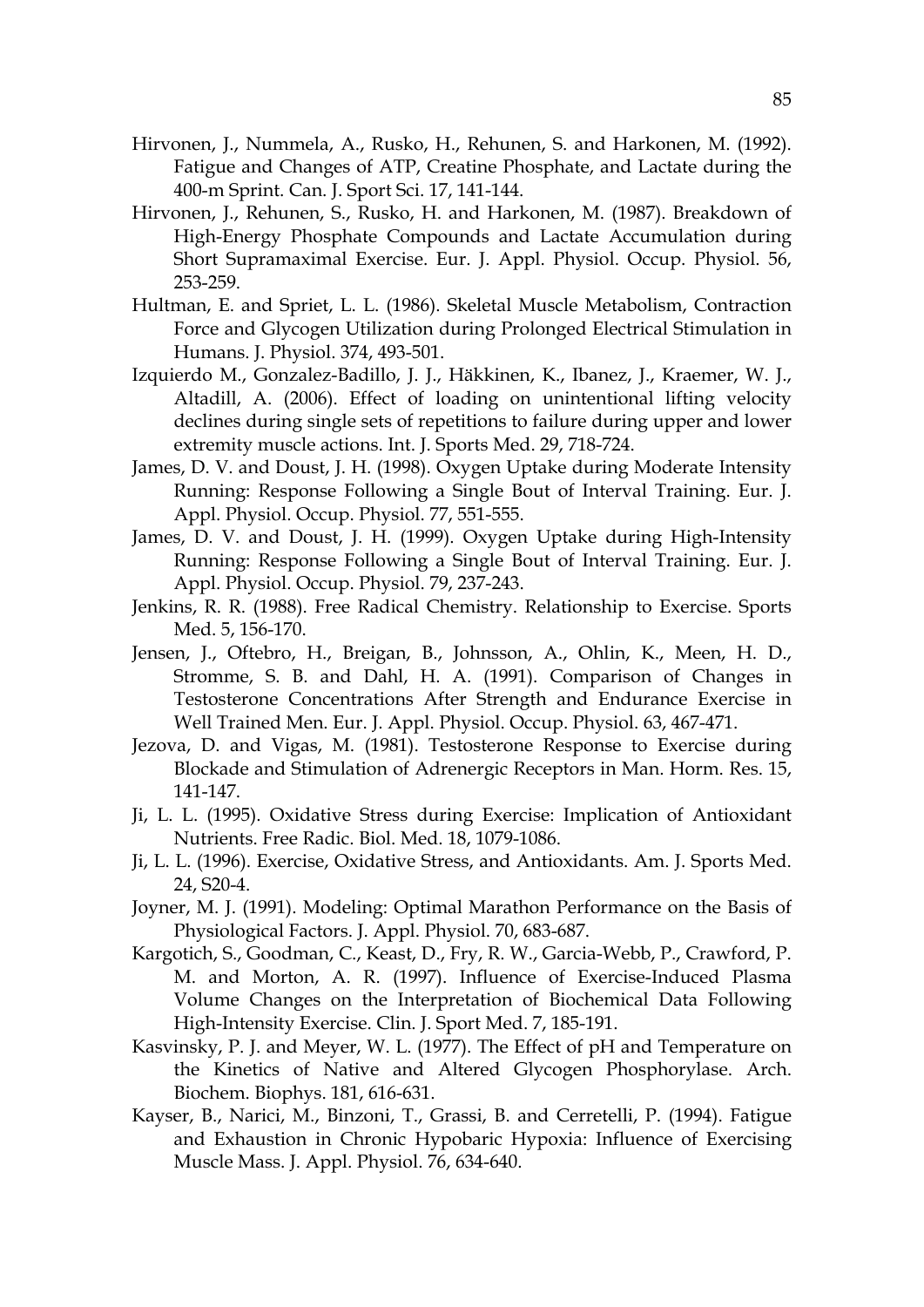- Kenefick, R. W., Maresh, C. M., Armstrong, L. E., Castellani, J. W., Whittlesey, M., Hoffman, J. R. and Bergeron, M. F. (1998). Plasma Testosterone and Cortisol Responses to Training-Intensity Exercise in Mild and Hot Environments. Int. J. Sports Med. 19, 177-181.
- Kindermann, W., Schnabel, A., Schmitt, W. M., Biro, G., Cassens, J. and Weber, F. (1982). Catecholamines, Growth Hormone, Cortisol, Insulin, and Sex Hormones in Anaerobic and Aerobic Exercise. Eur. J. Appl. Physiol. Occup. Physiol. 49, 389-399.
- Kjaer, M. (1992). Regulation of hormonal and metabolic responses during exercise in humans. Exerc. Sport Sci. Rev. 20, 161-184.
- Komi, P. V. (1984) Physiological and Biomechanical Correlates of Muscle Function: Effects of Muscle Structure and Stretch-shortening Cycle on Force and Speed. In: Terjung, R. L. (ed.) Exercise and Sport Science Reviews. Collamore, Lexington, Mass, pp. 81-121.
- Komi, P. V. (1984). Biomechanics and Neuromuscular Performance. Med. Sci. Sports Exerc. 16, 26-28.
- Komi, P. V. (1986). Training of Muscle Strength and Power: Interaction of Neuromotoric, Hypertrophic, and Mechanical Factors. Int. J. Sports Med. 7 Suppl 1, 10-15.
- Komi, P. V. and Karlsson, J. (1979). Physical Performance, Skeletal Muscle Enzyme Activities, and Fibre Types in Monozygous and Dizygous Twins of both Sexes. Acta Physiol. Scand. Suppl. 462, 1-28.
- Komi, P. V., Viitasalo, J. H., Havu, M., Thorstensson, A., Sjodin, B. and Karlsson, J. (1977). Skeletal Muscle Fibres and Muscle Enzyme Activities in Monozygous and Dizygous Twins of both Sexes. Acta Physiol. Scand. 100, 385-392.
- Komi, P. V. (1991) (ed.) Strenght and Power in Sport, Blackwell Scientific Publications, Oxford, pp. 169-179, 404.
- Kraemer, W. J., Dziados, J. E., Marchitelli, L. J., Gordon, S. E., Harman, E. A., Mello, R., Fleck, S. J., Frykman, P. N. and Triplett, N. T. (1993). Effects of Different Heavy-Resistance Exercise Protocols on Plasma Beta-Endorphin Concentrations. J. Appl. Physiol. 74, 450-459.
- Kraemer, W. J., Marchitelli, L., Gordon, S. E., Harman, E., Dziados, J. E., Mello, R., Frykman, P., McCurry, D. and Fleck, S. J. (1990). Hormonal and Growth Factor Responses to Heavy Resistance Exercise Protocols. J. Appl. Physiol. 69, 1442-1450.
- Krezschmar, M., Pfeifer, G., Machnick, G. and Klinger, W. (1992). Glutathione Homeostasis and Turnover in the Totally Hepatectomized Rat: Evodence for a High Glutathione Export Capacity of Extrahepatic Tissues. Exp. Toxicol. Pathol. 44, 273-281.
- Kujala, U. M., Ahotupa, M., Vasankari, T., Kaprio, J. and Tikkanen, M. J. (1996). Low LDL Oxidation in Veteran Endurance Athletes. Scand. J. Med. Sci. Sports 6, 303-308.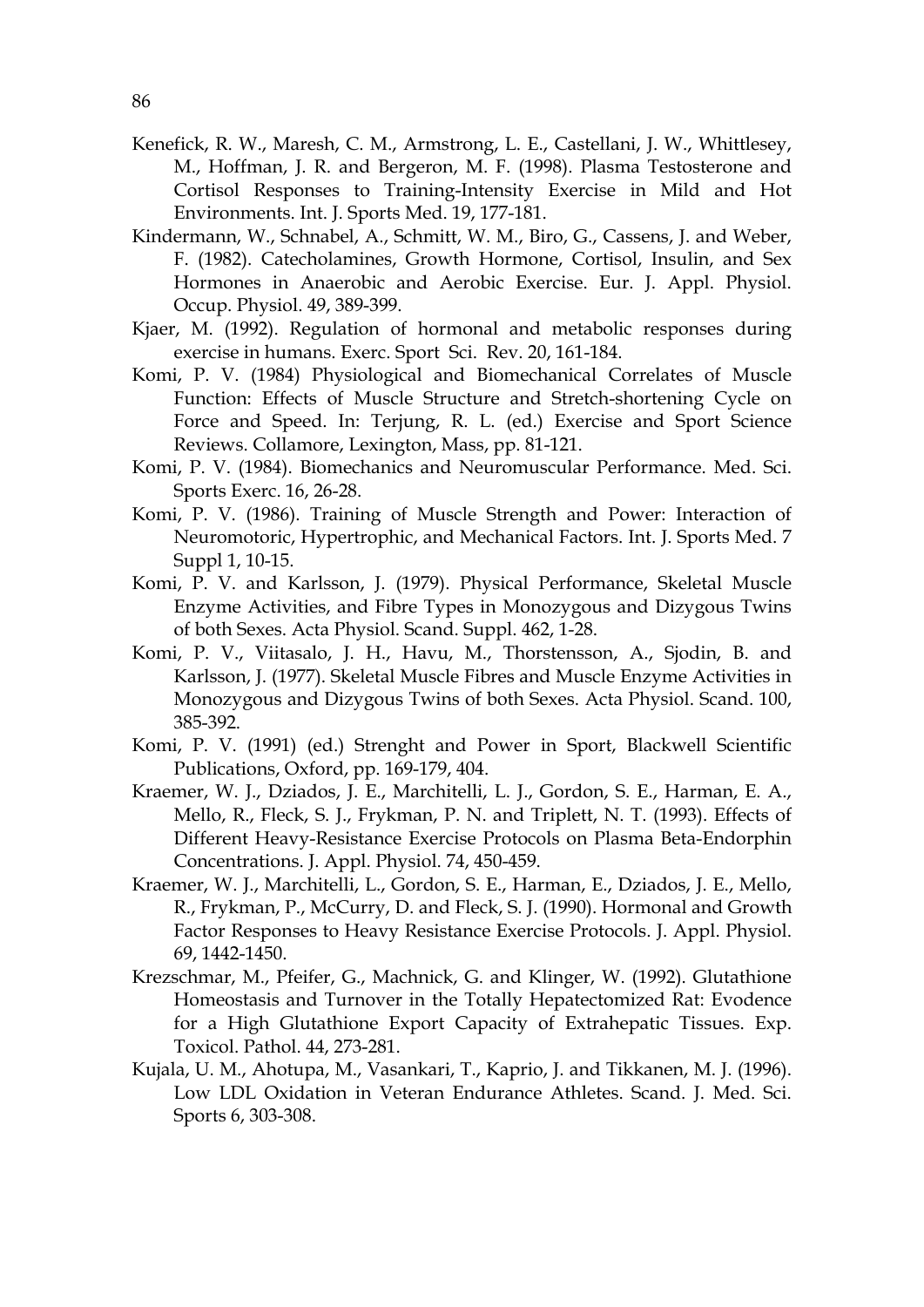- Kumagai, S., Tanaka, K., Matsuura, Y., Matsuzaka, A., Hirakoba, K. and Asano, K. (1982). Relationships of the Anaerobic Threshold with the 5 km, 10 km, and 10 Mile Races. Eur. J. Appl. Physiol. Occup. Physiol. 49, 13-23.
- Kuoppasalmi, K., Naveri, H., Harkonen, M. and Adlercreutz, H. (1980). Plasma Cortisol, Androstenedione, Testosterone and Luteinizing Hormone in Running Exercise of Different Intensities. Scand. J. Clin. Lab. Invest. 40, 403-409.
- Kuoppasalmi, K., Naveri, H., Rehunen, S., Harkonen, M. and Adlercreutz, H. (1976). Effect of Strenuous Anaerobic Running Exercise on Plasma Growth Hormone, Cortisol, Luteinizing Hormone, Testosterone, Androstenedione, Estrone and Estradiol. J. Steroid Biochem. 7, 823-829.
- Kyrolainen, H., Avela, J. and Komi, P. V. (2005). Changes in Muscle Activity with Increasing Running Speed. J. Sports Sci. 23, 1101-1109.
- Lacour, J. R., Padilla-Magunacelaya, S., Barthelemy, J. C. and Dormois, D. (1990). The Energetics of Middle-Distance Running. Eur. J. Appl. Physiol. Occup. Physiol. 60, 38-43.
- Lattier, G., Millet, G. Y., Martin, A. and Martin, V. (2004). Fatigue and Recovery After High-Intensity Exercise Part I: Neuromuscular Fatigue. Int. J. Sports Med. 25, 450-456.
- Laursen, P. B. and Jenkins, D. G. (2002). The Scientific Basis for High-Intensity Interval Training: Optimising Training Programmes and Maximising Performance in Highly Trained Endurance Athletes. Sports Med. 32, 53-73.
- Lepers, R., Hausswirth, C., Maffiuletti, N., Brisswalter, J. and van Hoecke, J. (2000a). Evidence of Neuromuscular Fatigue After Prolonged Cycling Exercise. Med. Sci. Sports Exerc. 32, 1880-1886.
- Lepers, R., Pousson, M. L., Maffiuletti, N. A., Martin, A. and Van Hoecke, J. (2000b). The Effects of a Prolonged Running Exercise on Strength Characteristics. Int. J. Sports Med. 21, 275-280.
- Lewis, S. F. and Haller, R. G. (1986). The Pathophysiology of McArdle's Disease: Clues to Regulation in Exercise and Fatigue. J. Appl. Physiol. 61, 391-401.
- Liefeldt, G., Noakes, T. D. and Dennis, S. C. (1992). Oxygen Delivery does Not Limit Peak Running Speed during Incremental Downhill Running to Exhaustion. Eur. J. Appl. Physiol. Occup. Physiol. 64, 493-496.
- Lindsay, F. H., Hawley, J. A., Myburgh, K. H., Schomer, H. H., Noakes, T. D. and Dennis, S. C. (1996). Improved Athletic Performance in Highly Trained Cyclists After Interval Training. Med. Sci. Sports Exerc. 28, 1427- 1434.
- Londeree, B. R. (1997). Effect of Training on lactate/ventilatory Thresholds: A Meta-Analysis. Med. Sci. Sports Exerc. 29, 837-843.
- Lovlin, R., Cottle, W., Pyke, I., Kavanagh, M. and Belcastro, A. N. (1987). Are Indices of Free Radical Damage Related to Exercise Intensity. Eur. J. Appl. Physiol. Occup. Physiol. 56, 313-316.
- MacIntosh, B. R. and Rassier, D. E. (2002). What is Fatigue? Can. J. Appl. Physiol. 27, 42-55.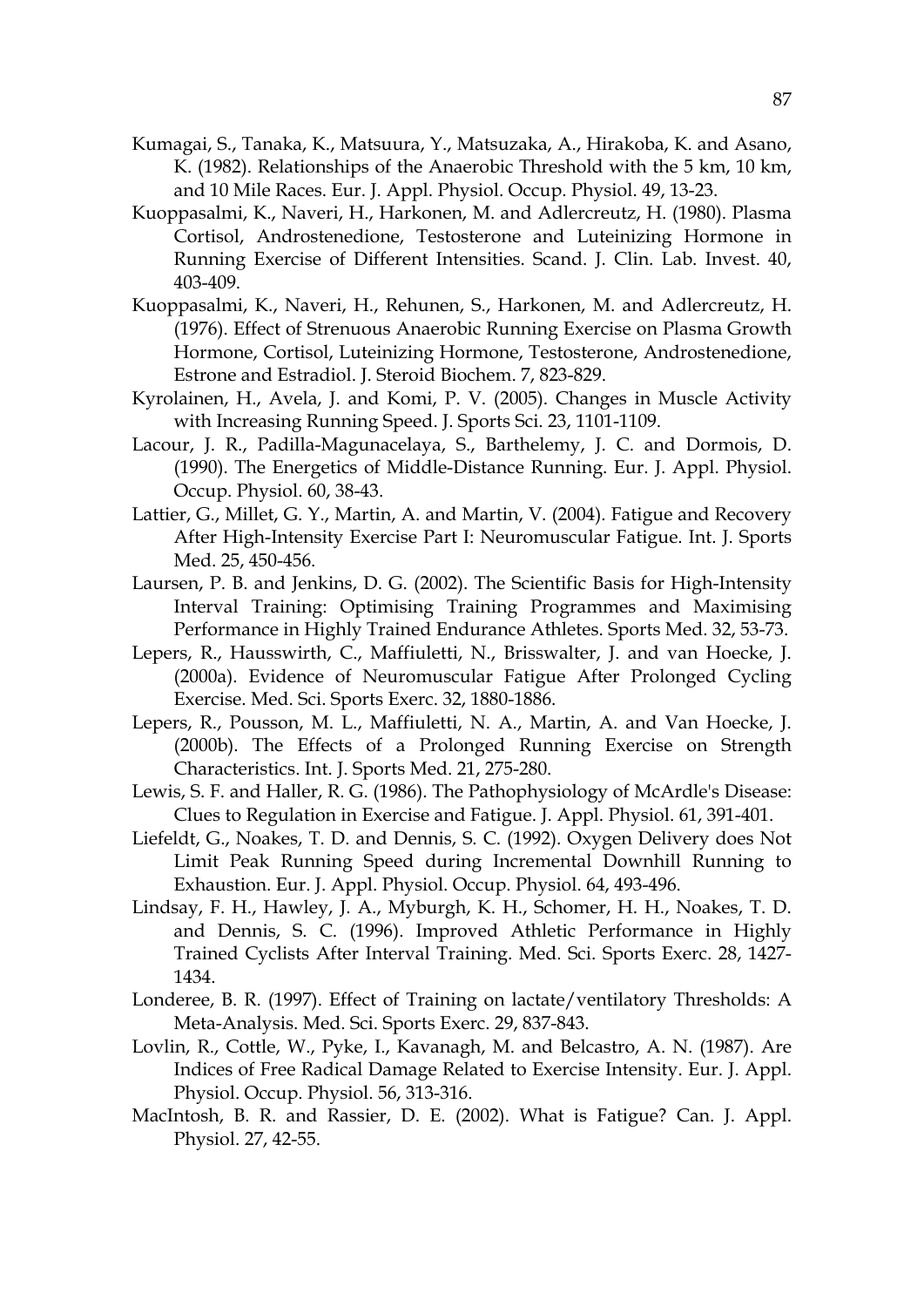- Mainwood, G. W. and Renaud, J. M. (1985). The Effect of Acid-Base Balance on Fatigue of Skeletal Muscle. Can. J. Physiol. Pharmacol. 63, 403-416.
- Mathur, D. N., Toriola, A. L. and Dada, O. A. (1986). Serum Cortisol and Testosterone Levels in Conditioned Male Distance Runners and Nonathletes After Maximal Exercise. J. Sports Med. Phys. Fitness 26, 245- 250.
- Medbo, J. I., Mohn, A. C., Tabata, I., Bahr, R., Vaage, O. and Sejersted, O. M. (1988). Anaerobic Capacity Determined by Maximal Accumulated O2 Deficit. J. Appl. Physiol. 64, 50-60.
- Medbo, J. I. and Tabata, I. (1989). Relative Importance of Aerobic and Anaerobic Energy Release during Short-Lasting Exhausting Bicycle Exercise. J. Appl. Physiol. 67, 1881-1886.
- Medbo, J. I. and Tabata, I. (1993). Anaerobic Energy Release in Working Muscle during 30 s to 3 Min of Exhausting Bicycling. J. Appl. Physiol. 75, 1654- 1660.
- Mero, A., Kauhanen, H., Peltola, E., Vuorimaa, T. and Komi, P. V. (1990). Physiological Performance Capacity in Different Prepubescent Athletic Groups. J. Sports Med. Phys. Fitness 30, 57-66.
- Millet, G., Lepers, R., Lattier, G., Martin, V., Babault, N. and Maffiuletti, N. (2000). Influence of Ultra-Long-Term Fatigue on the Oxygen Cost of Two Types of Locomotion. Eur. J. Appl. Physiol. 83, 376-380.
- Millet, G. Y. and Lepers, R. (2004). Alterations of Neuromuscular Function After Prolonged Running, Cycling and Skiing Exercises. Sports Med. 34, 105-116.
- Millet, G. Y., Lepers, R., Maffiuletti, N. A., Babault, N., Martin, V. and Lattier, G. (2002). Alterations of Neuromuscular Function After an Ultramarathon. J. Appl. Physiol. 92, 486-492.
- Millet, G. Y., Martin, V., Lattier, G. and Ballay, Y. (2003). Mechanisms Contributing to Knee Extensor Strength Loss After Prolonged Running Exercise. J. Appl. Physiol. 94, 193-198.
- Milne, D. B. and Botnen, J. (1986). Retinol, Alpha-Tocopherol, Lycopene, and Alpha- and Beta-Carotene Simultaneously Determined in Plasma by Isocratic Liquid Chromatography. Clin. Chem. 32, 874-876.
- Mooradian, A. D., Habib, M. P. and Dickerson, F. (1994). Effect of Simple Carbohydrates, Casein Hydrolysate, and a Lipid Test Meal on Ethane Exhalation Rate. J. Appl. Physiol. 76, 1119-1122.
- Morgan, D. W., Baldini, F. D., Martin, P. E. and Kohrt, W. M. (1989). Ten Kilometer Performance and Predicted Velocity at VO2max among Well-Trained Male Runners. Med. Sci. Sports Exerc. 21, 78-83.
- Moritani, T., Oddson, L. and Thorstensson, A. (1990). Electromyographic Evidence of Selective Fatigue during the Eccentric Phase of stretch/shortening Cycles in Man. Eur. J. Appl. Physiol. Occup. Physiol. 60, 425-429.
- Newsholme, E. A. (1976). Carbohydrate Metabolism in Vivo: Regulation of the Blood Glucose Level. Clin. Endocrinol. Metab. 5, 543-578.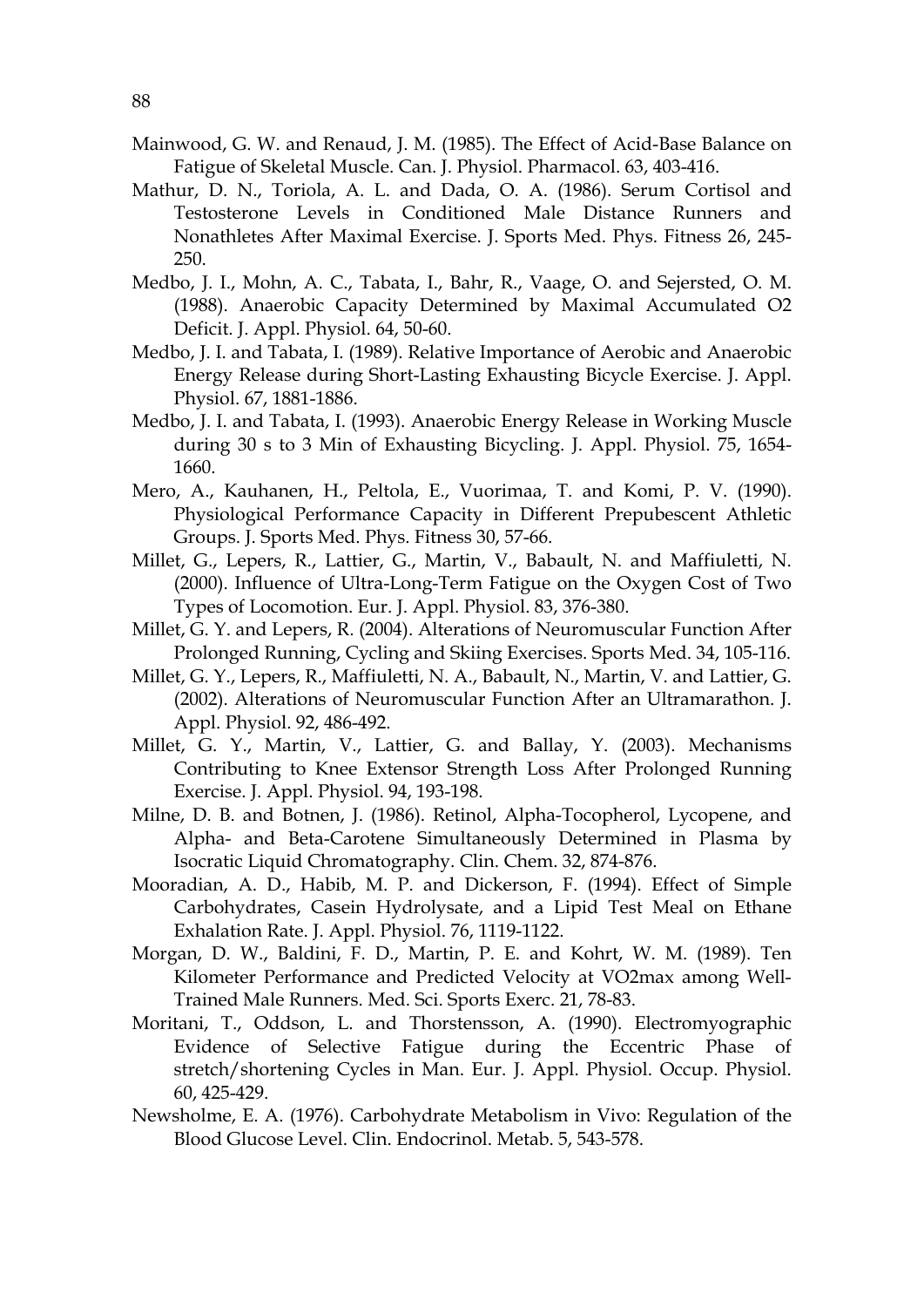- Newsholme, E. A. (1978). Substrate Cycles: Their Metabolic, Energetic and Thermic Consequences in Man. Biochem. Soc. Symp. (43), 183-205.
- Newsholme, E. A., Zammit, V. A. and Crabtree, B. (1978). The Role of Glucose and Glycogen as Fuels for Muscle. Biochem. Soc. Trans. 6, 512-520.
- Nicol, C., Komi, P. V. and Marconnet, P. (1991a). Fatigue Effects of Marathon Running on Neuromuscular Performance. I Changes in Muscular Force and Stiffness Characteristics. Scand. J. Med. Sci. Sports 1, 10-17.
- Nicol, C., Komi, P. V. and Marconnet, P. (1991b). Fatigue Effects of Marathon Running on Neuromuscular Performance. II Changes in Force, Integrated Electromyographic Activity and Endurance Capacity. Scand. .J Med. Sci. Sports 1, 18-24.
- Noakes, T. (2001). Lore of Running, 4th Edition. Human Kinetics, Leeds, pp. 25- 47, 297-300, 438-442.
- Noakes, T. D. (1988). Implications of Exercise Testing for Prediction of Athletic Performance: A Contemporary Perspective. Med. Sci. Sports Exerc. 20, 319- 330.
- Noakes, T. D. (1997). 1996 J.B. Wolffe Memorial Lecture. Challenging Beliefs: Ex Africa Semper Aliquid Novi. Med. Sci. Sports Exerc. 29, 571-590.
- Noakes, T. D. (1998). Maximal Oxygen Uptake: "Classical" Versus "Contemporary" Viewpoints: A Rebuttal. Med. Sci. Sports Exerc. 30, 1381- 1398.
- Noakes, T. D., Myburgh, K. H. and Schall, R. (1990). Peak Treadmill Running Velocity during the VO2 Max Test Predicts Running Performance. J. Sports Sci. 8, 35-45.
- Nummela, A. and Rusko, H. (1995). Time Course of Anaerobic and Aerobic Energy Expenditure during Short-Term Exhaustive Running in Athletes. Int. J. Sports Med. 16, 522-527.
- Nummela, A., Rusko, H. and Mero, A. (1994). EMG Activities and Ground Reaction Forces during Fatigued and Nonfatigued Sprinting. Med. Sci. Sports Exerc. 26, 605-609.
- Nummela, A., Vuorimaa, T. and Rusko, H. (1992). Changes in Force Production, Blood Lactate and EMG Activity in the 400-m Sprint. J. Sports Sci. 10, 217- 228.
- Paavolainen, L., Hakkinen, K., Hamalainen, I., Nummela, A. and Rusko, H. (1999a). Explosive-Strength Training Improves 5-km Running Time by Improving Running Economy and Muscle Power. J. Appl. Physiol. 86, 1527-1533.
- Paavolainen, L., Hakkinen, K., Nummela, A. and Rusko, H. (1994). Neuromuscular Characteristics and Fatigue in Endurance and Sprint Athletes during a New Anaerobic Power Test. Eur. J. Appl. Physiol. Occup. Physiol. 69, 119-126.
- Paavolainen, L., Nummela, A., Rusko, H. and Hakkinen, K. (1999b). Neuromuscular Characteristics and Fatigue during 10 km Running. Int. J. Sports Med. 20, 516-521.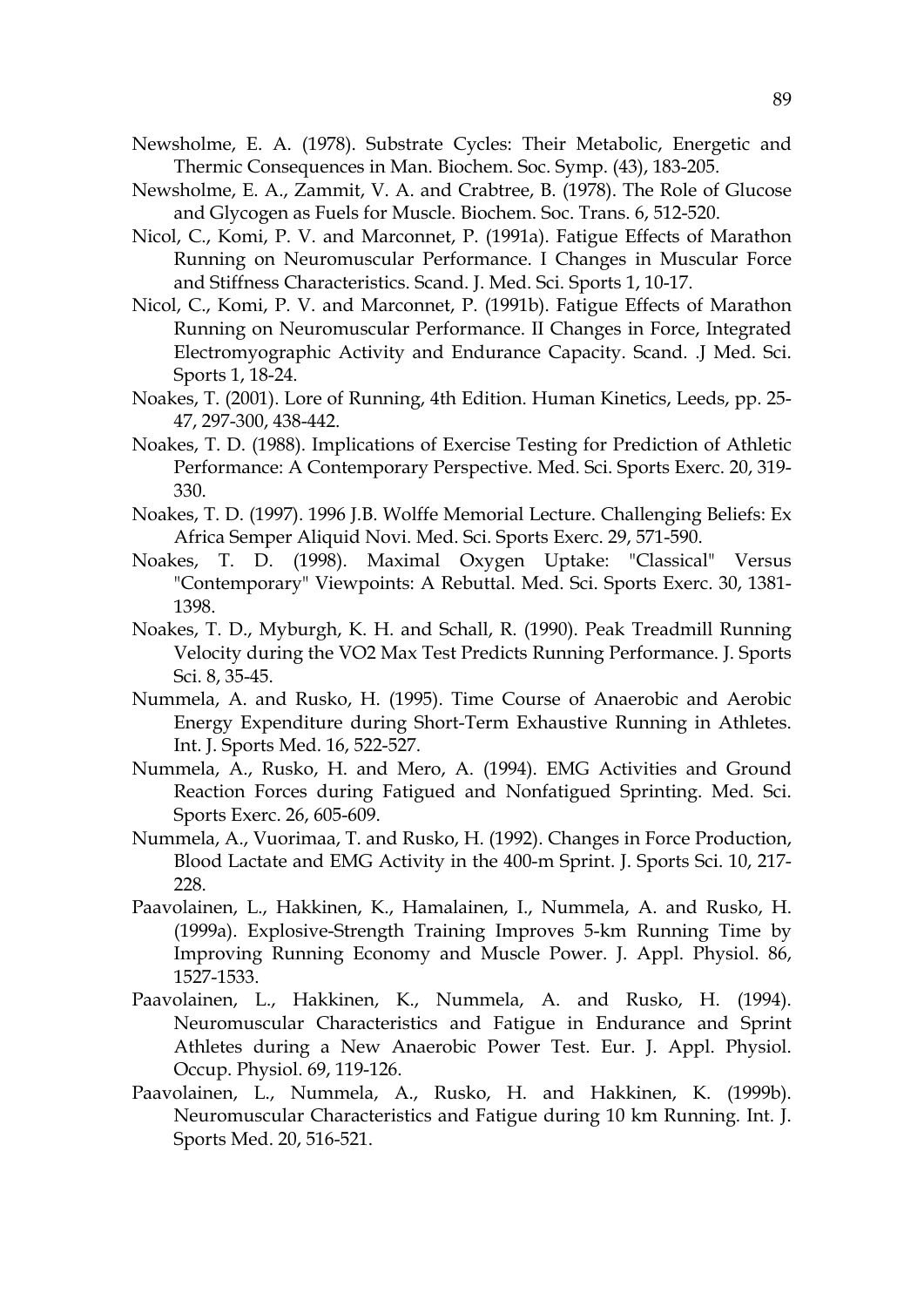- Paavolainen, L. M., Nummela, A. T. and Rusko, H. K. (1999c). Neuromuscular Characteristics and Muscle Power as Determinants of 5-km Running Performance. Med. Sci. Sports Exerc. 31, 124-130.
- Padilla, S., Bourdin, M., Barthelemy, J. C. and Lacour, J. R. (1992). Physiological Correlates of Middle-Distance Running Performance. A Comparative Study between Men and Women. Eur. J. Appl. Physiol. Occup. Physiol. 65, 561-566.
- Pfitzinger, P. and Douglas, S. (1999). Road Racing for Serious Runners. Human Kinetics, Champaign, IL.
- Pincemail, J., Deby, C., Camus, G., Pirnay, F., Bouchez, R., Massaux, L. and Goutier, R. (1988). Tocopherol Mobilization during Intensive Exercise. Eur. J. Appl. Physiol. Occup. Physiol. 57, 189-191.
- Pincemail, J., Lecomte, J., Castiau, J., Collard, E., Vasankari, T., Cheramy-Bien, J., Limet, R. and Defraigne, J. (2000). Evaluation of Autoantibodies Against Oxidized LDL and Antioxidant Status in Top Soccer and Basketball Players After 4 Months of Competition. Free Radic. Biol. Med. 28, 559-565.
- Place, N., Lepers, R., Deley, G. and Millet, G. Y. (2004). Time Course of Neuromuscular Alterations during a Prolonged Running Exercise. Med. Sci. Sports Exerc. 36, 1347-1356.
- Pollock, M. L. (1977). Submaximal and Maximal Working Capacity of Elite Distance Runners. Part I: Cardiorespiratory Aspects. Ann. N. Y. Acad. Sci. 301, 310-322.
- Psek, J. A. and Cafarelli, E. (1993). Behavior of Coactive Muscles during Fatigue. J. Appl. Physiol. 74, 170-175.
- Rassier, D. E. and MacIntosh, B. R. (2000). Coexistence of Potentiation and Fatigue in Skeletal Muscle. Braz. J. Med. Biol. Res. 33, 499-508.
- Remes, K., Kuoppasalmi, K. and Adlercreutz, H. (1985). Effect of Physical Exercise and Sleep Deprivation on Plasma Androgen Levels: Modifying Effect of Physical Fitness. Int. J. Sports Med. 6, 131-135.
- Rowell, L. B., Saltin, B., Kiens, B. and Christensen, N. J. (1986). Is Peak Quadriceps Blood Flow in Humans Even Higher during Exercise with Hypoxemia? Am. J. Physiol. 251, H1038-44.
- Rusko, H., Nummela, A. and Mero, A. (1993). A New Method for the Evaluation of Anaerobic Running Power in Athletes. Eur. J. Appl. Physiol. Occup. Physiol. 66, 97-101.
- Rusko, H. K. and Nummela, A. (1996). Measurement of Maximal and Submaximal Anaerobic Performance Capacity: Concluding Chapter. Int. J. Sports Med. 17 Suppl 2, S125-9.
- Sale, D. G. (1991). Neural Adaptation to Strength Training. In: Komi (ed.) Strength and Power in Sports, The Encyclopedia of Sports Medicine, Blacwell, Oxford, pp 249-265.
- Sale, D. G., MacDougall, J. D., Alway, S. E. and Sutton, J. R. (1987). Voluntary Strength and Muscle Characteristics in Untrained Men and Women and Male Bodybuilders. J. Appl. Physiol. 62, 1786-1793.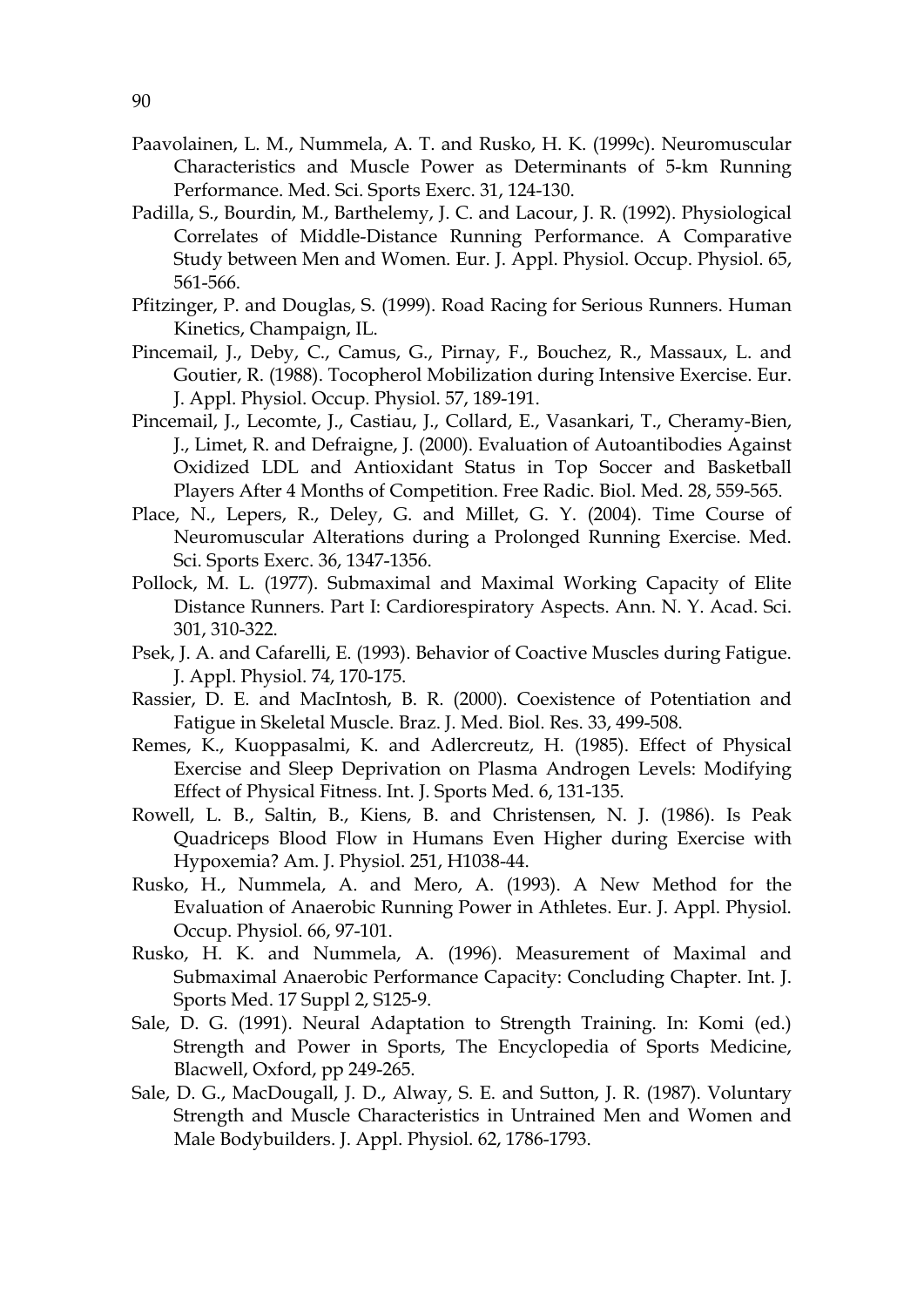- Salminen, A. and Vihko, V. (1983). Lipid Peroxidation in Exercise Myopathy. Exp. Mol. Pathol. 38, 380-388.
- Schmid, P., Pusch, H. H., Wolf, W., Pilger, E., Pessenhofer, H., Schwaberger, G., Pristautz, H. and Purstner, P. (1982). Serum FSH, LH, and Testosterone in Humans After Physical Exercise. Int. J. Sports Med. 3, 84-89.
- Schwarz, L. and Kindermann, W. (1990). Beta-Endorphin, Adrenocorticotropic Hormone, Cortisol and Catecholamines during Aerobic and Anaerobic Exercise. Eur. J. Appl. Physiol. Occup. Physiol. 61, 165-171.
- Scrimgeour, A. G., Noakes, T. D., Adams, B. and Myburgh, K. (1986). The Influence of Weekly Training Distance on Fractional Utilization of Maximum Aerobic Capacity in Marathon and Ultramarathon Runners. Eur. J. Appl. Physiol. Occup. Physiol. 55, 202-209.
- Sirin, A. V. and Patla, A. E. (1987). Myoelectric Changes in the Triceps Surae Muscles Under Sustained Contractions. Evidence for Synergism. Eur. J. Appl. Physiol. Occup. Physiol. 56, 238-244.
- Sjodin, B. and Svedenhag, J. (1985). Applied Physiology of Marathon Running. Sports Med. 2, 83-99.
- Slater, T. F. (1985). Overwiev of Methods Used for Detecting Lipid Peroxidation. Methods Enzymol. 105, 283-293.
- Slowinska-Lisowska, M. and Majda, J. (2002). Hormone Plasma Levels from Pituitary-Gonadal Axis in Performance Athletes After the 400 m Run. J. Sports Med. Phys. Fitness 42, 243-249.
- Smith, T. P., McNaughton, L. R. and Marshall, K. J. (1999). Effects of 4-Wk Training using Vmax/Tmax on VO2max and Performance in Athletes. Med. Sci. Sports Exerc. 31, 892-896.
- Snegovskaya, V. and Viru, A. (1993). Steroid and Pituitary Hormone Responses to Rowing: Relative Significance of Exercise Intensity and Duration and Performance Level. Eur. J. Appl. Physiol. Occup. Physiol. 67, 59-65.
- Spencer, M. R. and Gastin, P. B. (2001). Energy System Contribution during 200 to 1500-m Running in Highly Trained Athletes. Med. Sci. Sports Exerc. 33, 157-162.
- Spriet, L. L., Berardinucci, L., Marsh, D. R., Campbell, C. B. and Graham, T. E. (1990). Glycogen Content has no Effect on Skeletal Muscle Glycogenolysis during Short-Term Tetanic Stimulation. J. Appl. Physiol. 68, 1883-1888.
- Spriet, L. L., Lindinger, M. I., McKelvie, R. S., Heigenhauser, G. J. and Jones, N. L. (1989). Muscle Glycogenolysis and H+ Concentration during Maximal Intermittent Cycling. J. Appl. Physiol. 66, 8-13.
- Spriet, L. L., Soderlund, K., Bergstrom, M. and Hultman, E. (1987). Anaerobic Energy Release in Skeletal Muscle during Electrical Stimulation in Men. J. Appl. Physiol. 62, 611-615.
- Steinberg, D. (1993). Antioxidant Vitamins and Coronary Heart Disease. N. Engl. J. Med. 328, 1487-1489.
- Steinberg, D. (1995). Role of Oxidized LDL and Antioxidants in Atherosclerosis. Adv. Exp. Med. Biol. 369, 39-48.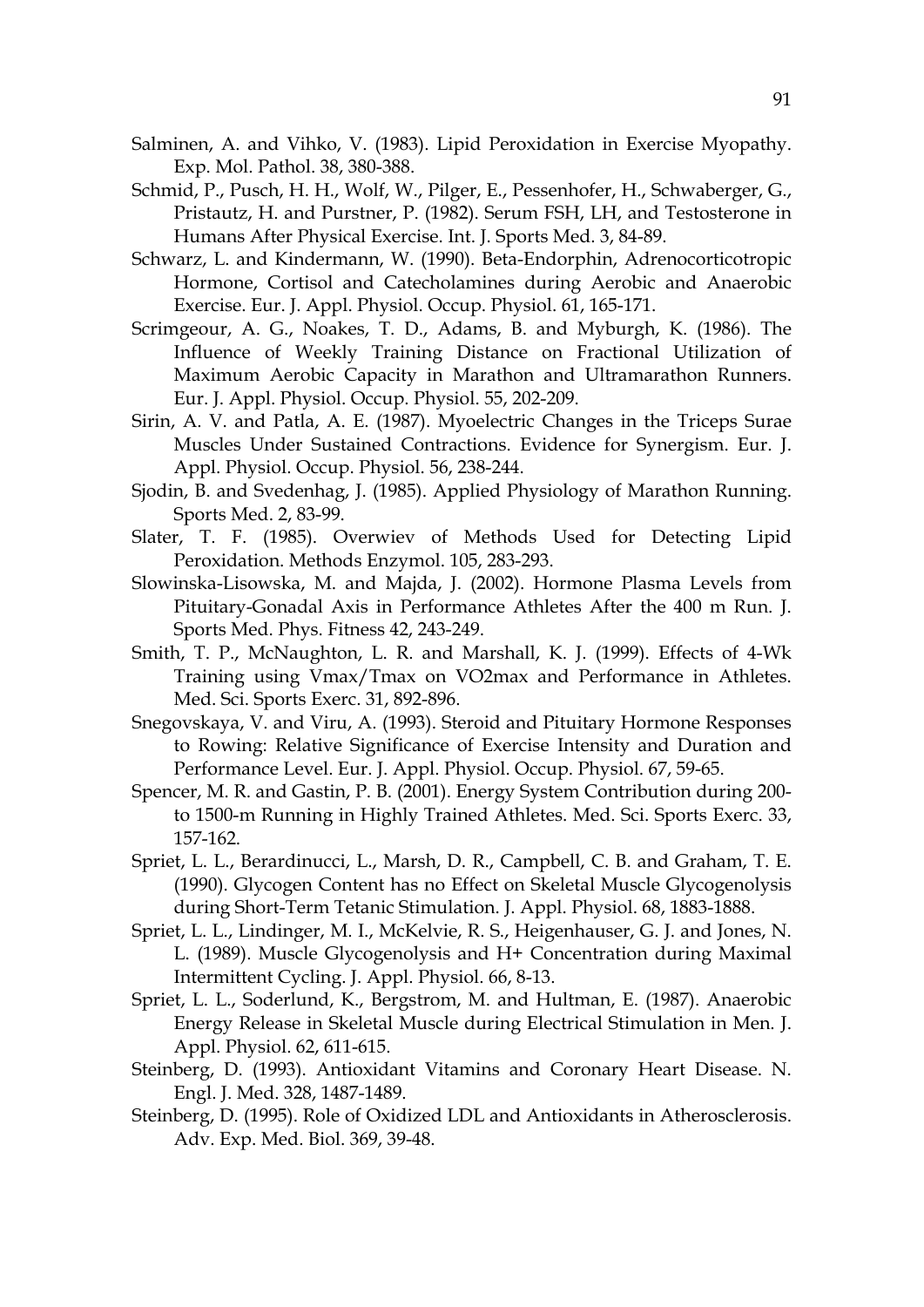- Strojnik, V. and Komi, P. V. (2000). Fatigue After Submaximal Intensive Stretch-Shortening Cycle Exercise. Med. Sci. Sports Exerc. 32, 1314-1319.
- Sutton, J. and Lazarus, L. (1974). Effect of Adrenergic Blocking Agents on Growth Hormone Responses to Physical Exercise. Horm. Metab. Res. 6, 428-429.
- Sutton, J. R. (1978). Hormonal and Metabolic Responses to Exercise in Subject of High and Low Work Capacities. Med. Sci. Sports 10, 1-6.
- Sutton, J. R., Coleman, M. J., Casey, J. and Lazarus, L. (1973). Androgen Responses during Physical Exercise. Br. Med. J. 1, 520-522.
- Sutton, J. R., Coleman, M. J., Casey, J. H. (1974). The Adrenal Cortical Contribution to Serum Androgens in Physical Exercise. Med. Sci. Sports 6, 72.
- Tabata, I., Irisawa, K., Kouzaki, M., Nishimura, K., Ogita, F. and Miyachi, M. (1997). Metabolic Profile of High Intensity Intermittent Exercises. Med. Sci. Sports Exerc. 29, 390-395.
- Takada, M., Ikenoya, S., Yuzuriha, T. and Katayama, K. (1984). Simultaneous Determination of Reduced and Oxidized Ubiquinones. Methods Enzymol. 105, 147-155.
- Tanaka, K. and Matsuura, Y. (1984). Marathon Performance, Anaerobic Threshold, and Onset of Blood Lactate Accumulation. J. Appl. Physiol. 57, 640-643.
- Tate, C. A., Hyek, M. F. and Taffet, G. E. (1991). The Role of Calcium in the Energetics of Contracting Skeletal Muscle. Sports Med. 12, 208-217.
- Terjung, R. L. (1984). Exercise and Sport Sciences Reviews, Collamore, Lexington, Mass, p. 540
- Thurnham, D. I., Davies, J. A., Crump, B. J., Situnayake, R. D. and Davis, M. (1986). The use of Different Lipids to Express Serum Tocopherol: Lipid Ratios for the Measurement of Vitamin E Status. Ann. Clin. Biochem. 23 ( Pt 5), 514-520.
- Tremblay, M. S., Copeland, J. L. and Van Helder, W. (2005). Influence of Exercise Duration on Post-Exercise Steroid Hormone Responses in Trained Males. Eur. J. Appl. Physiol. 94, 505-513.
- Vasankari, T., Kujala, U., Heinonen, O., Kapanen, J. and Ahotupa, M. (1995). Measurement of Serum Lipid Peroxidation during Exercise using Three Different Methods: Diene Conjugation, Thiobarbituric Acid Reactive Material and Fluorescent Chromolipids. Clin. Chim. Acta 234, 63-69.
- Vasankari, T., Kujala, U., Sarna, S. and Ahotupa, M. (1998). Effects of Ascorbic Acid and Carbohydrate Ingestion on Exercise Induced Oxidative Stress. J. Sports Med. Phys. Fitness 38, 281-285.
- Vasankari, T. J., Kujala, U. M., Heinonen, O. J. and Huhtaniemi, I. T. (1993a). Effects of Endurance Training on Hormonal Responses to Prolonged Physical Exercise in Males. Acta Endocrinol. (Copenh) 129, 109-113.
- Vasankari, T. J., Kujala, U. M., Taimela, S. and Huhtaniemi, I. T. (1993b). Pituitary-Gonadal Response to Gonadotropin-Releasing Hormone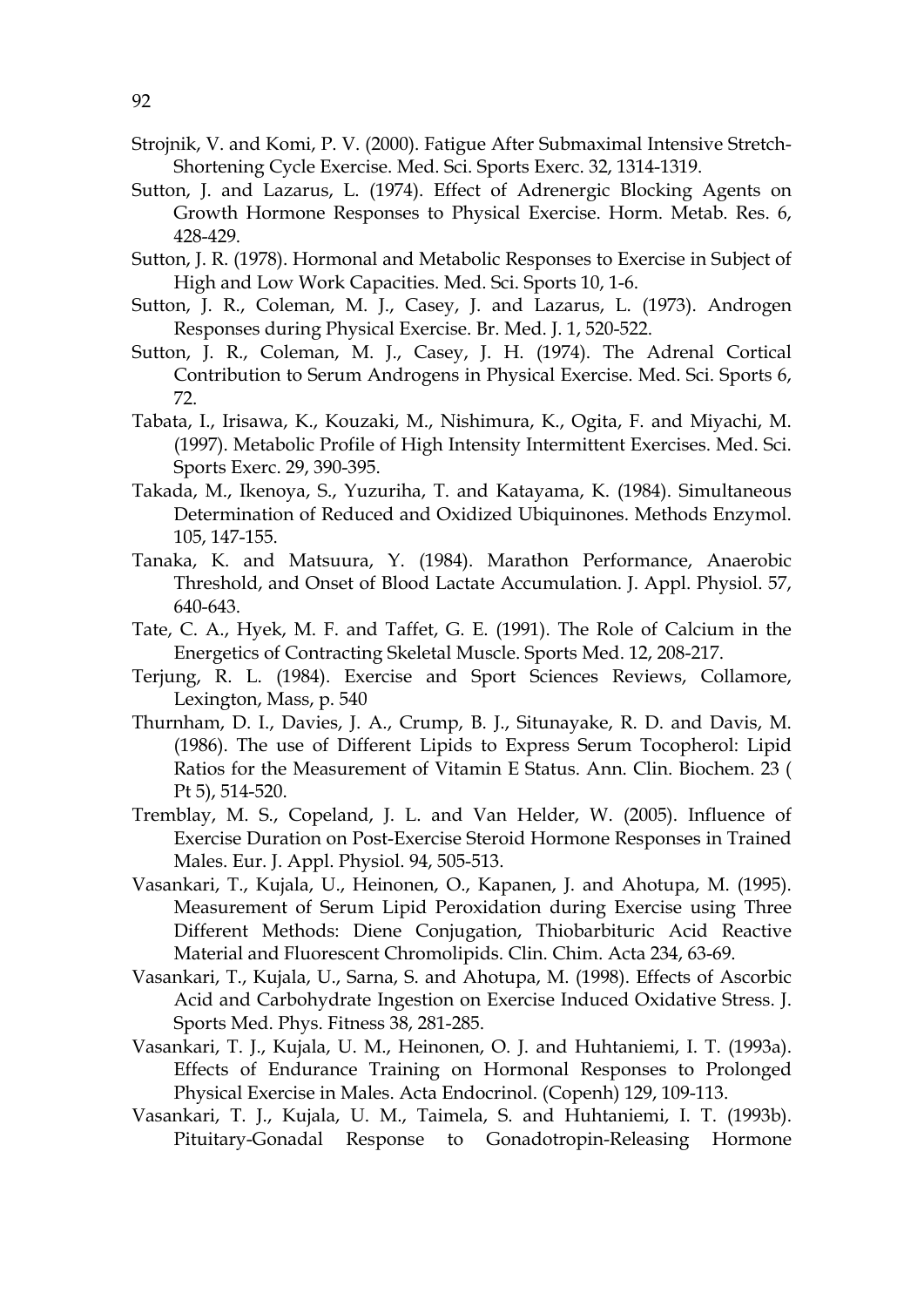Stimulation is Enhanced in Men After Strenuous Physical Exercise. Acta Endocrinol. (Copenh) 129, 9-14.

- Vasankari, T. J., Kujala, U. M., Vasankari, T. M. and Ahotupa, M. (1998). Reduced Oxidized LDL Levels After a 10-Month Exercise Program. Med. Sci. Sports Exerc. 30, 1496-1501.
- Vasankari, T. J., Kujala, U. M., Vasankari, T. M., Vuorimaa, T. and Ahotupa, M. (1997). Increased Serum and Low-Density-Lipoprotein Antioxidant Potential After Antioxidant Supplementation in Endurance Athletes. Am. J. Clin. Nutr. 65, 1052-1056.
- Vasankari, T. J., Kujala, U. M., Viljanen, T. T. and Huhtaniemi, I. T. (1991). Carbohydrate Ingestion during Prolonged Running Exercise Results in an Increase of Serum Cortisol and Decrease of Gonadotrophins. Acta Physiol. Scand. 141, 373-377.
- Vigreux, B., Cnockaert, J. C. and Pertuzon, E. (1980). Effects of Fatigue on the Series Elastic Component of Human Muscle. Eur. J. Appl. Physiol. Occup. Physiol. 45, 11-17.
- Viinikka, L., Vuori, J. and Ylikorkala, O. (1984). Lipid Peroxides, Prostacyclin, and Thromboxane A2 in Runners during Acute Exercise. Med. Sci. Sports Exerc. 16, 275-277.
- Viitasalo, J. T. and Bosco, C. (1982). Electromechanical Behaviour of Human Muscles in Vertical Jumps. Eur. J. Appl. Physiol. Occup. Physiol. 48, 253- 261.
- Viitasalo, J. T. and Komi, P. V. (1981). Interrelationships between Electromyographic, Mechanical, Muscle Structure and Reflex Time Measurements in Man. Acta Physiol. Scand. 111, 97-103.
- Viitasalo, J. T., Komi, P. V., Jacobs, I. and Karlsson, J. (1982). Effects of Prolonged Cross-Country Skiing on Neuromuscular Performance. In Exercise and Sport Biology. International Series on Sport Sciences, Vol. 12 (ed. P. V. Komi), pp. 191-198. Champaign, IL: Human Kinetics.
- Viru, A., Karelson, K. and Smirnova, T. (1992). Stability and Variability in Hormonal Responses to Prolonged Exercise. Int. J. Sports Med. 13, 230-235.
- Vuorimaa, T., Vasankari, T., Mattila, K., Heinonen, O., Hakkinen, K. and Rusko, H. (1999). Serum Hormone and Myocellular Protein Recovery After Intermittent Runs at the Velocity Associated with VO(2max). Eur. J. Appl. Physiol. Occup. Physiol. 80, 575-581.
- Weston, A. R., Karamizrak, O., Smith, A., Noakes, T. D. and Myburgh, K. H. (1999). African Runners Exhibit Greater Fatigue Resistance, Lower Lactate Accumulation, and Higher Oxidative Enzyme Activity. J. Appl. Physiol. 86, 915-923.
- Weston, A. R., Mbambo, Z. and Myburgh, K. H. (2000). Running Economy of African and Caucasian Distance Runners. Med. Sci. Sports Exerc. 32, 1130- 1134.
- Wieland, H. and Seidel, D. (1983). A Simple Specific Method for Precipitation of Low Density Lipoproteins. J. Lipid Res. 24, 904-909.